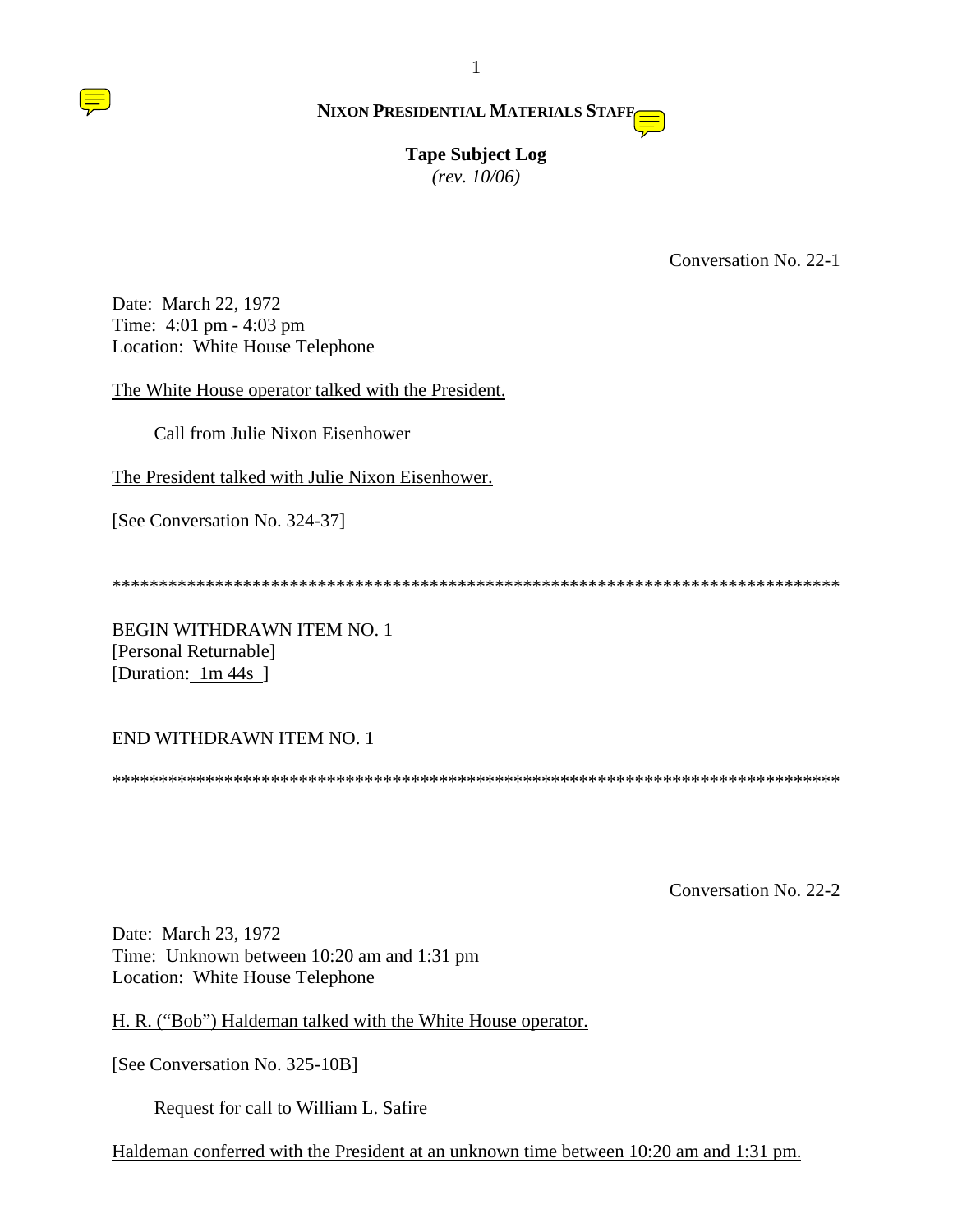#### **Tape Subject Log**

*(rev. 10/06)*

Forthcoming Pay Board statement by the President, March 23, 1972 -Spoken -Written

[End of conferral]

Haldeman talked with Safire.

[See Conversation No. 325-10C]

The President's Pay Board statement for television -Safire draft of a paragraph -Criticism of George Meany -Wage increase to longshoremen -Inequity -Meany's walkout

Conversation No. 22-3

Date: March 23, 1972 Time: Unknown between 10:20 am and 1:31 pm Location: White House Telephone

H. R. ("Bob") Haldeman talked with the White House operator.

[See Conversation No. 325-10D]

Request for call to William L. Safire

[Pause]

Haldeman talked with Safire.

[See Conversation No. 325-10E]

The President's television statement on Pay Board, March 23, 1972 -Wage earners -Percent in American Federation of Labor – Congress of Industrial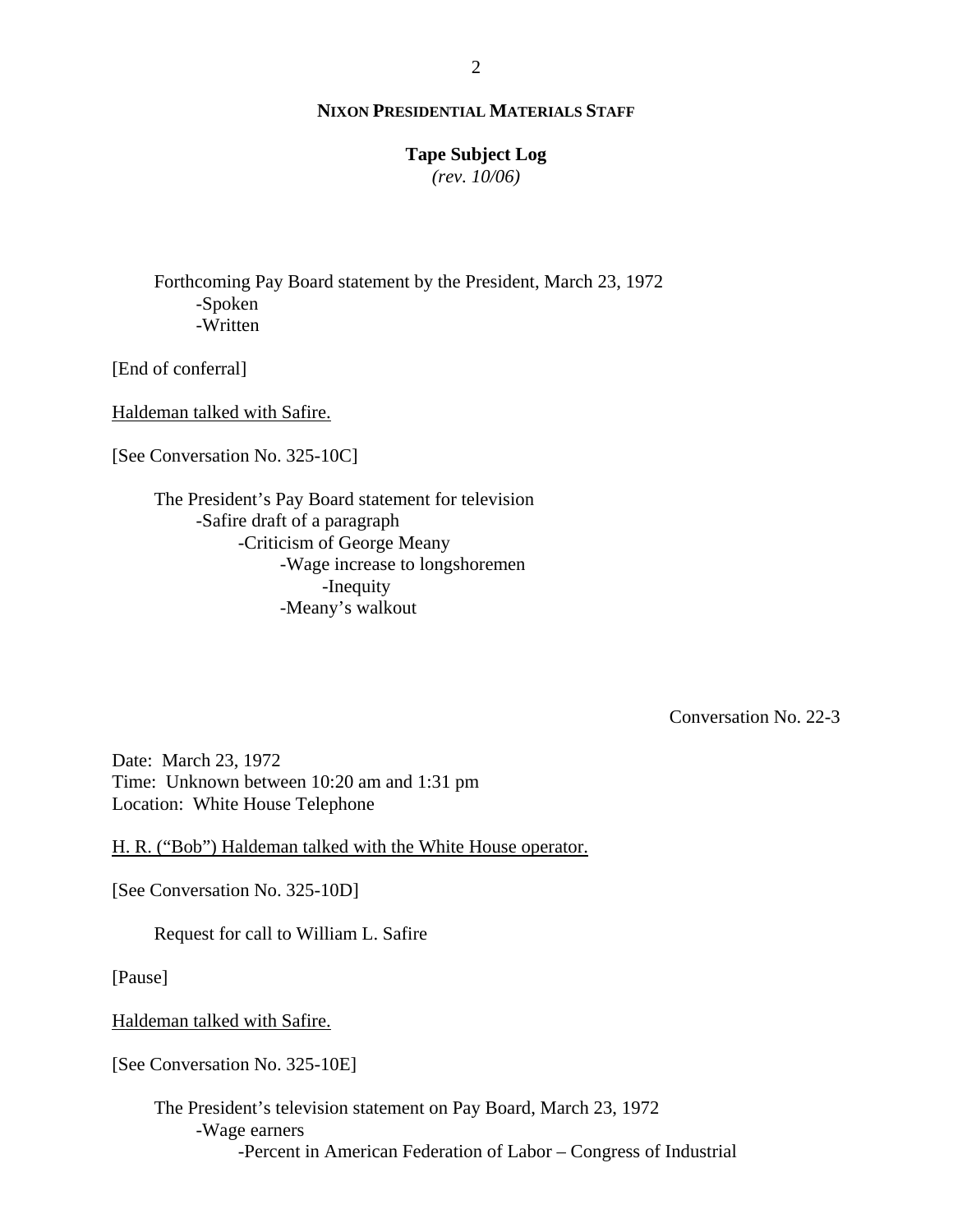#### **Tape Subject Log**

*(rev. 10/06)*

Organizations [AFL-CIO] -Safire's return call -President's Executive Office Building [EOB] office

Conversation No. 22-4

Date: March 23, 1972 Time: 2:36 pm - 2:40 pm Location: White House Telephone

William L. Safire talked with the President.

The President's Pay Board statement, March 23, 1972 -Changes -H. R. ("Bob") Haldeman -Problems -Pay Board -George Meany -George P. Shultz and John B. Connally recommendations -Pay Board -Decisions -The President's role -Blame on Meany -The President's attitude on labor -Proposed language -Labor leaders -Protection of wage earners' buying power -Figures -Labor leaders -Representativeness of wage earners

-Connally's view

-The President's view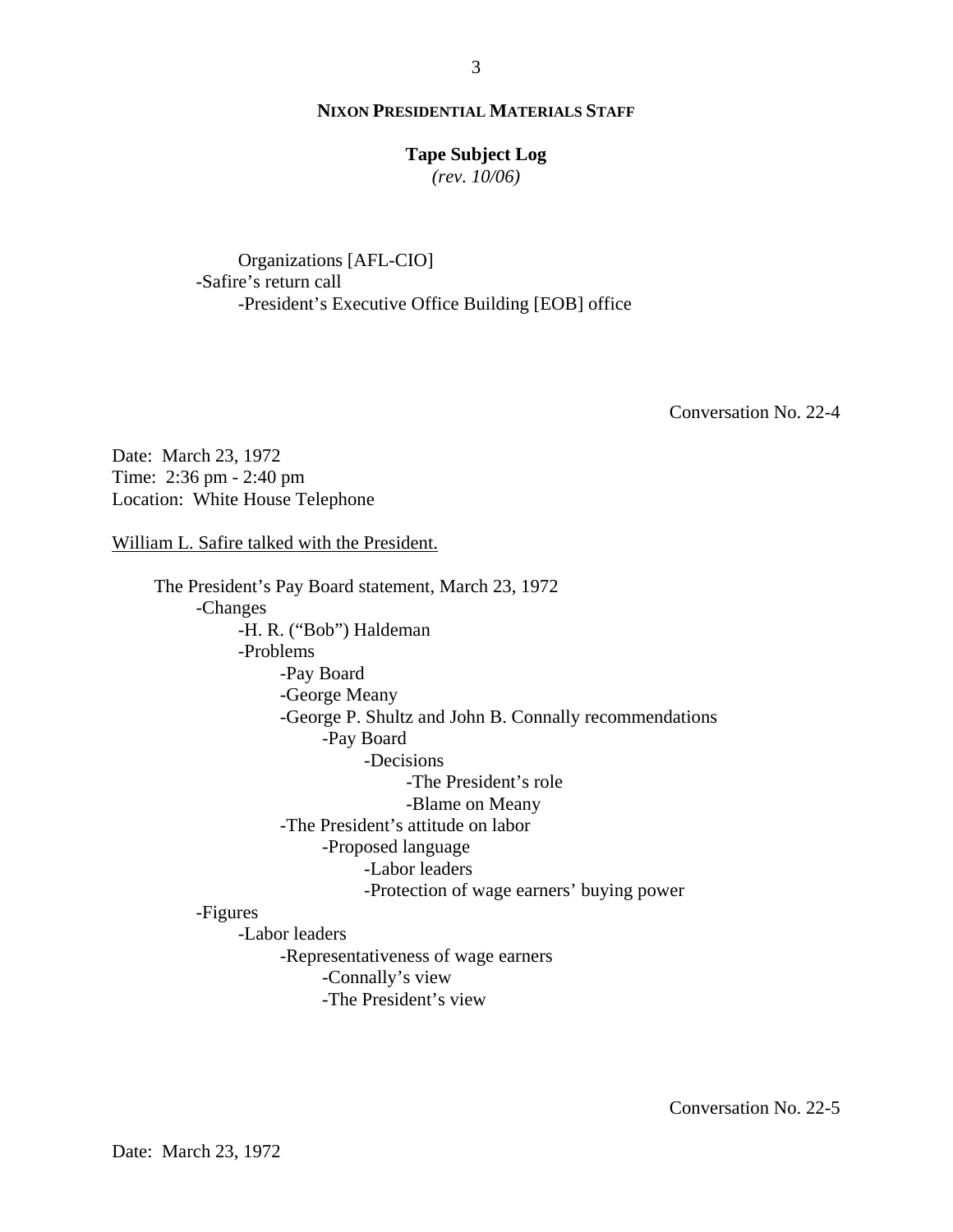## **Tape Subject Log**

*(rev. 10/06)*

Time: Unknown between 2:40 pm and 5:33 pm Location: White House Telephone

The President talked with the White House operator.

[See Conversation No. 692-7B]

Request for call to Ronald L. Ziegler

Conversation No. 22-6

Date: March 23, 1972 Time: 5:33 pm - 5:34 pm Location: White House Telephone

The President talked with Ronald L. Ziegler.

[See Conversation No. 692-7C]

Chile

-Ziegler's comments on International Telephone and Telegraph [ITT] involvement -State Department -Statement -Edward M. Korry statement -Dominican Republic -Jack N. Anderson

Ziegler conferred with Alexander M. Haig, Jr.

[End of conferral]

-ITT statement -Instructions -Salvador Allende Gossens -Latin American and Chile -The President's previous comments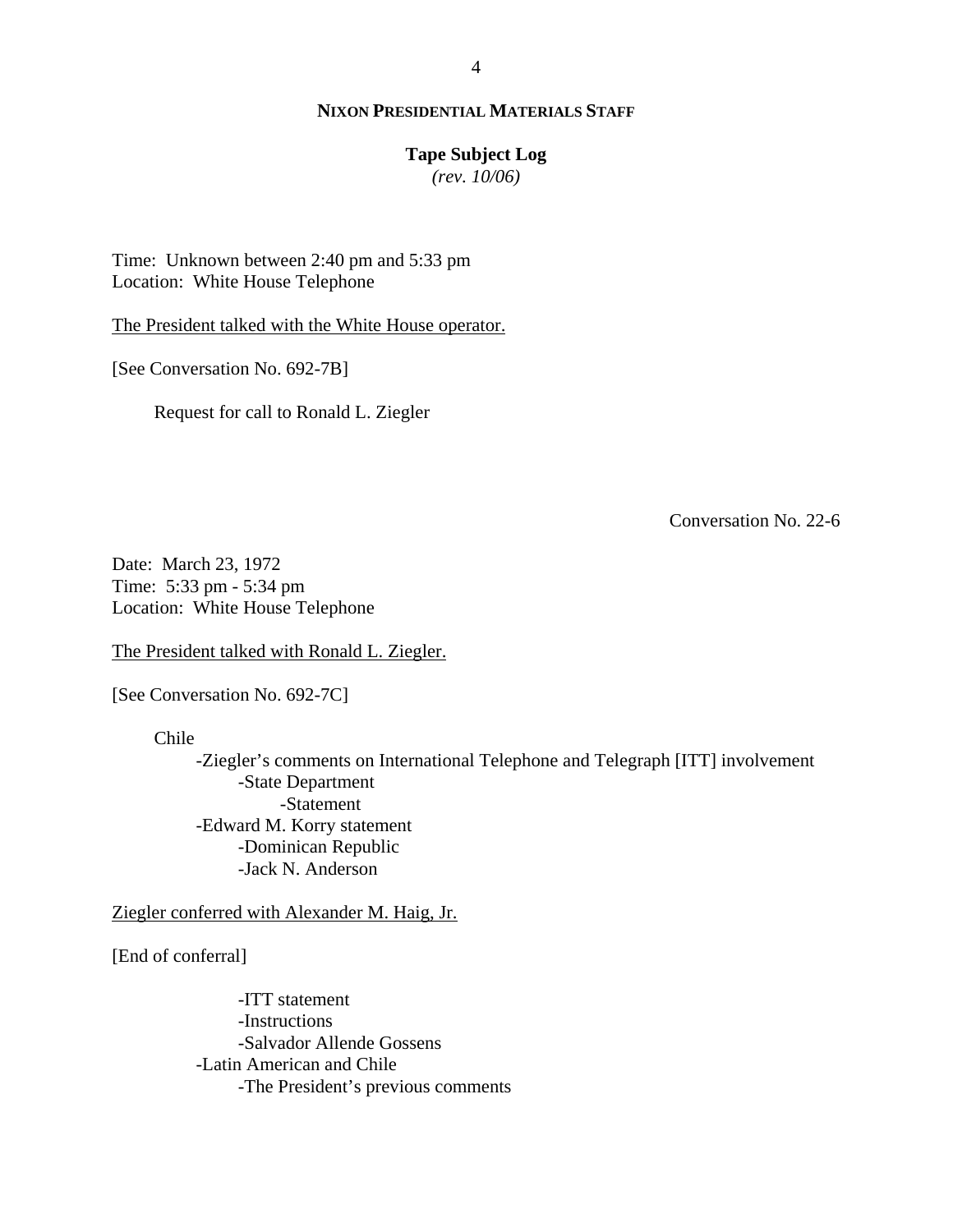## **Tape Subject Log**

*(rev. 10/06)*

Conversation No. 22-7

Date: March 23, 1972 Time: 7:41 pm - 7:47 pm Location: White House Telephone

The White House operator talked with the President.

Call from Tricia Nixon Cox

Tricia Nixon Cox talked with the President between 7:41 pm and 7:47 pm.

\*\*\*\*\*\*\*\*\*\*\*\*\*\*\*\*\*\*\*\*\*\*\*\*\*\*\*\*\*\*\*\*\*\*\*\*\*\*\*\*\*\*\*\*\*\*\*\*\*\*\*\*\*\*\*\*\*\*\*\*\*\*\*\*\*\*\*\*\*\*\*\*\*\*\*\*\*\*

BEGIN WITHDRAWN ITEM NO. 1 [Personal Returnable] [Duration: 5m 26s ]

#### END WITHDRAWN ITEM NO. 1

\*\*\*\*\*\*\*\*\*\*\*\*\*\*\*\*\*\*\*\*\*\*\*\*\*\*\*\*\*\*\*\*\*\*\*\*\*\*\*\*\*\*\*\*\*\*\*\*\*\*\*\*\*\*\*\*\*\*\*\*\*\*\*\*\*\*\*\*\*\*\*\*\*\*\*\*\*\*

Conversation No. 22-8

Date: March 23, 1972 Time: Unknown between 7:47 pm and 7:53 pm Location: White House Telephone

The President talked with the White House operator.

Request for call to Charles W. Colson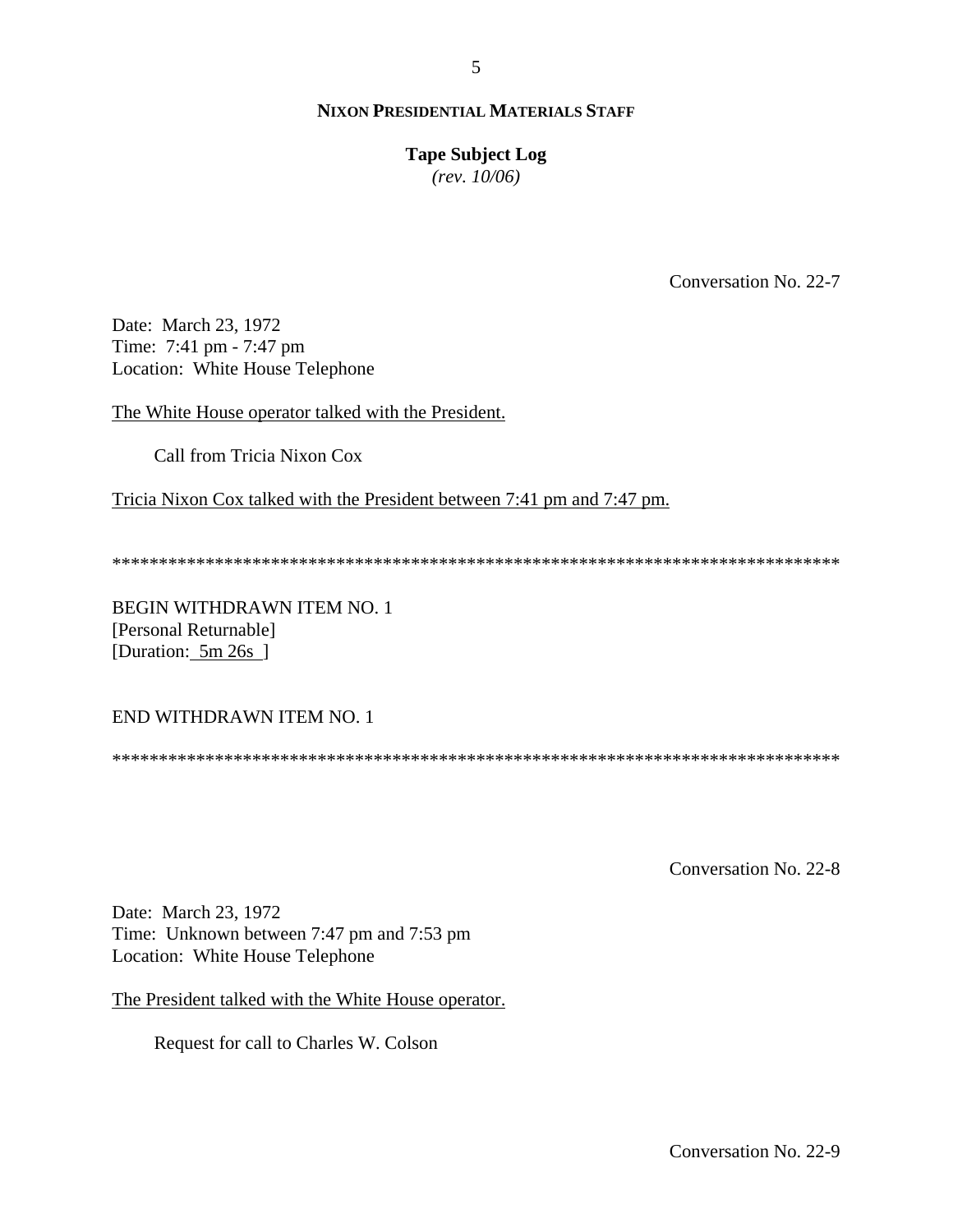#### **Tape Subject Log**

*(rev. 10/06)*

Date: March 23, 1972 Time: 7:53 pm - 8:05 pm Location: White House Telephone

#### The President talked with Charles W. Colson.

The President's Pay Board statement on George Meany, March 23, 1972 -Follow-up -Clark MacGregor -John B. Connally -Congressional response -Jacob K. Javits -Labor Committee -Hugh Scott -Gerald R. Ford -Opposition to special interests -Kenneth W. Clawson -Calls to editors -*Washington Star -Washington Post -New York Times* -Editorial comment -Donald H. Rumsfeld forthcoming statement -Intensity of effort -Connally -Rumsfeld International Telephone and Telegraph [ITT] case -A report from J. Edgar Hoover -John D. Ehrlichman conversation with Hoover -Experts' conclusions -Ehrlichman's conversation with Hoover -Disagreements among experts -Conclusions -Dita D. Beard -Revelations in press -Judiciary Committee -James O. Eastland -Talk with Robert C. Mardian -Edward M. Kennedy -Federal Bureau of Investigation [FBI] report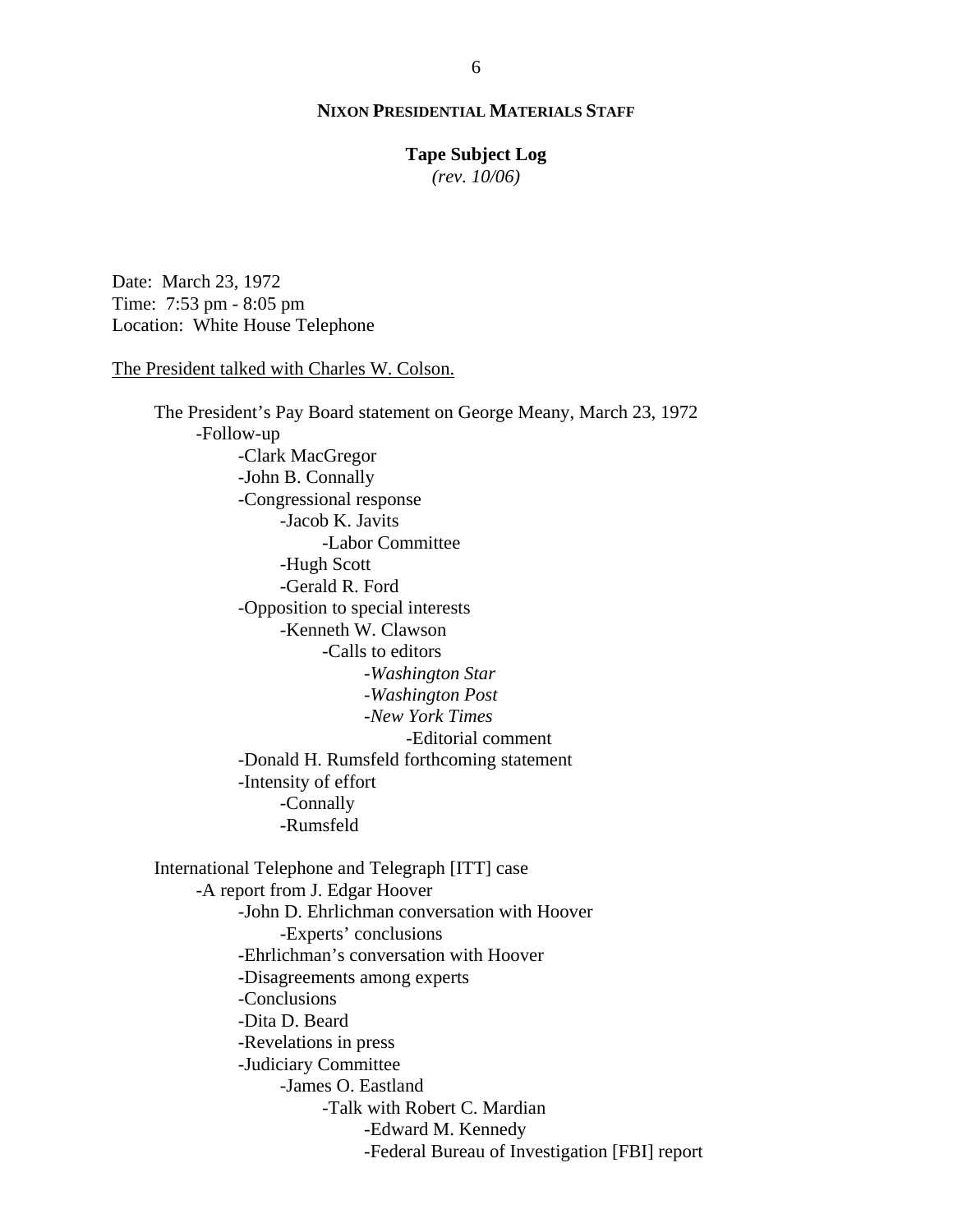#### **Tape Subject Log**

*(rev. 10/06)*

-Kennedy -Leaks -Conrad [first name unknown] -Unknown man on Kennedy's staff -Colson's call to Ehrlichman -Kennedy's knowledge of investigation Bureaucratic hostility to the President -Colson's view  $-1930's$ -Department of Justice -FBI -Meany -Bureau of Labor Statistics [BLS] -Consumer Price Index [CPI] Meany response to the President's statement -Conversation with George P. Shultz -Unknown labor official

-American Federation of Labor – Congress of Industrial Organizations [AFL-CIO] -ITT case -Frank E. Fitzsimmons -Call from Colson -Relations with Meany -Call from Meany -Pay Board -Building trades

\*\*\*\*\*\*\*\*\*\*\*\*\*\*\*\*\*\*\*\*\*\*\*\*\*\*\*\*\*\*\*\*\*\*\*\*\*\*\*\*\*\*\*\*\*\*\*\*\*\*\*\*\*\*\*\*\*\*\*\*\*\*\*\*\*\*\*\*\*\*\*\*\*\*\*\*\*\*

BEGIN WITHDRAWN ITEM NO. 1 [Personal Returnable] [Duration: 39s]

#### END WITHDRAWN ITEM NO. 1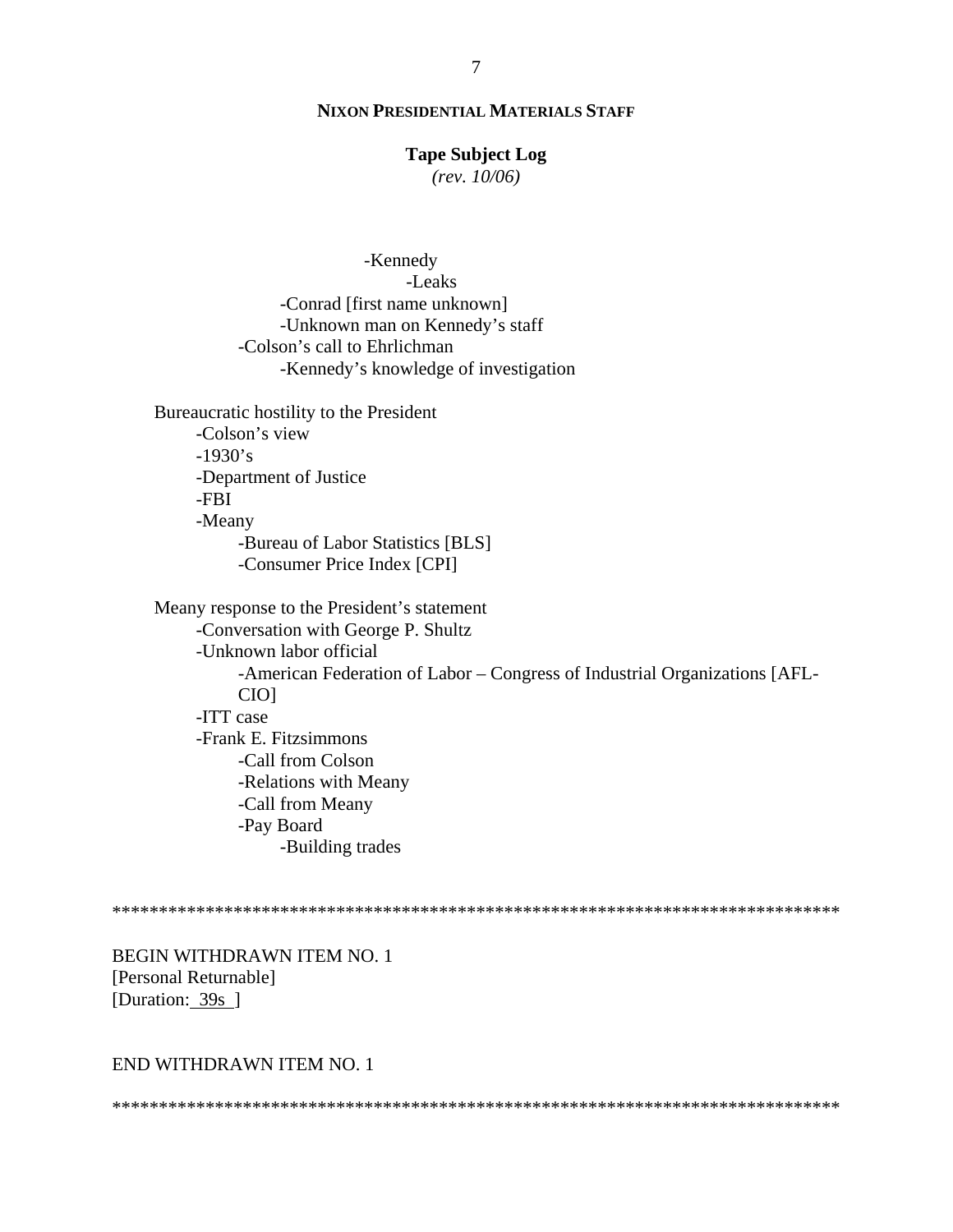#### **Tape Subject Log**

*(rev. 10/06)*

ITT case -Ehrlichman -Kennedy -Knowledge of FBI report

Conversation No. 22-10

Date: March 24, 1972 Time: Unknown between 9:18 am and 9:38 am Location: White House Telephone

The President talked with the White House operator.

[See Conversation No. 326-3]

Request for call to Charles W. Colson

Conversation No. 22-11

Date: March 24, 1972 Time: 9:38 am - 9:45 am Location: White House Telephone

The President talked with Charles W. Colson.

[See Conversation No. 326-4]

International Telephone and Telegraph [ITT] case -Federal Bureau of Investigation [FBI] report -Latest developments -John D. Ehrlichman -Robert C. Mardian -J. Edgar Hoover -Walter McCrone -Delivery to Judiciary Committee -McCrone's findings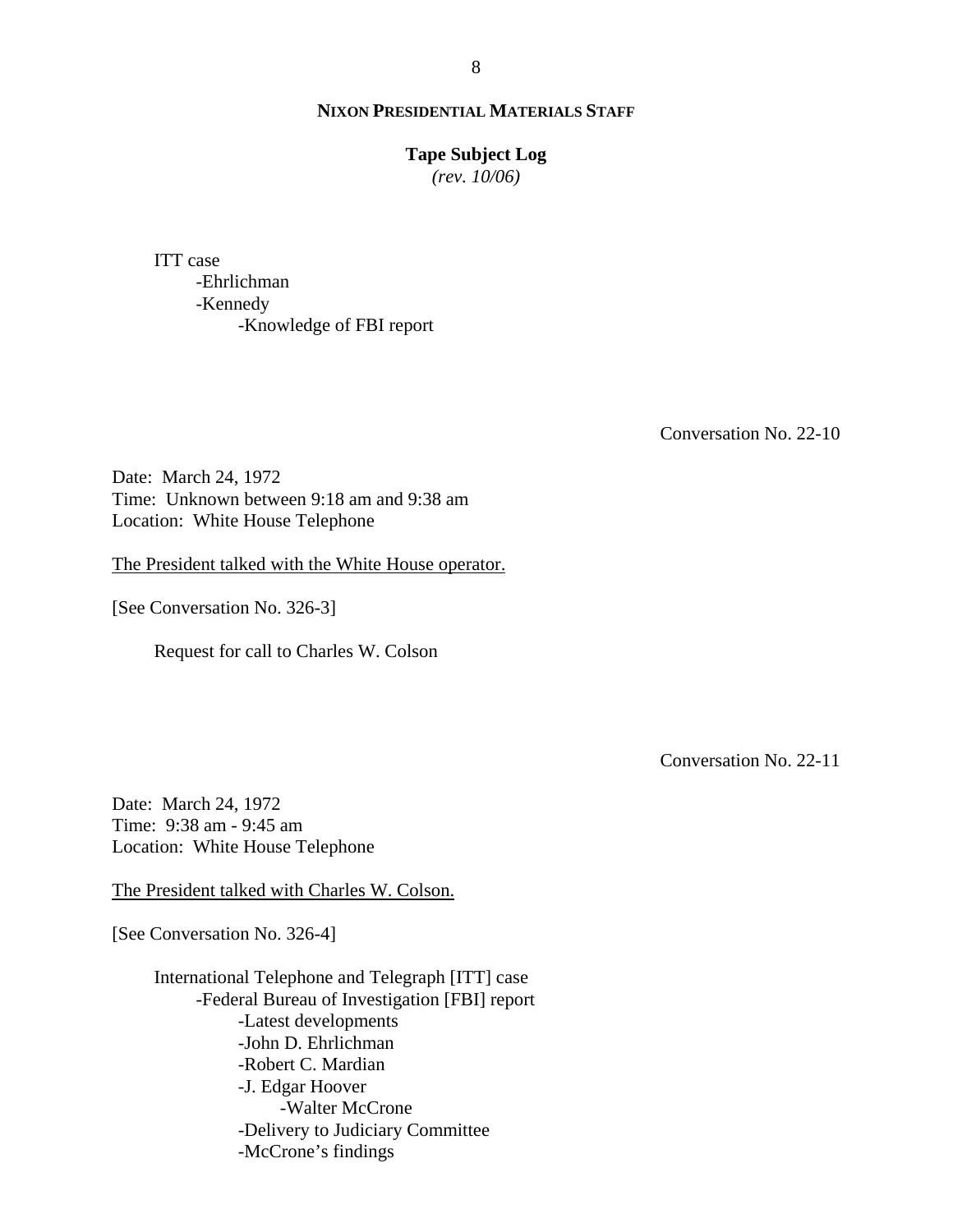## **Tape Subject Log**

*(rev. 10/06)*

 -Jack N. Anderson's findings -Unknown action -Ehrlichman -Discussion with Hoover -Delivery to Senate -Hoover's motives -Ehrlichman and Mardian -Changes in report -James O. Eastland -FBI -Dita D. Beard -Investigation -FBI report -Forgery -Experts' conclusions -Release -Eastland -Radio report -Richard A. Moore -Denial of forgery -Counter testimony -Effect -Expert testimony -Hoover -McCrone -Findings -Character of typewriter type -Date -Pearl L. Tytell -Date -Composition of paper -June 25th document -Character of typewriter type -Tytell -Unknown man -Date -McCrone versus the FBI -McCrone's request for meeting with Hoover -McCrone -Mardian -FBI -Judiciary Committee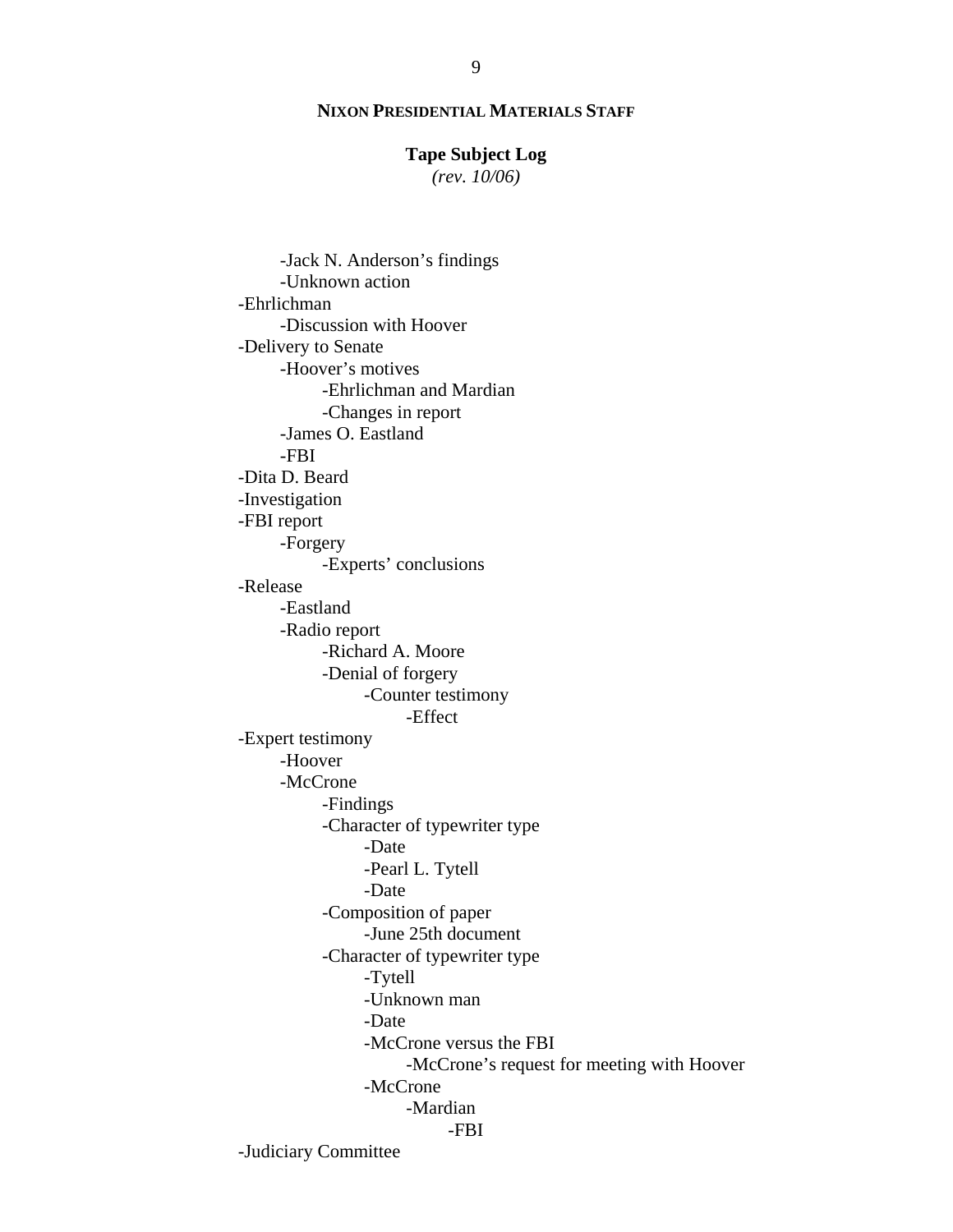## **Tape Subject Log**

*(rev. 10/06)*

 -Eastland -Edward M. Kennedy -Release to press -Moore -McCrone -Tytell -White House strategy -Timing -Forgery -Beard -Future committee testimony -Tytell -McCrone

\*\*\*\*\*\*\*\*\*\*\*\*\*\*\*\*\*\*\*\*\*\*\*\*\*\*\*\*\*\*\*\*\*\*\*\*\*\*\*\*\*\*\*\*\*\*\*\*\*\*\*\*\*\*\*\*\*\*\*\*\*\*\*\*\*\*\*\*\*\*\*\*\*\*\*\*\*\*

BEGIN WITHDRAWN ITEM NO. 1 [Personal Returnable] [Duration: 37s ]

# END WITHDRAWN ITEM NO. 1

\*\*\*\*\*\*\*\*\*\*\*\*\*\*\*\*\*\*\*\*\*\*\*\*\*\*\*\*\*\*\*\*\*\*\*\*\*\*\*\*\*\*\*\*\*\*\*\*\*\*\*\*\*\*\*\*\*\*\*\*\*\*\*\*\*\*\*\*\*\*\*\*\*\*\*\*\*\*

Conversation No. 22-12

Date: March 24, 1972 Time: Unknown between 9:45 am and 12:54 pm Location: White House Telephone

The President talked with the White House operator.

[See Conversation No. 326-15]

Request for call to Charles W. Colson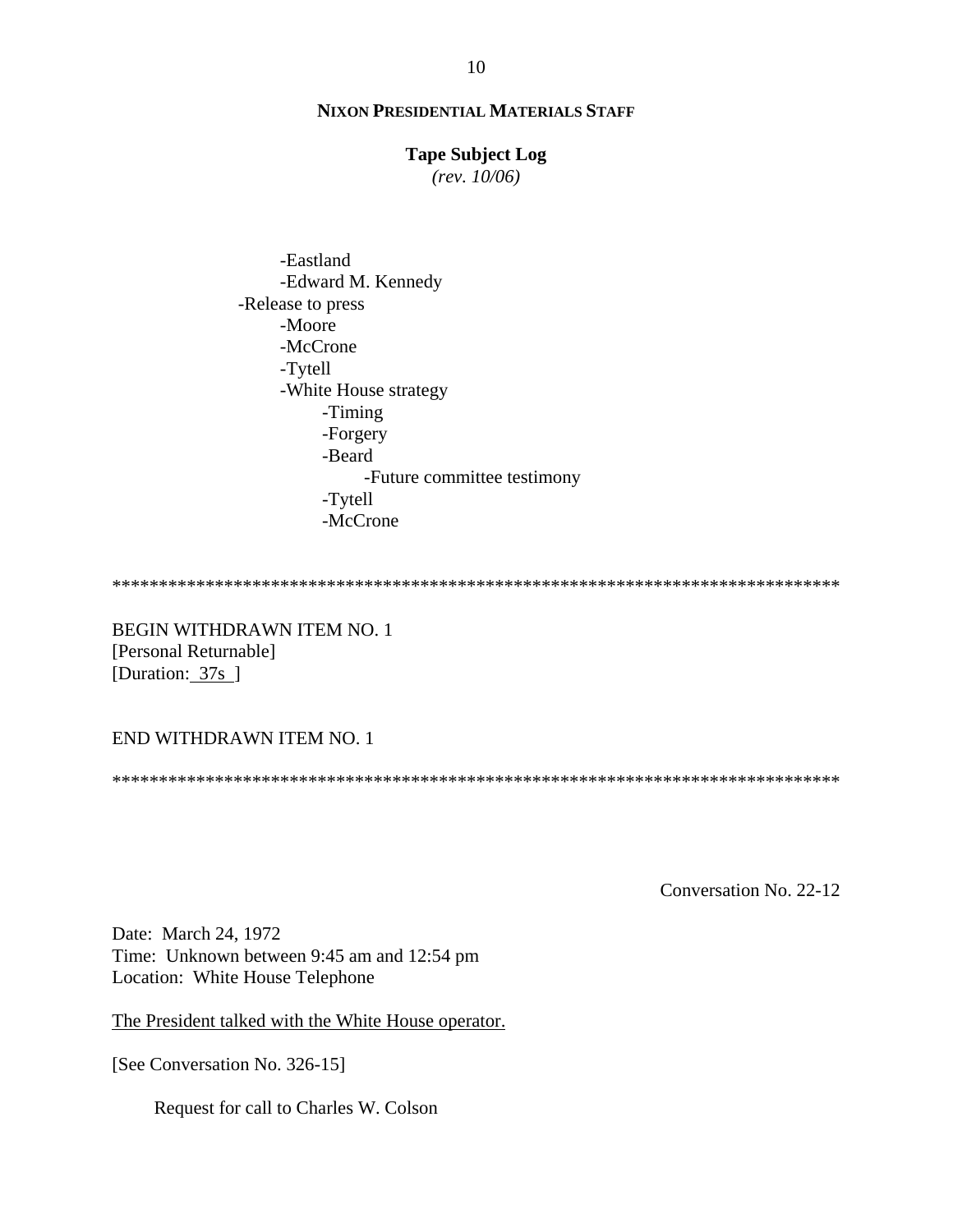#### **Tape Subject Log**

*(rev. 10/06)*

Conversation No. 22-13

Date: March 24, 1972 Time: 12:54 pm - 1:12 pm Location: White House Telephone

The President talked with Charles W. Colson.

[See Conversation No. 326-16]

International Telephone and Telegraph [ITT] case -The President's upcoming press conference -Latest developments -President's statements -Administration's antitrust record -Colson's memorandum -Patrick J. Buchanan -Alger Hiss case -Federal Bureau of Investigation [FBI] file -Period of greatest growth -John F. Kennedy and Lyndon B. Johnson administrations -FBI report -Letter -Contradiction of experts' finding -Other tests -White House instigated -Possible results -ITT press conference of experts -Colson -Date -Tests -FBI -ITT -Pearl L. Tytell test -Walter McCrone test -McCrone -Meeting with FBI on March 24, 1972 -John D. Ehrlichman -FBI -Leak of story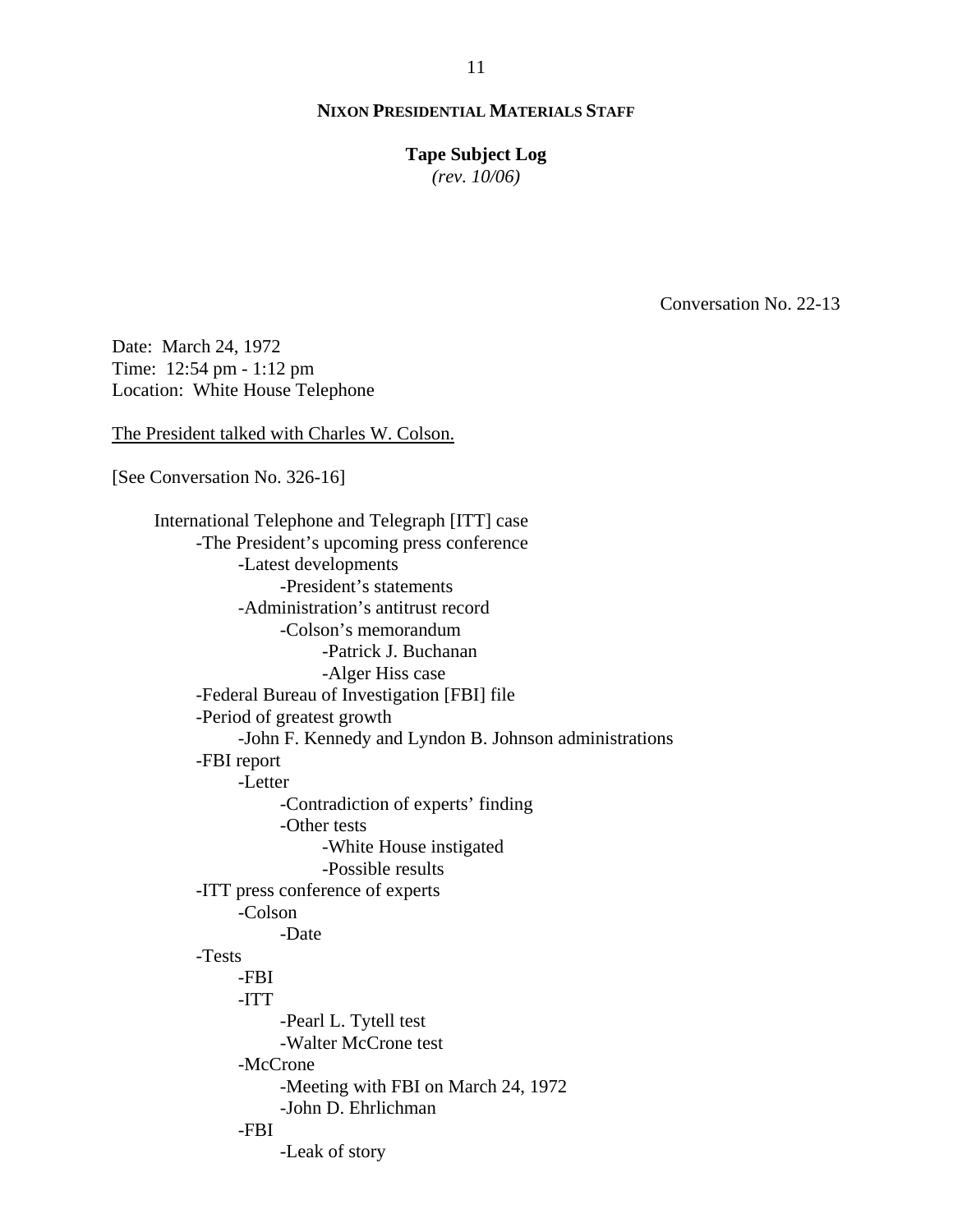#### **Tape Subject Log**

*(rev. 10/06)*

-Results of test on Dita D. Beard memorandum -ITT strategy -Timetable -FBI conclusions -Colson's advice -Unknown Senators' trip to Denver -The President's strategy -Beard -FBI tests -James O. Eastland -Response -Department of Justice -Committee hearings -Beard -Hugh Scott -John N. Mitchell Section 315 vote on suspension of equal time requirements for the Presidential election -Eastland's vote -Previous vote -Howard H. Baker, Jr. Amendment -Defeat in Senate -Previous vote -Partisanship -Democrats -Publicity -Kenneth W. Clawson -The President's press conference -Possible question -Response -Repeal -Number of candidates -Debates -Television networks -Free television time -Congressional limitations on spending in presidential campaigns -Possible veto -Public response -Tax check off -Free television time -Draft of veto message by Colson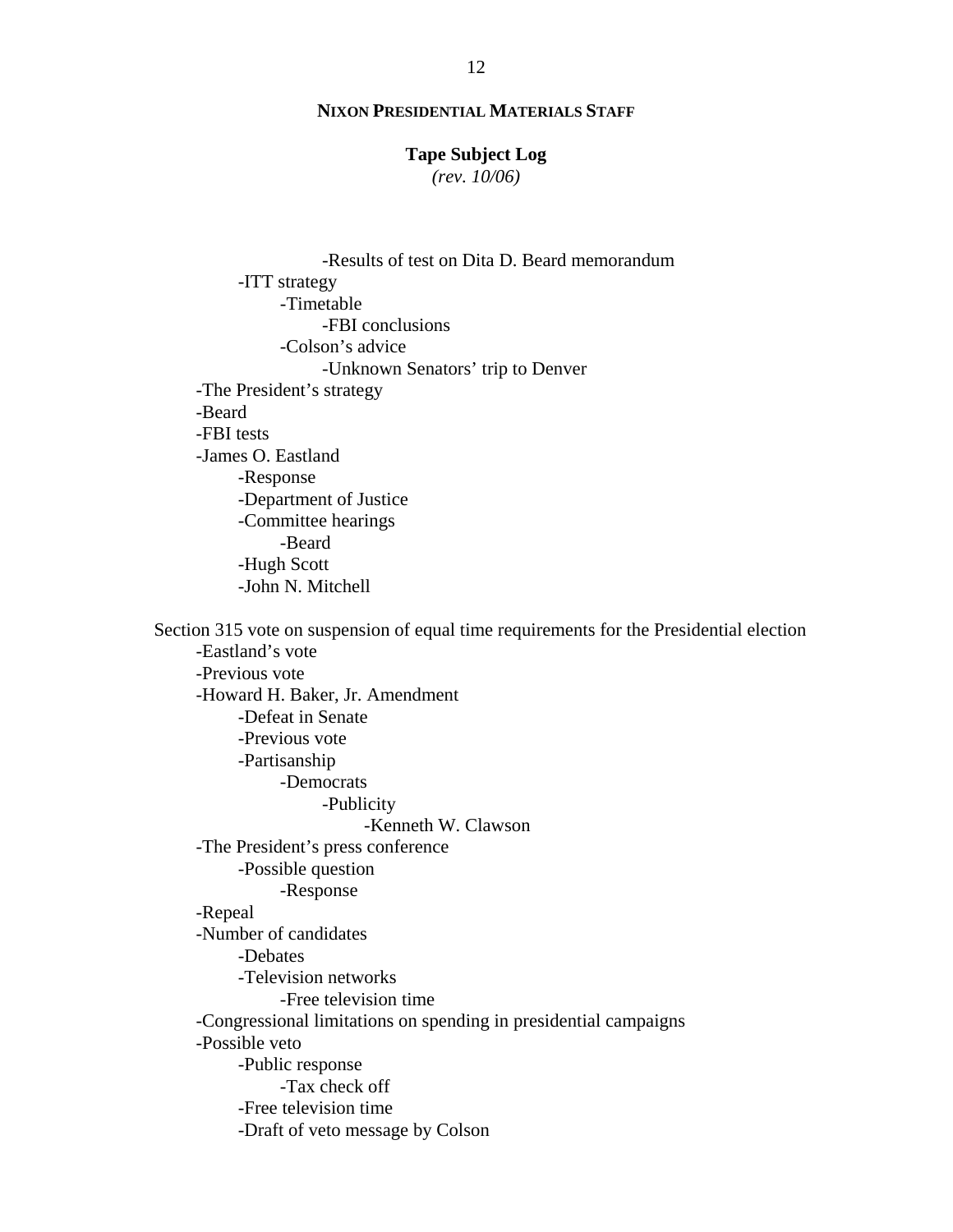# **Tape Subject Log**

*(rev. 10/06)*

\*\*\*\*\*\*\*\*\*\*\*\*\*\*\*\*\*\*\*\*\*\*\*\*\*\*\*\*\*\*\*\*\*\*\*\*\*\*\*\*\*\*\*\*\*\*\*\*\*\*\*\*\*\*\*\*\*\*\*\*\*\*\*\*\*\*\*\*\*\*\*\*\*\*\*\*\*\*

BEGIN WITHDRAWN ITEM NO. 1 [Personal Returnable] [Duration: 7s ]

#### END WITHDRAWN ITEM NO. 1

\*\*\*\*\*\*\*\*\*\*\*\*\*\*\*\*\*\*\*\*\*\*\*\*\*\*\*\*\*\*\*\*\*\*\*\*\*\*\*\*\*\*\*\*\*\*\*\*\*\*\*\*\*\*\*\*\*\*\*\*\*\*\*\*\*\*\*\*\*\*\*\*\*\*\*\*\*\*

The President's statement on George Meany, March 23, 1972 -Public response -Network coverage -H. R. ("Bob") Haldeman -Statements on the President's statement -Edward M. Kennedy -Michael J. Mansfield -Hugh Scott -Gerald R. Ford -Jacob K. Javits -Support for the President -Haldeman -Donald H. Rumsfeld

The President's instructions to Colson -Letters to *Time* and *Newsweek* -Cover story -Letters to networks -Busing issue -Effectiveness -Timing -Telephone calls -Busing issue -*Time* and *Newsweek* -Number of letters -Letters to *Time* -Clifford Irving hoax -Cover story -Spiro T. Agnew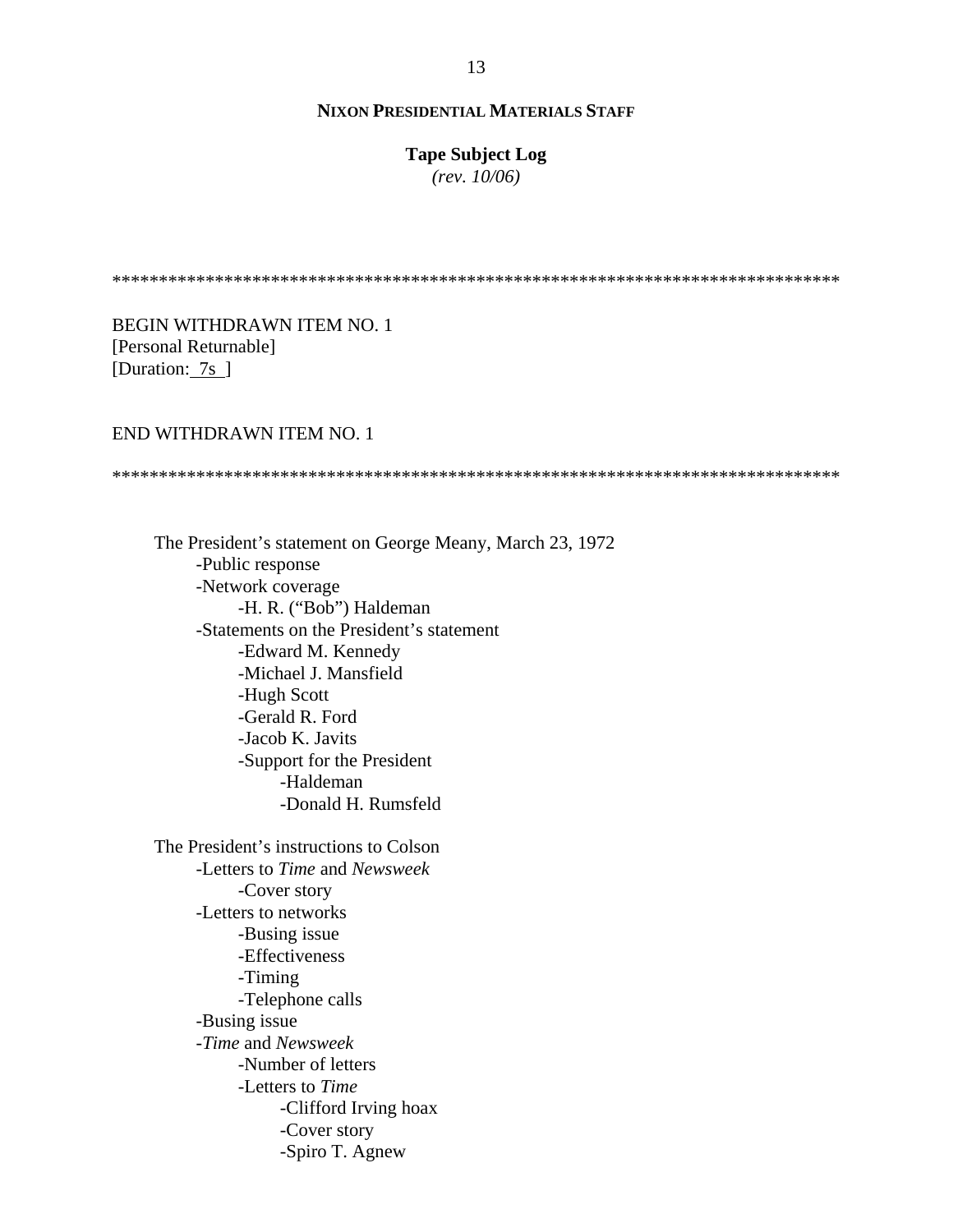#### **Tape Subject Log**

*(rev. 10/06)*

#### -Jack N. Anderson compared to Irving

# ITT case

-Unknown action of Colson -The President's support -Beard -Document -Colson -Public response -Memorandum to the President -Mail to Congressmen -Effect -Source of information -California -San Diego -Duration of publicity -Anderson -Roman L. Hruska statements -Anderson compared with Louella Parsons -News coverage -White House instructions to Republican Congressmen

#### Labor

-Meany statement -Network coverage -Timing with Consumer Price Index [CPI] -The President's view -Frank E. Fitzsimmons -Request for call to Colson -Leaks in Bureau of Labor Statistics [BLS] -CPI -Meany -Officials -Colson's view -George P. Shultz -Geoffrey H. Moore -The President's view -Colson's view -Arthur F. Burns -John B. Connally -Appearances -Split between Building Trades Council and American Federation of Labor –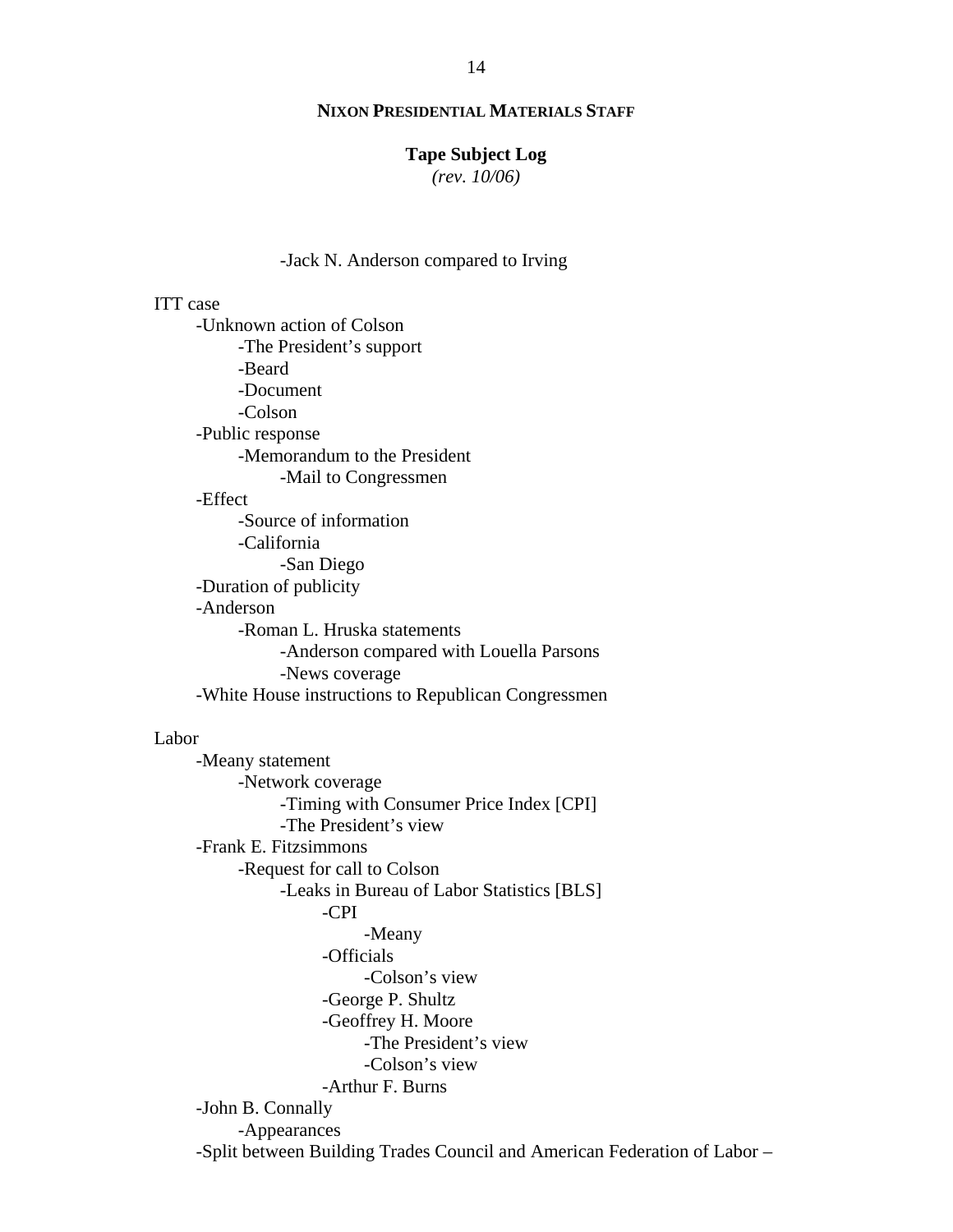# **Tape Subject Log**

*(rev. 10/06)*

Congress of Industrial Organizations [AFL-CIO] -George Meany -Effects Messages to Congressmen and Senators -Donald H. Rumsfeld -Connally -Herbert Stein -Democrats and Meany -Louis P. Harris poll -Attitude towards Meany -Timing of release of poll -Wage increases compared to stabilized prices

Fourteenth Amendment -Court interpretation -Racial balance -Busing

Conversation No. 22-14

Date: March 24, 1972 Time: Unknown between 1:12 pm and 1:16 pm Location: White House Telephone

The President talked with the White House operator.

Request for call to Ronald L. Ziegler

Conversation No. 22-15

Date: March 24, 1972 Time: 1:16 pm - 1:17 pm Location: White House Telephone

The President talked with Ronald L. Ziegler.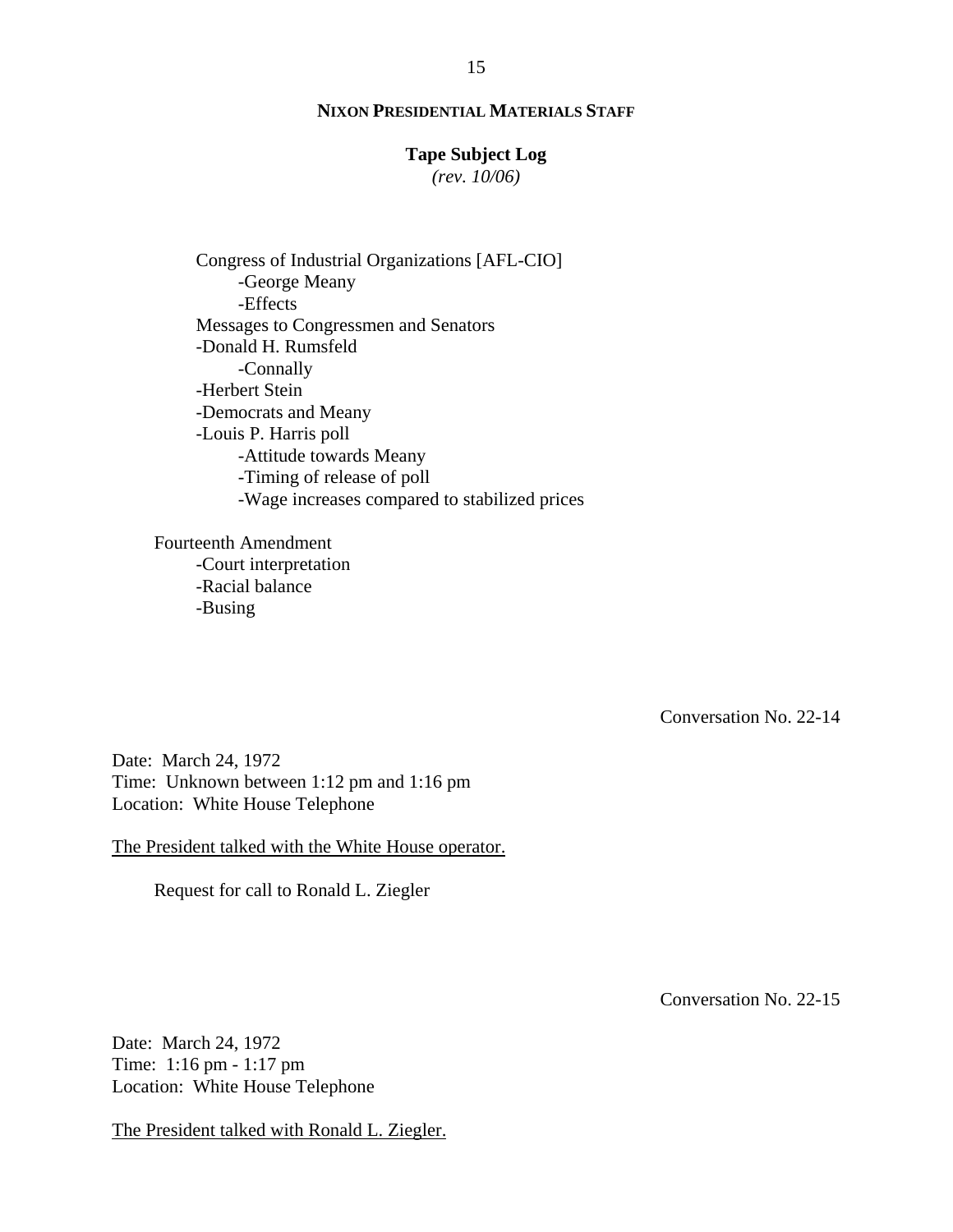## **Tape Subject Log**

*(rev. 10/06)*

[See Conversation No. 326-18]

The President's forthcoming press conference -Ziegler's forthcoming meeting with the President -Last minute details

Conversation No. 22-16

Date: March 24, 1972 Time: 1:28 pm - 1:29 pm Location: White House Telephone

The White House operator talked with the President.

Call from H. R. ("Bob") Haldeman

Haldeman talked with the President between 1:28 pm and 1:29 pm.

[See Conversation No. 326-19B]

Interest rates -[John B. Connally's] advice -Link with demand -Administration's views -Prime rate -Statement -Increase -Reasons

Conversation No. 22-17

Date: March 24, 1972 Time: Unknown between 1:29 pm and 2:05 pm Location: White House Telephone

The President talked with the White House operator.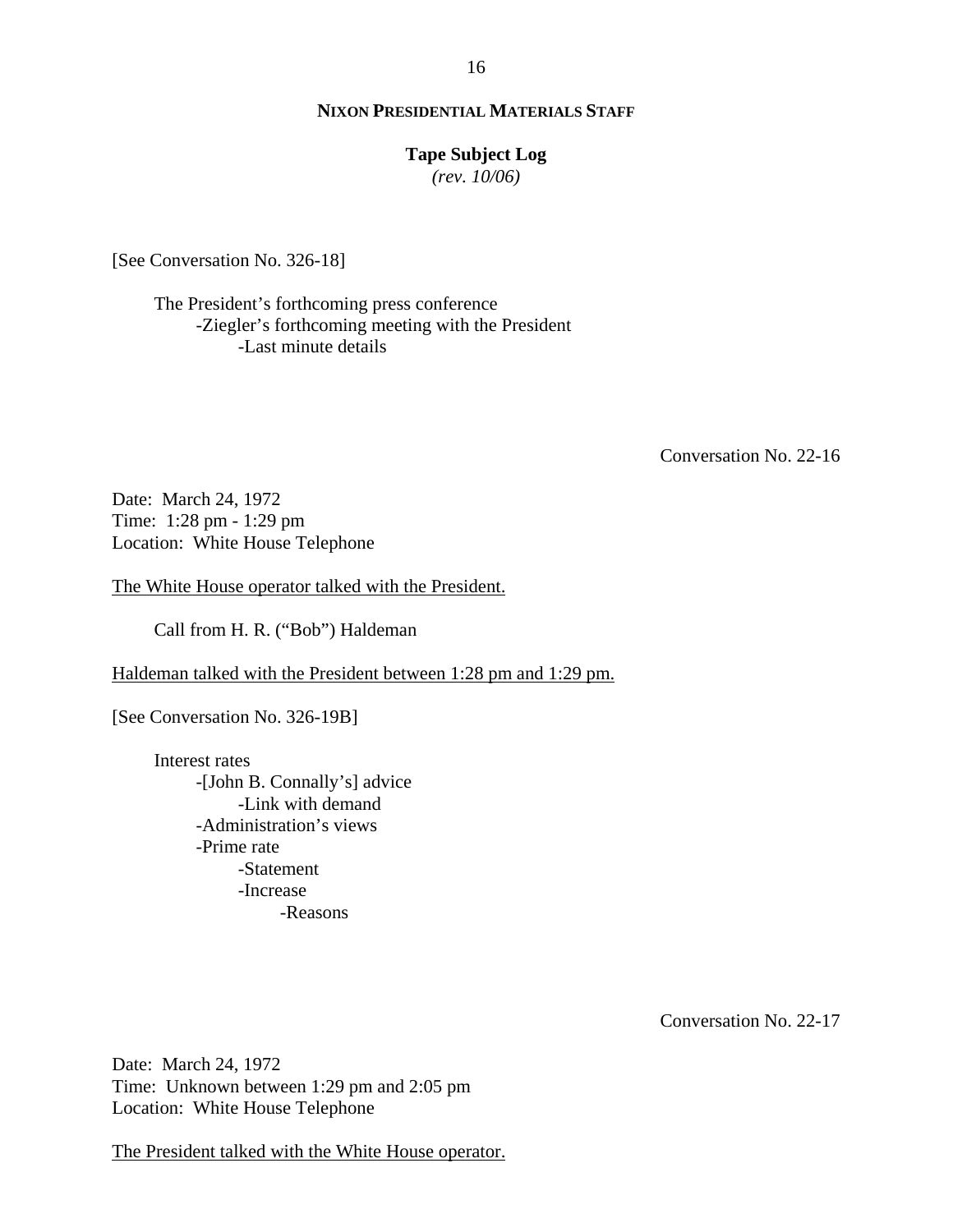## **Tape Subject Log**

*(rev. 10/06)*

Request for call to Ronald L. Ziegler

Conversation No. 22-18

Date: March 24, 1972 Time: 2:05 pm - 2:06 pm Location: White House Telephone

The President talked with Ronald L. Ziegler.

[See Conversation No. 326-20]

The President's press conference -Ziegler's meeting with Frank Cormier and Helen A. Thomas -United Press International [UPI] -Wire services -Order of questions

Conversation No. 22-19

Date: March 24, 1972 Time: Unknown between 2:06 pm and 2:22 pm Location: White House Telephone

The President talked with the White House operator.

[See Conversation No. 326-21]

Request for call to Edward J. Gurney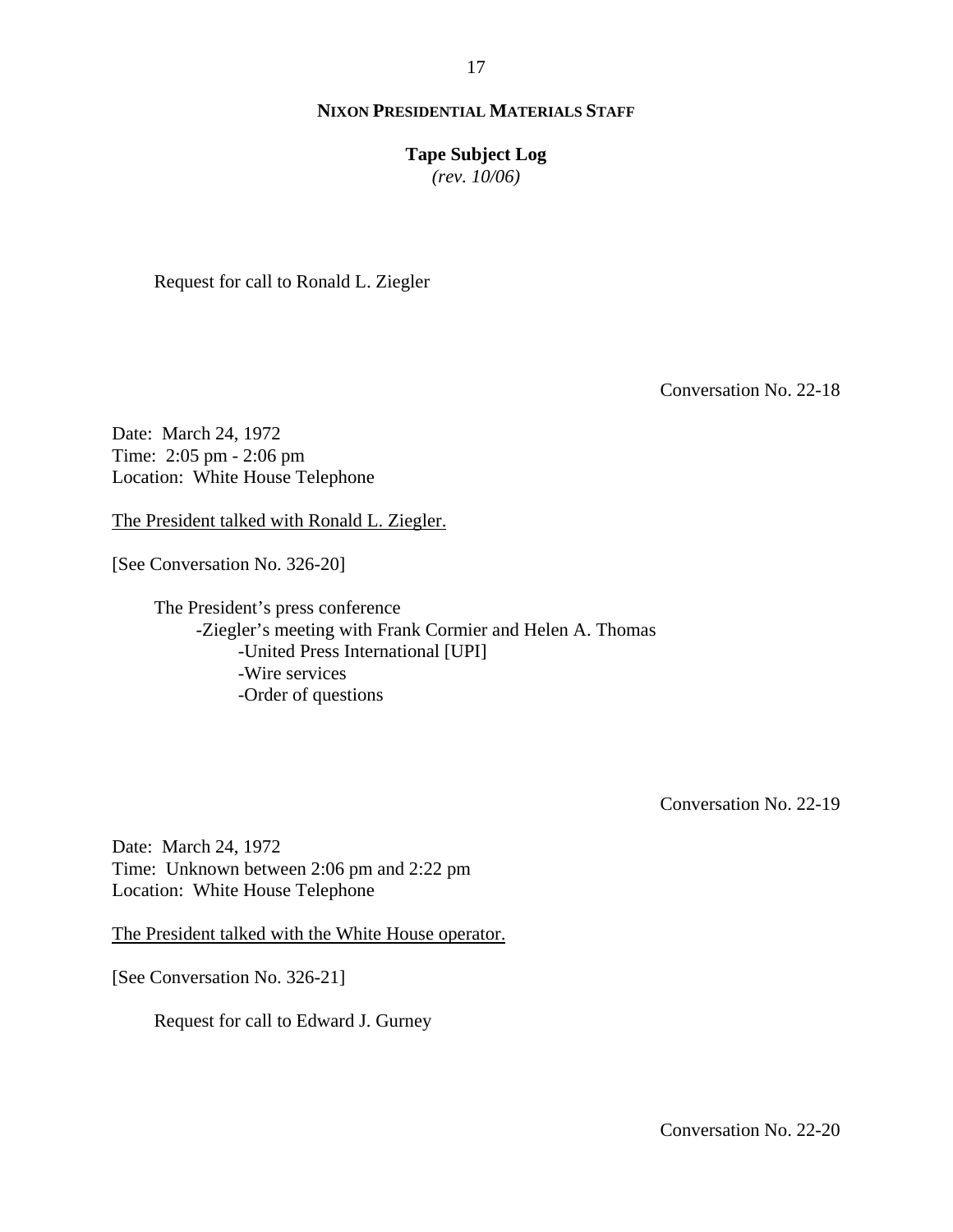## **Tape Subject Log**

*(rev. 10/06)*

Date: March 24, 1972 Time: 2:22 pm - 2:23 pm Location: White House Telephone

The President talked with Edward J. Gurney.

[See Conversation No. 326-22]

Gurney's performance as Senator -The President's view -Media coverage -The President's news summary -Florida primary

George Meany -Gurney's view -Views -Historical analogy -19<sup>th</sup> Century -Gurney's response -Public response

Conversation No. 22-21

Date: March 26, 1972 Time: Unknown between 7:21 pm and 7:39 pm Location: White House Telephone

The President talked with the White House operator.

Request for call to Charles W. Colson

Conversation No. 22-22

Date: March 26, 1972 Time: 7:39 pm - 7:44 pm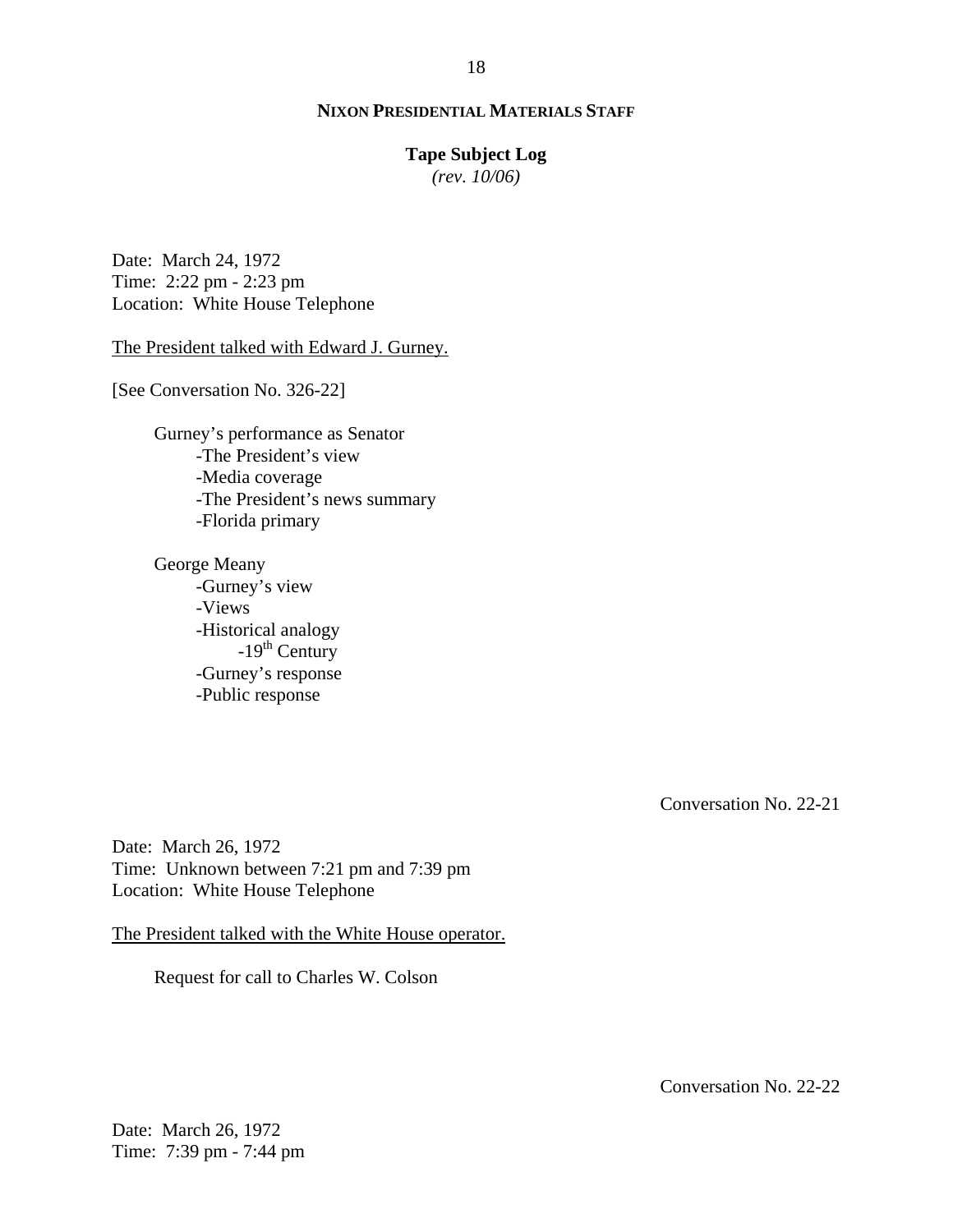#### **Tape Subject Log**

*(rev. 10/06)*

Location: White House Telephone

The President talked with Charles W. Colson.

International Telephone and Telegraph [ITT] case -Colson message to the President -Manolo Sanchez -Dita D. Beard -Health -Questioning by Edward M. Kennedy -News report -Senators' response -Conference -Diagnosis -Colson's talk with an unknown doctor -Time -Diagnosis -News photographs -Kennedy -Questioning of Beard -Beard's consent to be questioned -Motives -Content -Unknown Colson source -Report -Possible wires to Kennedy -President's possible statement -Questioning -Public response -News reports -Helen A. Thomas -Lyndon K. ("Mort") Allin -Beard -Questioning by Edward J. Gurney -Health -Senators' response -Developments -Unknown reporter -White House strategy -Response

The President's schedule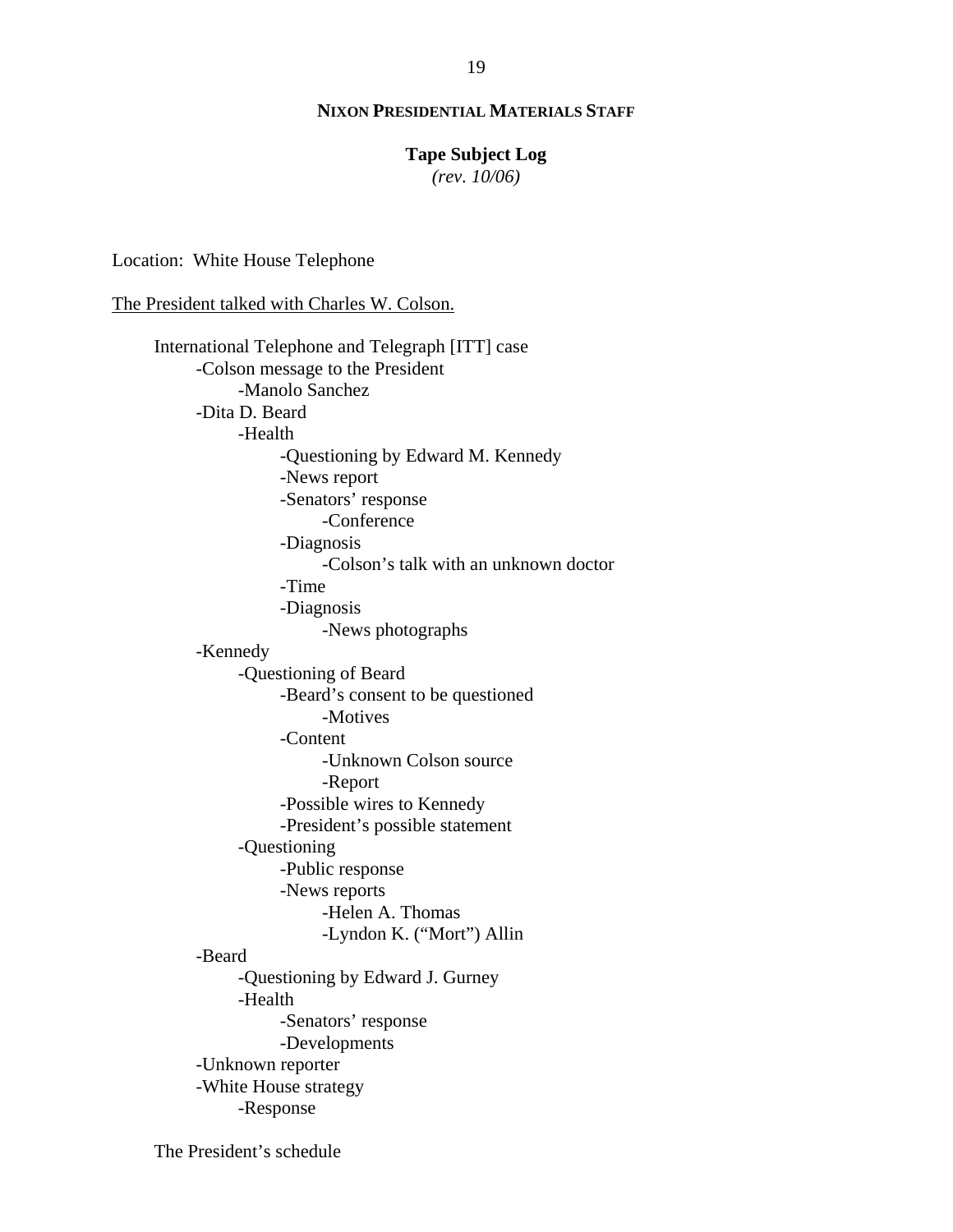**Tape Subject Log** *(rev. 10/06)*

Conversation No. 22-23

Date: March 27, 1972 Time: 9:21 am - 9:22 am Location: White House Telephone

The White House operator talked with the President.

Call from H. R. ("Bob") Haldeman

Haldeman talked with the President between 9:21 am and 9:22 am.

[See Conversation No. 327-4]

Staff meeting

The meeting with Haldeman

Conversation No. 22-24

Date: March 27, 1972 Time: Unknown between 10:55 am and 11:11 am Location: White House Telephone

Ronald L. Ziegler talked with the White House operator.

Request for call to Charles W. Colson

Ziegler conferred with the President.

Wire service

Testimony

[End of conferral]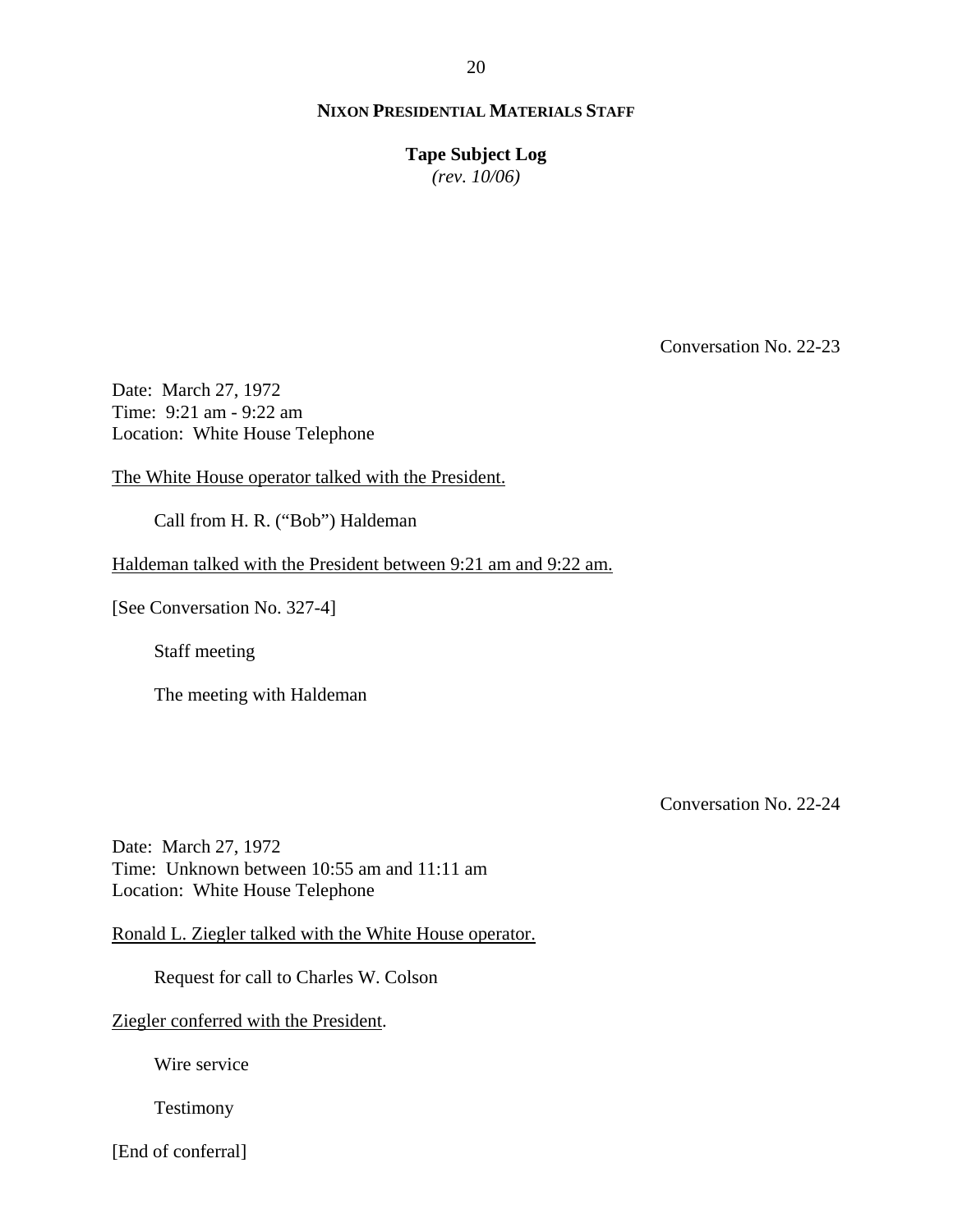## **Tape Subject Log**

*(rev. 10/06)*

Ziegler talked with an unknown woman in Colson's office.

Request for call to Colson

Colson's location -Joan [Hall] -Capitol Hill -Return call

Conversation No. 22-25

Date: March 27, 1972 Time: 11:10 am - 11:11 am Location: White House Telephone

The President talked with the White House operator.

Request for call to Charles W. Colson -Location -Capitol Hill

The President conferred with Ronald L. Ziegler.

The White House operator's response

[End of conferral]

Conversation No. 22-26

Date: March 27, 1972 Time: Unknown between 11:11 am and 12:06 pm Location: White House Telephone

Ronald L. Ziegler talked with Charles W. Colson.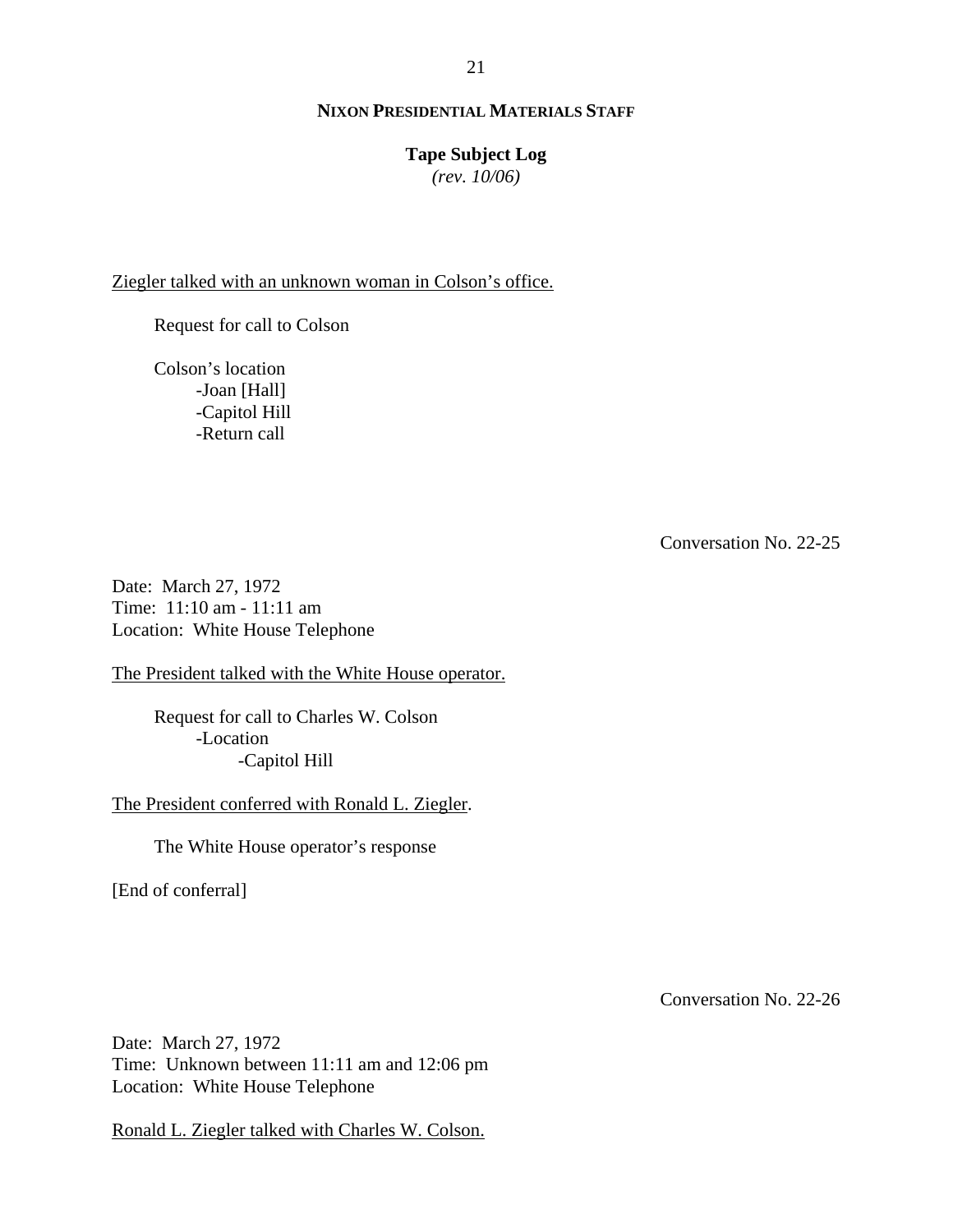#### **Tape Subject Log**

*(rev. 10/06)*

Press briefing -No comment on International Telephone and Telegraph [ITT] case -William R. Merriam -Request for call to Dita D. Beard -White House -Request for call to Edward J. Gerrity, Jr. -Request for call to Merriam

Conversation No. 22-27

Date: March 27, 1972 Time: Unknown between 11:11 am and 12:04 pm Location: White House Telephone

H. R. ("Bob") Haldeman talked with the White House operator.

Request for calls to Robert H. Finch and Herbert G. Klein -Locations

Conversation No. 22-28

Date: March 27, 1972 Time: Unknown between 11:11 am and 12:04 pm Location: White House operator

H. R. ("Bob") Haldeman talked with Robert H. Finch.

International Telephone and Telegraph [ITT] case -Finch calls to ITT -San Diego -Finch's denial -Dita D. Beard -Request for call to Finch -Meeting of ITT executives and Finch -Finch's Latin American trip -Chile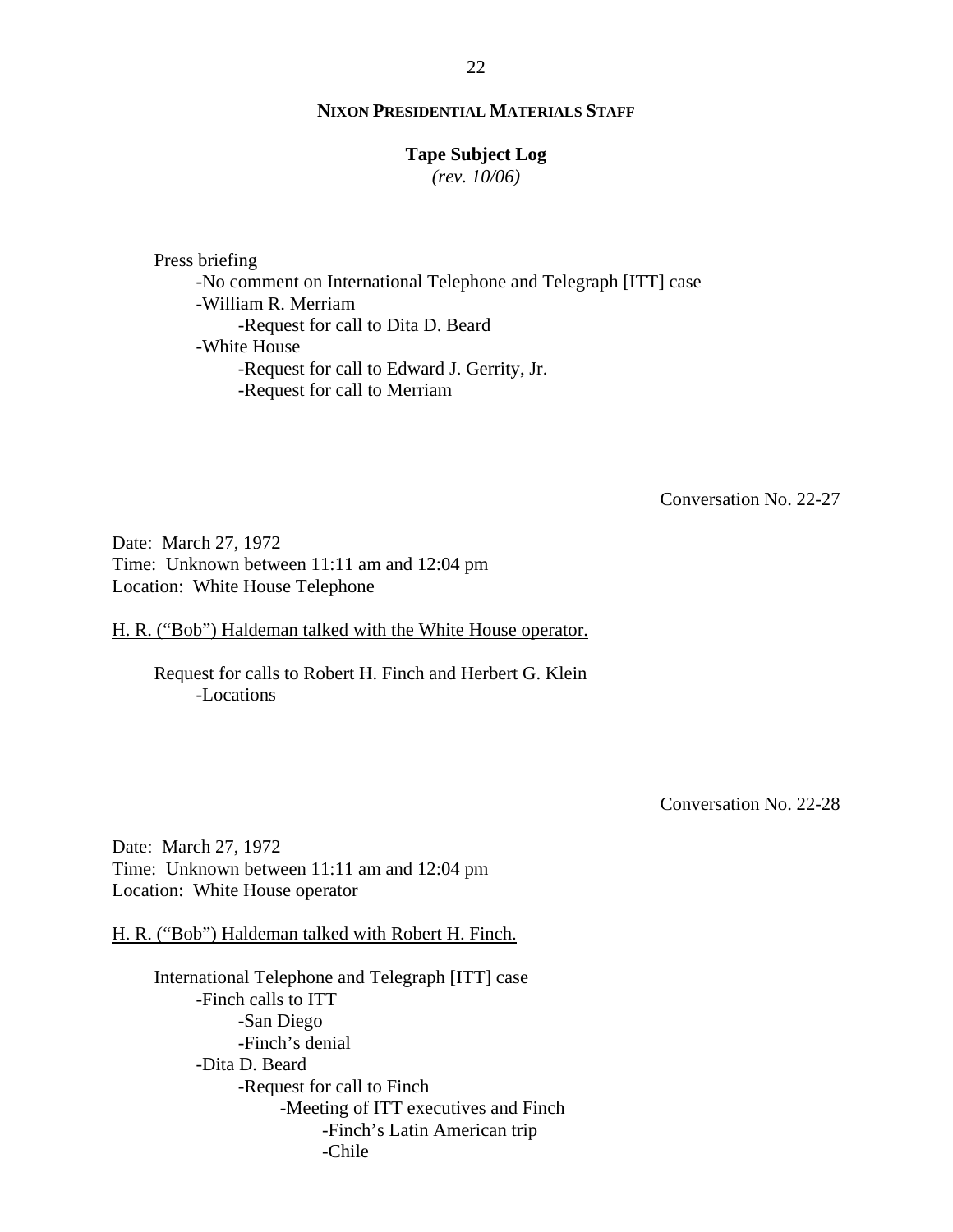#### **Tape Subject Log**

*(rev. 10/06)*

-Finch calls to ITT -William R. Merriam and Edward J. Gerrity, Jr. -Finch's denial -Content -Beard -Possible calls to ITT -Herbert G. Klein -Robert C. Wilson

Conversation No. 22-29

Date: March 27, 1972 Time: Unknown between 11:11 am and 12:04 pm Location: White House Telephone

H. R. ("Bob") Haldeman talked with Herbert G. Klein.

Klein's location

International Telephone and Telegraph [ITT] case -Dita D. Beard testimony -Klein call to ITT -William R. Merriam and Edward J. Gerrity, Jr. -Klein's denial -Unknown campaign -Source of story -Leon [surname unknown] -Robert C. Wilson -Robert C. Mardian theory -Wilson -Meeting with Harold S. Geneen -Meeting with Merriam -Money -Request for call to Beard -Merriam -Mardian -Jack Gleason -Conversation with Merriam -Conversation with William E. Timmons -White House person -Beard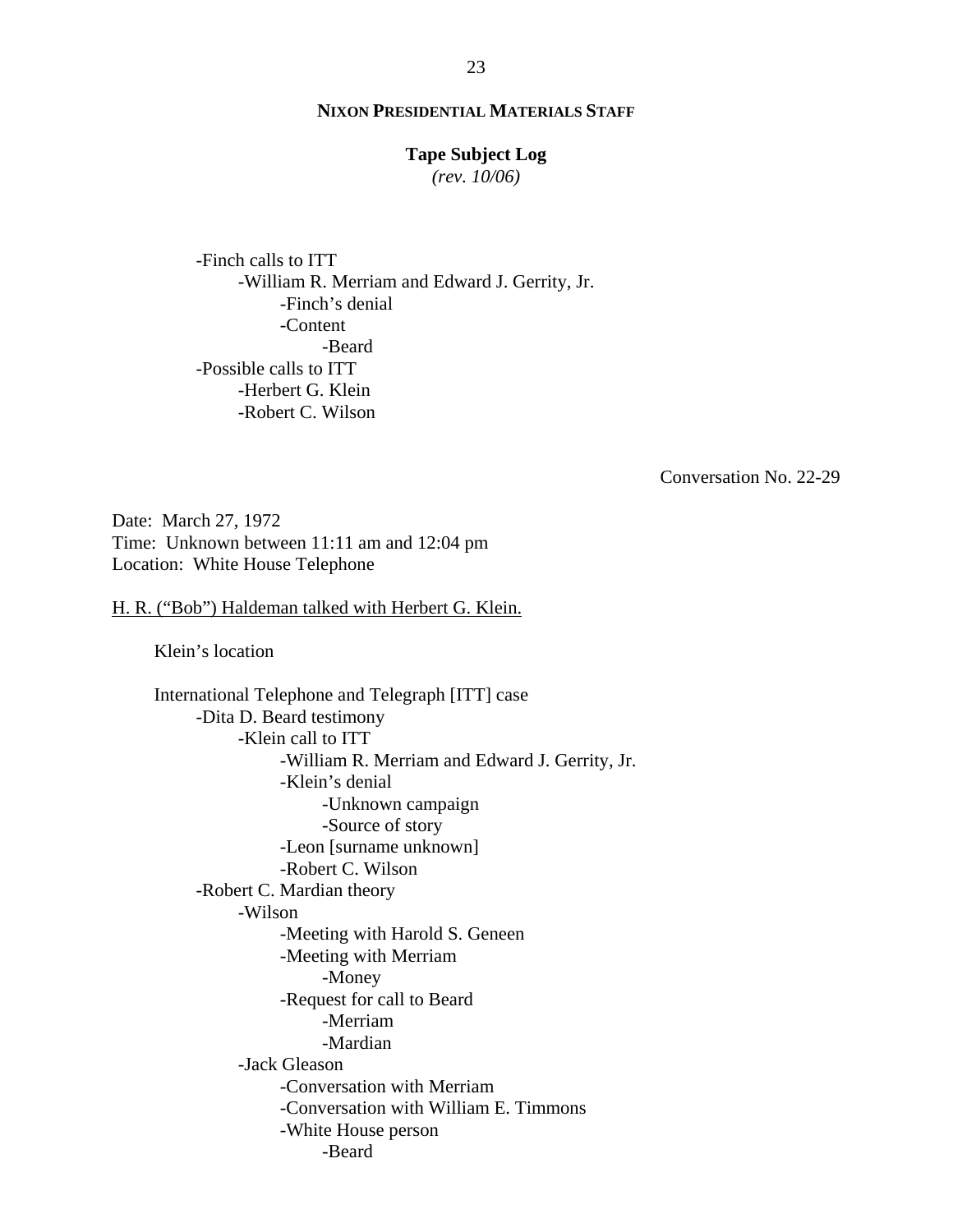## **Tape Subject Log**

*(rev. 10/06)*

#### -Merriam -Wilson

-Beard

-Margaret ("Maggie") Young (Wilson's secretary) -Relationship

Klein's schedule -San Diego

Conversation No. 22-30

Date: March 27, 1972 Time: 12:59 pm Location: White House Telephone

The President talked with the White House operator.

[See Conversation No. 328-5]

Request for call to Charles W. Colson -Colson's location

Conversation No. 22-31

Date: March 27, 1972 Time: 1:05 pm - 1:09 pm Location: White House Telephone

The President talked with the White House operator.

[See Conversation No. 328-7]

Request for call to Colson

#### The President talked with Colson between 1:05 pm and 1:09 pm.

[See Conversation No. 328-7]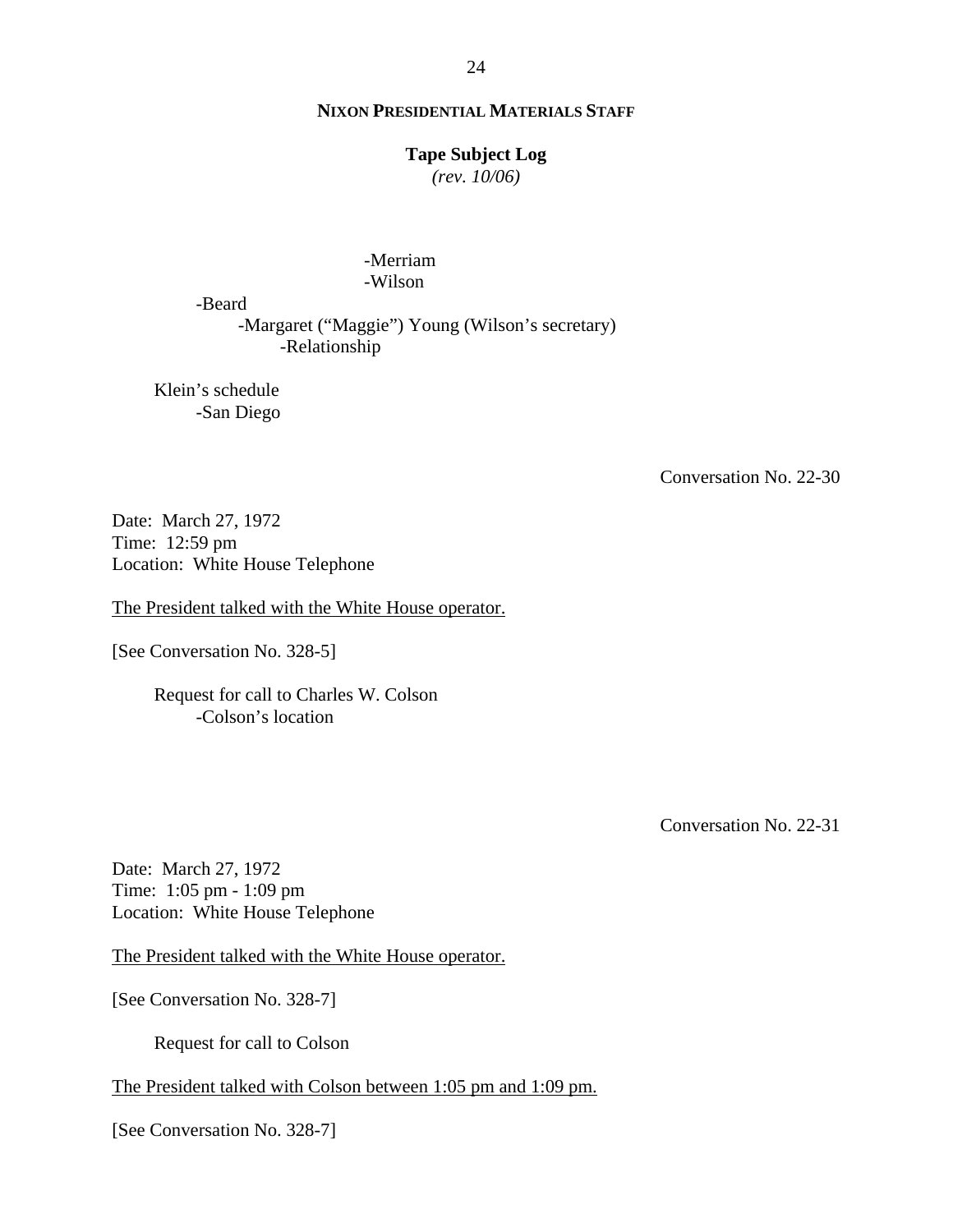#### **Tape Subject Log**

*(rev. 10/06)*

Colson's location -Capitol Hill

International Telephone and Telegraph [ITT] case -Meeting with Hugh Scott -Briefing of Scott and Roman L. Hruska -Press conference -Democrats -Hearings -Schedule -Colson, Clark MacGregor, Wallace H. Johnson -Hruska -Scott

Colson's schedule

The President's schedule -Forthcoming diplomatic credentials ceremony -Return call to Colson

#### ITT case

-William R. Merriam affidavit -White House call -Denial of call -Dita D. Beard -Convention arrangements -White House involvement -Beard memorandum -Media coverage -Columbia Broadcasting System [CBS] -Edward M. Kennedy -Media coverage -Hruska -Press conference -Kennedy's questioning of Beard -Media coverage -*New York Times* -Graham [first name unknown] story -*Washington Post* -Sanford J. Unger story -White House call -Denial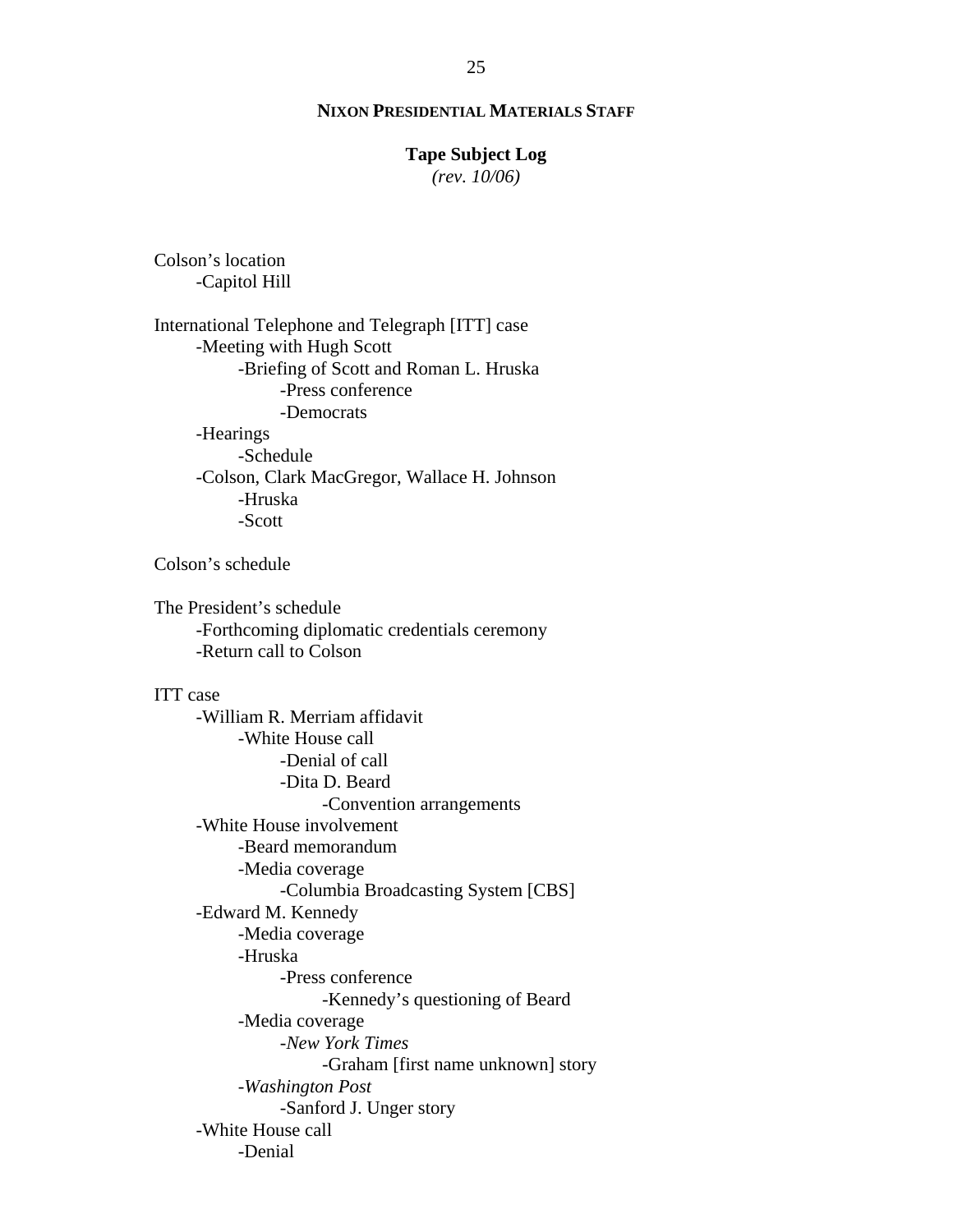## **Tape Subject Log**

*(rev. 10/06)*

-White House strategy -Hruska -James O. Eastland -Conversation with Robert C. Mardian -Richard G. Kleindienst -Confirmation

Conversation No. 22-32

Date: March 27, 1972 Time: 7:48 pm Location: White House Telephone

The President talked with the White House operator.

Request for call to Charles W. Colson

Colson's location

Conversation No. 22-33

Date: March 27, 1972 Time: Unknown between 7:48 pm and 7:51 pm Location: White House Telephone

The President talked with the White House operator.

Request for call to Henry A. Kissinger

Conversation No. 22-34

Date: March 27, 1972 Time: 7:51 pm - 8:04 pm Location: White House Telephone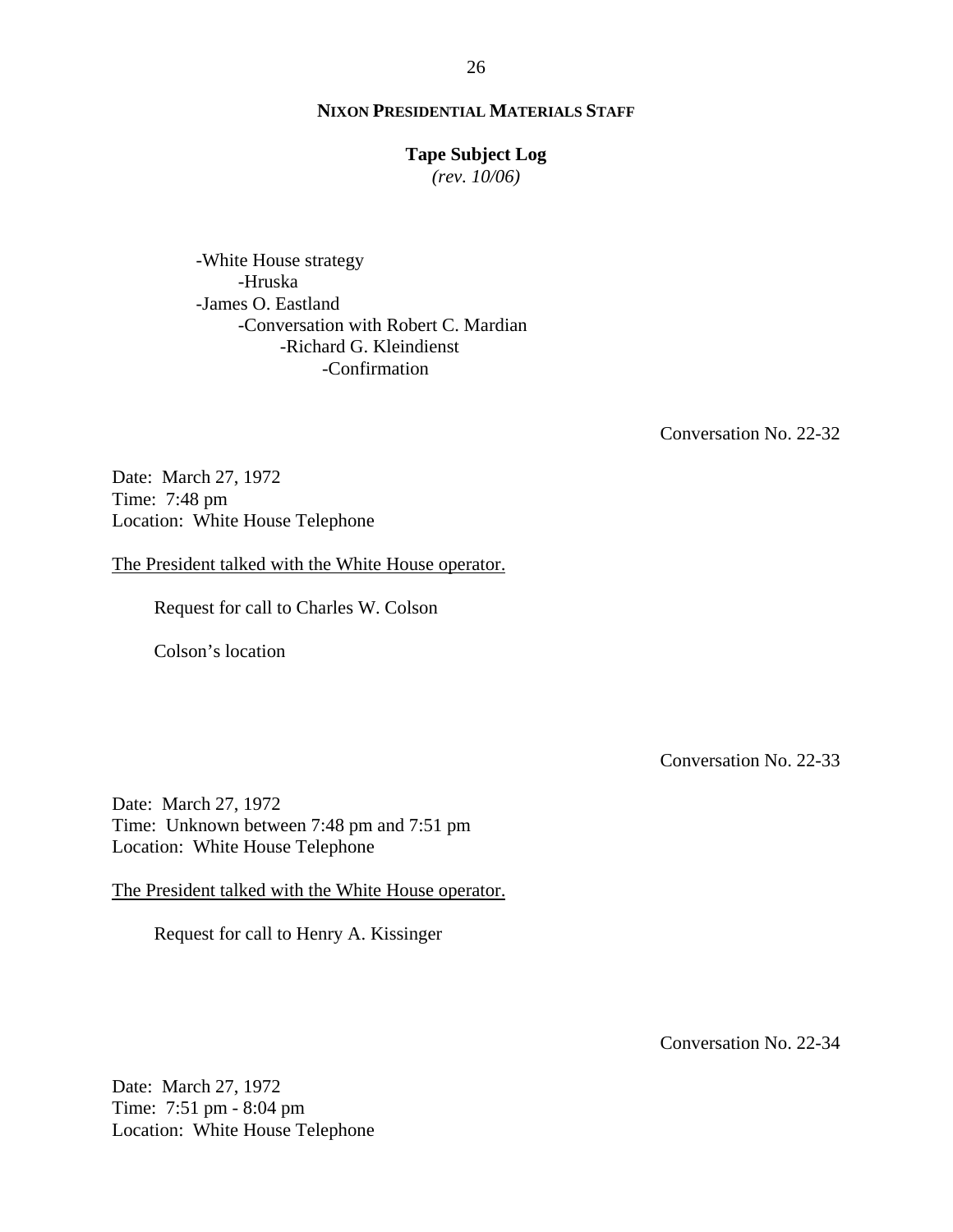# **Tape Subject Log**

*(rev. 10/06)*

#### The President talked with Henry A. Kissinger.

Kissinger's previous trip -Location -Activities

International Telephone and Telegraph [ITT] case -Duration -Evidence -Dita D. Beard -Denials

Luis Echeverria Alvarez -Previous meeting with Kissinger -US foreign policy -Forthcoming visit to the US -Date

Kissinger's schedule

US-Soviet Union relations -Anatoliy F. Dobrynin -Upcoming meeting with Kissinger

Middle East

-Kissinger's previous conversation with Alexander M. Haig, Jr. -1972 election -Agreement -Timing -Summit meeting -US policy -Soviet presence -State Department -Perspective of State Department compared to perspective of Administration -Soviet Union

Arthur K. Watson -The President's view -Haig -US-People's Republic of China [PRC] negotiations -Paris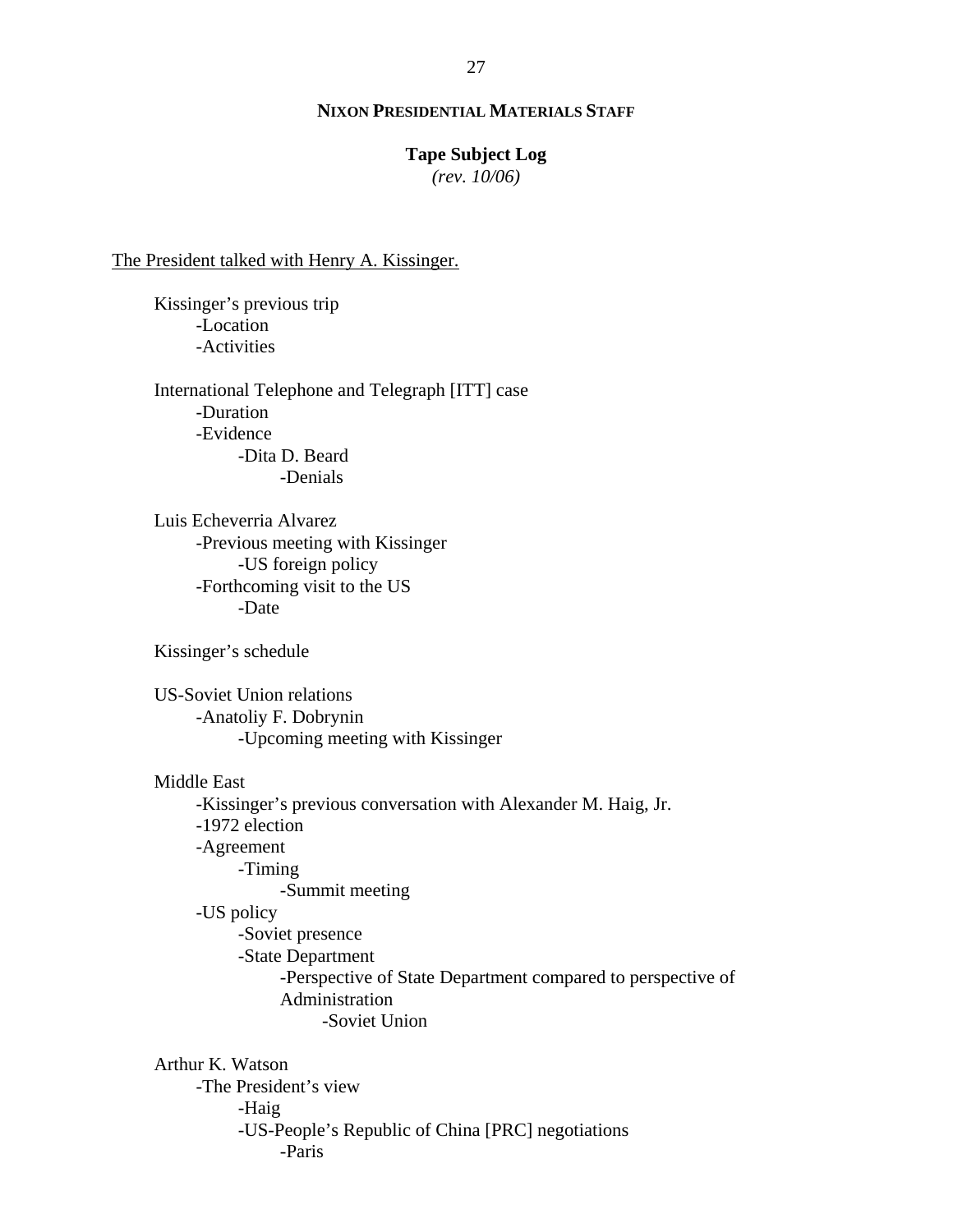#### **Tape Subject Log**

*(rev. 10/06)*

 -New York -State Department -The President's previous press conference -Kissinger's view -The President's view

Lt. Gen. Vernon A. Walters -Central Intelligence Agency [CIA] post -Confirmation -Requirement -John C. Stennis

Ambassadorships -Nominations -Campaign contributions -Richard G. Kleindienst

#### Vietnam

-North Vietnamese ambassador -Suspension and resumption of peace talks -Date -Kissinger's views -Forthcoming meeting with North Vietnamese -Date -Possible settlement -The President's reelection -North Vietnamese view

#### Mexico

-1972 US presidential election -Mexican view -Kissinger's previous talk with Foreign Minister -Acapulco -Kissinger's previous talk with Echeverria -Mexico City -Echeverria's future visit to the US -Itinerary -Chicago -Los Angeles -San Antonio -Latin American policy -Organization of American States [OAS]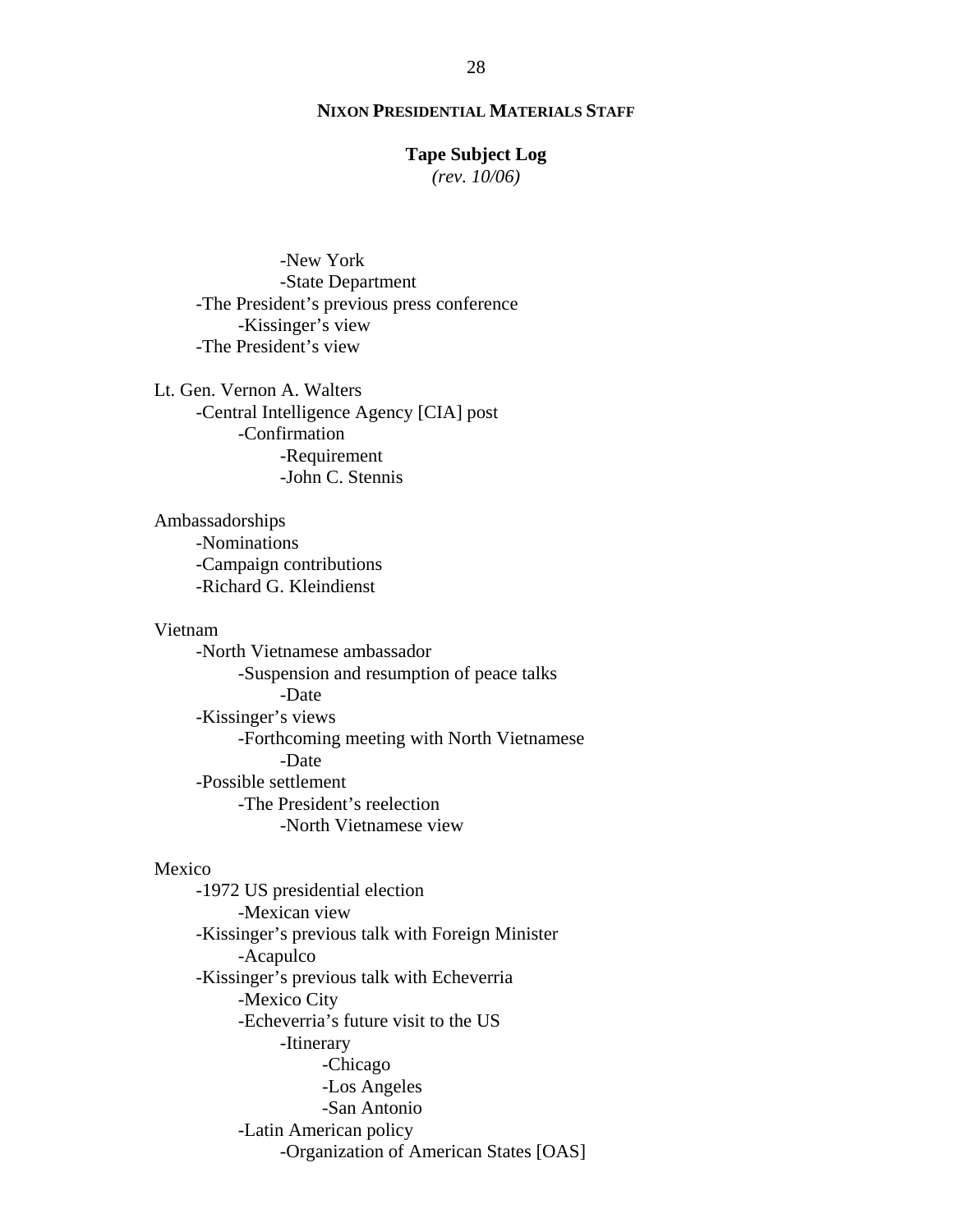#### **Tape Subject Log**

*(rev. 10/06)*

 -Echeverria's views -Proposed communique -Itinerary -Chicago -Los Angeles -San Antonio -Colorado River -Foreign Minister -President's previous trip to the People's Republic of China [PRC] -Mexican viewing of television coverage -Acapulco

Washington, DC -The President's view -Foreign policy -Domestic policy

ITT case -Edward M. Kennedy -John N. Mitchell -Kleindienst

Kissinger's schedule -Appearance

Conversation No. 22-35

Date: March 27, 1972 Time: 8:05 pm - 8:26 pm Location: White House Telephone

The President talked with Charles W. Colson.

Colson's schedule

International Telephone and Telegraph [ITT] case -Media coverage -American Broadcasting Company [ABC] -Hugh Scott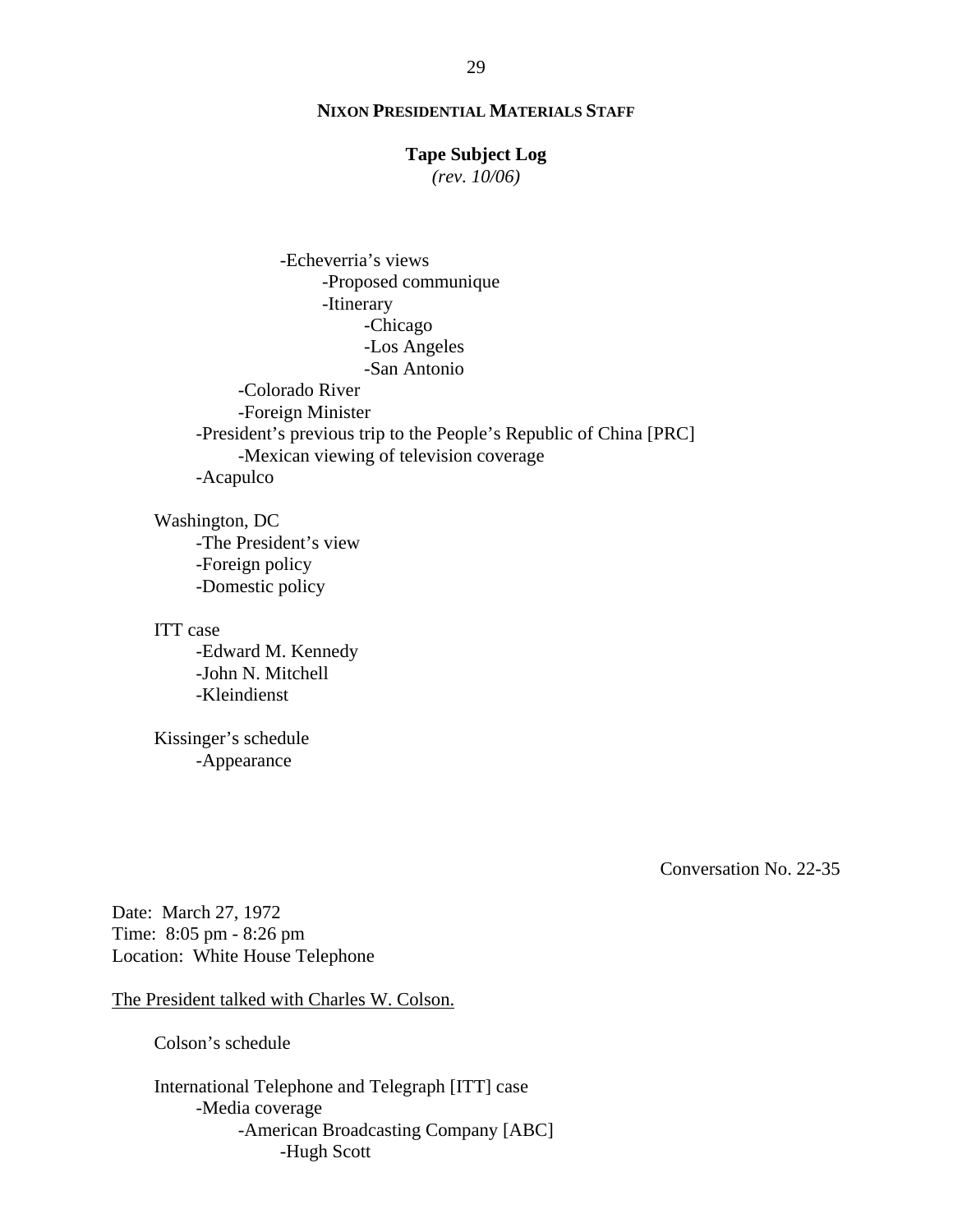#### **Tape Subject Log**

*(rev. 10/06)*

-Roman L. Hruska -Remarks -Edward M. Kennedy -National Broadcasting Company [NBC] -Columbia Broadcasting System [CBS] -Interview with Peter M. Flanigan -Ronald L. Ziegler -The President's response -Colson's call to CBS -Flanigan -Involvement -Kennedy -Remarks -Dita D. Beard -Health -ABC -Flanigan interview -Ziegler -Policy regarding appearances by administration officials -Henry A. Kissinger -John A. Scali -Flanigan -Hruska's press coverage -Talk with Colson -Appearance -ABC -Remarks -Democrats -Lawrence F. O'Brien, Jr. -Kennedy -Gary W. Hart -Birch E. Bayh, Jr. -Beard -Kennedy -Health -Diagnosis -Lawyer -Kennedy -White House plan -Clark MacGregor -Visit with James O. Eastland -Richard G. Kleindienst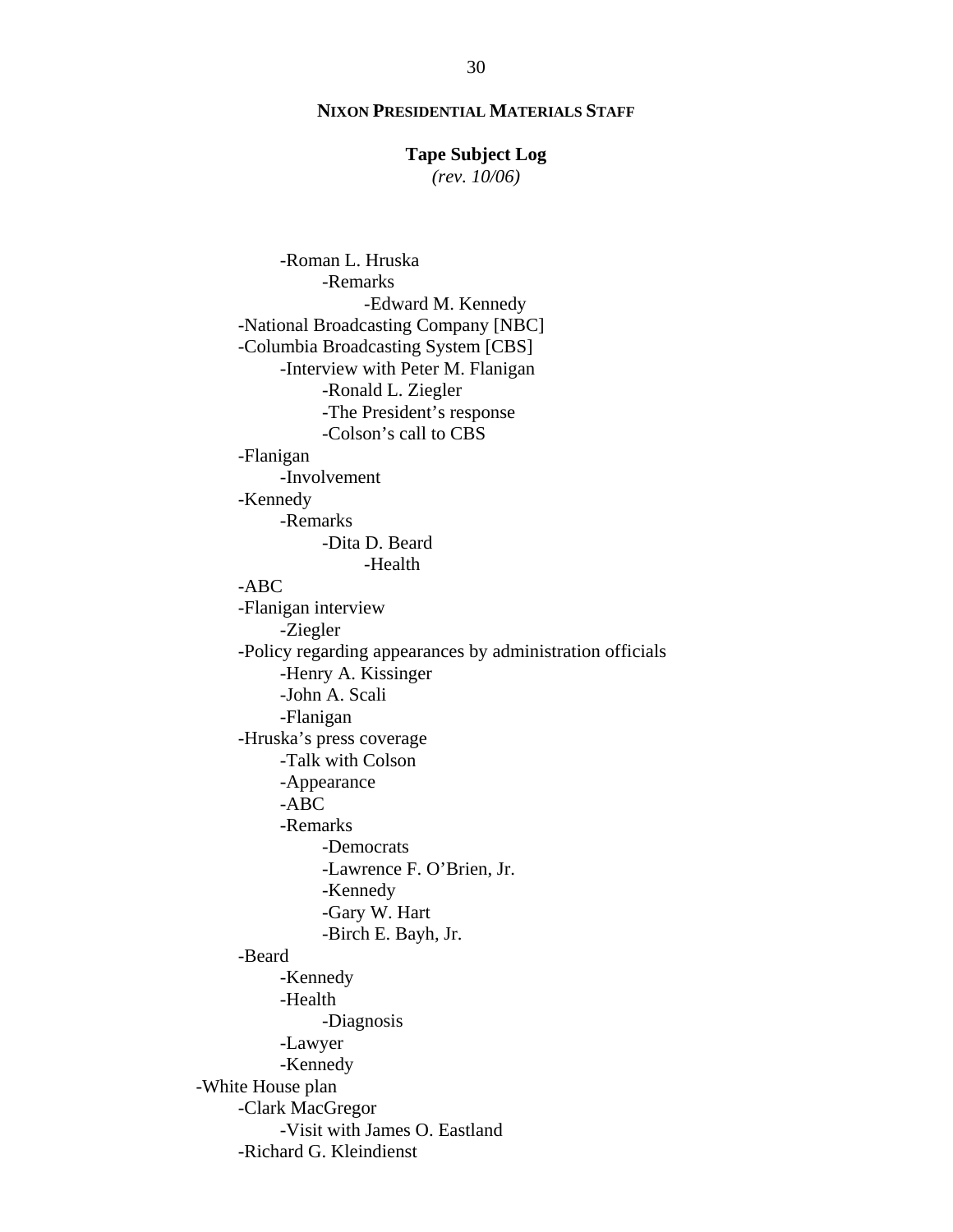## **Tape Subject Log**

*(rev. 10/06)*

 -Strategy -Television time -Press releases

Albert E. Sindlinger -Talk with Colson -Poll results -Approval of the President -Male response -Female response

\*\*\*\*\*\*\*\*\*\*\*\*\*\*\*\*\*\*\*\*\*\*\*\*\*\*\*\*\*\*\*\*\*\*\*\*\*\*\*\*\*\*\*\*\*\*\*\*\*\*\*\*\*\*\*\*\*\*\*\*\*\*\*\*\*\*\*\*\*\*\*\*\*\*\*\*\*\*

BEGIN WITHDRAWN ITEM NO. 1 [Personal Returnable] [Duration: 3m 18s ]

## END WITHDRAWN ITEM NO. 1

\*\*\*\*\*\*\*\*\*\*\*\*\*\*\*\*\*\*\*\*\*\*\*\*\*\*\*\*\*\*\*\*\*\*\*\*\*\*\*\*\*\*\*\*\*\*\*\*\*\*\*\*\*\*\*\*\*\*\*\*\*\*\*\*\*\*\*\*\*\*\*\*\*\*\*\*\*\*

ITT case -Kleindienst -Confirmation -Opponents -Wallace H. Johnson -Chris Gay [sp?] -Kennedy inquiry -Witnesses -Beard -Public response -ITT as an issue -Impact on election -Media coverage -Funds -White House call -Kennedy -CBS -Flanigan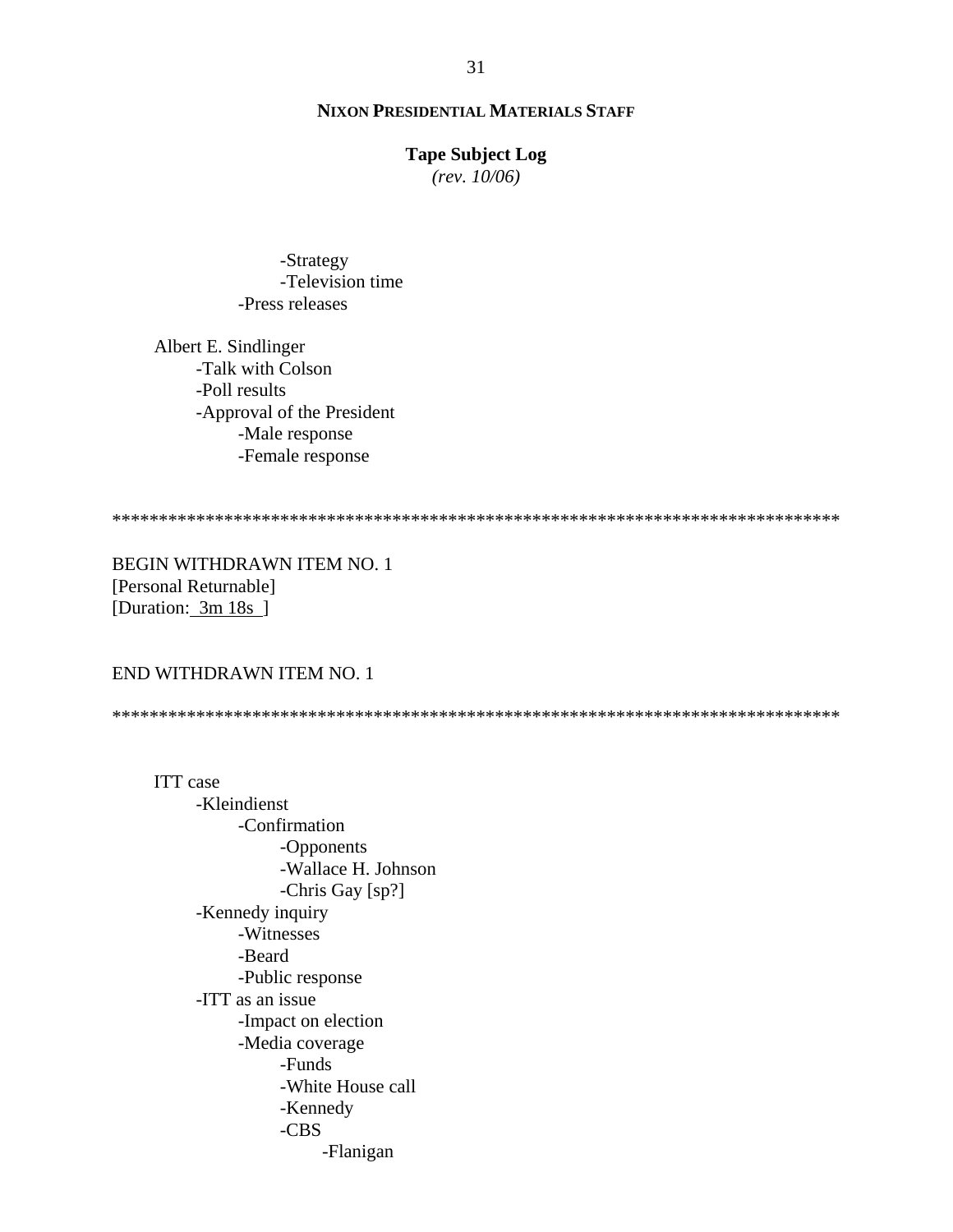## **Tape Subject Log**

*(rev. 10/06)*

-NBC -Denver -Marlow W. Cook interview -Kennedy -ABC -Wires -Edward J. Gurney -Robert J. Dole -Hruska -Network coverage -White House counter measures -Easter -Kleindienst confirmation -Remarks to Senate Committee -Talk with White House -MacGregor -Eastland -Timing -Eastland -Committee hearings -Filibuster -Media coverage -Talk with the President -Talk with John N. Mitchell -Mitchell -Talk with Colson -Democrats

## Democrats

-Major issues -Food prices -Connally

## ITT case

-Kleindienst confirmation -Results of publicity -Public response -MacGregor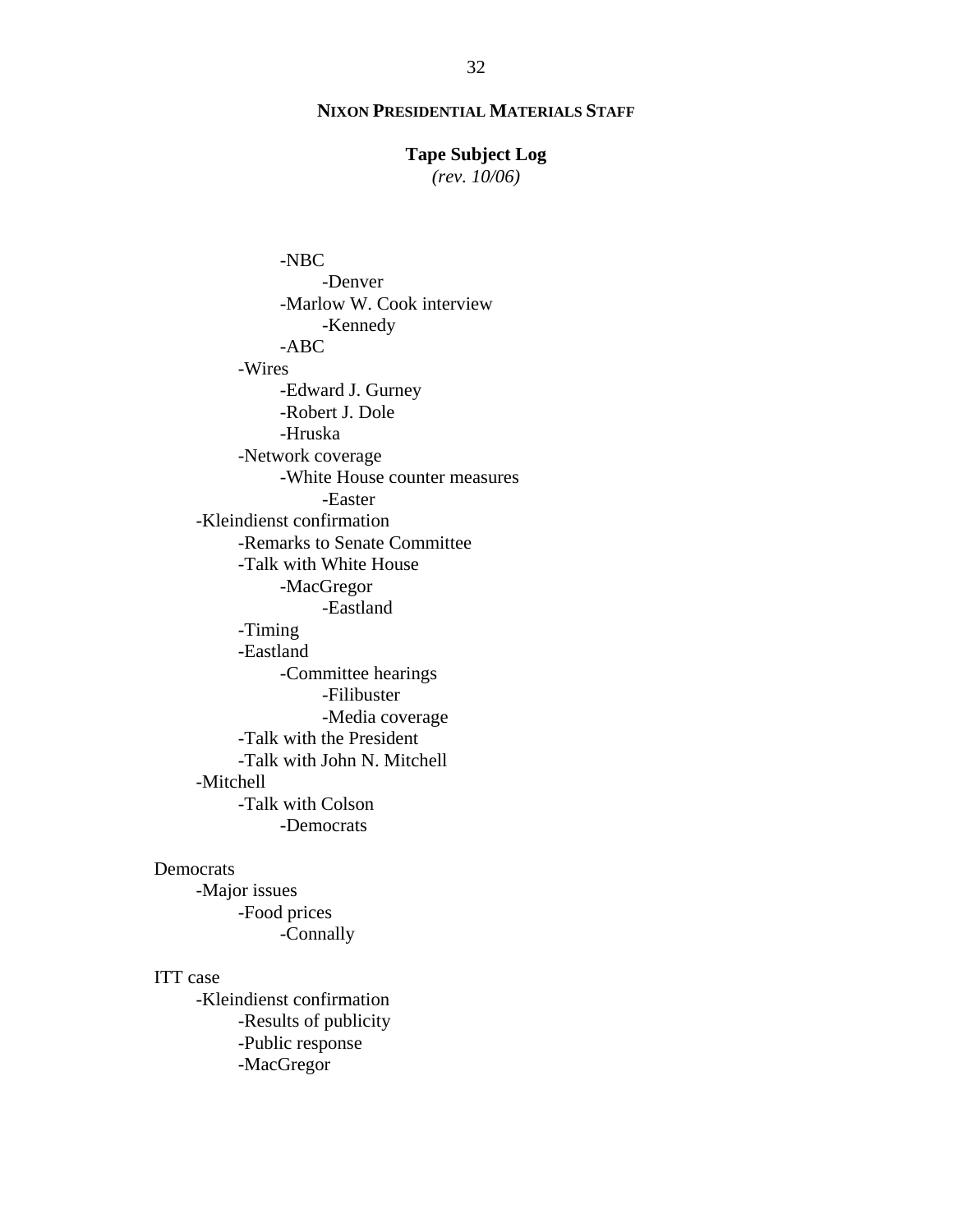#### **Tape Subject Log**

*(rev. 10/06)*

# Economy

-Unemployment insurance claims -Decline -Herbert Stein

#### ITT case

-Breaks for administration -Resolution -Senate hearing -Public response -Media coverage -Flanigan interview -Substance -Thomas F. Eagleton -Senate hearings -Kennedy

Conversation No. 22-36

Date: March 28, 1972 Time: Unknown between 10:30 am and 5:30 pm Location: White House Telephone

H. R. ("Bob") Haldeman talked with the White House operator.

Request for call to Clark MacGregor

#### Haldeman talked with MacGregor.

International Telephone and Telegraph [ITT] case -Senate hearings -MacGregor meeting with Robert C. Byrd -Termination of hearings -Hugh Scott -Roman L. Hruska -Edward J. Gurney -Marlow W. Cook -Strom Thurmond -Hiram L. Fong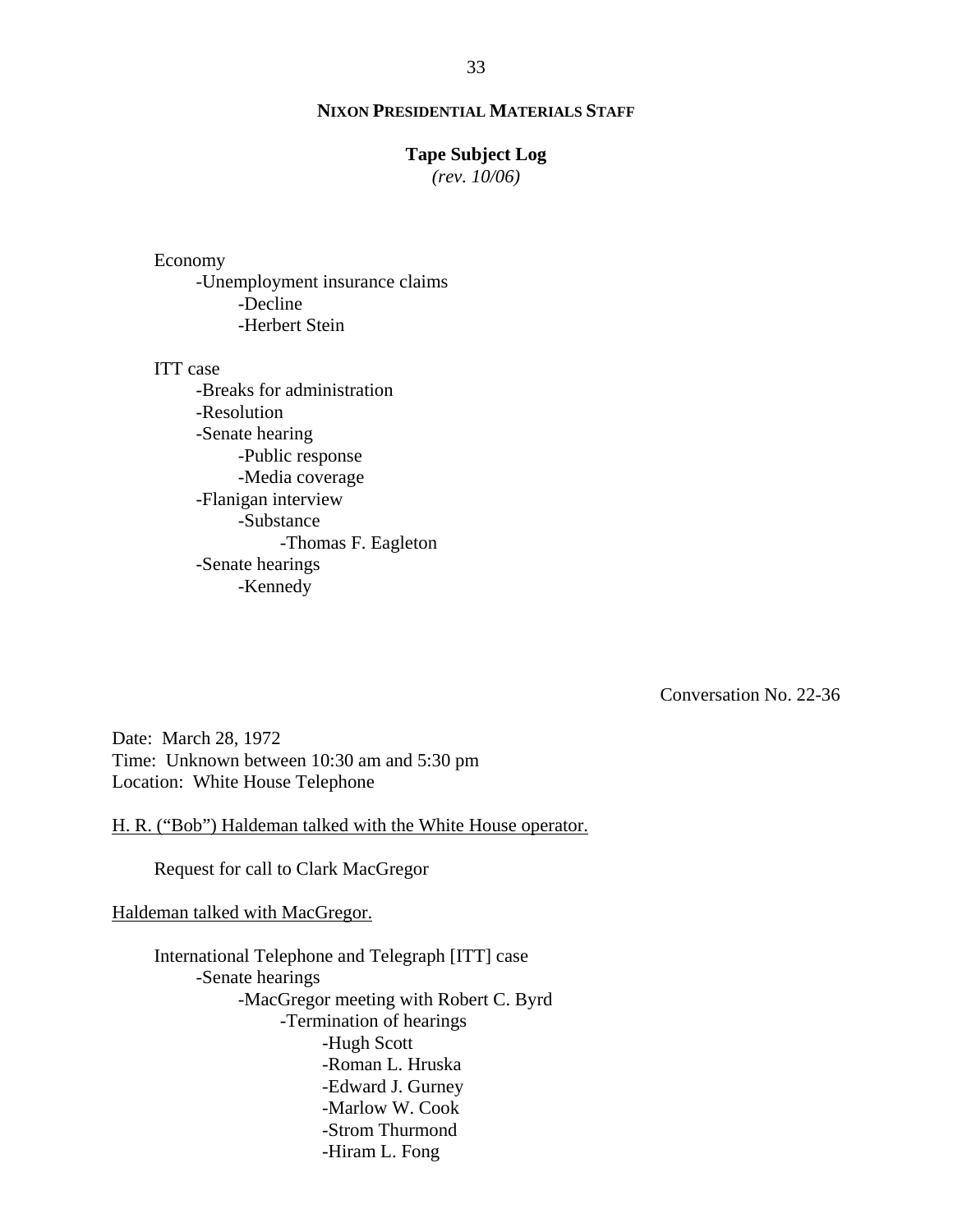## **Tape Subject Log**

*(rev. 10/06)*

-Location -Charles McC. Mathias, Jr. -Location -Upcoming meeting with MacGregor -James O. Eastland -MacGregor talk with John N. Mitchell -MacGregor meeting with Eastland -Witnessess -MacGregor's location -Scott's office -Witnesses -Testimony -Time -MacGregor and Robert C. Mardian meeting with Eastland -MacGregor's location -Wallace H. Johnson -John W. Dean III -Charles W. Colson -Termination of hearings -Samuel J. Ervin, Jr.'s vote -Peter M. Flanigan statement -Dean -Colson -Republican Senators' strategy -Executive privilege -Dean strategy -Hruska-Flanigan correspondence -MacGregor call to John D. Ehrlichman

MacGregor conferred with Colson.

Unknown person's wishes

*Sine qua non* 

[End of conferral]

ITT case -Flanigan statement -Republican Senators -Eastland -Byrd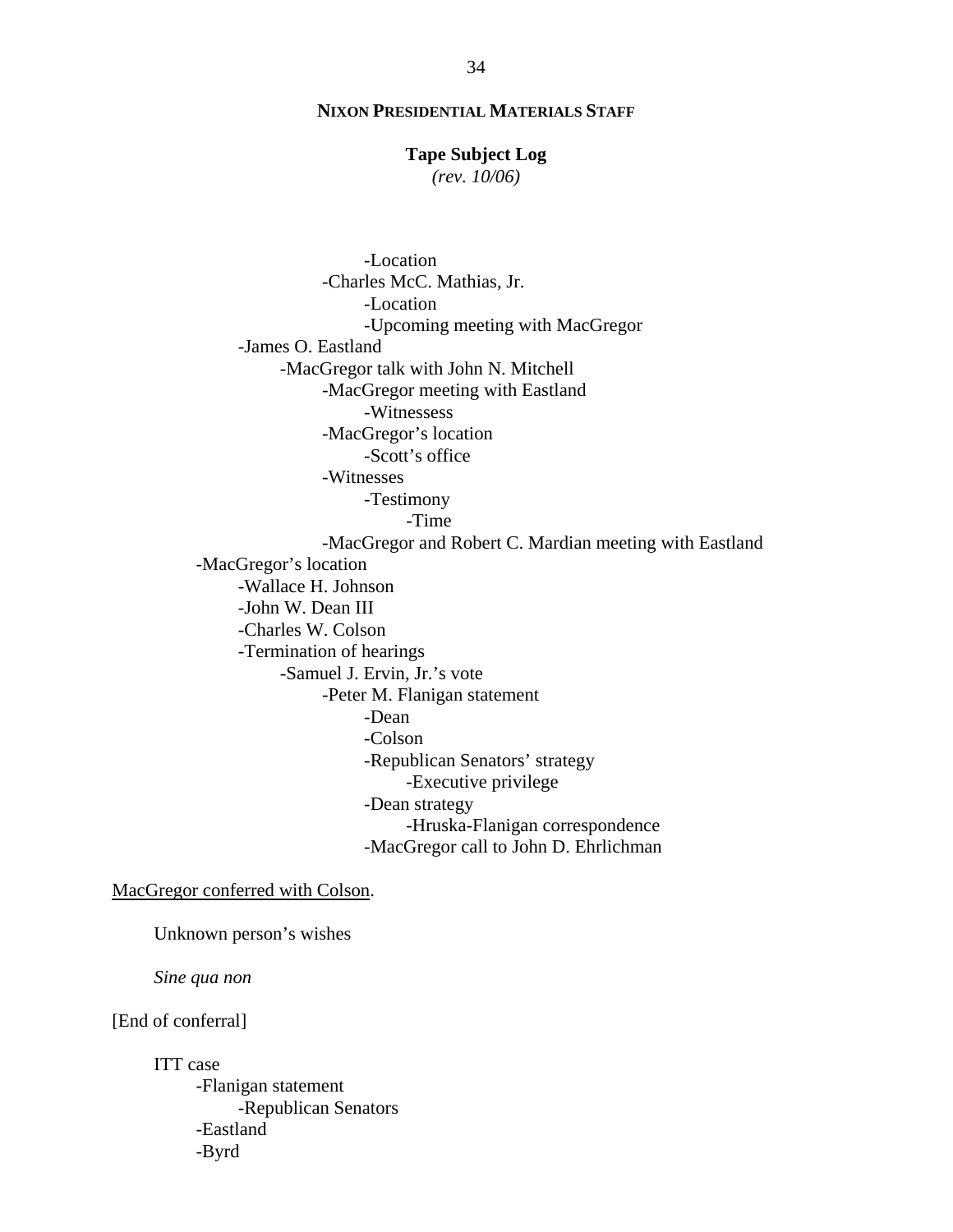## **Tape Subject Log**

*(rev. 10/06)*

-Edward M. Kennedy -Strategy -Vote -Fong -MacGregor's meeting with Mathias

Conversation No. 22-37

Date: March 28, 1972 Time: Unknown between 2:20 pm and 5:30 pm Location: White House Telephone

The President conferred with an unknown person between 2:10 and an unknown time before or at 5:30 pm.

Unknown person's knowledge of something

The President talked with the White House operator at an unknown time between 2:10 pm and 5:30 pm.

[See Conversation No. 327-8A]

Request for call to Stephen B. Bull

Conversation No. 22-38

Date: March 28, 1972 Time: 5:30 pm - 5:31 pm Location: White House Telephone

The President talked with Stephen B. Bull.

[See Conversation No. 327-9]

Barber -Schedule

Conversation No. 22-39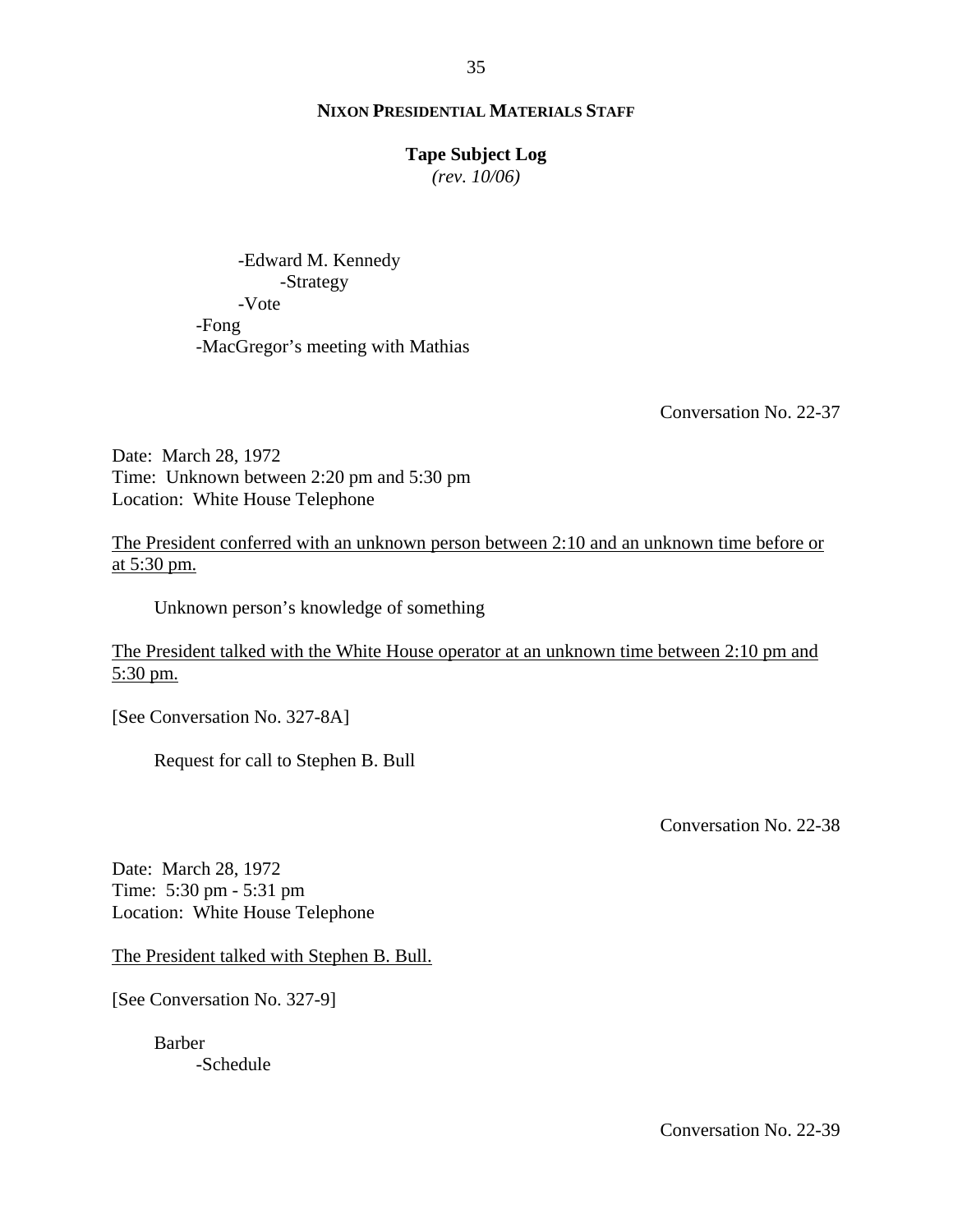#### **Tape Subject Log**

*(rev. 10/06)*

Date: March 28, 1972 Time: 5:31 pm - 5:32 pm Location: White House Telephone

Stephen B. Bull talked with the President.

[See Conversation No. 327-10]

Barber

-Visit by the President -Time of day -Appointment

Conversation No. 22-40

Date: March 29, 1972 Time: Unknown between 9:19 am and 11:27 am Location: White House Telephone

The President talked with the White House operator.

[See Conversation No. 696-1A]

Request for call to Julie Nixon Eisenhower

Conversation No. 22-41

Date: March 29, 1972 Time: 11:27 am Location: White House Telephone

The White House operator talked with the President.

[See Conversation No. 696-1B]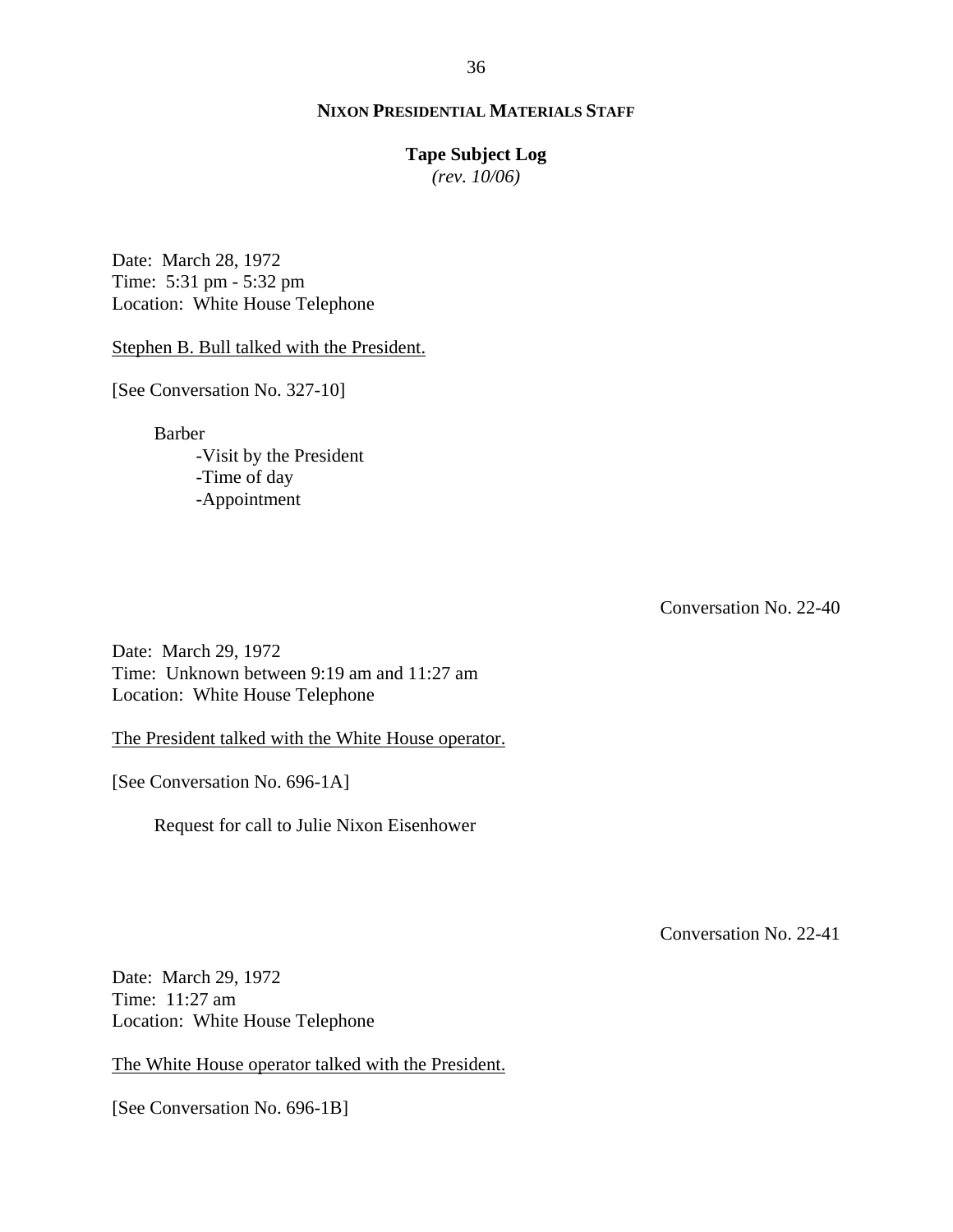## **Tape Subject Log**

 $(rev. 10/06)$ 

**BEGIN WITHDRAWN ITEM NO. 1** [Personal Returnable] [Duration: 7s ]

## END WITHDRAWN ITEM NO. 1

Conversation No. 22-42

Date: March 29, 1972 Time: 12:17 pm - 12:18 pm Location: White House Telephone

Julie Nixon Eisenhower talked with the President.

[See Conversation No. 696-1C]

**BEGIN WITHDRAWN ITEM NO. 1** [Personal Returnable] [Duration: 1m 18s]

END WITHDRAWN ITEM NO. 1

Conversation No. 22-43

37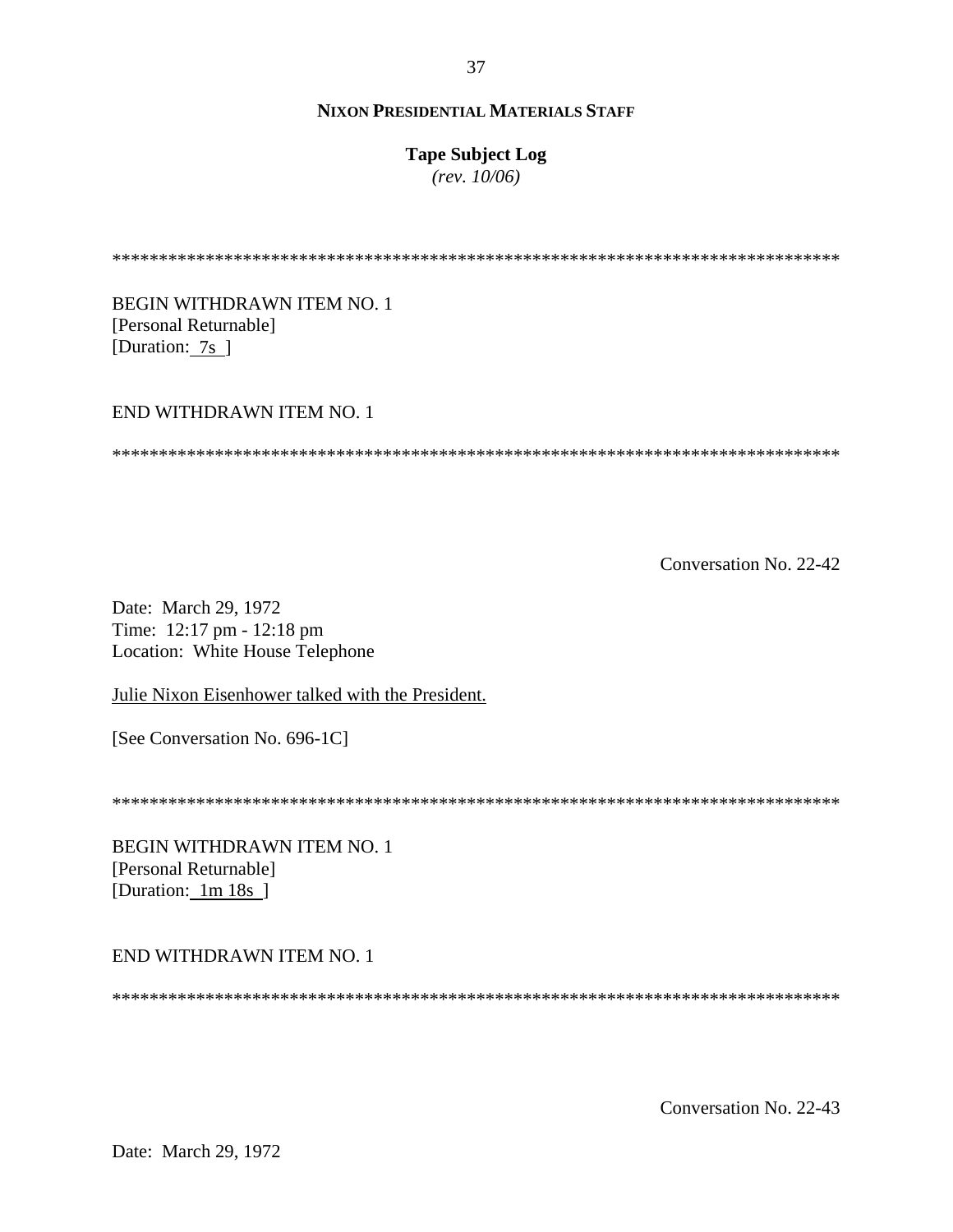## **Tape Subject Log**

*(rev. 10/06)*

Time: Unknown between 12:18 pm and 3:07 pm Location: White House Telephone

The President talked with the White House operator.

[See Conversation No. 328-17]

Request for call to Clark MacGregor

Conversation No. 22-44

Date: March 29, 1972 Time: 3:07 pm - 3:15 pm Location: White House Telephone

The President talked with Clark MacGregor; H. R. ("Bob") Haldeman can be heard in the background.

[See Conversation No. 328-19]

Busing

-MacGregor's meeting with Southern Congressmen -Busing issue -Number -Members of the House -Location -Leslie C. Arends's whip office -Joe D. Waggonner, Jr. -Thomas N. Downing -Results -Gerald R. Ford -Richard H. Poff -Constitutional amendment -Moratorium -Congressmen's views -Moratorium -Congressmen's views -Court order -Section 406 of five and ten year cleansing provisions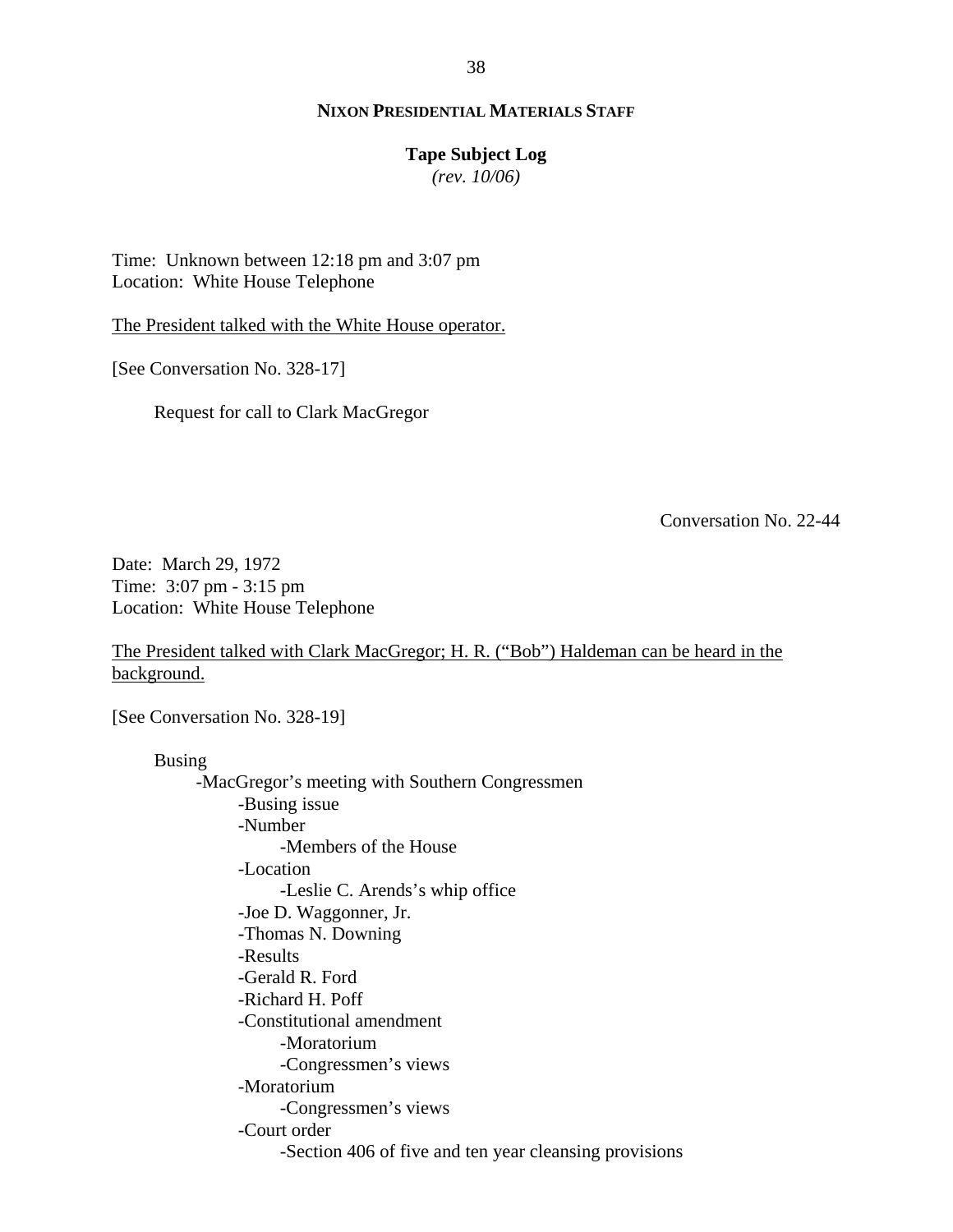#### **Tape Subject Log**

*(rev. 10/06)*

 -Moratorium -Waggonner Amendment -Old and new busing order -Equal Educational Opportunities Act proposal -Waggonner Amendment -Language -Three Sisters Bridge opinion -[Warren E. Burger] -Authority of Congress -Administration support -Ford and Poff support International Telephone and Telegraph [ITT] case -Senate hearings -Report to the President -James O. Eastland's position -Latest developments -Discussion -Haldeman -Charles W. Colson -Wallace H. Johnson -Vote on termination -Eastland -Possible filibuster -Timing -Continuation of hearings -Republican Senators' views -Richard G. Kleindienst debate -White House opposition -Senate Judiciary Committee -MacGregor's report to the President -Harold S. Geneen testimony -Additional witnesses -Eastland -Unknown secretary and unknown lawyer -Geneen -Performance -Termination of hearings -Republican Senators' views -Charles McC. Mathias, Jr. -Hugh Scott -Strategy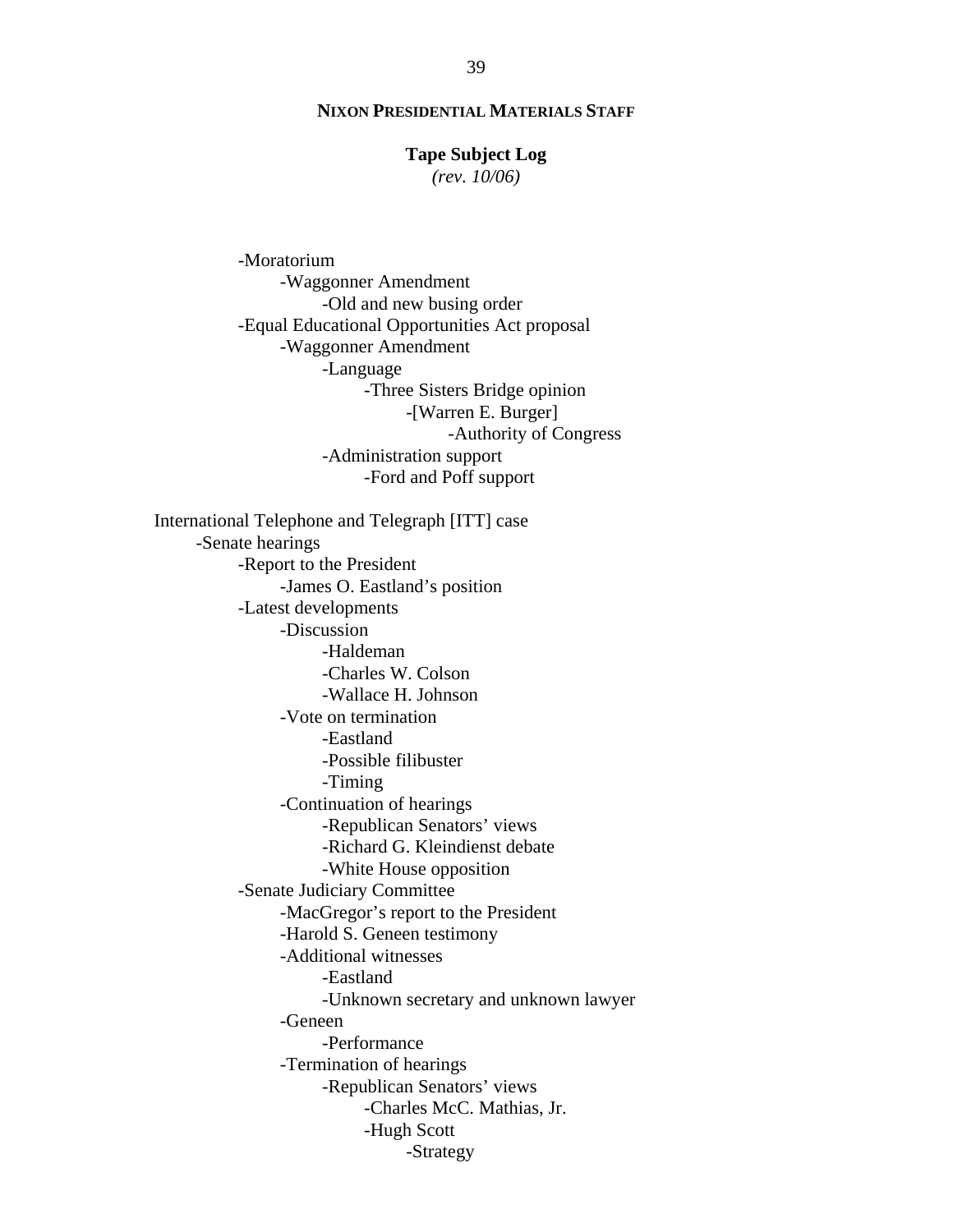## **Tape Subject Log**

*(rev. 10/06)*

-Kleindienst confirmation -White House position -Edward M. Kennedy versus the President on the issue -Vote

Haldeman can be heard talking in the background.

-Termination of hearings -Number of votes needed -MacGregor's efforts -Public response -ITT confusion

Conversation No. 22-45

Date: March 29, 1972 Time: 3:50 pm - 3:51 pm Location: White House Telephone

Julie Nixon Eisenhower talked with the President.

\*\*\*\*\*\*\*\*\*\*\*\*\*\*\*\*\*\*\*\*\*\*\*\*\*\*\*\*\*\*\*\*\*\*\*\*\*\*\*\*\*\*\*\*\*\*\*\*\*\*\*\*\*\*\*\*\*\*\*\*\*\*\*\*\*\*\*\*\*\*\*\*\*\*\*\*\*\*

BEGIN WITHDRAWN ITEM NO. 1 [Personal Returnable] [Duration: 47s]

END WITHDRAWN ITEM NO. 1

\*\*\*\*\*\*\*\*\*\*\*\*\*\*\*\*\*\*\*\*\*\*\*\*\*\*\*\*\*\*\*\*\*\*\*\*\*\*\*\*\*\*\*\*\*\*\*\*\*\*\*\*\*\*\*\*\*\*\*\*\*\*\*\*\*\*\*\*\*\*\*\*\*\*\*\*\*\*

Conversation No. 22-46

40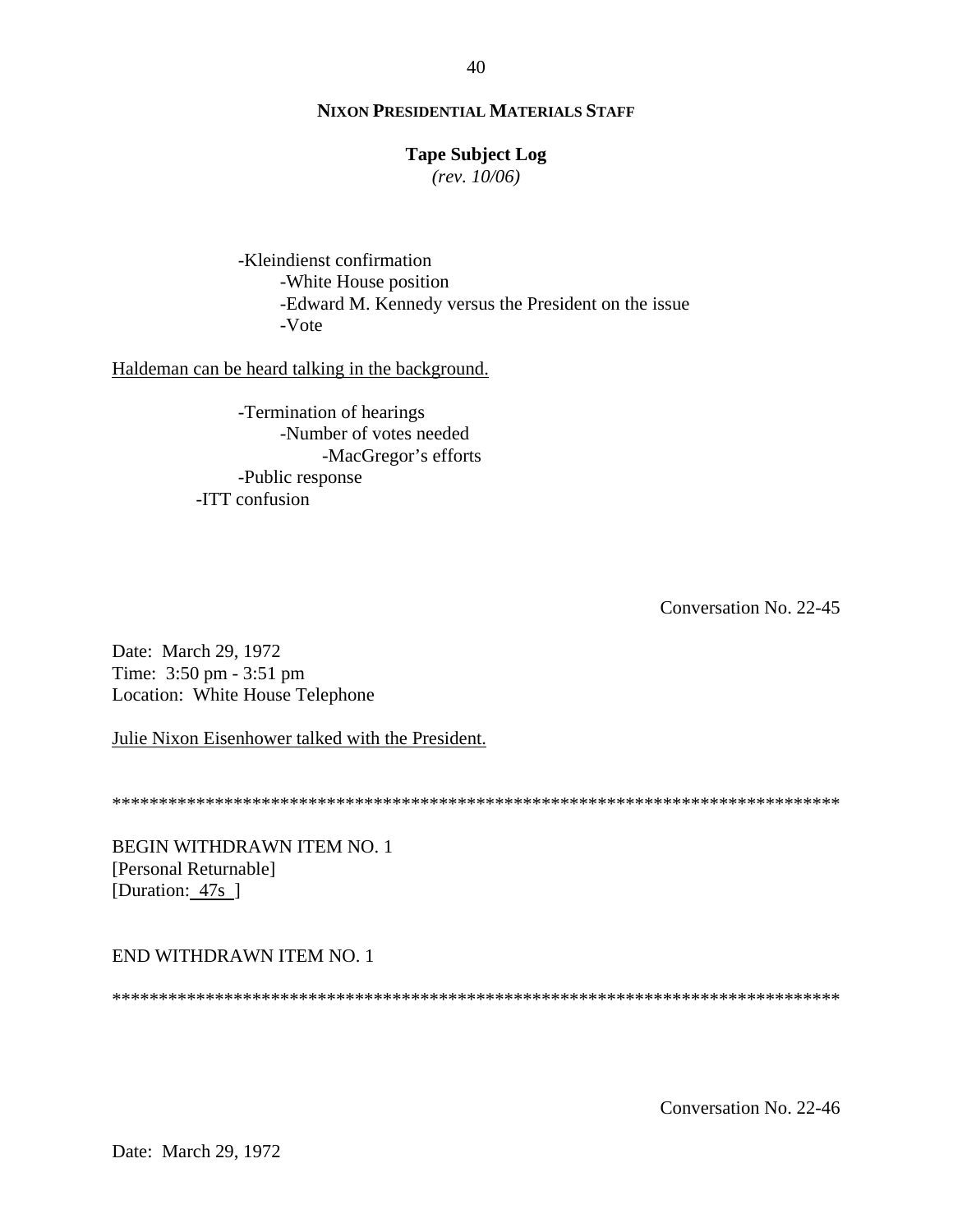## **Tape Subject Log**

*(rev. 10/06)*

Time: Unknown between 4:00 pm and 4:48 pm Location: White House Telephone

H. R. ("Bob") Haldeman talked with the White House operator.

Request for call to Richard G. Kleindienst

The operator placed the call on hold at an unknown time between 4:00 pm and 4:48 pm; the President and Haldeman conferred in the background.

[See Conversation No. 328-23A]

Haldeman talked with Kleindienst.

[See Conversation No. 328-23B]

A concert

-Kleindienst's views -Mexico City -*Transfiguration of Jesus Christ* -Length of performance

Kleindienst's forthcoming meeting with the President -Entrance to the White House -South Grounds -Diplomatic Entrance -Discretion -Library -Discretion

Conversation No. 22-47

Date: March 30, 1972 Time: Unknown between 9:38 am and 10:10 am Location: White House Telephone

The President talked with the White House operator; Henry A. Kissinger can be heard in the background.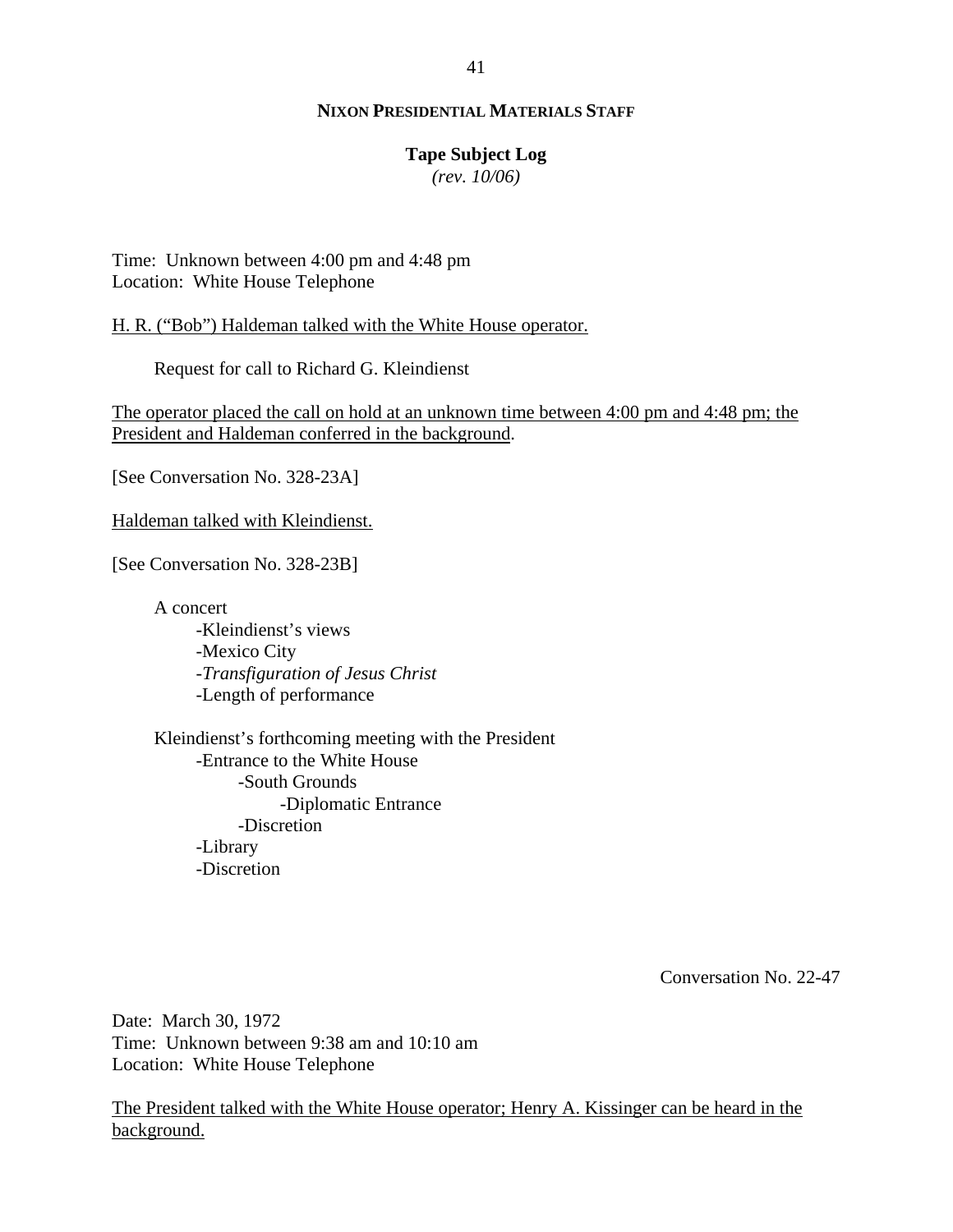## **Tape Subject Log**

*(rev. 10/06)*

[See Conversation No. 697-2A]

Request for call to John C. Stennis

Conversation No. 22-48

Date: March 30, 1972 Time: 10:10 am - 10:12 am Location: White House Telephone

The President talked with John C. Stennis.

[See Conversation No. 697-2B]

Previous dinner with the First Family -Henry A. Kissinger -Thelma C. ("Pat") Nixon -John B. Connally -Coy (Hines) Stennis -Joseph W. Alsop and others

Forthcoming US-Soviet summit -Kissinger's forthcoming call to Stennis -Senate action -Information for Stennis -Stennis's schedule -Timing of call -Stennis's help

Stennis's proposed meeting with the President -Kissinger -Topics -Arrangements -Confidentiality

Kissinger's call to Stennis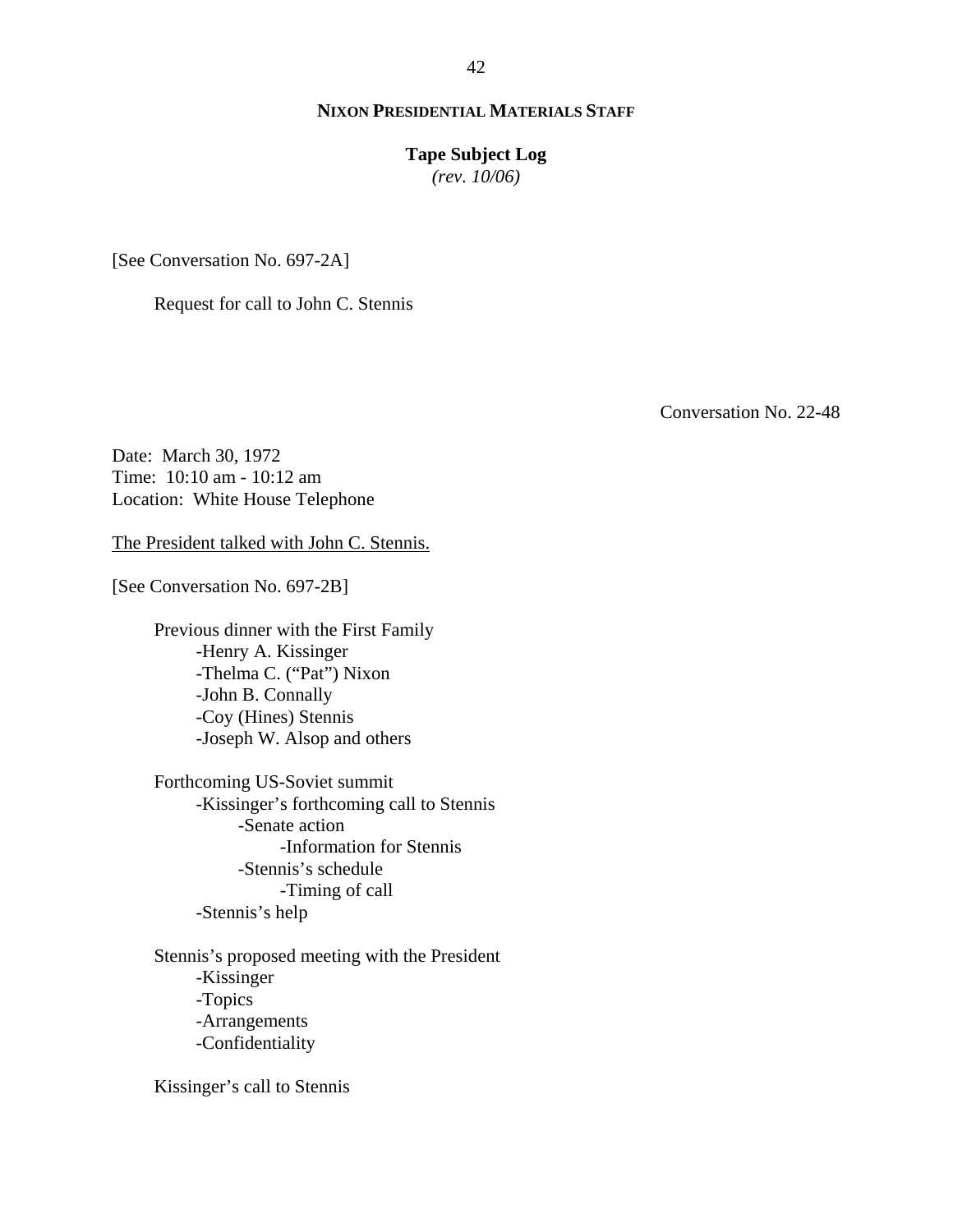#### 43

## **NIXON PRESIDENTIAL MATERIALS STAFF**

## **Tape Subject Log**

*(rev. 10/06)*

Conversation No. 22-49

Date: March 30, 1972 Time: 11:28 am Location: White House Telephone

The President talked with the White House operator.

Request for call to Julie Nixon Eisenhower

Conversation No. 22-50

Date: March 30, 1972 Time: Unknown between 11:28 am and 11:39 am Location: White House Telephone

The President talked with the White House operator.

[See Conversation No. 697-10]

Request for call to Julie Nixon Eisenhower

Conversation No. 22-51

Date: March 30, 1972 Time: 11:39 am - 11:42 am Location: White House Telephone

The President talked with Julie Nixon Eisenhower.

[See Conversation No. 697-11]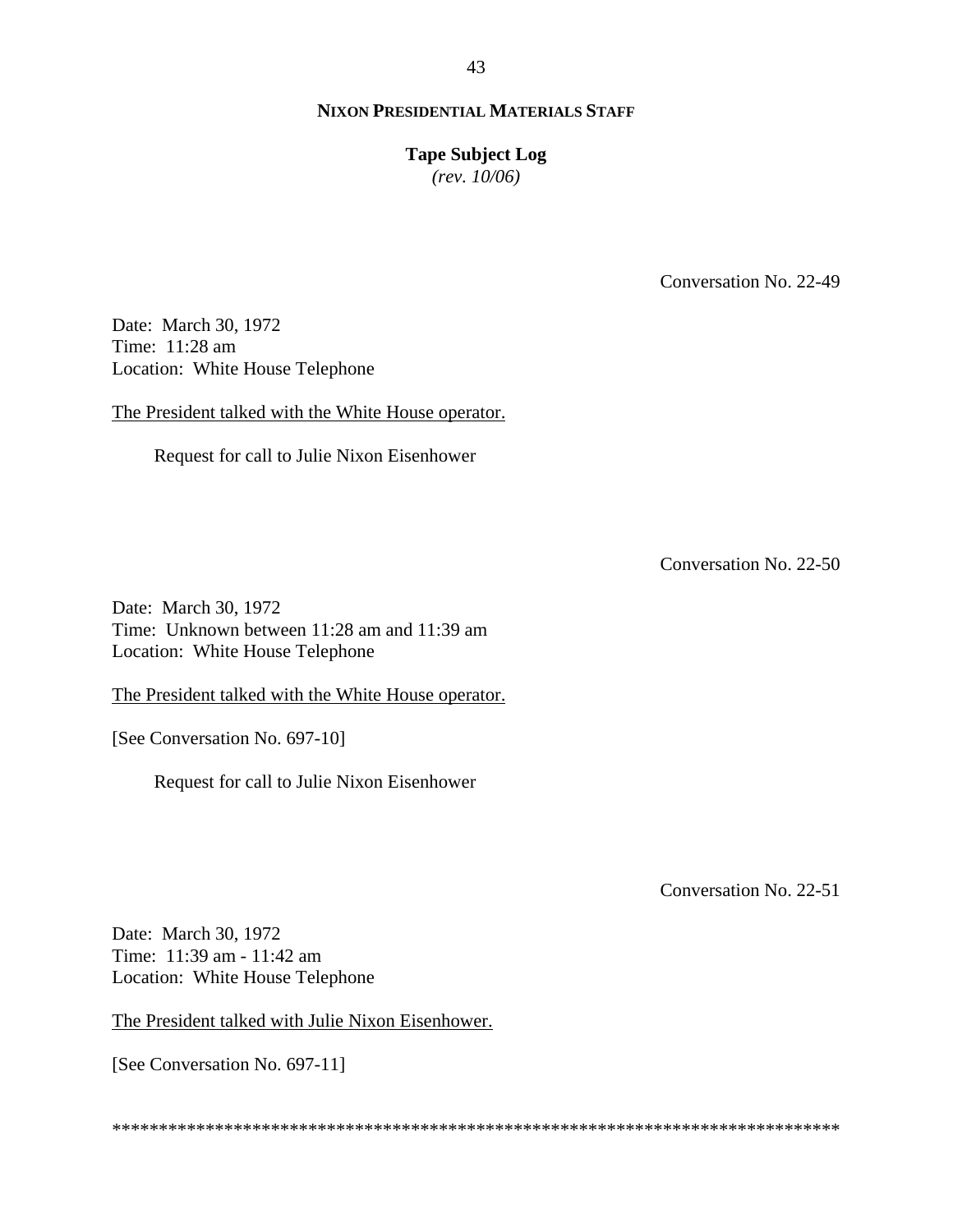## **Tape Subject Log**

*(rev. 10/06)*

BEGIN WITHDRAWN ITEM NO. 1 [Personal Returnable] [Duration: 2m 51s]

## END WITHDRAWN ITEM NO. 1

\*\*\*\*\*\*\*\*\*\*\*\*\*\*\*\*\*\*\*\*\*\*\*\*\*\*\*\*\*\*\*\*\*\*\*\*\*\*\*\*\*\*\*\*\*\*\*\*\*\*\*\*\*\*\*\*\*\*\*\*\*\*\*\*\*\*\*\*\*\*\*\*\*\*\*\*\*\*

Conversation No. 22-52

Date: March 30, 1972 Time: Unknown between 11:42 am and 12:45 pm Location: White House Telephone

The President talked with the White House operator.

[See Conversation No. 697-25]

Request for call to Henry A. Kissinger -Map Room

Conversation No. 22-53

Date: March 30, 1972 Time: 12:45 pm - 12:47 pm Location: White House Telephone

The President talked with Henry A. Kissinger.

[See Conversation No. 697-28]

Kissinger's location

The President's morning briefing -North Vietnam's offensive into South Vietnam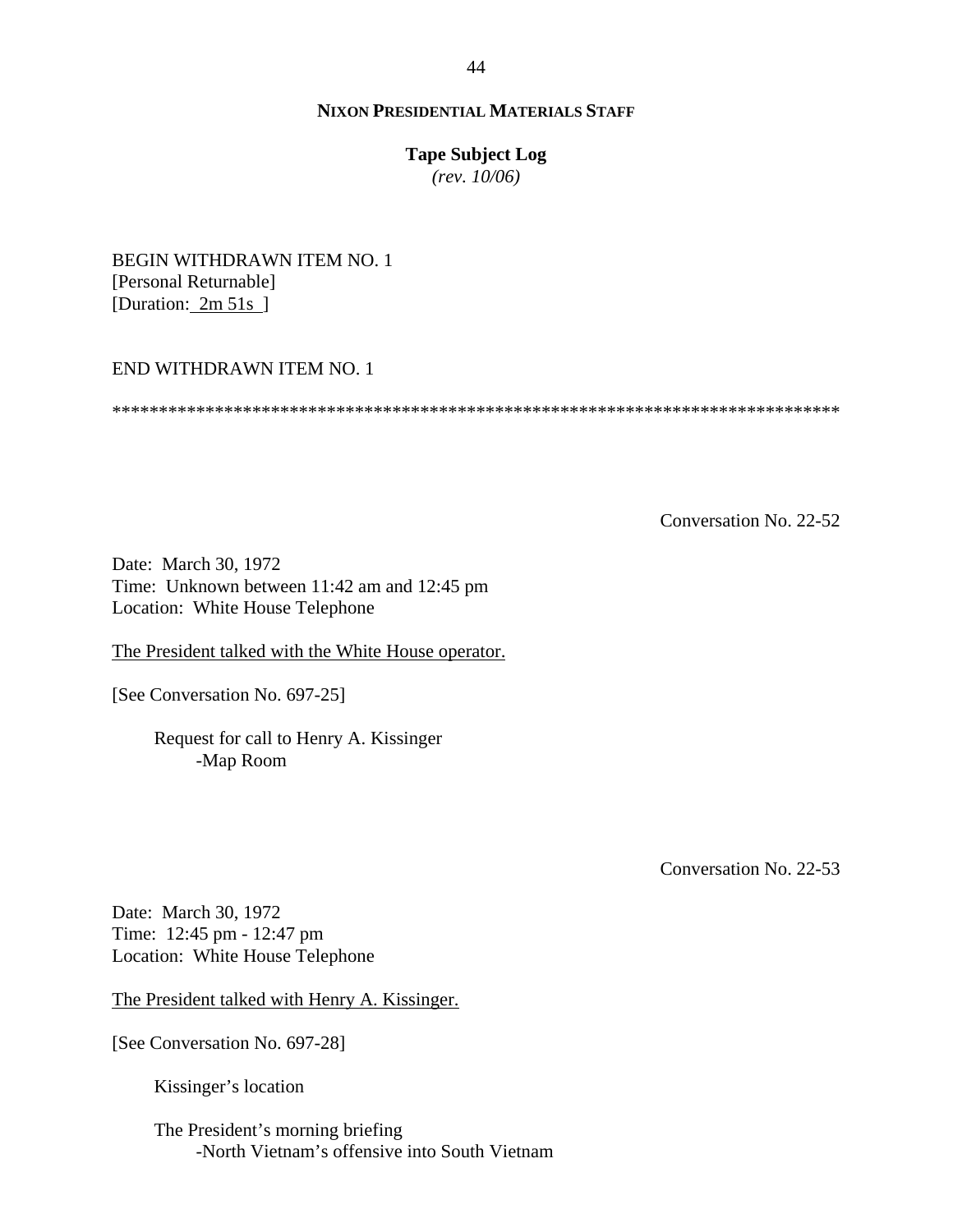#### **Tape Subject Log**

 $(rev. 10/06)$ 

-The President's view -US reaction -Understanding between the US and the Soviet Union -The President's correspondence with Leonid I. Brezhnev -The President's talk with Anatoliy F. Dobrynin -Kissinger's response

Conversation No. 22-54

Date: March 30, 1972 Time: Unknown between 6:13 pm and 7:16 pm Location: White House Telephone

The President talked with the White House operator.

Request for call to Julie Nixon Eisenhower

Conversation No. 22-55

Date: March 30, 1972 Time: 7:16 pm - 7:20 pm Location: White House Telephone

The President talked with Julie Nixon Eisenhower.

**BEGIN WITHDRAWN ITEM NO. 1** [Personal Returnable] [Duration: 2m 38s]

END WITHDRAWN ITEM NO. 1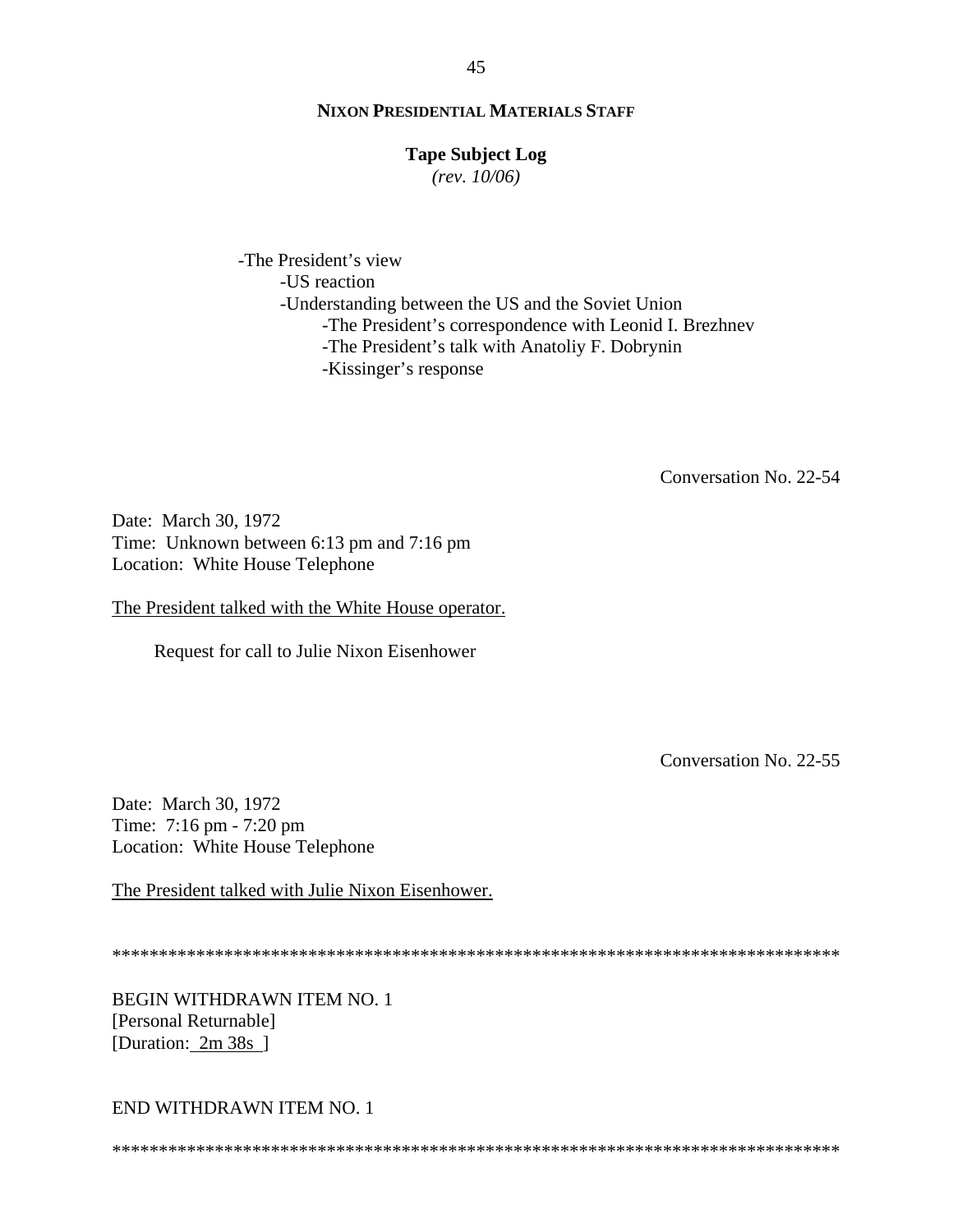**Tape Subject Log**

*(rev. 10/06)*

Conversation No. 22-56

Date: March 30. 1972 Time: Unknown beteween 7:20 pm and 7:22 pm Location: White House Telephone

The President talked with the White House operator.

Request for call to Tricia Nixon Cox

Conversation No. 22-57

Date: March 30, 1972 Time: 7:22 pm - 7:26 pm Location: White House Telephone

The President talked with Tricia Nixon Cox.

\*\*\*\*\*\*\*\*\*\*\*\*\*\*\*\*\*\*\*\*\*\*\*\*\*\*\*\*\*\*\*\*\*\*\*\*\*\*\*\*\*\*\*\*\*\*\*\*\*\*\*\*\*\*\*\*\*\*\*\*\*\*\*\*\*\*\*\*\*\*\*\*\*\*\*\*\*\*

BEGIN WITHDRAWN ITEM NO. 1 [Personal Returnable] [Duration: 4m 23s]

## END WITHDRAWN ITEM NO. 1

\*\*\*\*\*\*\*\*\*\*\*\*\*\*\*\*\*\*\*\*\*\*\*\*\*\*\*\*\*\*\*\*\*\*\*\*\*\*\*\*\*\*\*\*\*\*\*\*\*\*\*\*\*\*\*\*\*\*\*\*\*\*\*\*\*\*\*\*\*\*\*\*\*\*\*\*\*\*

Conversation No. 22-58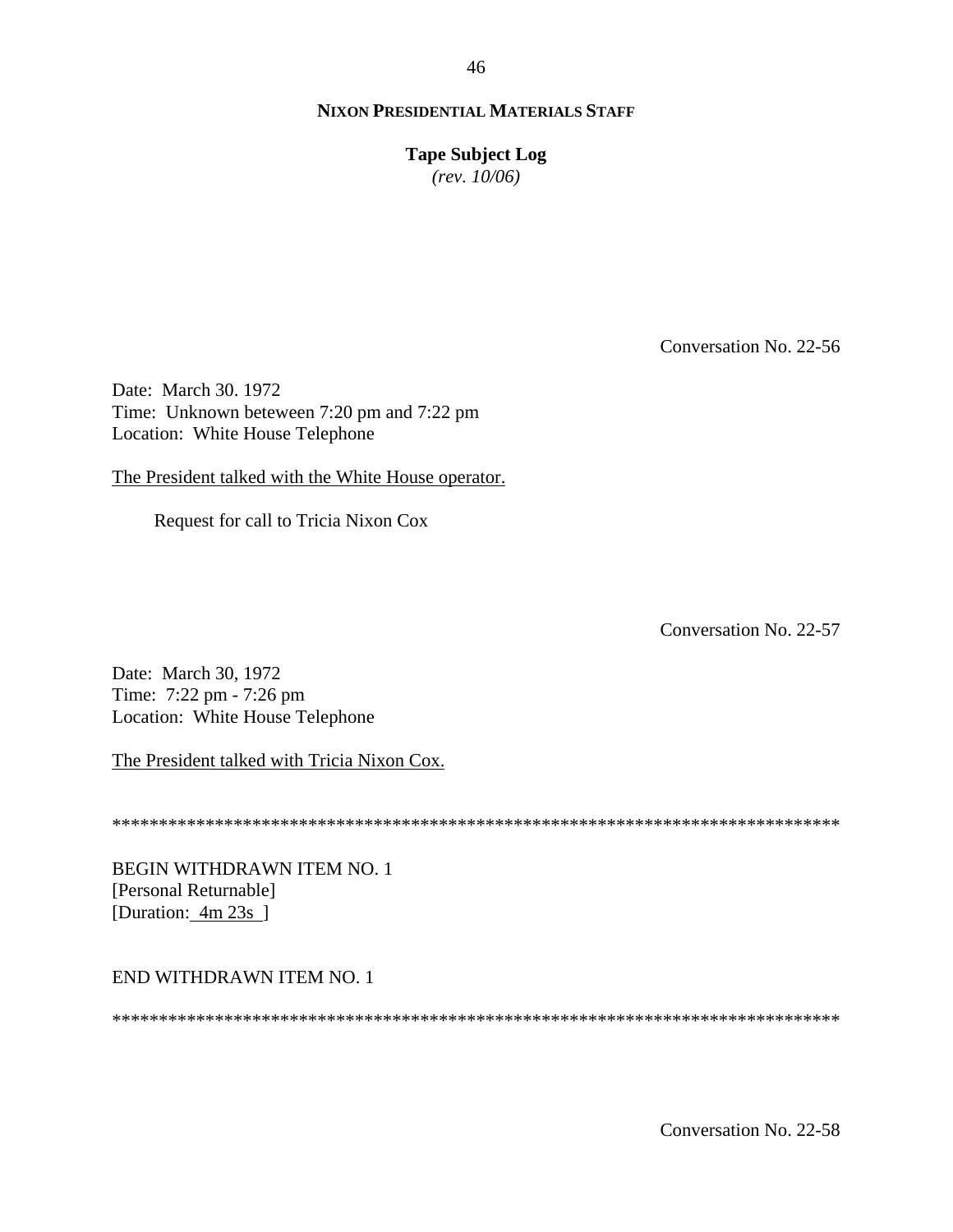#### **Tape Subject Log**

*(rev. 10/06)*

Date: March 30, 1972 Time: Unknown between 7:26 pm and 7:33 pm Location: White House Telephone

The President talked with the White House operator.

Request for call to Charles W. Colson

Conversation No. 22-59

Date: March 30, 1972 Time: Unknown between 7:26 pm and 7:33 pm Location: White House Telephone

The President talked with the White House operator.

Charles W. Colson -Schedule -Return call

Conversation No. 22-60

Date: March 30, 1972 Time: 7:33 pm - 7:45 pm Location: White House Telephone

The President talked with Charles W. Colson.

Colson's schedule

Stock market -Decline -Rise -Colson's previous talk with Donald T. Regan -Colson memorandum -The President's reading file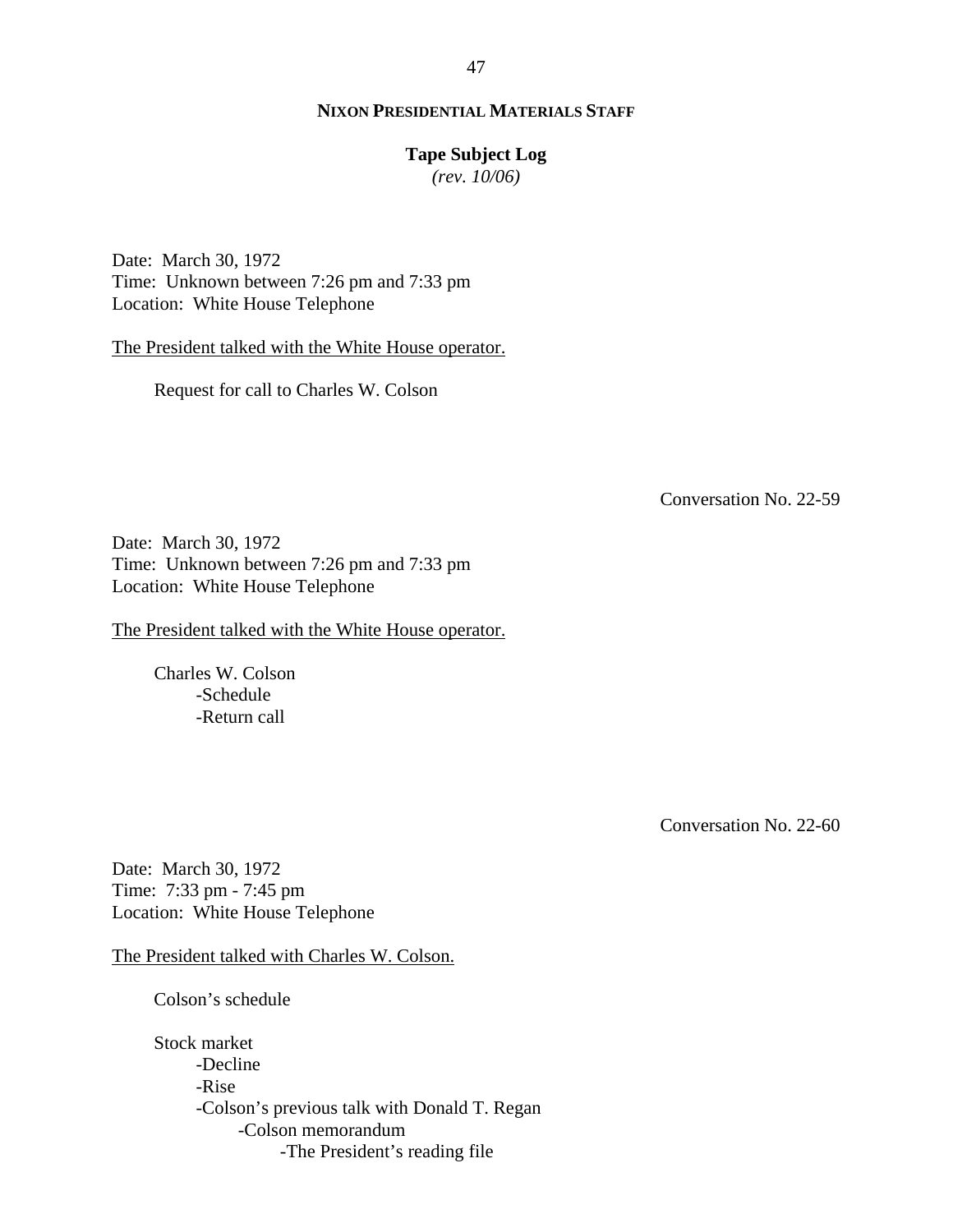## **Tape Subject Log**

*(rev. 10/06)*

-Regan's views

#### Economy

-Walter L. Cronkite, Jr.'s report -Economic indicators -Daniel L. Schorr -Economic indicators -Rise -Herbert Stein -Talk with Cronkite -Talk with John W. Chancellor -The President's meeting with Cronkite -Retail sales -Colson memorandum

International Telephone and Telegraph [ITT] case -Administration strategy -*Washington Star* column

#### Economy

-Retail sales -Recent figures -Increases -Durable and non-durable goods -Colson contacts in New York City -Ichiro Nakayama -Position -Article on government statistics -Mild winter -Effect on clothing and utilities market -Spring increases -Retail sales -Increases -Colson's talk with Stein -Government statistics -Stein's views -Unemployment -Decline -Stock market -Rise -Interpretation -Regan's views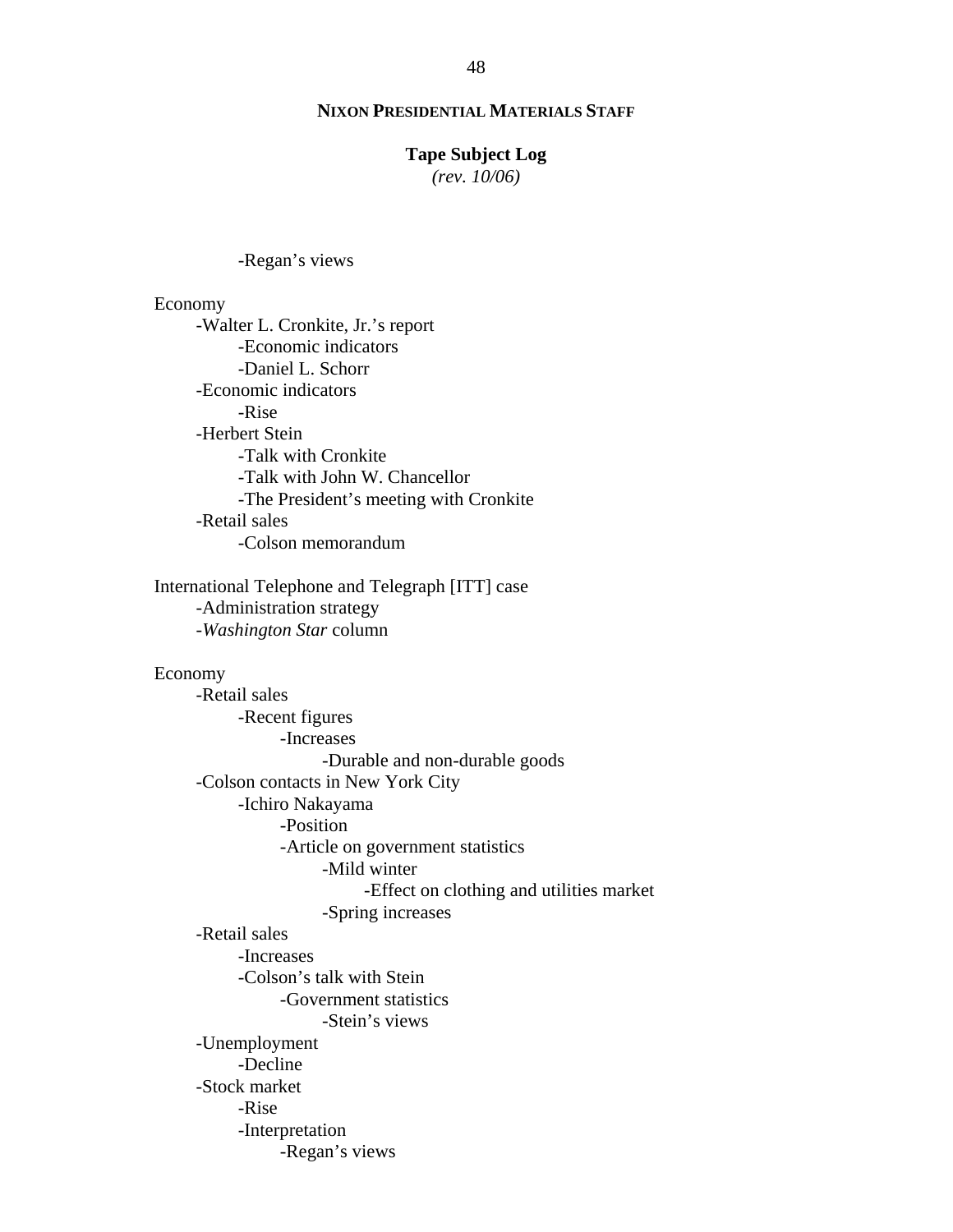## **Tape Subject Log**

 $(rev. 10/06)$ 

-Month-to-month figures compared to day-to-day figures -New York Times -Dow Jones -International Business Machines [IBM] listing -Health of market -David E. Bradshaw -Talk with Colson -ITT -Illinois -Economy -Travels -California and Florida -Mobile homes -Public response -Housewives -Albert E. Sindlinger -John B. Connally's remarks -Colson follow-up -White House strategy -Letter from the President -Colson's call to Hobart D. ("Hobe") Lewis

BEGIN WITHDRAWN ITEM NO. 1 [Personal Returnable] [Duration: 3m 42s ]

#### END WITHDRAWN ITEM NO. 1

Colson's schedule -Patricia Colson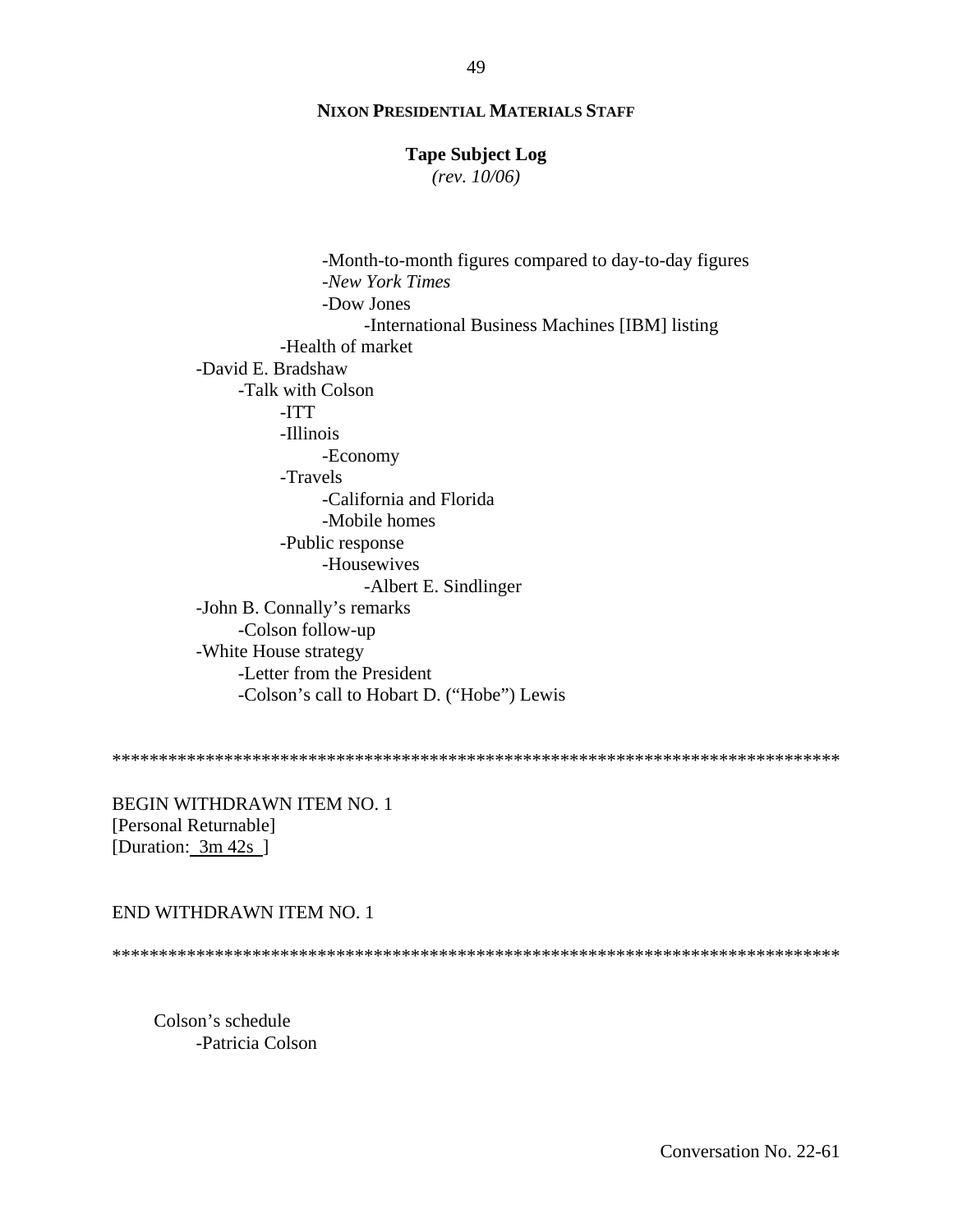#### **Tape Subject Log**

*(rev. 10/06)*

Date: March 30, 1972 Time: Unknown between 7:45 pm and 8:02 pm Location: White House Telephone

The President talked with the White House operator.

Request for call to Henry A. Kissinger

Conversation No. 22-62

Date: March 30, 1972 Time: 8:02 pm - 8:07 pm Location: White House Telephone

The President talked with Henry A. Kissinger.

Laos -*Washington Star* report -Gunship in Laos -Kissinger's report -Surface-to-Air Missiles [SAMs] -Attack -US response -Delay -Possible attack on SAM sites -Previous responses -Air Force planes -Radar -Gunship -Number of crewmen -The President's view -Protective reaction -Adm. Thomas H. Moorer -Weather -Scope of response -North Vietnamese offensive -Kissinger's view -Military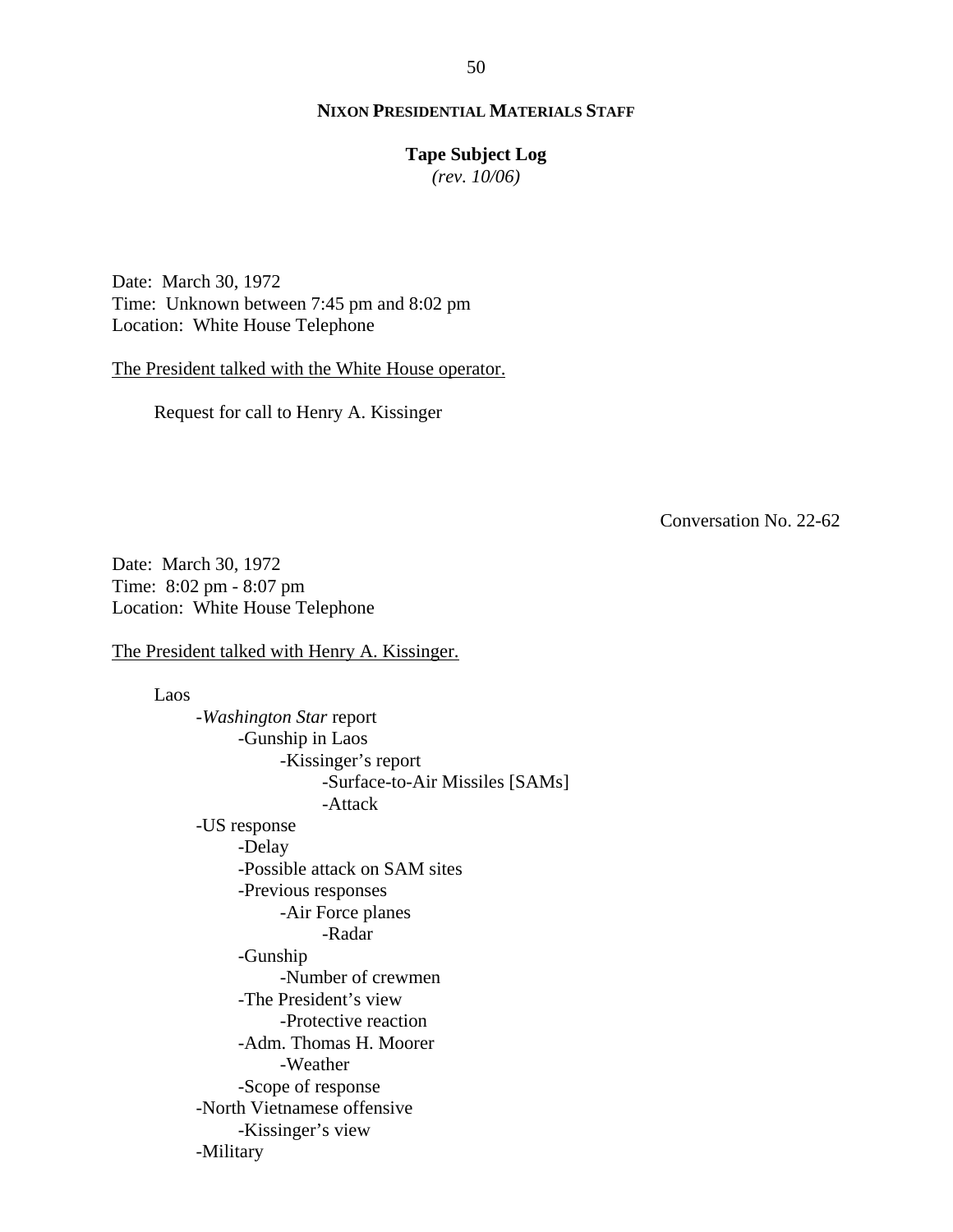## **Tape Subject Log**

 $(rev. 10/06)$ 

-Moorer -Kissinger's calls to Moorer

Soviet Union -Response

Conversation No. 22-63

Date: April 3, 1972 Time: 9:33 am - 9:34 am Location: White House Telephone

The White House operator talked with H. R. ("Bob") Haldeman.

[See Conversation No. 700-3A]

Tricia Nixon Cox call to the President

Haldeman conferred with the President.

[See Conversation No. 700-3]

Tricia Nixon Cox talked with the President.

**BEGIN WITHDRAWN ITEM NO. 1** [Personal Returnable] [Duration: 56s]

## END WITHDRAWN ITEM NO. 1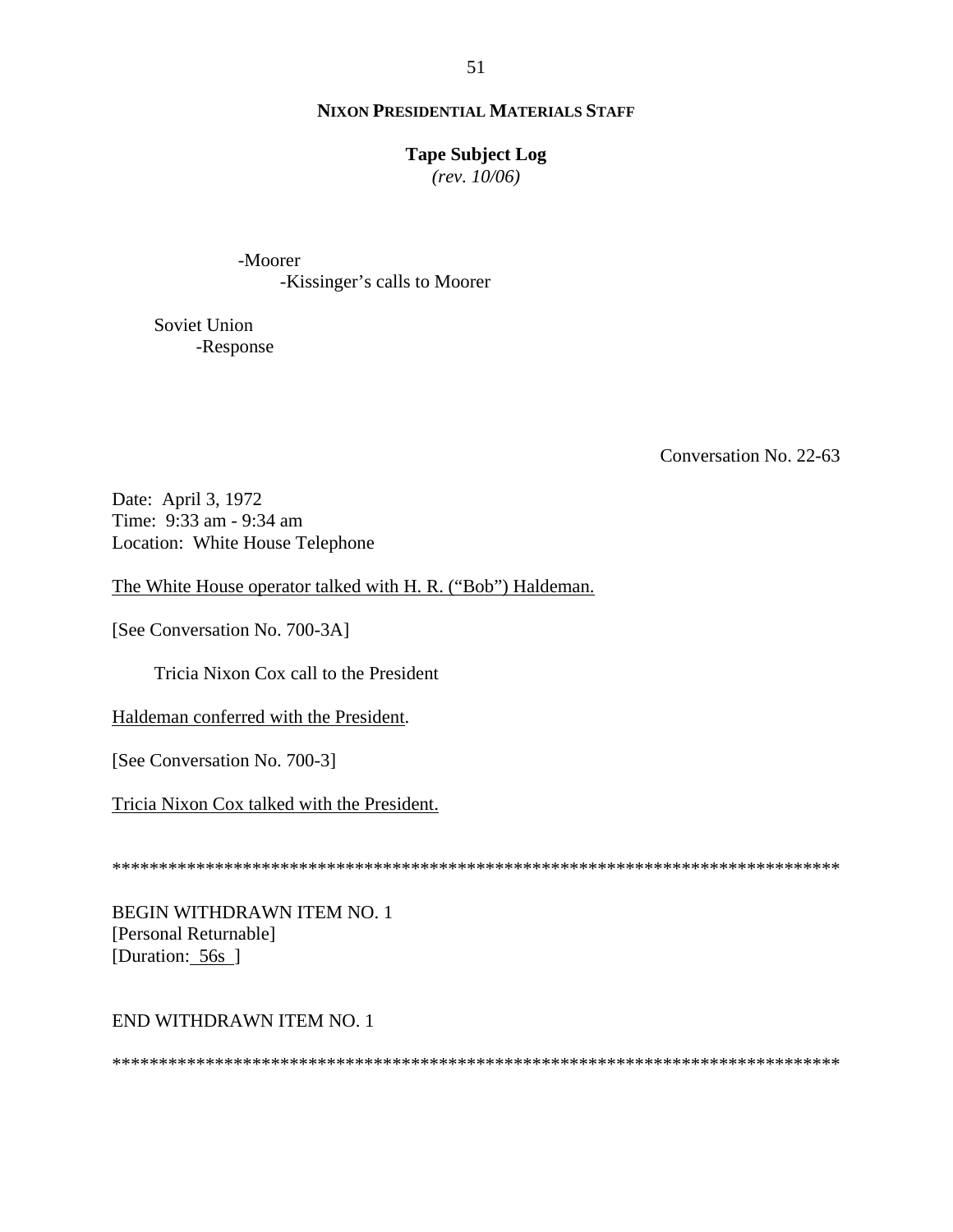## **Tape Subject Log**

 $(rev. 10/06)$ 

Conversation No. 22-64

Date: April 3, 1972 Time: Unknown between 11:39 am and 11:46 am Location: White House Telephone

The President talked with the White House operator.

Request for a call to Julie Nixon Eisenhower -Camp David

Conversation No. 22-65

Date: April 3, 1972 Time: 11:46 am - 11:49 am Location: White House Telephone

The President talked with Julie Nixon Eisenhower.

Weather

Easter egg roll -Attendance -Weather -Music -Navy, Marine, Army, and Air Force bands

BEGIN WITHDRAWN ITEM NO. 1 [Personal Returnable] [Duration: 56s]

## END WITHDRAWN ITEM NO. 1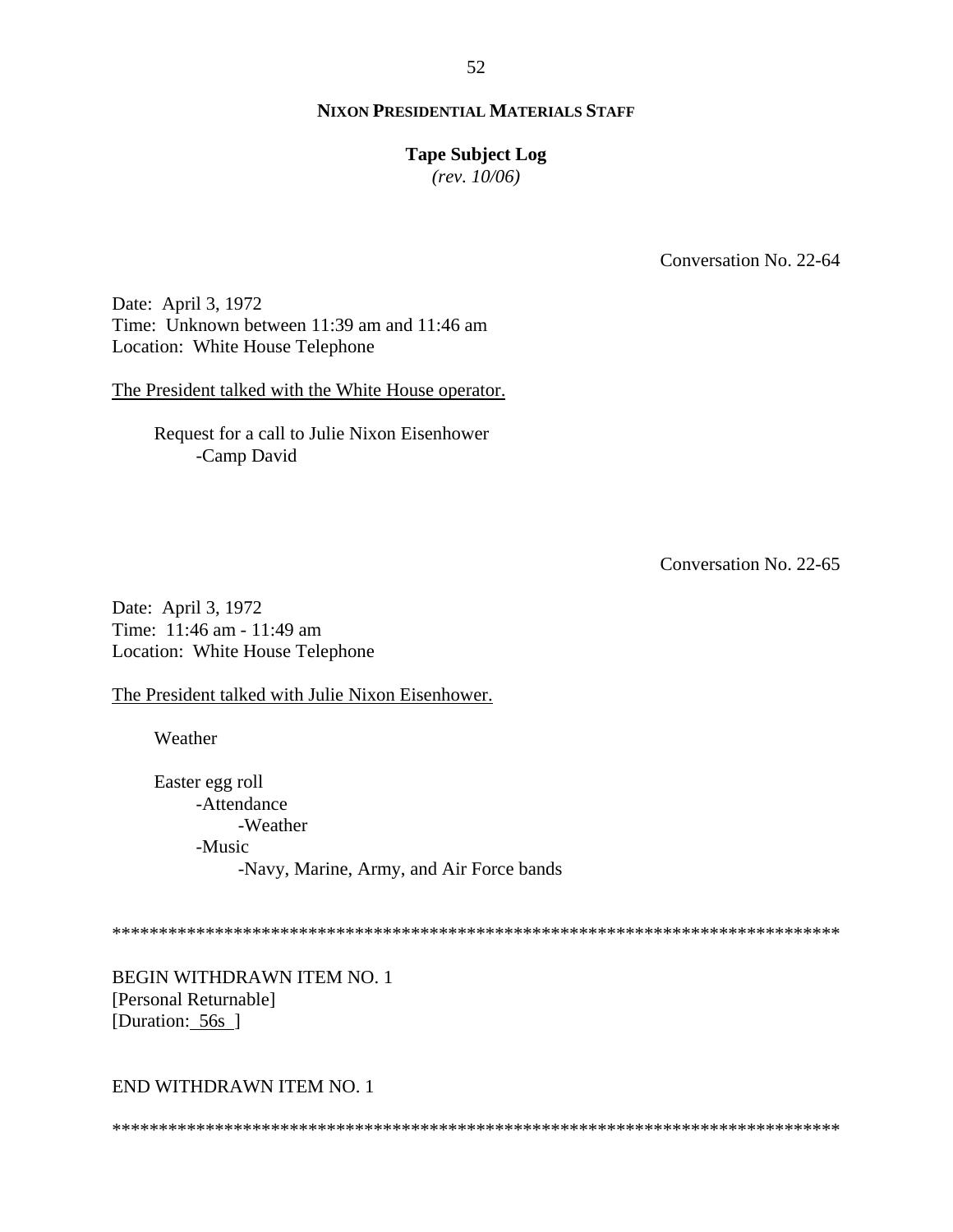**Tape Subject Log**

*(rev. 10/06)*

Conversation No. 22-66

Date: April 3, 1972 Time: Unknown between 11:49 am and 3:19 pm Location: White House Telephone

The President talked with the White House operator

[See Conversation No. 328-33]

Request for call to Charles W. Colson

Conversation No. 22-67

Date: April 3, 1972 Time: 3:19 pm - 3:33 pm Location: White House Telephone

The President talked with Charles W. Colson.

[See Conversation No. 328-35]

The President conferred with an unknown person at 3:19 pm.

[End of conferral]

The President's schedule -Foreign policy matter -Meeting with Ronald L. Ziegler

International Telephone and Telegraph [ITT] case -George S. McGovern -Questioning by the press -Mistake -The President's view -Primary -Press coverage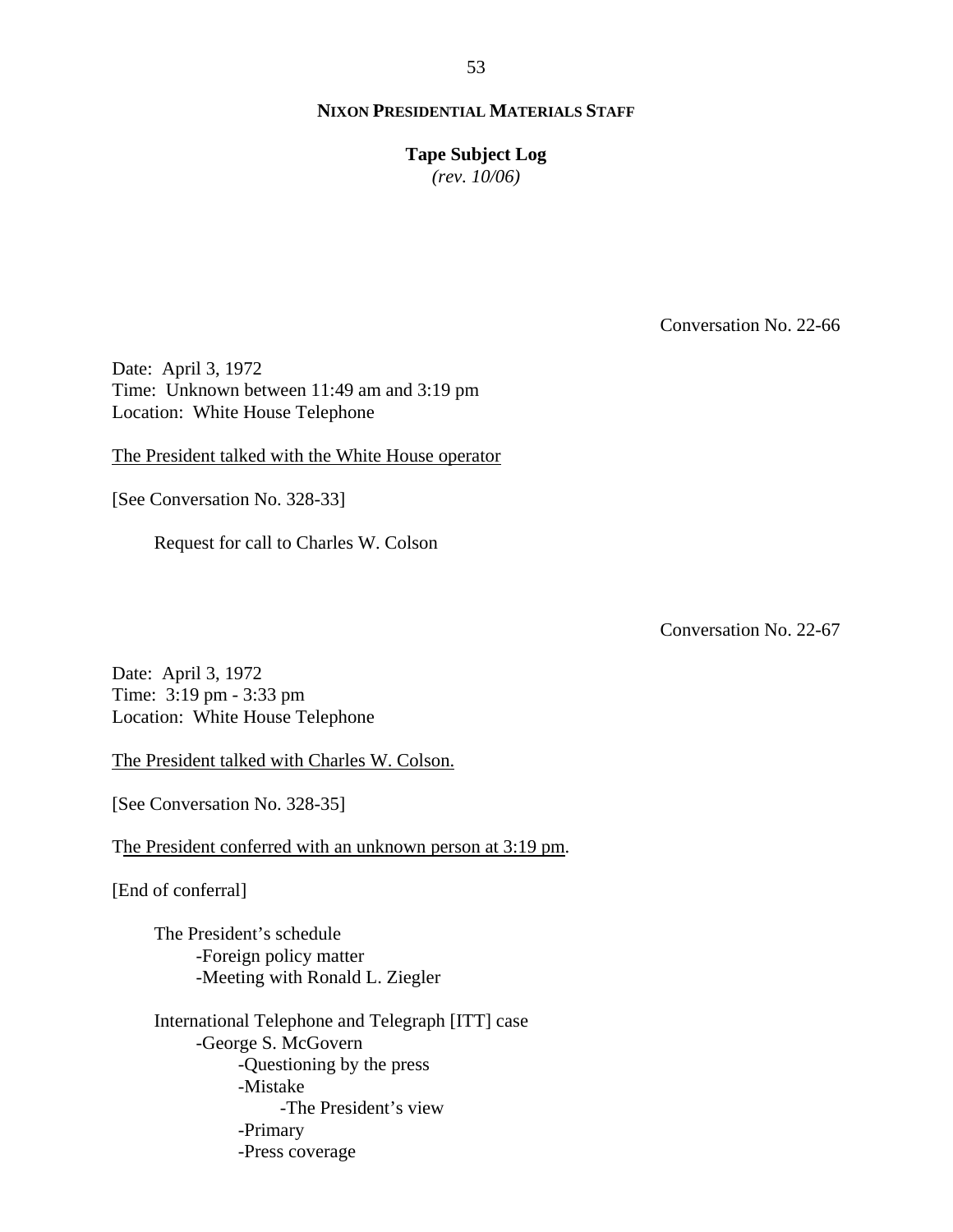#### **Tape Subject Log**

*(rev. 10/06)*

## -Staff

-Links with Edward M. Kennedy's staff -Mistake

# -Taxes

-Investigation by the Committee -Kennedy staff man -McGovern's statement -Press criticism

Henry M. ("Scoop") Jackson -Criticism of *New York Times* -Boeing employee

## Media

-Coverage of Senators

#### ITT case

-Dita D. Beard -Criticism of Vance Hartke statment -Developments -*Time* and *Newsweek* -Public response -Peter Lisagor -Lack of evidence -Colson's efforts -Creating doubt -Public response -Administration's strategy -Timing

#### Economy

-Food prices -Colson's talk with Albert E. Sindlinger -Poll -Public attitude -John B. Connally's remarks -Upcoming Marina von N. Whitman briefing -Wholesale Price Index [WPI]

#### Vietnam

-Public issue -North Vietnam offensive into South Vietnam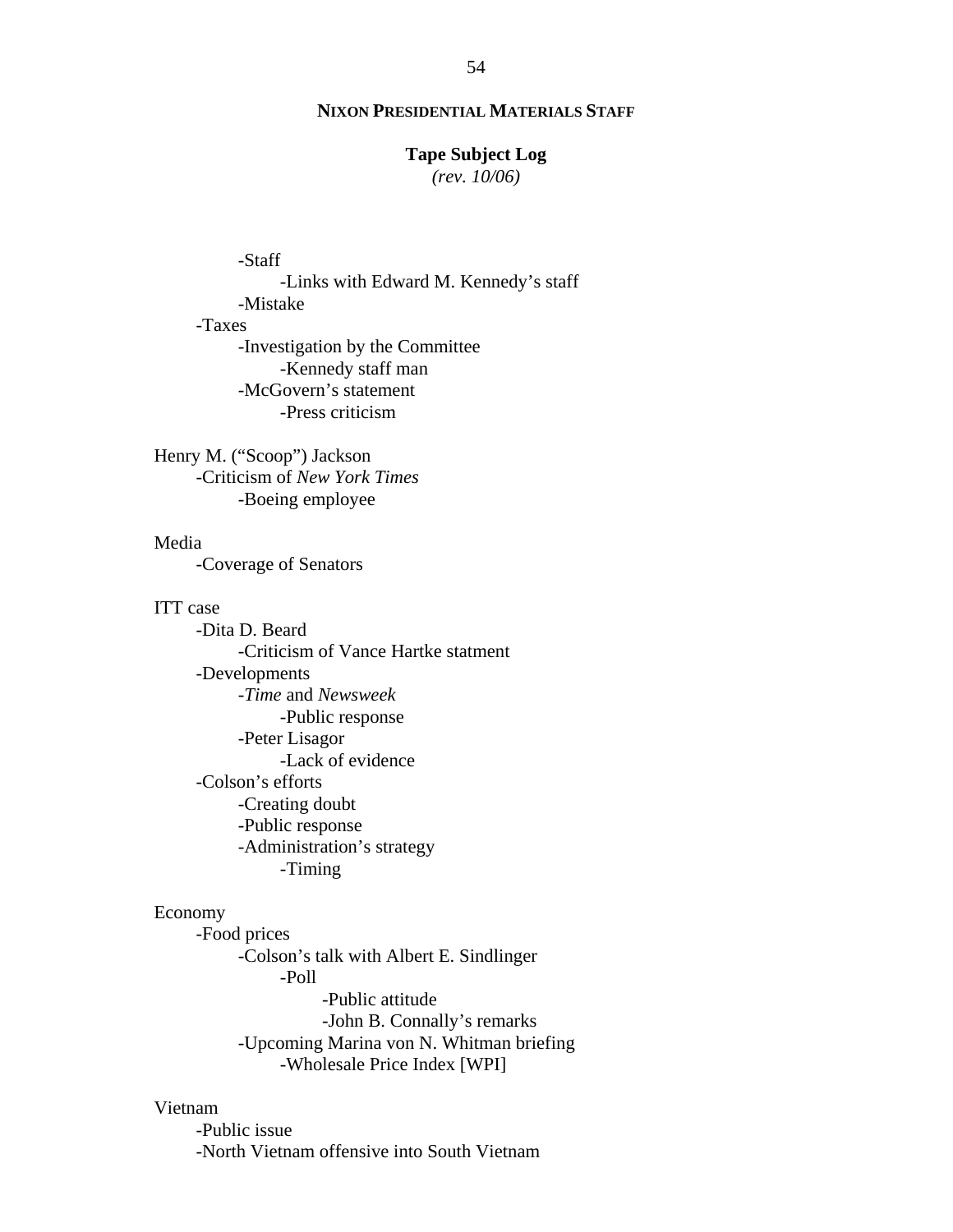#### **Tape Subject Log**

 $(rev. 10/06)$ 

-Bombing by the US -Publicity -White House strategy -US withdrawal -Democrats' strategy on issue -The President's view -McGovern -Edmund S. Muskie statement -Military action -Disadvantages -Public response -North Vietnamese aggression -Treaties -Demilitarized zone [DMZ]

Colson's schedule -H. R. ("Bob") Haldeman -School issue -Activities

**BEGIN WITHDRAWN ITEM NO. 4** [Personal Returnable] [Duration:  $4m 52s$ ]

## END WITHDRAWN ITEM NO. 4

George Meany -Withdrawal from the Pay Board -James Rademacher's criticism -Threatened withdrawal from the American Federation of Labor-Congress of Industrial Organizations [AFL-CIO] -International Brotherhood of Teamsters -Request for call to Colson -Support for the President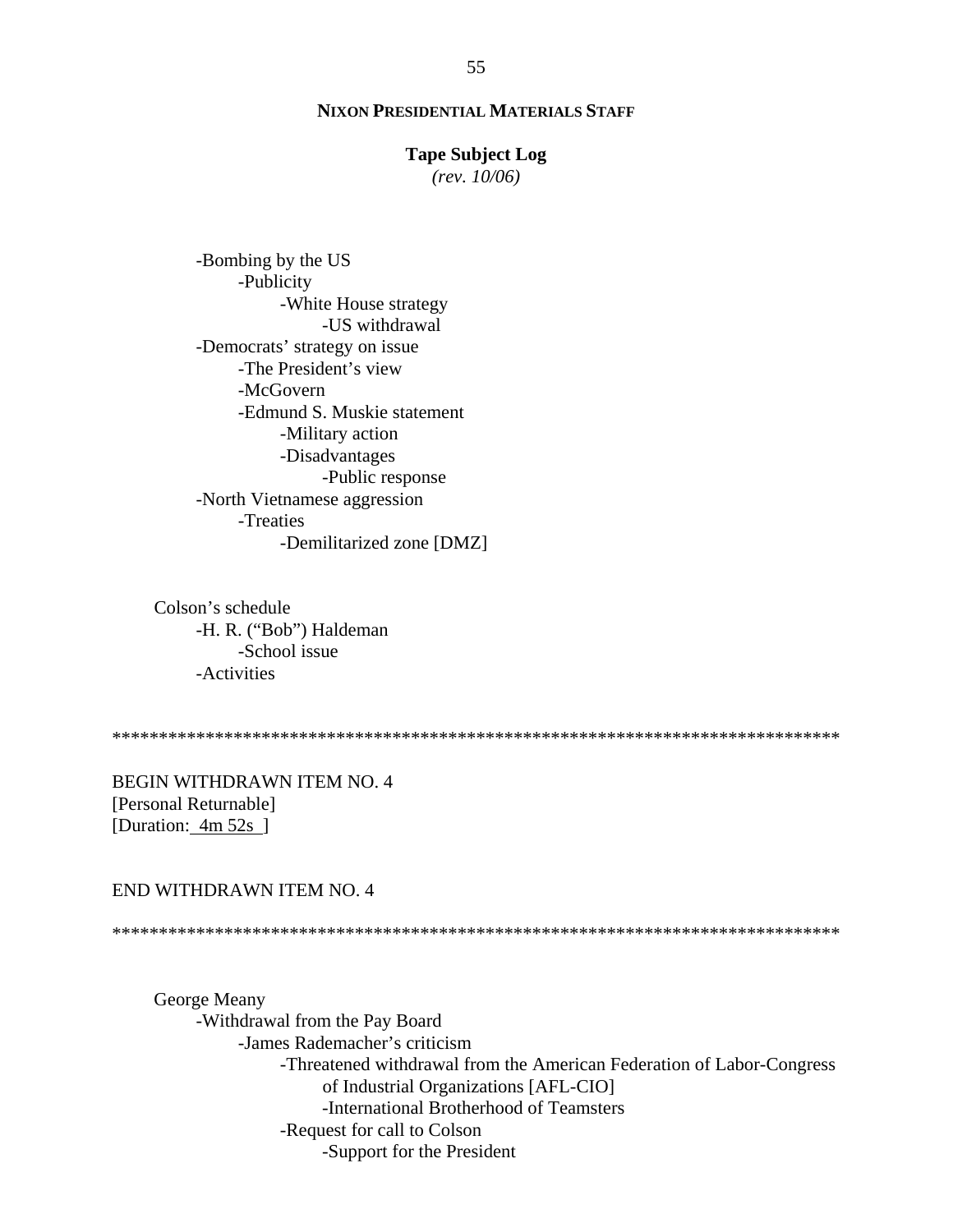## **Tape Subject Log**

*(rev. 10/06)*

-Teamsters and building trades -Basis of labor support -Frank E. Fitzsimmons -Rademacher -Catalyst role -Talk with George T. Bell

## ITT case

-Developments -Other issues -Food prices -Busing

## Busing

-Richmond case -Importance -Media coverage -Department of Justice cases -Frequency -John D. Ehrlichman -Public attitude -Symbolic areas -Richmond and Detroit

Conversation No. 22-68

Date: April 3, 1972 Time: Unknown between 6:35 pm and 7:12 pm Location: White House Telephone

The President talked with the White House operator.

Request for call to Henry A. Kissinger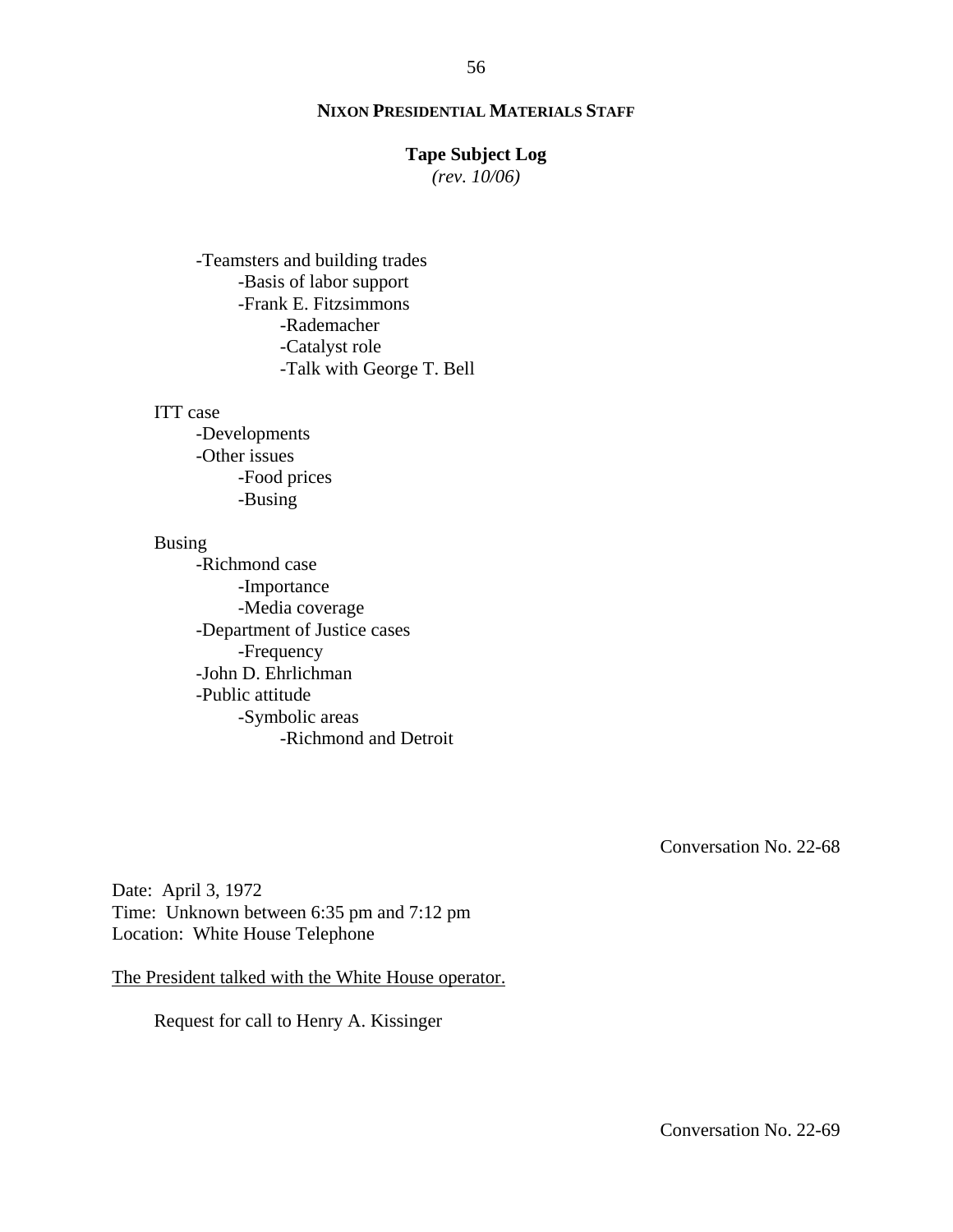## **Tape Subject Log**

*(rev. 10/06)*

Date: April 3, 1972 Time: 7:12 pm - 7:19 pm Location: White House Telephone

## The President talked with Henry A. Kissinger.

Vietnam -Weather -Adm. Thomas H. Moorer's report to Kissinger -Tanks -Naval gunfire -Route One -Naval gunfire -Kissinger's view -Use in North Vietnam -Dong Hoi area -Authorization -Timing -Moorer -Route One -Location -Cruisers and destroyers -Weather -Improvement -Ceiling -Air strikes -Damage assessment -Tanks and trucks -Weather -Improvement -Results -Tanks, guns, artillery, surface-to-air-missiles [SAMs] -Troops -Weather -Change -Timetable -Kissinger's view -Possible settlement -North Vietnamese offensive -Date -Moorer -Melvin R. Laird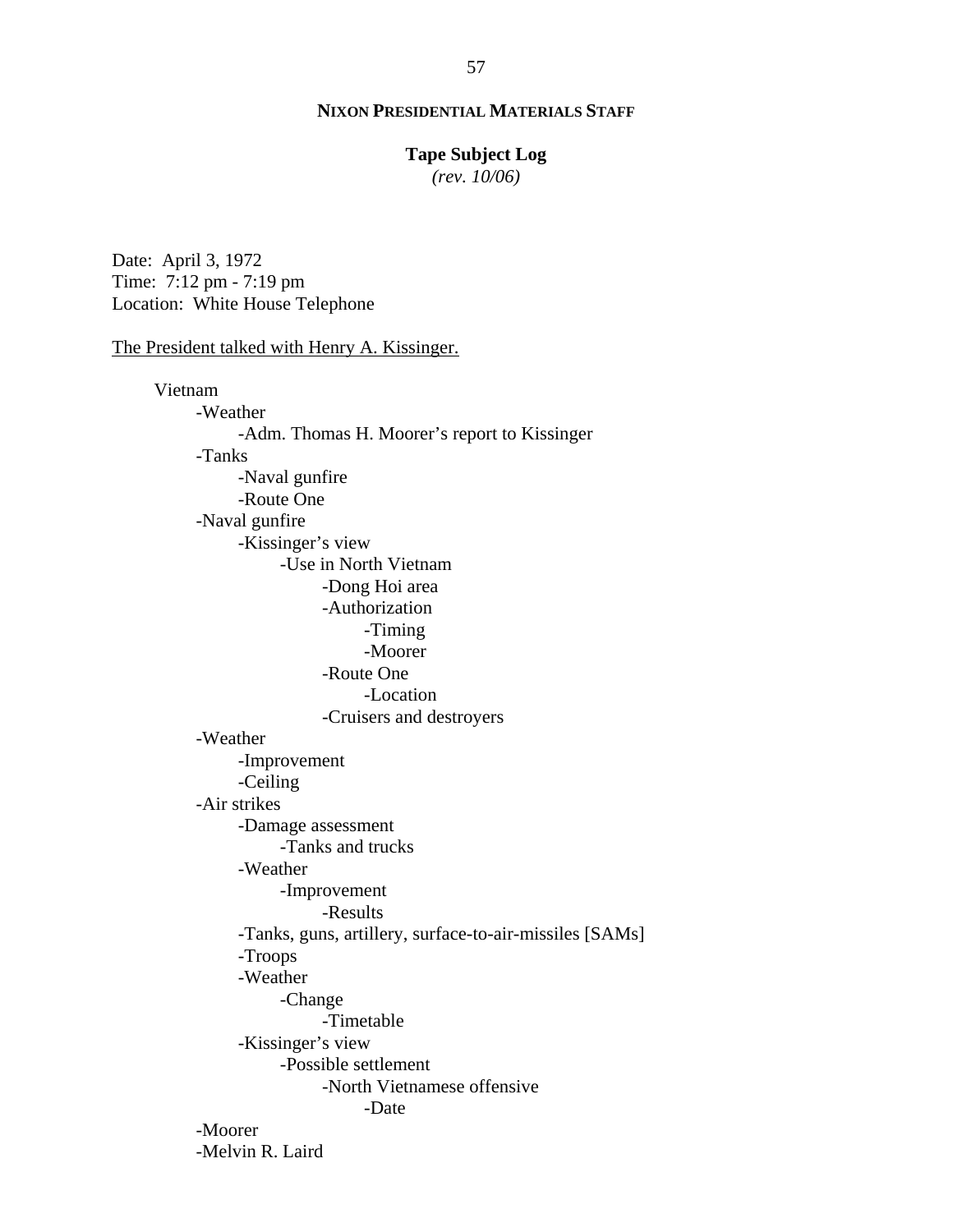## **Tape Subject Log**

*(rev. 10/06)*

-Support for air strikes -Moorer -The President's view -Haiphong Attack -Kissinger's view -Timing -Soviet response

Soviet Union

-Anatoliy F. Dobrynin -Message to Moscow -Forthcoming US-Soviet Summit -Berlin -German treaties -US message to Willy Brandt -The President's decision -The President's forthcoming trip to Poland -Message from the Soviets -Delay -Kissinger's view -Poles -Soviet response -Possibility of a news leak

Kissinger briefing for someone -Forthcoming meeting with the President

Conversation No. 22-70

Date: April 3, 1972 Time: Unknown between 7:19 pm and 7:24 pm Location: White House Telephone

The President talked with the White House operator.

Request for call to Henry A. Kissinger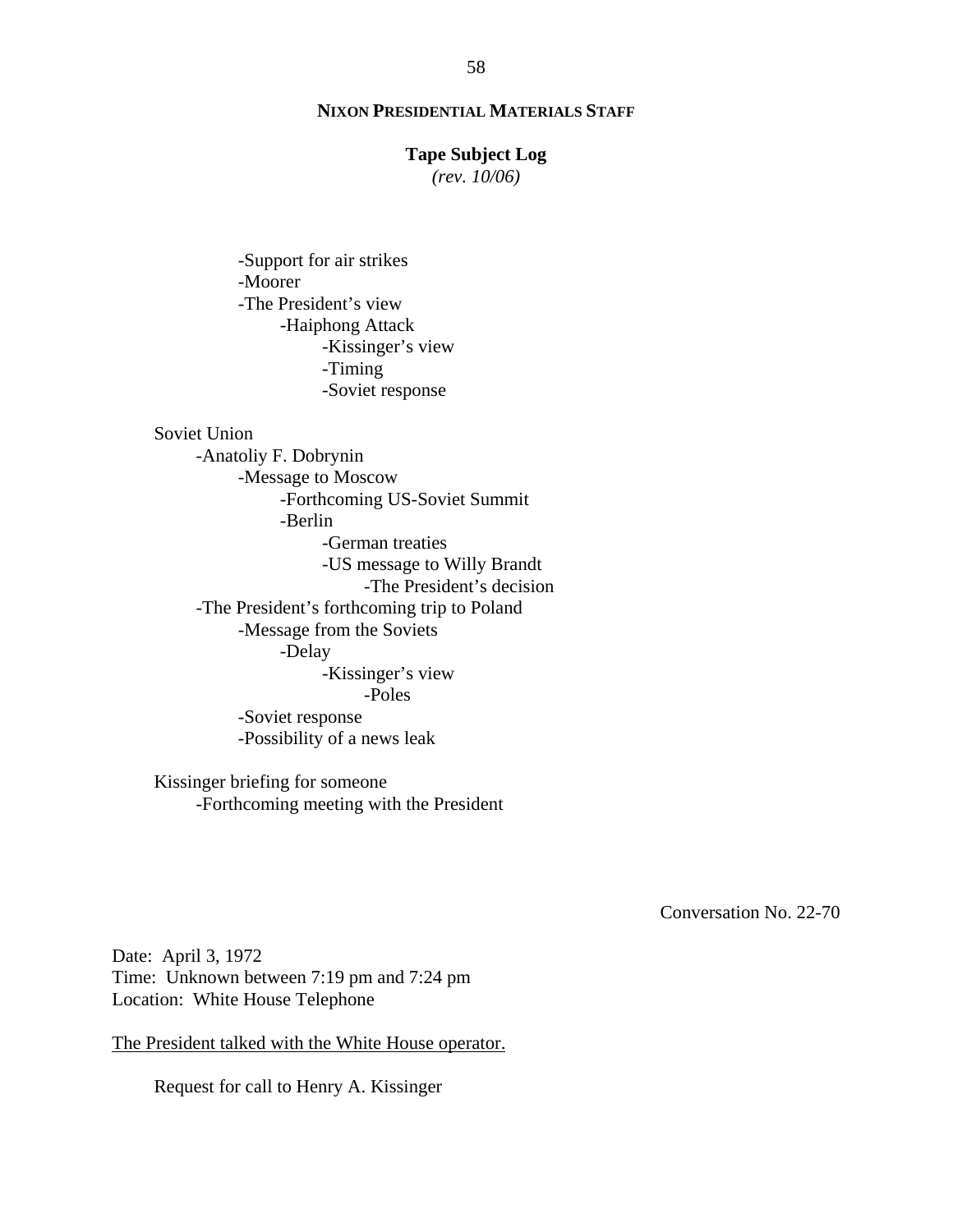#### **Tape Subject Log**

*(rev. 10/06)*

Conversation No. 22-71

Date: April 3, 1972 Time: 7:24 pm - 7:26 pm Location: White House Telephone

The President talked with Henry A. Kissinger.

Vietnam -Naval bombardment -Range to shore -Merit -Adm. Thomas H. Moorer's response -Instructions -Indian Ocean -Aircraft carrier -Bombing compared to shelling -Cruisers and destroyers -Quang Tri -Range -Cruisers -Da Nang -Impact -Authorization -Kissinger's call to Moorer -Message to Melvin R. Laird -Commander-in-Chief, Pacific [CINCPAC] -Bombardment -Carriers -Hawaii -Cruisers and destroyers -Sea of Japan -Impact

Conversation No. 22-72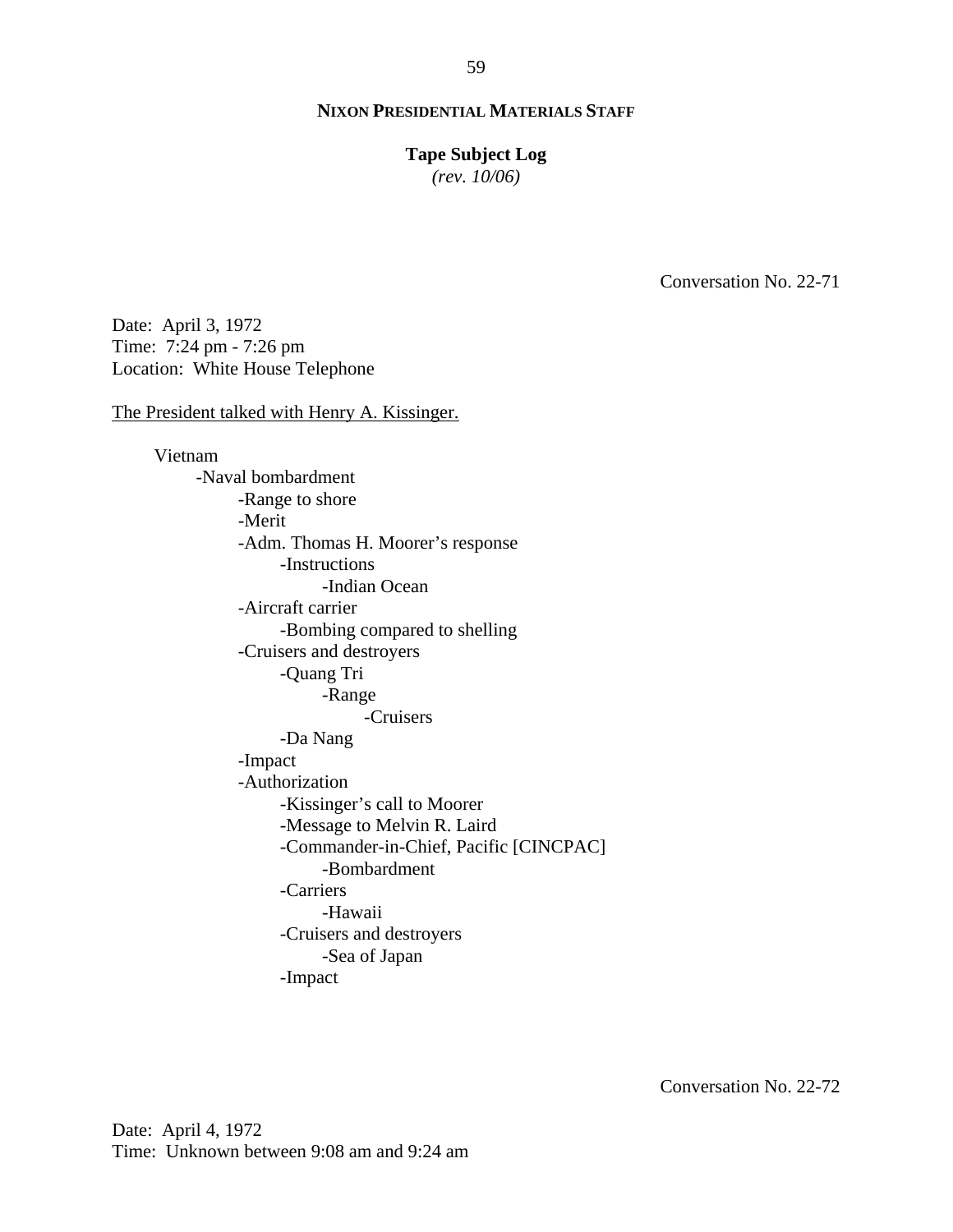#### **Tape Subject Log**

*(rev. 10/06)*

Location: White House Telephone

The President talked with the White House operator.

[See Conversation No. 701-2B]

Request for call to Adm. Thomas H. Moorer

Conversation No. 22-73

Date: April 4, 1972 Time: 9:24 am - 9:28 am Location: White House Telephone

The President talked with Adm. Thomas H. Moorer.

[See Conversation No. 701-2C]

Vietnam -Air strikes -Number -Weather -Report for the President -B-3 Area -Instructions -Current operations -Number of sorties -Ho Chi Minh Trail -Number -B-3 area -Military Region Three -Military Region One -Demilitarized zone [DMZ] -Ben Hai River bridge -The President's instructions -Morning report -B-3 area -Naval bombardment -Instructions -DMZ -Range of naval weapons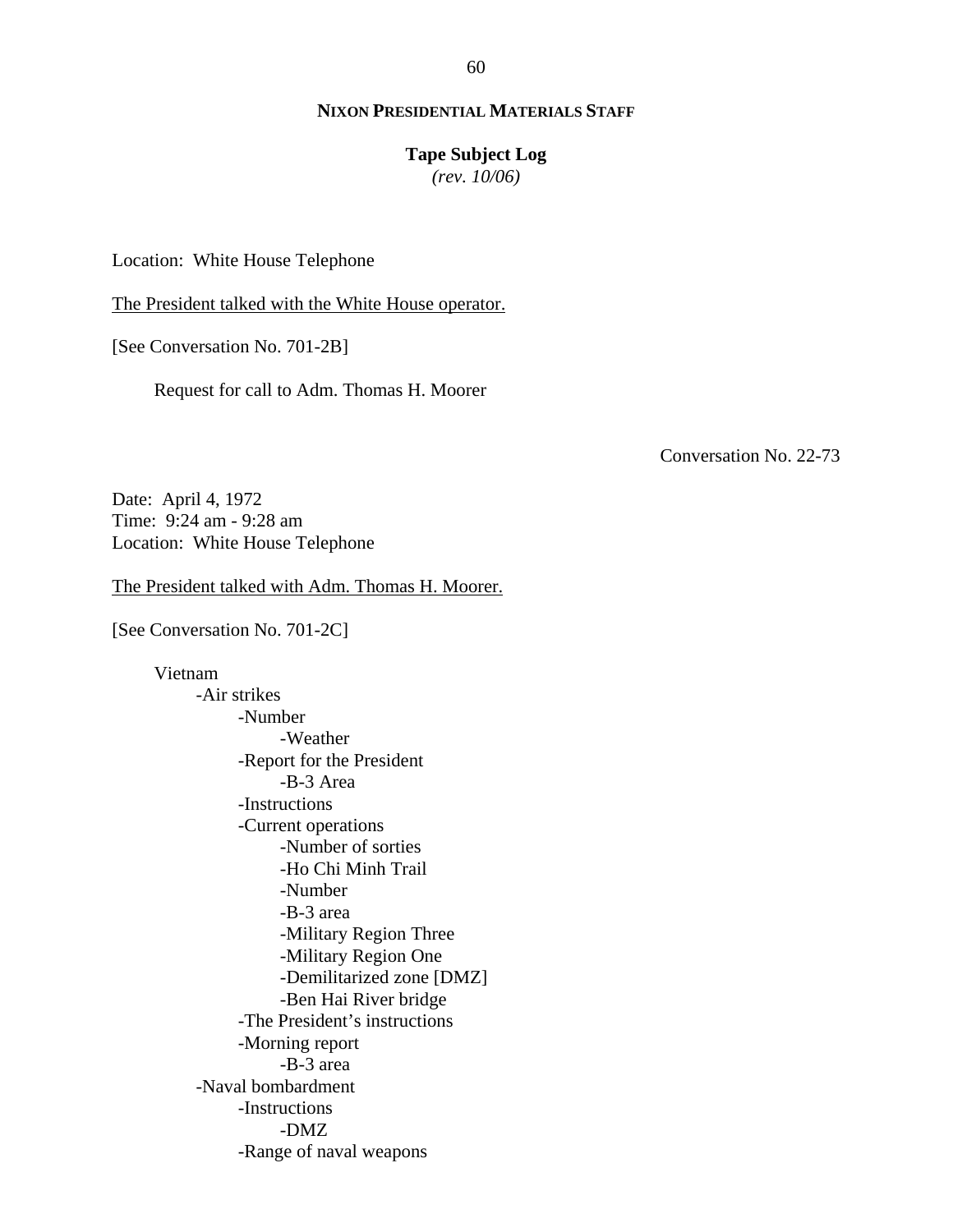## **Tape Subject Log**

*(rev. 10/06)*

-Additional ships -Singapore -Destroyers -Cruiser -Pearl Harbor -Western Pacific -Number of ships -The President's forthcoming instructions -Henry A. Kissinger -Seventh Fleet -Timetable -Cruisers and destroyers -Deployment -DMZ -The President's instructions -Psychological operations -Cruisers and destroyers -Seventh Fleet -Deployment -Report to Kissinger -Timing of report

Conversation No. 22-74

Date: April 4, 1972 Time: 10:44 am Location: White House Telephone

The President talked with the White House operator.

[See Conversation No. 701-7]

Request for call to George P. Shultz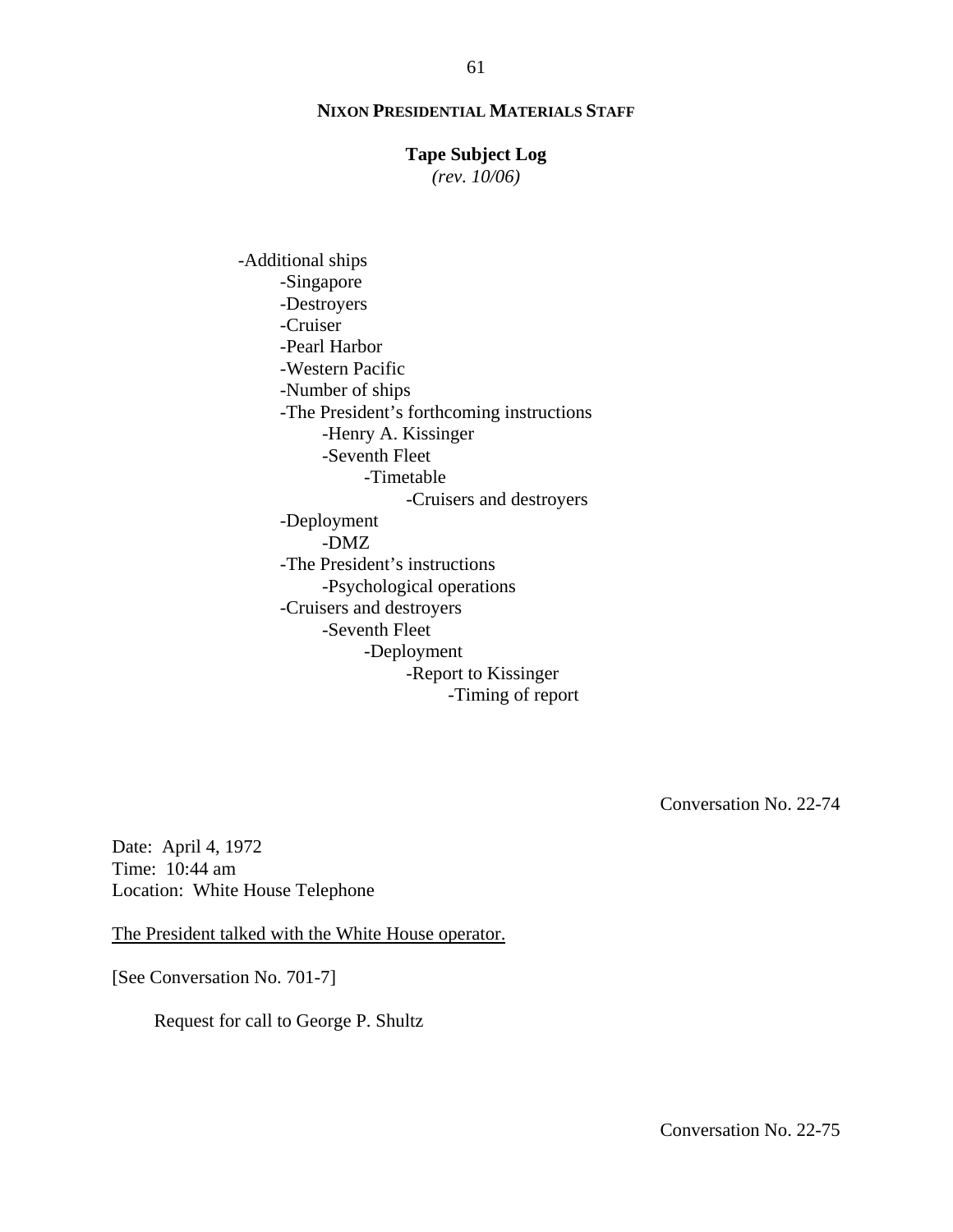#### **Tape Subject Log**

*(rev. 10/06)*

Date: April 4, 1972 Time: 10:45 am - 10:46 am Location: White House Telephone

#### The President talked with George P. Shultz.

The President's meeting with Robert S. Ingersoll -Ingersoll's forthcoming trip -Chicago -Tokyo -Ingersoll -The President's view -Ingersoll's remarks on Shultz -Ingersoll's job as ambassador -The President's view -The President's letters to Eisaku Sato and Takeo Fukuda

Conversation No. 22-76

Date: April 4, 1972 Time: Unknown between 8:15 pm and 8:45 pm Location: White House Telephone

The President talked with the White House operator.

[See Conversation No. 329-8]

Request for call to Henry A. Kissinger

Conversation No. 22-77

Date: April 4, 1972 Time: 8:45 pm - 8:50 pm Location: White House Telephone

The President talked with Henry A. Kissinger.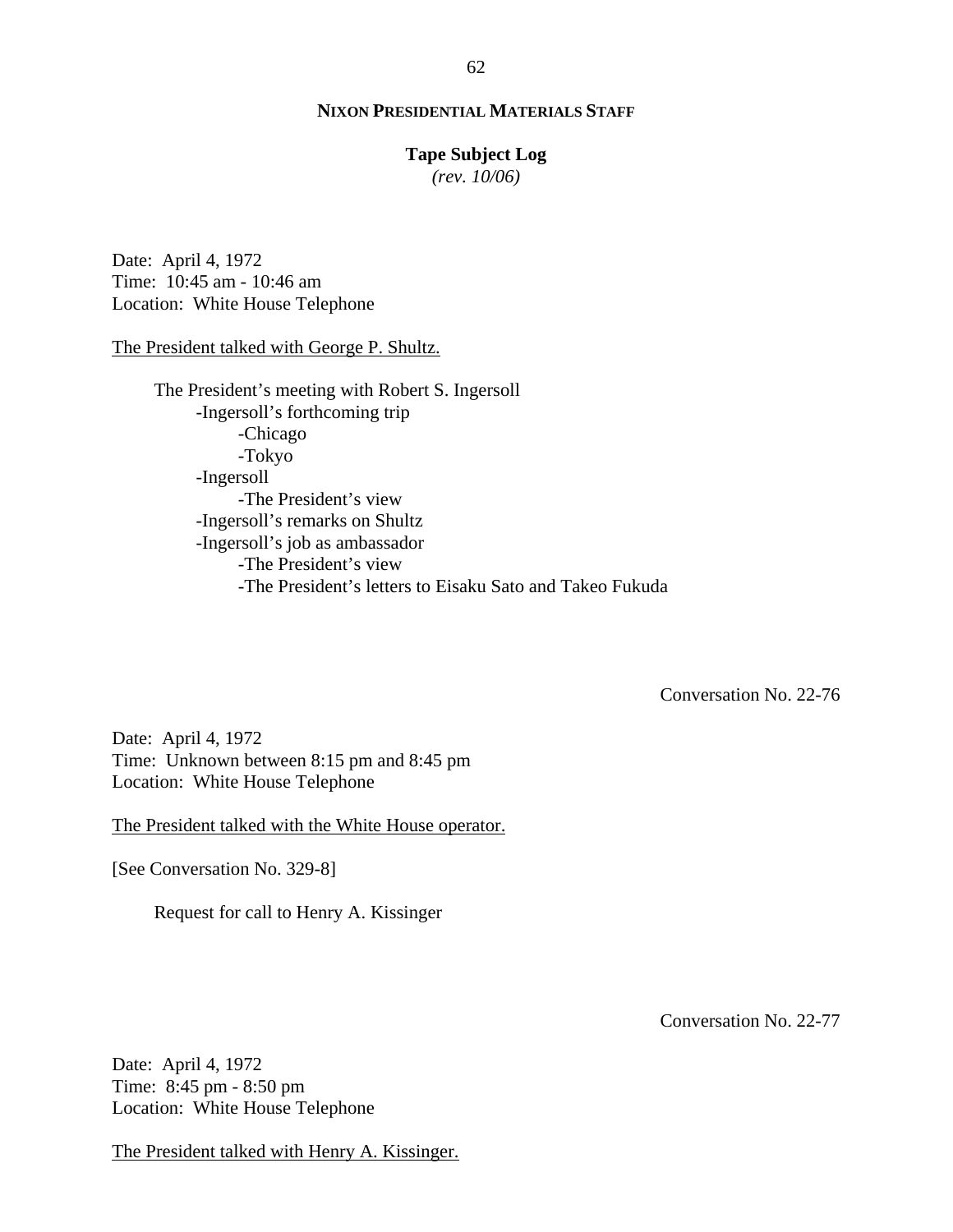## **Tape Subject Log**

*(rev. 10/06)*

[See Conversation No. 329-9]

Vietnam -Weather -Report -Kissinger's call to Adm. Thomas H. Moorer -Projection -Results -Shelling -Time -Time Of Day -Ground Action -Weather -Projection -Possible clearing -Opportunities for air strikes -Possible air strike at Haiphong -Plan -Weather -Timing -Possible diplomatic reaction -List of ships in the harbor -Nguyen Van Thieu -Kissinger summary -South Vietnamese ambassadors -Talks with other ambassadors -Demilitarized zone [DMZ] attacks -US ambassadors -The President's instructions -Air attacks -Air Force -Men -Equipment -B-3 area -Attacks -Instructions to Moorer -Military Region One [MR 1] -Air sorties -Number  $-B-52s$ -Areas of bombardment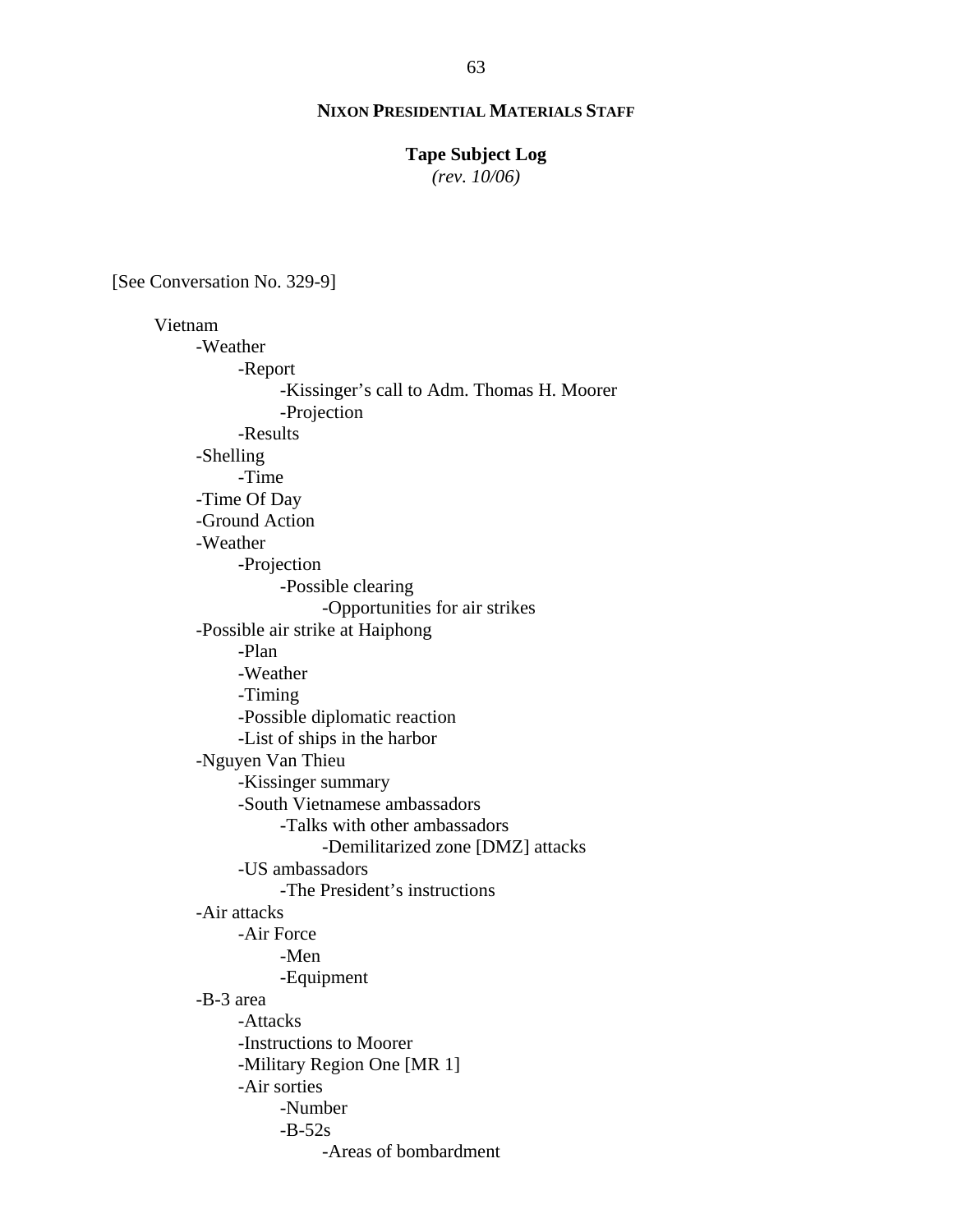## **Tape Subject Log**

*(rev. 10/06)*

 -MR 1 -Authority -DMZ -Surface-to-air Missiles [SAMs] -Moorer

-Weather

Conversation No. 22-78

Date: April 5, 1972 Time: 8:45 am Location: White House Telephone

The President talked with the White House operator.

[See Conversation No. 330-3]

Invitation to John K. Andrews -Executive Office Building [EOB] office

Conversation No. 22-79

Date: April 5, 1972 Time: Unknown between 9:16 am and 9:27 am Location: White House Telephone

The President talked with the White House operator.

[See Conversation No. 330-7A]

Request for call to Adm. Thomas H. Moorer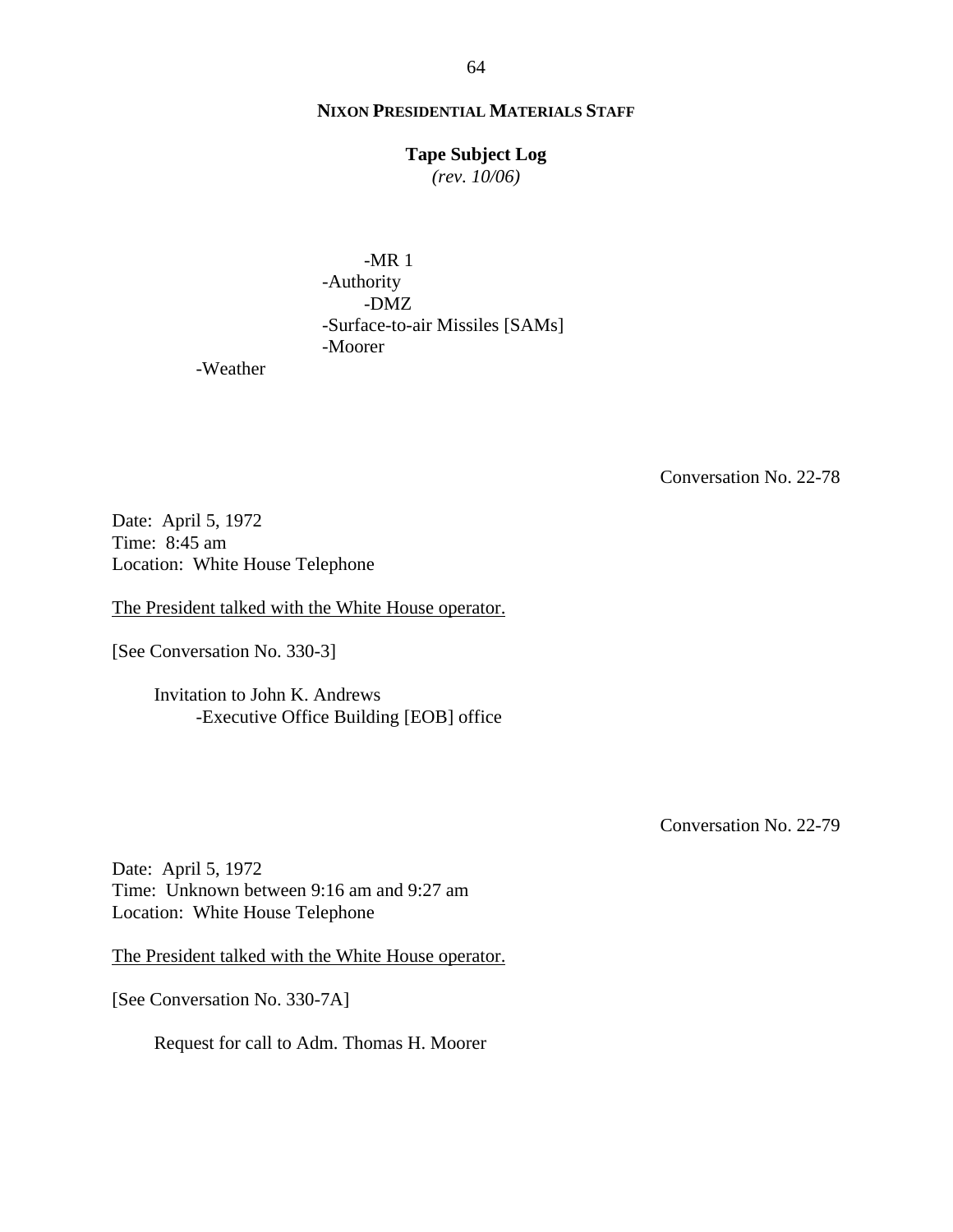#### **Tape Subject Log**

*(rev. 10/06)*

Conversation No. 22-80

Date: April 5, 1972 Time: 9:27 am - 9:32 am Location: White House Telephone

Henry A. Kissinger talked with Adm. Thomas H. Moorer.

[See Conversation No. 330-7B]

Vietnam -Kissinger's meeting with the President -Briefing by Gen. John W. Vogt, Jr. -Air attacks -Air commander -The President's concerns -Experience -[Forename unknown] Macnichol [sp?] -Background -Moorer's view -Thailand -Recommendation -Gen. Lucius DuB. Clay, Jr. -Vogt -Moorer's recommendation -Talk with the Air Force Chief of Staff -Naval bombardment -Destroyers -B-52 strikes -"Iron hand" aircraft -Vogt

The President talked with Moorer at an unknown time between 9:27 am and 9:32 am.

-B-52 strikes -The President's instructions -Impact -Altitude -Number of sorties -B-3 area -Increases -Reasons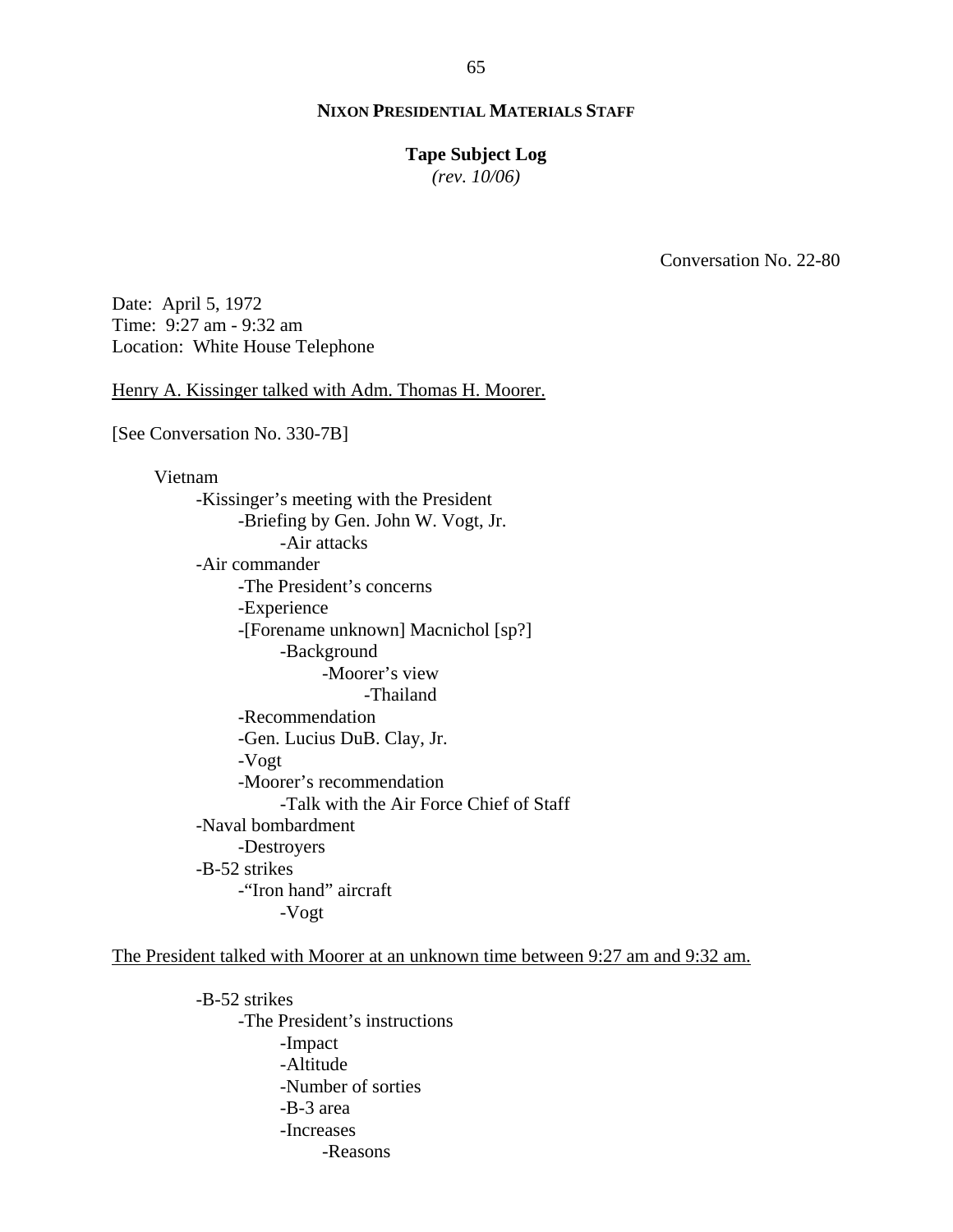## **Tape Subject Log**

*(rev. 10/06)*

 -Weather -Technical problems -B-3 area -Number of missions -Region One -Additional aircraft -Timing -Air commander -The President's view -Experience -Need for change -Imagination -Melvin R. Laird -Moorer recommendation -Time

Conversation No. 22-81

Date: April 5, 1972 Time: 9:56 am Location: White House Telephone

The President talked with the White House operator.

[See Conversation No. 330-8]

Request for call to Stephen B. Bull

Date: April 5, 1972 Time: 9:57 am - 9:58 am Location: White House Telephone

The President talked with Stephen B. Bull.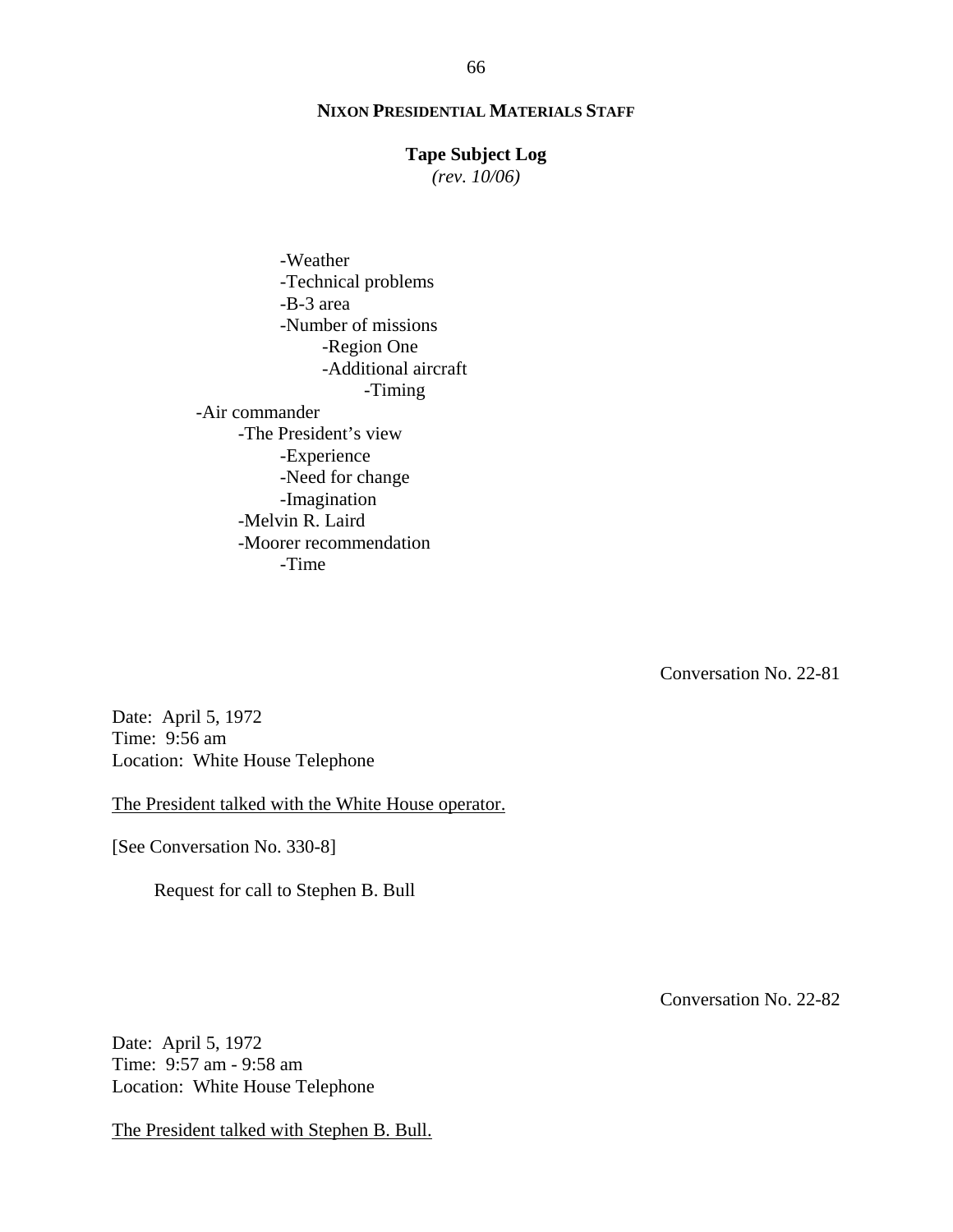67

## **NIXON PRESIDENTIAL MATERIALS STAFF**

#### **Tape Subject Log**

*(rev. 10/06)*

[See Conversation No. 330-9]

Barber -The President's appointment

Conversation No. 22-83

Date: April 5, 1972 Time: 9:59 am Location: White House Telephone

The President talked with the White House operator.

[See Conversation No. 330-10]

Request for call to Charles W.Colson

Conversation No. 22-84

Date: April 5, 1972 Time: 10:00 am - 10:05 am Location: White House Telephone

The President talked with Charles W. Colson.

[See Conversation No. 330-12]

International Telephone and Telegraph [ITT] case -News summary report -Hearings -Republicans -United Press International [UPI] dispatch -Wallace H. Johnson

[The President conferred with an unknown person at an unknown time between 10:00 am and 10:05 am.]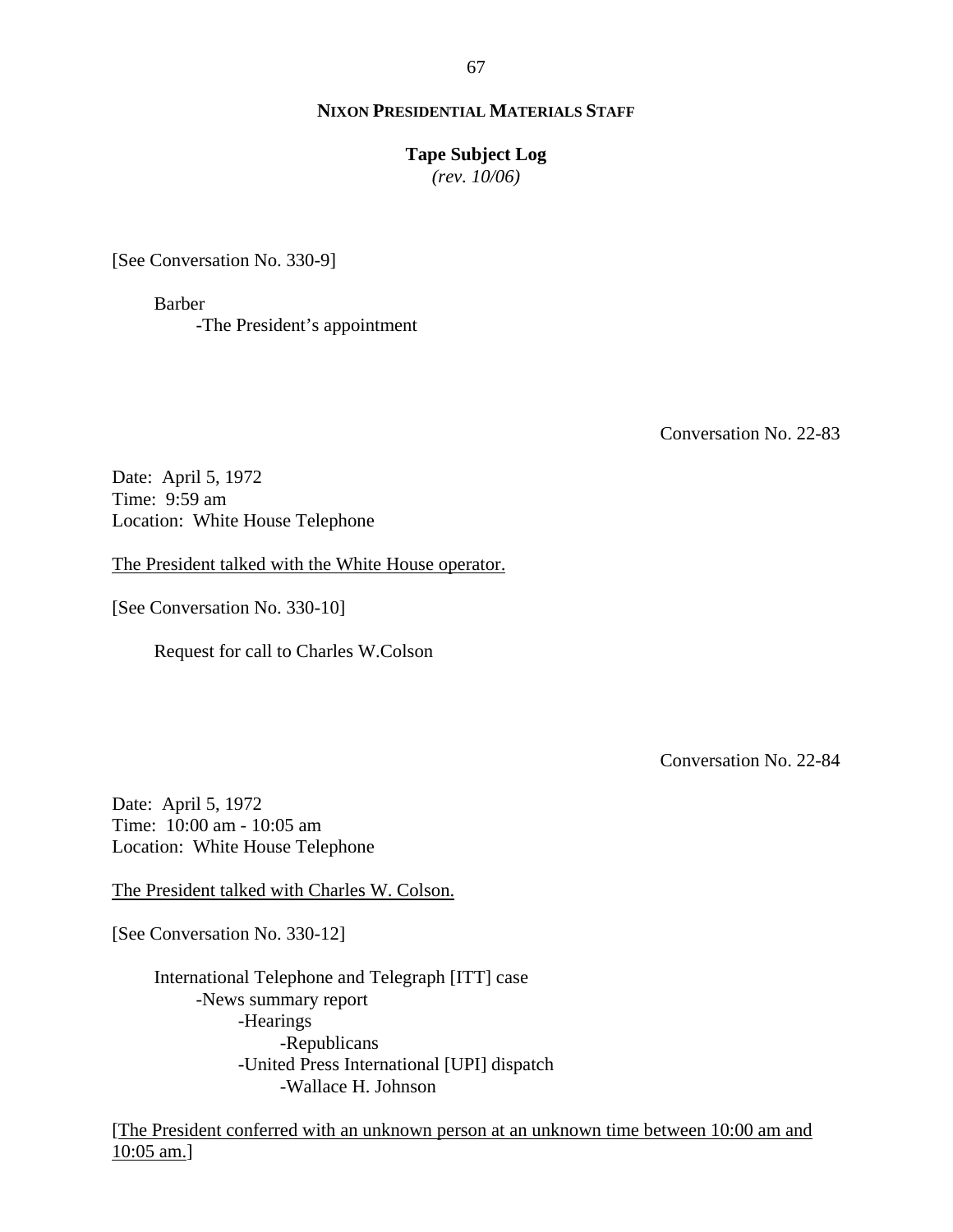**Tape Subject Log**

*(rev. 10/06)*

\*\*\*\*\*\*\*\*\*\*\*\*\*\*\*\*\*\*\*\*\*\*\*\*\*\*\*\*\*\*\*\*\*\*\*\*\*\*\*\*\*\*\*\*\*\*\*\*\*\*\*\*\*\*\*\*\*\*\*\*\*\*\*\*\*\*\*\*\*\*\*\*\*\*\*\*\*\*

BEGIN WITHDRAWN ITEM NO. 1 [Personal Returnable] [Duration: 3s ]

END WITHDRAWN ITEM NO. 1

\*\*\*\*\*\*\*\*\*\*\*\*\*\*\*\*\*\*\*\*\*\*\*\*\*\*\*\*\*\*\*\*\*\*\*\*\*\*\*\*\*\*\*\*\*\*\*\*\*\*\*\*\*\*\*\*\*\*\*\*\*\*\*\*\*\*\*\*\*\*\*\*\*\*\*\*\*\*

[End of conferral]

ITT case -News summary report -UPI dispatch -Johnson -Source -Hugh Scott -Press secretary -Charles McC. Mathias, Jr. -Inaccuracies -Hearings -Roman L. Hruska's strategy -Vote -Democrats' strategy -Filibuster and walkout -James O. Eastland -Quorum -Edward M. Kennedy and John V. Tunney -Clark MacGregor report -Number -Scott -Compromise -Timing -Michael J. Mansfield -Statements -Reasons -Lloyd M. Bentsen -Talk with Kennedy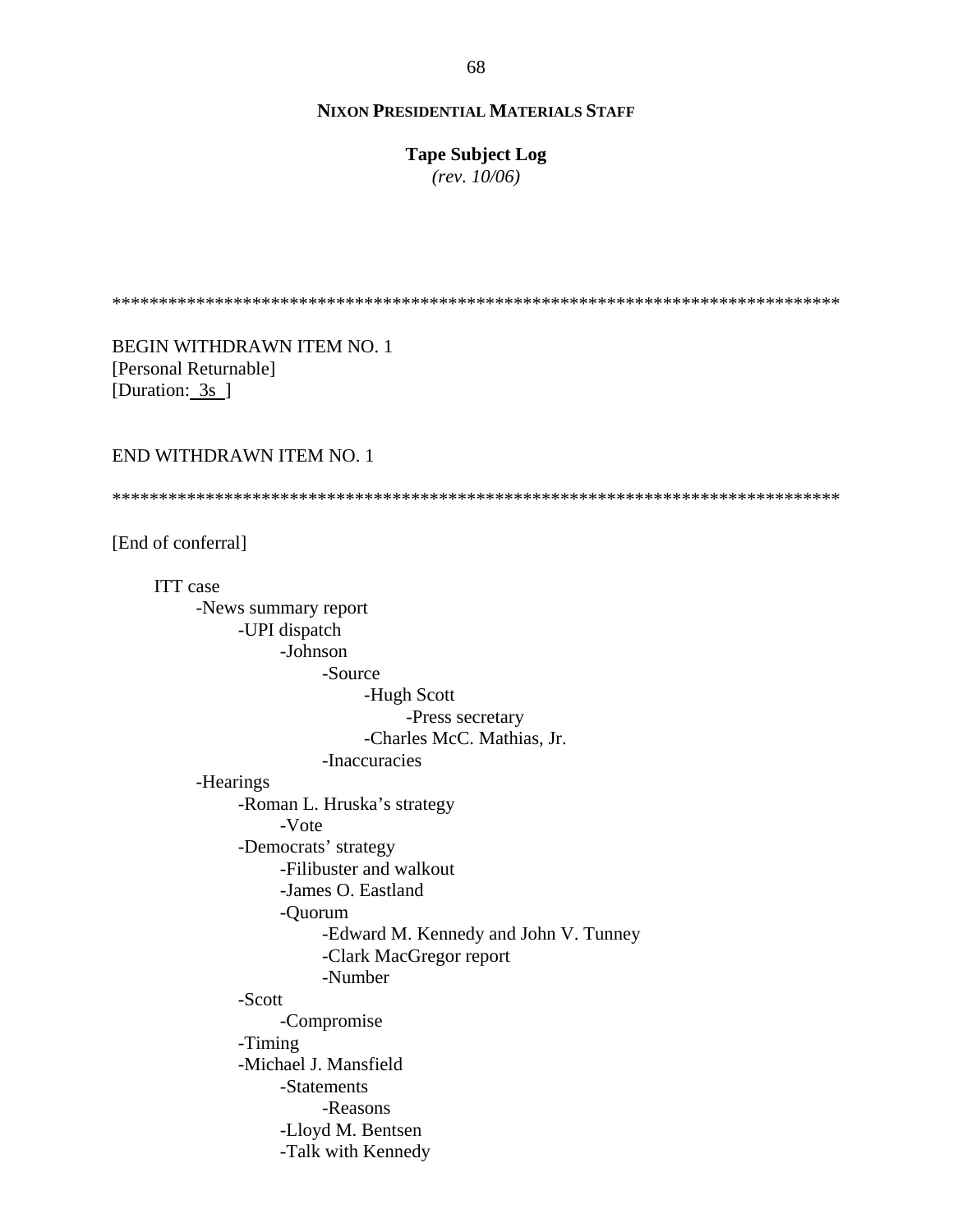## **Tape Subject Log**

*(rev. 10/06)*

-Campaign financing -Public response -Democrats -George A. Smathers's role -Mansfield -Press coverage -Commentary on the fcase -Bill Gill -National Broadcasting Company [NBC] -Talk with John A. Scali -Public response -Kennedy -Perseverance -Staff -[Forename unknown] Foug [sp?] and [Forename unknown] Epstein -Hearings -Eastland -John N. Mitchell -Eastland -Supporters -Robert C. Byrd -John L. McClellan -Samuel J. Ervin, Jr. -Rules -Proxies -Filibuster -Kennedy and Tunney -Mansfield comments -Tunney -Possible talk with Eastland and Mansfield -Republicans -Scott -Trip to the People's Republic of China [PRC] -Staff -Mathias -Supposed statement -Defections -Problems -Partisanship -Robert H. Finch remark -Timetable -Witnesses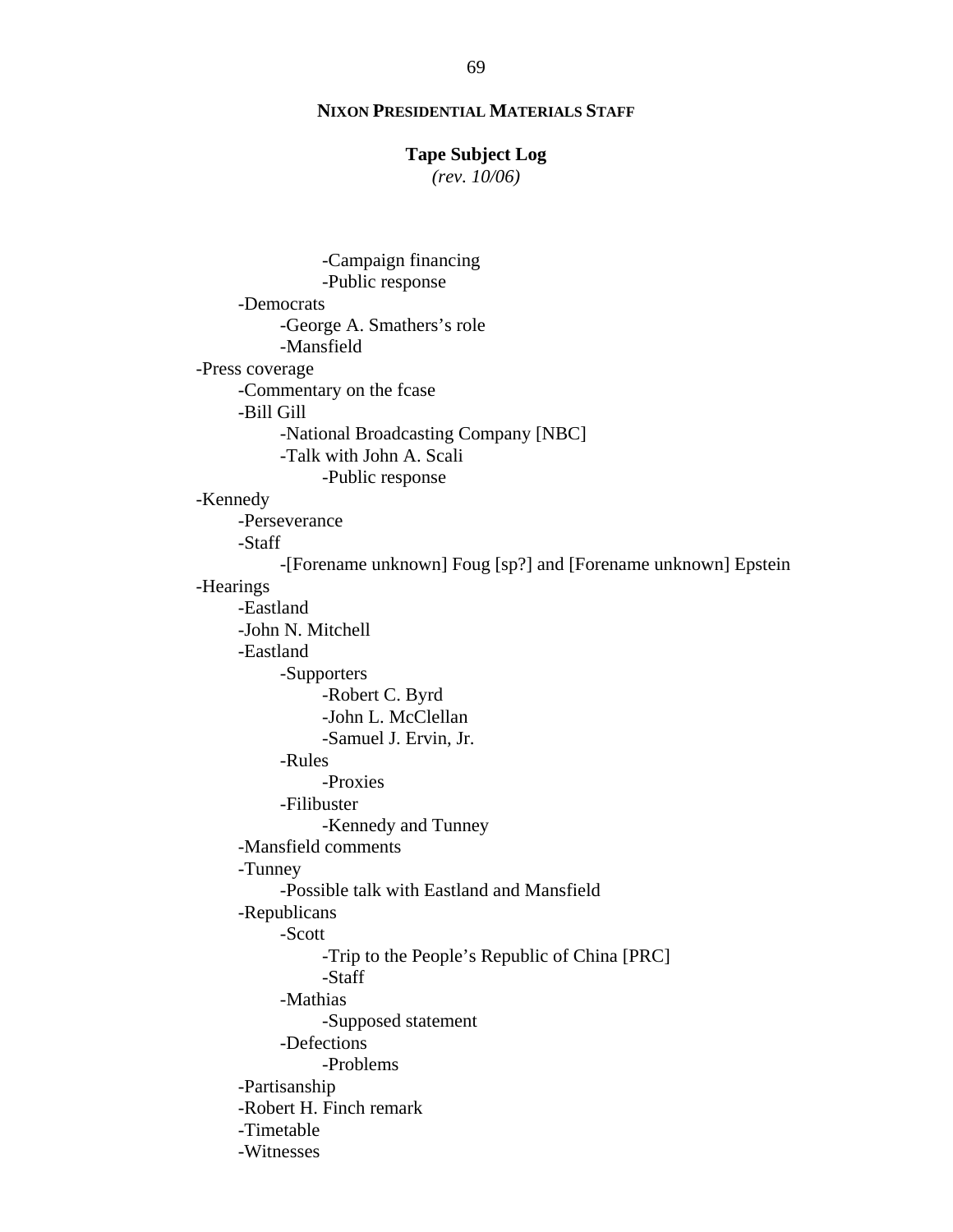## **Tape Subject Log**

*(rev. 10/06)*

-William R. Merriam -Unknown ITT employee -Susan Lichtman -Press conference -Robert C. Wilson -Johnson's talk with Colson -Edwin Reinecke -William E. Timmons -Peter M. Flanigan

Conversation No. 22-85

Date: April 5, 1972 Time: Unknown between 11:39 am and 11:43 am Location: White House Telephone

The President talked with the White House operator.

[See Conversation No. 330-14]

Request for call to Charles W. Colson

Conversation No. 22-86

Date: April 5, 1972 Time: 11:43 am - 11:44 am Location: White House Telephone

The President talked with Charles W. Colson.

[See Conversation No. 330-15]

The President's schedule -Speech drafts

Colson's meeting with the President in the Executive Office Building [EOB]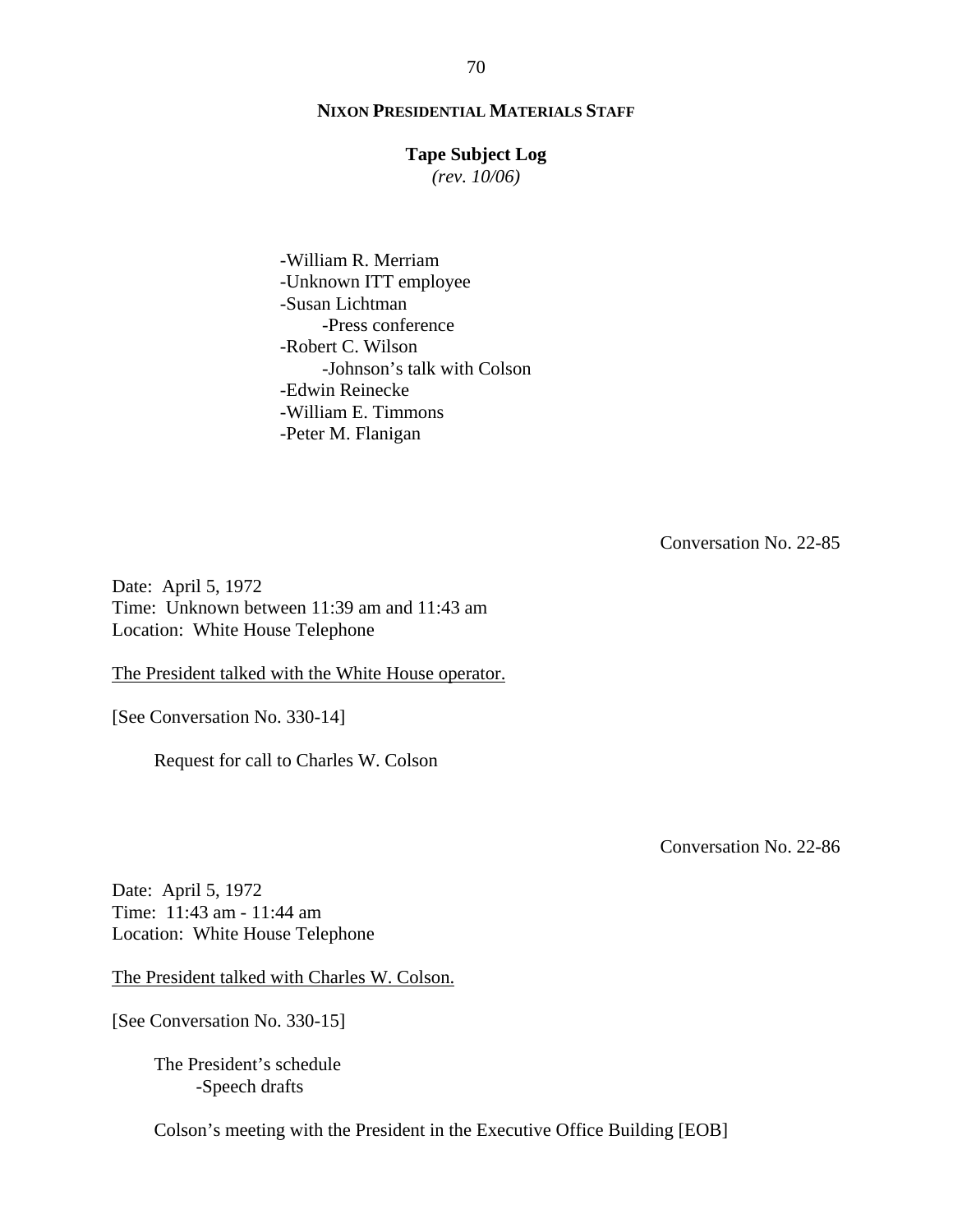**Tape Subject Log**

*(rev. 10/06)*

Conversation No. 22-87

Date: April 5, 1972 Time: Unknown between 2:54 pm and 4:05 pm Location: White House Telephone

The President talked with the White House operator.

[See Conversation No. 703-1A]

 Request that the White House operator call Thelma C. ("Pat") Nixon for Julie Nixon Eisenhower

Conversation No. 22-88

Date: April 5, 1972 Time: Unknown between 2:54 pm and 4:05 pm Location: White House Telephone

Julie Nixon Eisenhower talked with Thelma C. ("Pat") Nixon.

[See Conversation No. 703-1B]

Julie Eisenhower's location

People's Republic of China [PRC] trip television special -The President's question -Mrs. Nixon's schedule -Arbor Day -Script writers -William L. Safire -John Reagan ("Tex") McCrary -Duration -Substance -Voice over -Prepared remarks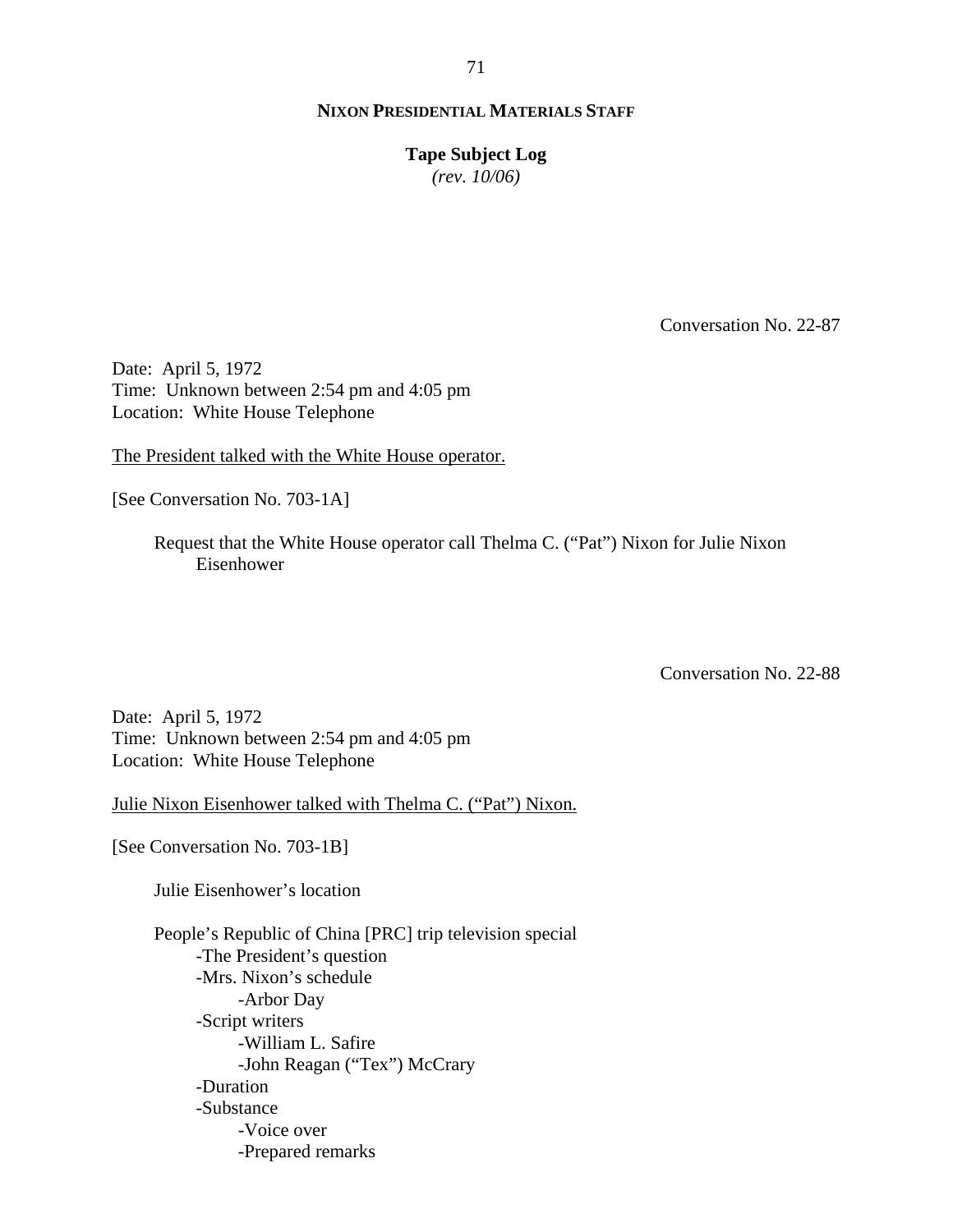#### **Tape Subject Log**

*(rev. 10/06)*

-Mrs. Nixon's schedule -The President and Mrs. Nixon's forthcoming trip to Canadian -Script writers -McCrary -Herbert G. Klein -Attendance on trip -Arrangements

Conversation No. 22-89

Date: April 5, 1972 Time: Unknown between 6:19 pm and 7:00 pm Location: White House Telephone

The President talked with the White House operator.

Request for call to Henry A. Kissinger

Conversation No. 22-90

Date: April 5, 1972 Time: 7:00 pm - 7:09 pm Location: White House Telephone

The President talked with Henry A. Kissinger.

Vietnam -Gen. John W. Vogt, Jr. -Assignment to Vietnam -Schedule -Proposed meeting with the President -Instructions -Washington Special Action Group [WSAG] meeting -The president's schedule -Philadelphia -Importance of his new command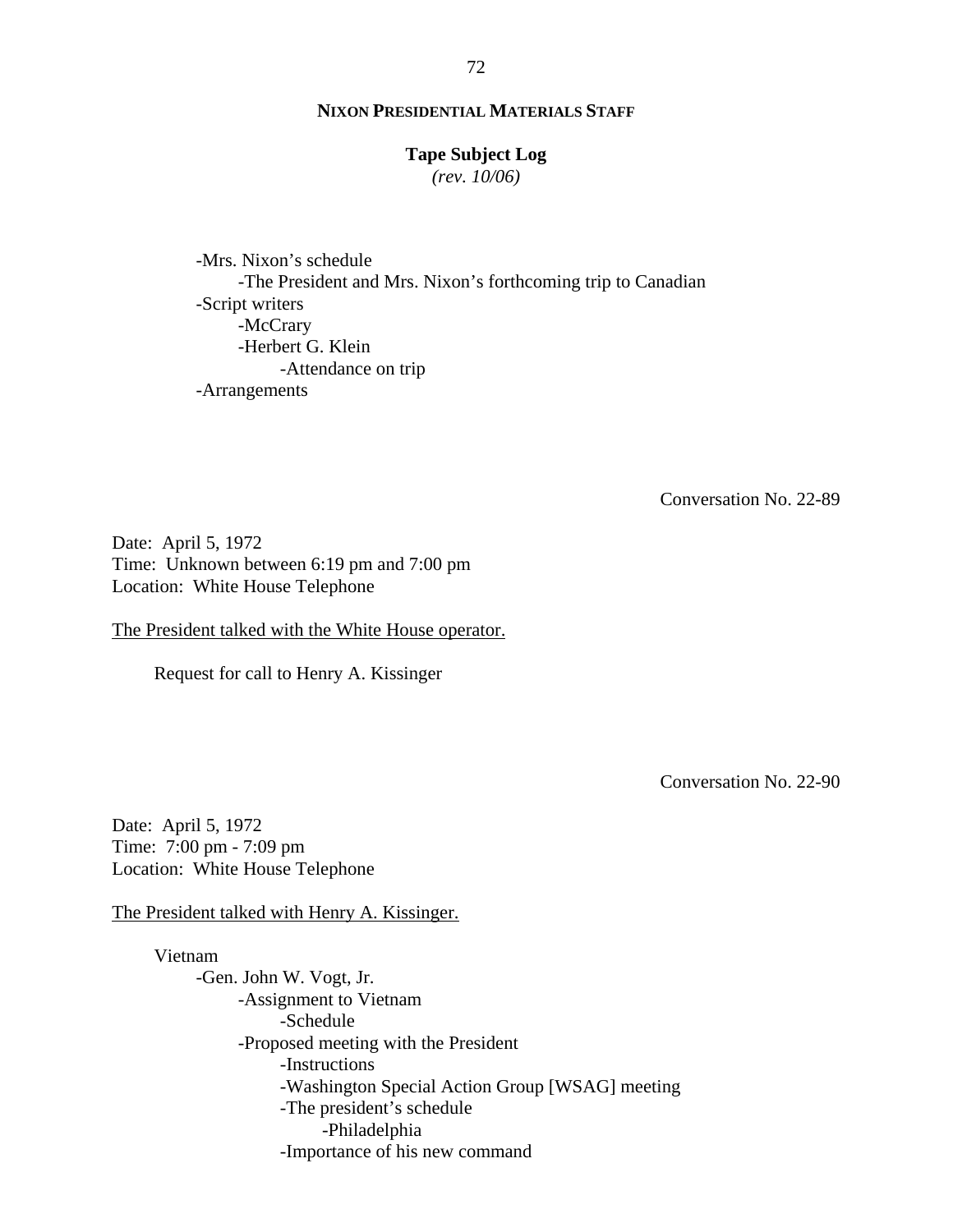# **Tape Subject Log**

*(rev. 10/06)*

 -Future of the US Air Force -Key Biscayne -Adm. Thomas h. Moorer -Timing -Air strikes -Reports -Targets -B-3 area -Concentration of force -Number -Capability -Kissinger's talks with Moorer -Nguyen van thieu -Statements -Ronald W. Reagan -Call to Kissinger -Nelson A. Rockefeller -Call to Kissinger -Weather -Haiphong -Potential for an attack -Public attitude -Intensity -The President's view -William P. Rogers -Kissinger's view -Supply lines -Naval gunfire -Restriction of air strikes -19th parallel -The President's instructions -Attack on road -Number of ships -Demilitarized zone [DMZ] -Kissinger's view -Rear areas -Supply routes -18th Parallel -Laos -Destroyer deployment -Moorer -Deployment above the 19<sup>th</sup> Parallel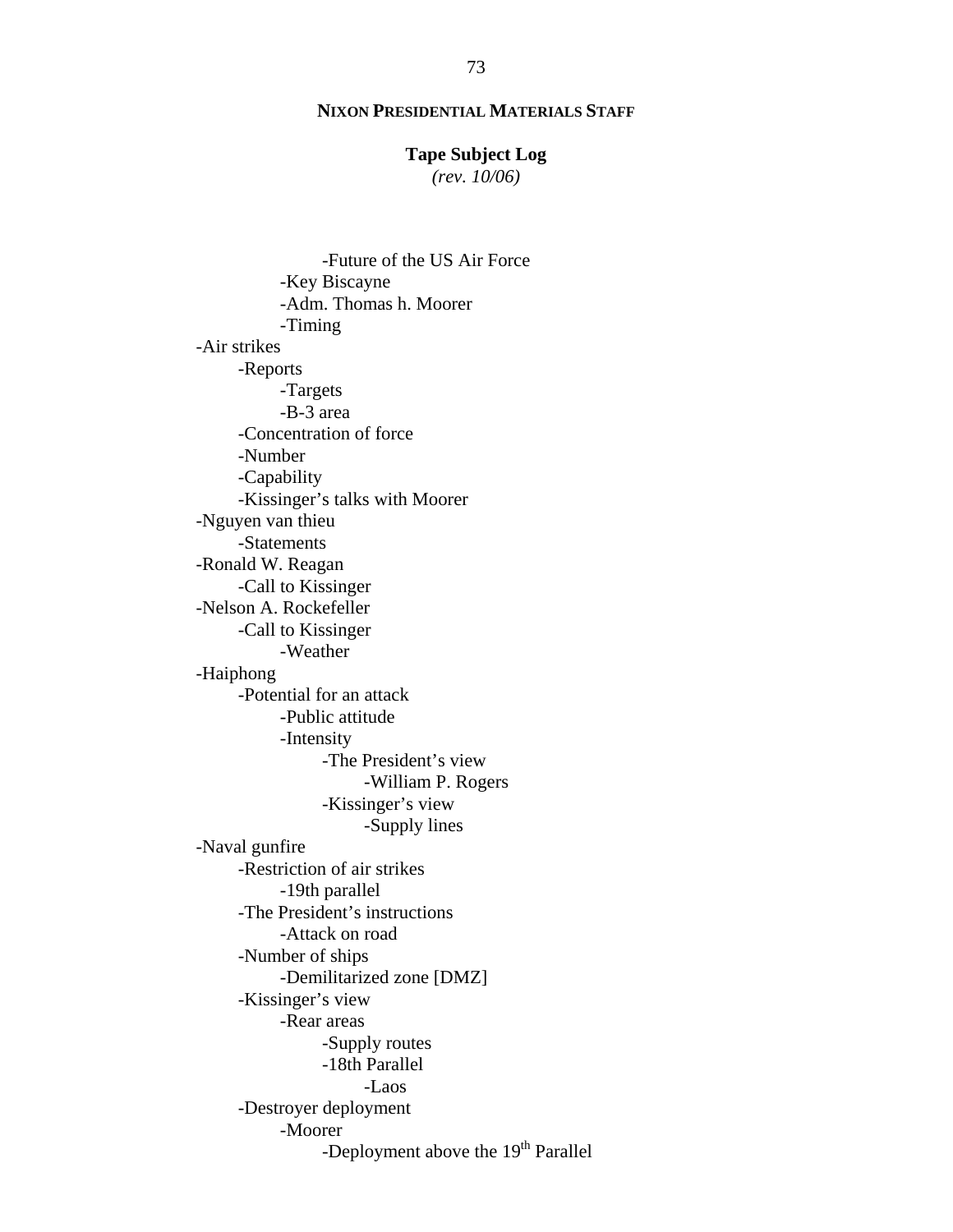#### **Tape Subject Log**

*(rev. 10/06)*

-DMZ -Plans compared with Lyndon B. Johnson's plans -National Security Council [NSC] -Bombing -Naval shelling -Kissinger's recommendation -Sustainability -The President's view -Purpose -Psychology -Weather -Orders to Moorer -Dong Hoi -Report to the President -Philadelphia -Necessity -Dong Hoi -Petroleum, oil, lubricants [POL] -Supply depots -Destroyers, planes, cruisers -Thieu -US public -Follow up report

Conversation No. 22-91

Date: April 5, 1972 Time: Unknown between 7:09 pm and 7:12 pm Location: White House Telephone

The President talked with the White House operator.

Request for call to Charles W. Colson

Conversation No. 22-92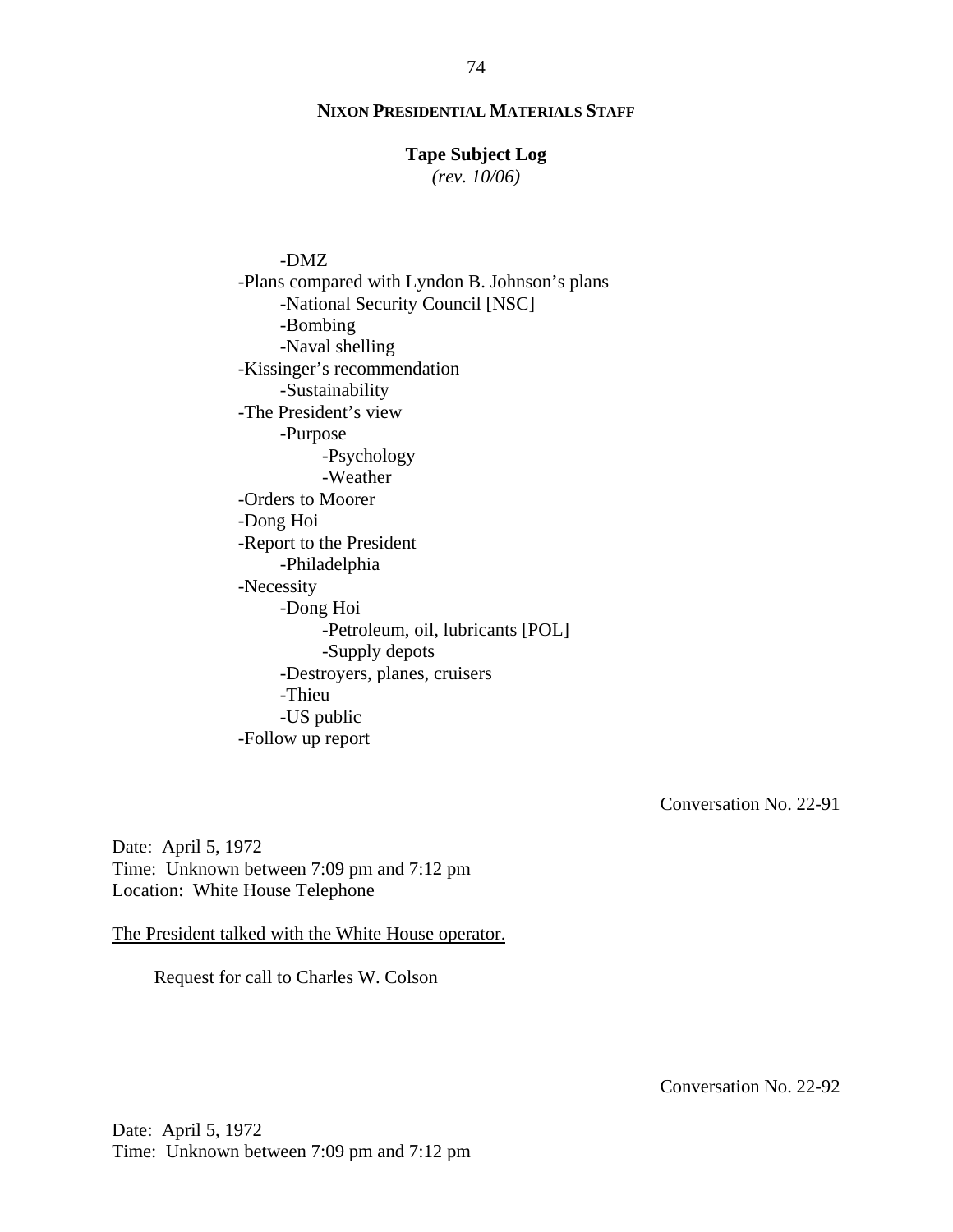75

# **NIXON PRESIDENTIAL MATERIALS STAFF**

#### **Tape Subject Log**

*(rev. 10/06)*

Location: White House Telephone

An unknown person talked with the White House operator.

[Aborted telephone call]

Conversation No. 22-93

Date: April 5, 1972 Time: 7:12 pm - 7:31 pm Location: White House Telephone

The President talked with Charles W. Colson.

\*\*\*\*\*\*\*\*\*\*\*\*\*\*\*\*\*\*\*\*\*\*\*\*\*\*\*\*\*\*\*\*\*\*\*\*\*\*\*\*\*\*\*\*\*\*\*\*\*\*\*\*\*\*\*\*\*\*\*\*\*\*\*\*\*\*\*\*\*\*\*\*\*\*\*\*\*\*

BEGIN WITHDRAWN ITEM NO. 1 [Personal Returnable] [Duration: 9m 29s]

#### END WITHDRAWN ITEM NO. 1

\*\*\*\*\*\*\*\*\*\*\*\*\*\*\*\*\*\*\*\*\*\*\*\*\*\*\*\*\*\*\*\*\*\*\*\*\*\*\*\*\*\*\*\*\*\*\*\*\*\*\*\*\*\*\*\*\*\*\*\*\*\*\*\*\*\*\*\*\*\*\*\*\*\*\*\*\*\*

Stock market -Increase -1000 mark -Predictions

Economy -Unemployment -Latest figures -Increase -March 1972 figures -Seasonal adjustment -October 1971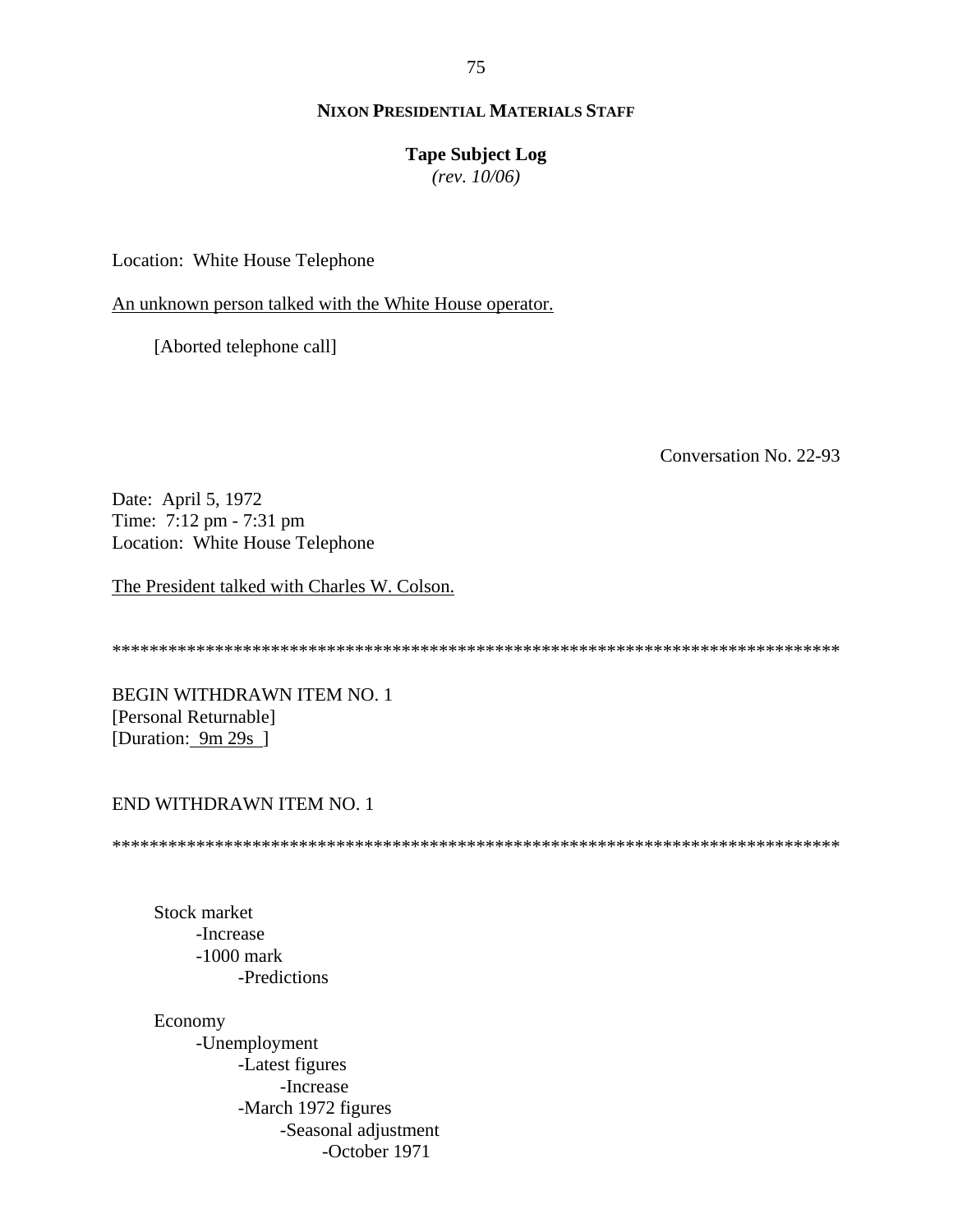#### **Tape Subject Log**

*(rev. 10/06)*

-Jobs

-Increase in number -Job force increase -Figures -Married males -Adult women -Herbert Stein -New jobs -Validity of figures -Bureau of Labor Statistics [BLS] -Geoffrey H. Moore -Percentage of work force -Inconsistency with Census figures -George P. Shultz -Summer months -Unknown person's testimony in Congress -Joint Economic Committee -William Proxmire -Colson's view -Colson's talk with Shultz -James D. Hodgson's call to Colson -Decline -Survey -Work force -Stein -Wholesale food prices -Marina von N. Whitman -Visits to supermarkets -Compared with Virginia H. Knauer -Colson's view International Telephone and Telegraph [ITT] case -Hearings -Schedule -Colson's meeting with Clark MacGregor, John N. Mitchell, Richard G. Kleindienst, Robert C. Mardian, L. Patrick Gray, III and Wallace H. Johnson -Republicans -James O. Eastland's position -Mitchell observation -Filibuster -Edward M. Kennedy and John V. Tunney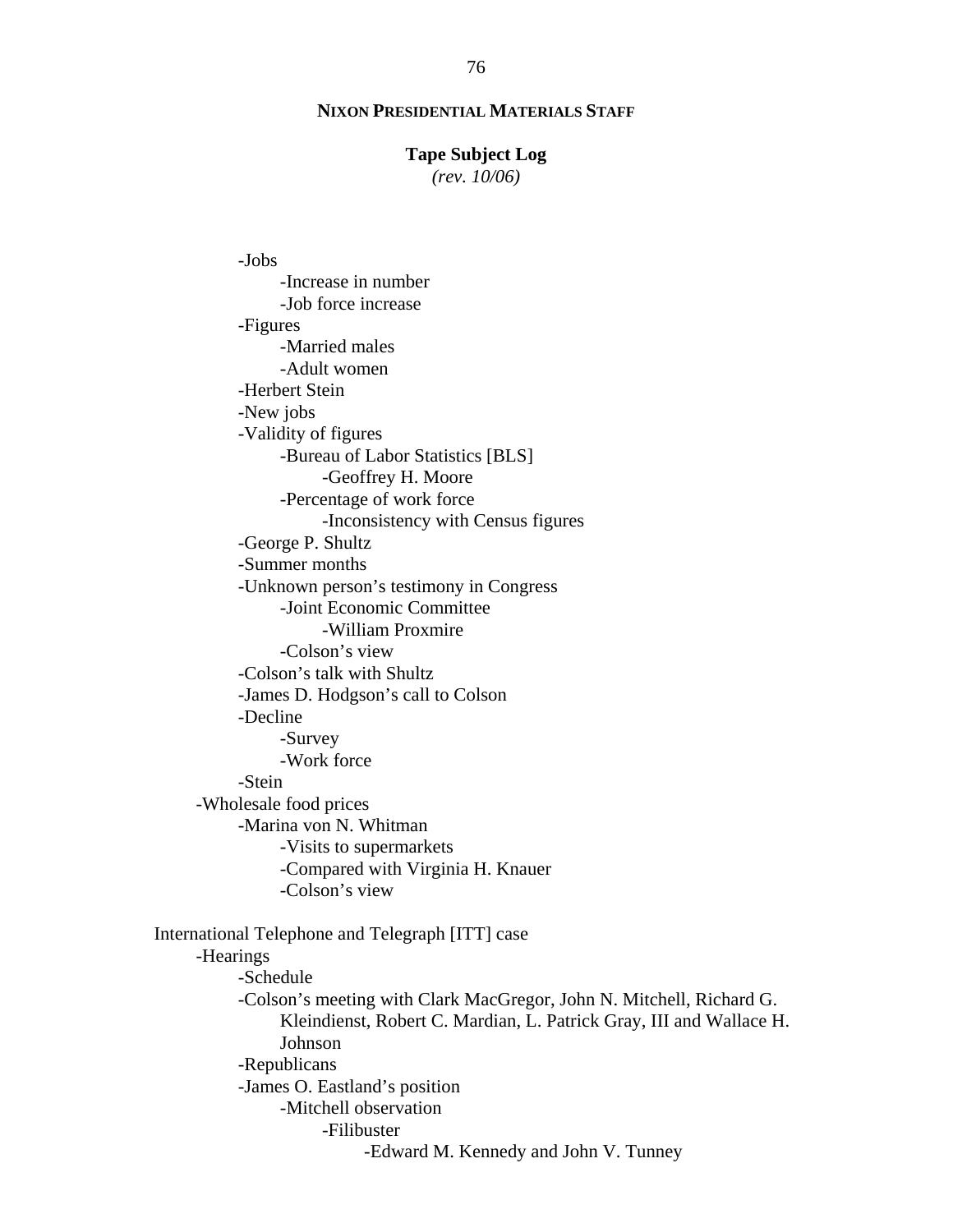# **Tape Subject Log**

*(rev. 10/06)*

-Mitchell's and Kleindienst's role -Republicans' positions -MacGregor's and Johnson's observations -Eastland and Robert C. Byrd -Outcome -Hugh Scott and Roman L. Hruska -Public statements -Political inquisition -Filibuster -Administration response

\*\*\*\*\*\*\*\*\*\*\*\*\*\*\*\*\*\*\*\*\*\*\*\*\*\*\*\*\*\*\*\*\*\*\*\*\*\*\*\*\*\*\*\*\*\*\*\*\*\*\*\*\*\*\*\*\*\*\*\*\*\*\*\*\*\*\*\*\*\*\*\*\*\*\*\*\*\*

BEGIN WITHDRAWN ITEM NO. 2 [Personal Returnable] [Duration: 1m 5s ]

#### END WITHDRAWN ITEM NO. 2

\*\*\*\*\*\*\*\*\*\*\*\*\*\*\*\*\*\*\*\*\*\*\*\*\*\*\*\*\*\*\*\*\*\*\*\*\*\*\*\*\*\*\*\*\*\*\*\*\*\*\*\*\*\*\*\*\*\*\*\*\*\*\*\*\*\*\*\*\*\*\*\*\*\*\*\*\*\*

ITT case -Hearings -Termination

Conversation No. 22-94

Date: April 10, 1972 Time: Unknown between 12:44 pm and 12:50 pm Location: White House Telephone

The President talked with White House operator.

[See Conversation No. 705-13A]

Request for call to Thelma C. ("Pat") Nixon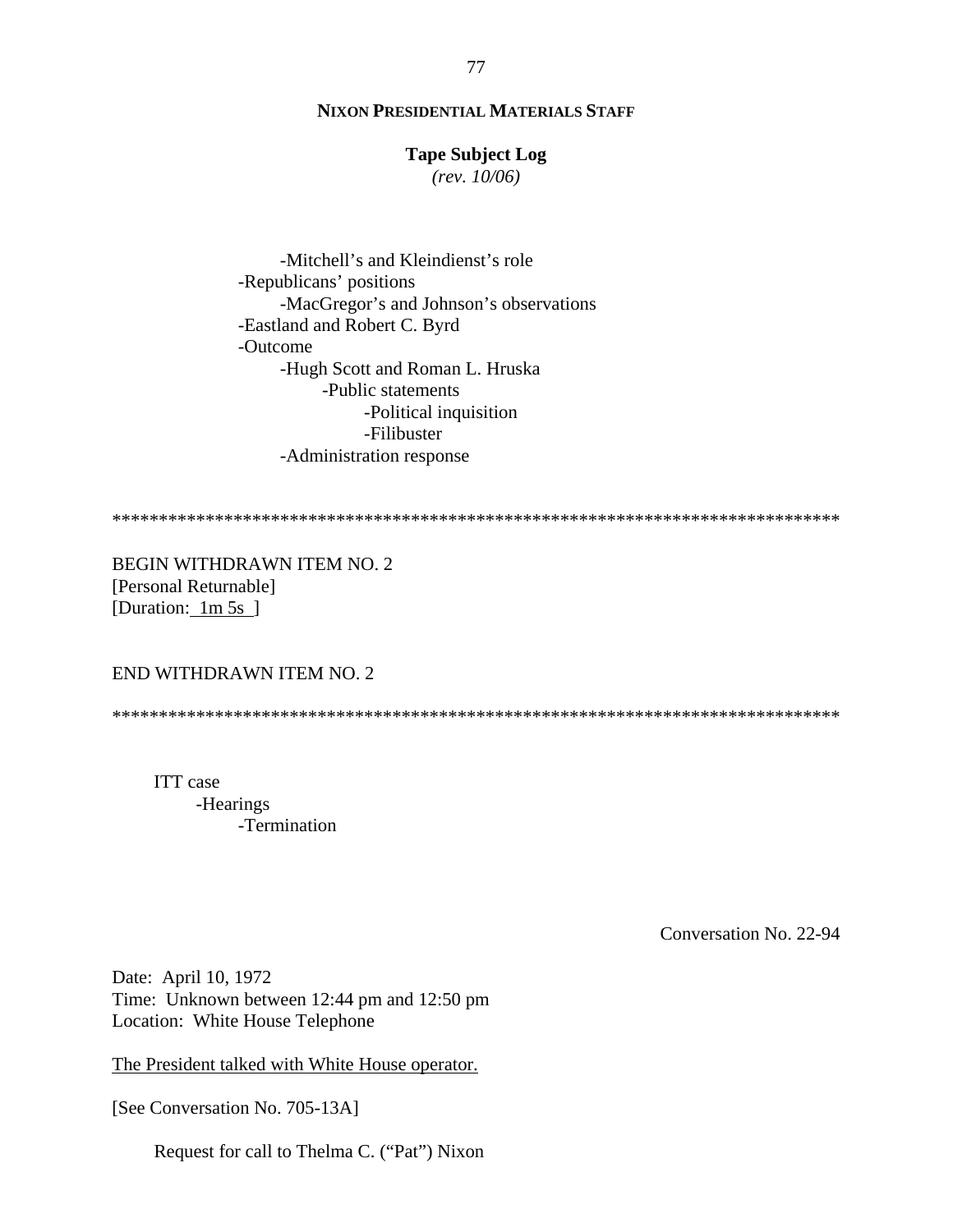**Tape Subject Log**

*(rev. 10/06)*

Conversation No. 22-95

Date: April 10, 1972 Time: 12:50 pm - 12:51 pm Location: White House Telephone

The President talked with Thelma C. ("Pat") Nixon.

[See Conversation No. 705-13B]

Irini Dobrynin -Proposed meeting with Mrs. Nixon -Time -Anatoliy F. Dobrynin -Return to Moscow -Mrs. Nixon's schedule -Time -Location

Conversation No. 22-96

Date: April 10, 1972 Time: Unknown between 12:51 pm and 12:59 pm Location: White House Telephone

Henry A. Kissinger talked with the White House operator; the President can be heard in the background.

[See Conversation No. 705-13C]

Request for call to Anatoliy F. Dobrynin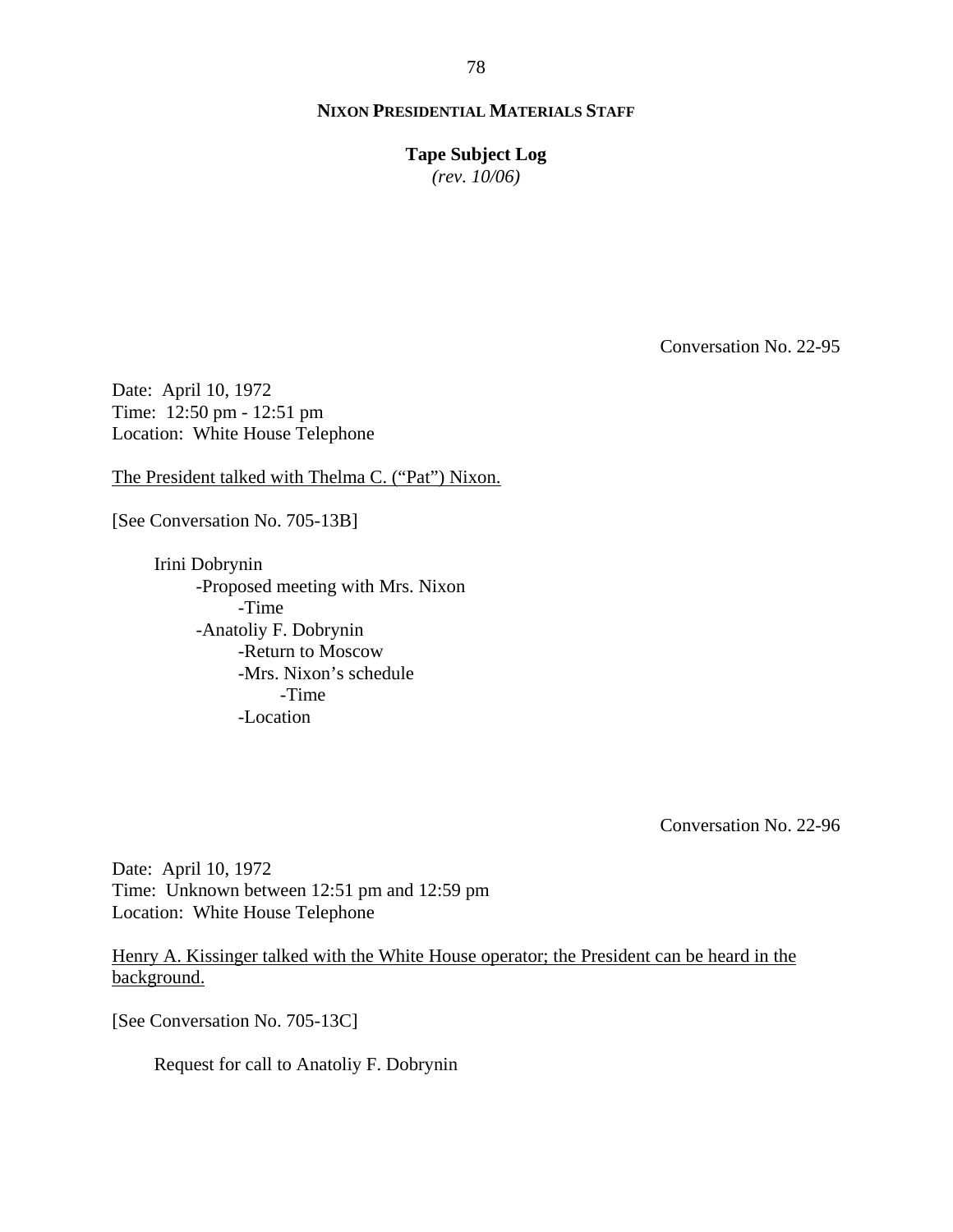#### **Tape Subject Log**

*(rev. 10/06)*

Conversation No. 22-97

Date: April 10, 1972 Time: Unknown between 12:51 pm and 12:59 pm Location: White House Telephone

Henry A. Kissinger talked with Anatoliy F. Dobrynin.

[See Conversation No. 705-13D]

Kissinger's talk with Thelma C. ("Pat") Nixon -Mrs. Nixon's tea with Irini Dobrynin -Time -Entrance to White House -Diplomatic entrance -Location

Conversation No. 22-98

Date: April 10, 1972 Time: Unknown between 1:11 pm and 2:59 pm Location: White House Telephone

The President talked with the White House operator.

[See Conversation No. 330-26]

Request for call to Alexander P. Butterfield

Conversation No. 22-99

Date: April 10, 1972 Time: 2:59 pm - 3:00 pm Location: White House Telephone

The President talked with Alexander P. Butterfield.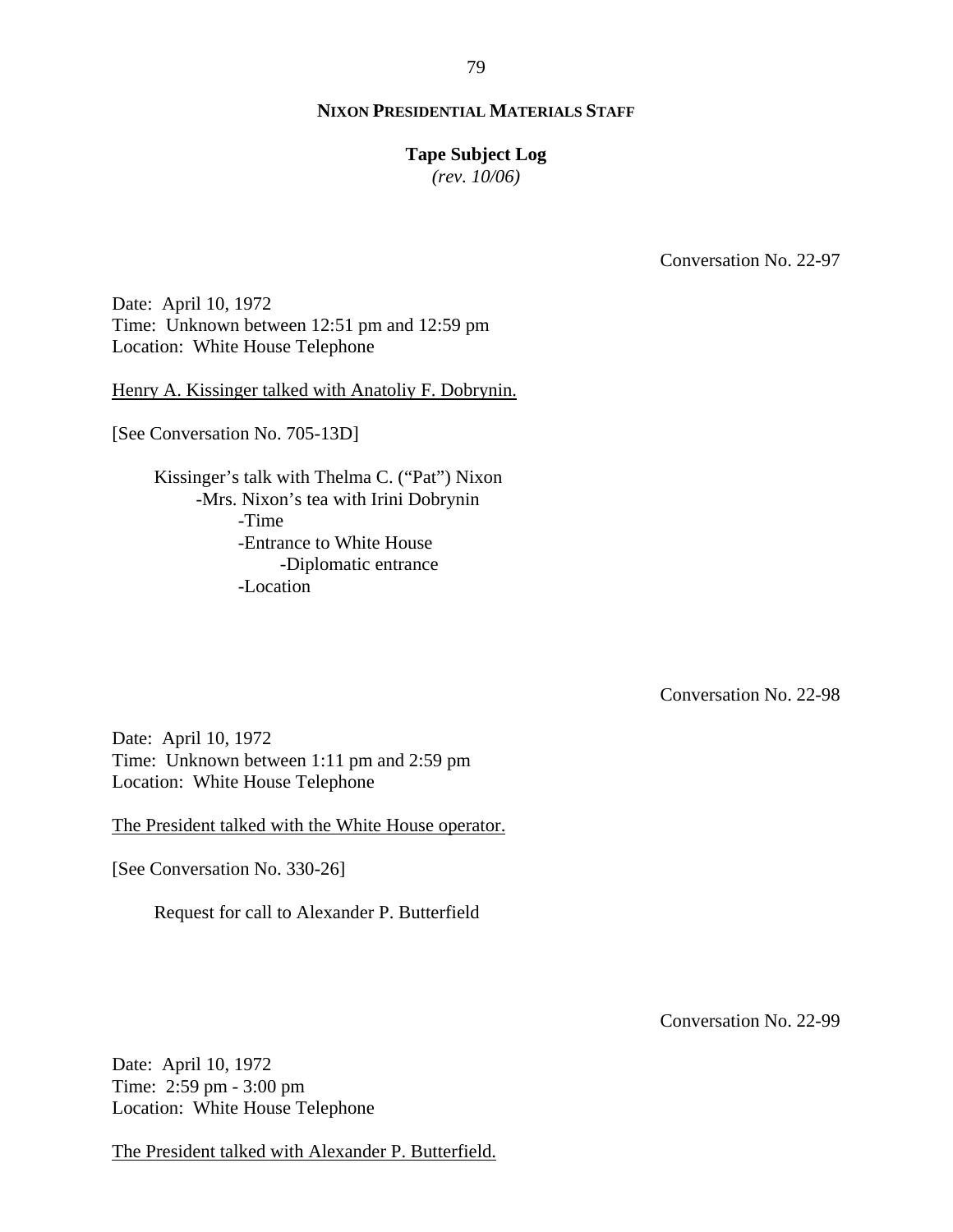#### **Tape Subject Log**

*(rev. 10/06)*

[See Conversation No. 330-27]

The President's forthcoming speech in Canada -Draft -Completion -Delivery to the President -Completion

Conversation No. 22-100

Date: April 10, 1972 Time: 3:05 pm - 3:06 pm Location: White House Telephone

Alexander P. Butterfield talked with the President.

[See Conversation No. 330-28A]

Speech draft -Time of completion

Conversation No. 22-101

Date: April 10, 1972 Time: 8:23 pm - 8:32 pm Location: White House Telephone

Tricia Nixon Cox talked with the President.

\*\*\*\*\*\*\*\*\*\*\*\*\*\*\*\*\*\*\*\*\*\*\*\*\*\*\*\*\*\*\*\*\*\*\*\*\*\*\*\*\*\*\*\*\*\*\*\*\*\*\*\*\*\*\*\*\*\*\*\*\*\*\*\*\*\*\*\*\*\*\*\*\*\*\*\*\*\*

BEGIN WITHDRAWN ITEM NO. 1 [Personal Returnable] [Duration: 49s ]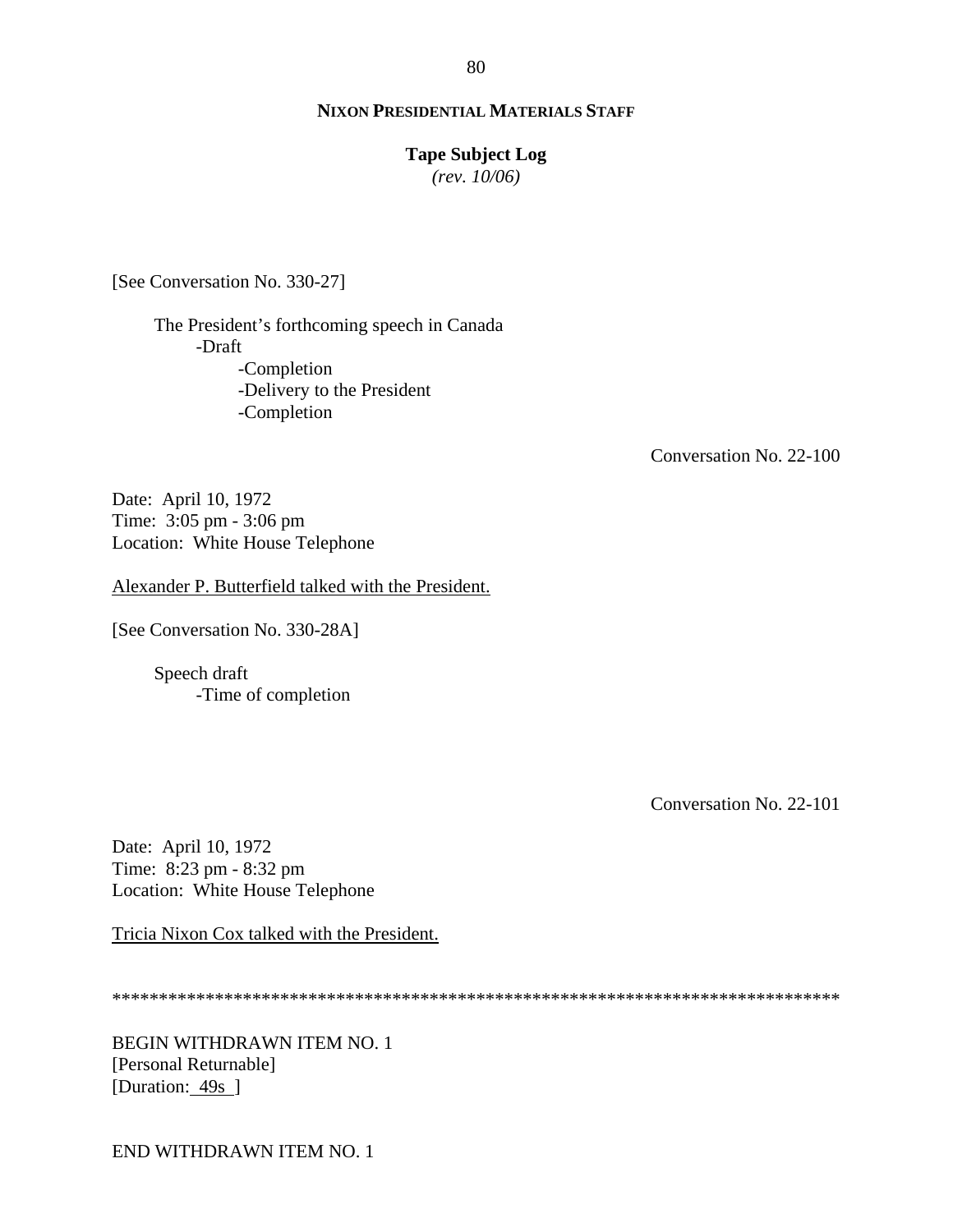#### **Tape Subject Log**

*(rev. 10/06)*

\*\*\*\*\*\*\*\*\*\*\*\*\*\*\*\*\*\*\*\*\*\*\*\*\*\*\*\*\*\*\*\*\*\*\*\*\*\*\*\*\*\*\*\*\*\*\*\*\*\*\*\*\*\*\*\*\*\*\*\*\*\*\*\*\*\*\*\*\*\*\*\*\*\*\*\*\*\*

Tricia Cox's schedule -Ping Pong tournament between US and People's Republic of China [PRC] -University of Maryland -Mike Douglas show -The President's view -Ping Pong tournament -Tennis crowd -Tricia Nixon Cox to welcome players

#### Vietnam

-Tricia Cox's public comments -Instructions -Phraseology -Invasion of South Vietnam -Bombing -Date of comments -Invasion of South Vietnam -Bombing -US air power -Defense against Communist invasion -US defense of South Vietnam -Administration spokesmen's talking points -Delivery to Tricia Cox -South Vietnam -American role -Positive attitude -Defense -Treaties

The President's forthcoming trip to Canada -Date -Draft dodgers -Demonstrators -Soviet Union -Pierre E. Trudeau -Schedule -Dinner -Governor General [Roland Michener]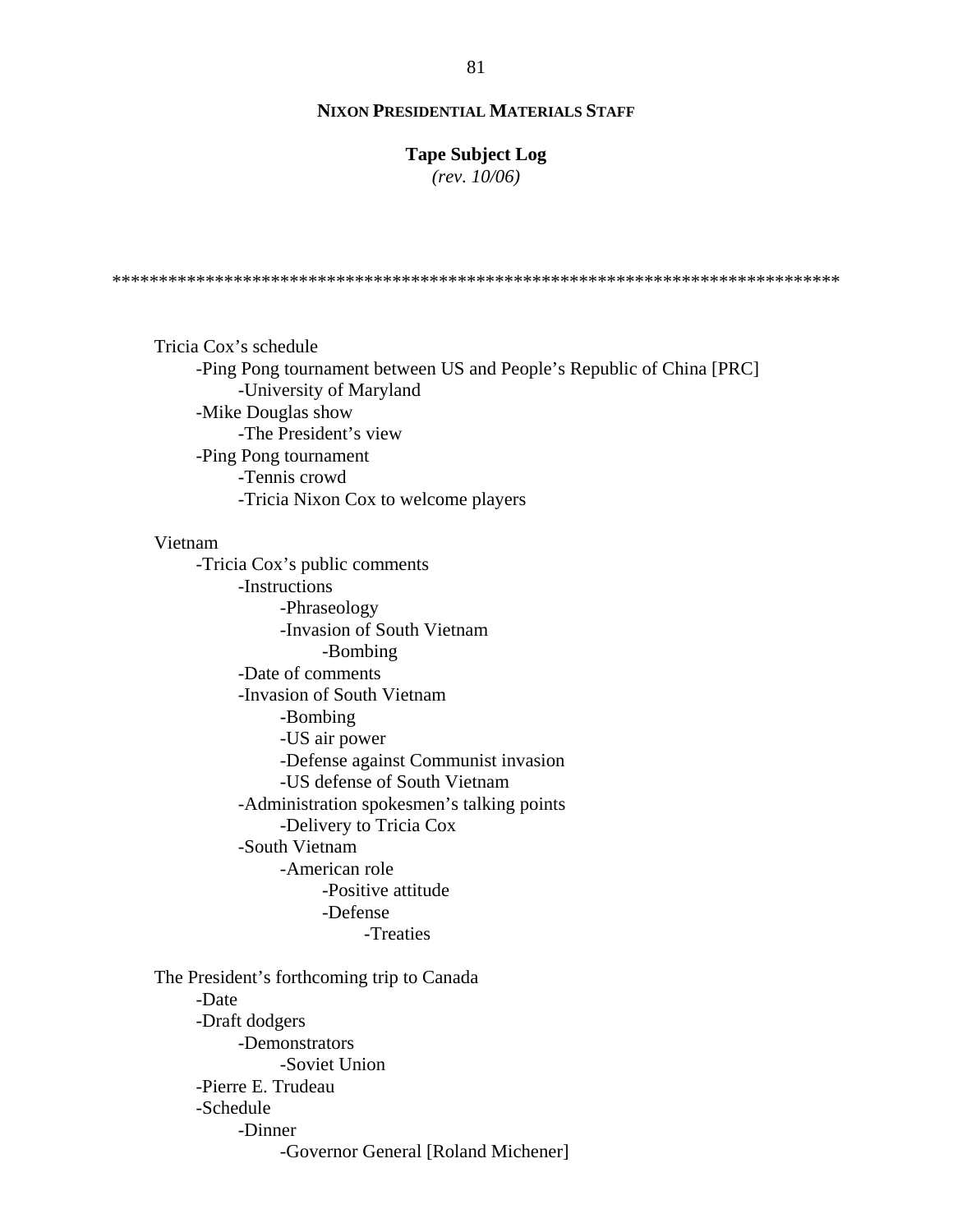#### **Tape Subject Log**

*(rev. 10/06)*

-Parliament address -State affair -Trudeau -Signing of agreement

#### Vietnam

-Tricia Cox's public comments -Invasion of South Vietnam -Defense -American pilots -Use of word "Communist"

\*\*\*\*\*\*\*\*\*\*\*\*\*\*\*\*\*\*\*\*\*\*\*\*\*\*\*\*\*\*\*\*\*\*\*\*\*\*\*\*\*\*\*\*\*\*\*\*\*\*\*\*\*\*\*\*\*\*\*\*\*\*\*\*\*\*\*\*\*\*\*\*\*\*\*\*\*\*

BEGIN WITHDRAWN ITEM NO. 4 [Personal Returnable] [Duration: 21s]

END WITHDRAWN ITEM NO. 4

\*\*\*\*\*\*\*\*\*\*\*\*\*\*\*\*\*\*\*\*\*\*\*\*\*\*\*\*\*\*\*\*\*\*\*\*\*\*\*\*\*\*\*\*\*\*\*\*\*\*\*\*\*\*\*\*\*\*\*\*\*\*\*\*\*\*\*\*\*\*\*\*\*\*\*\*\*\*

Conversation No. 22-102

Date: April 11, 1972 Time: Unknown between 10:10 am and 10:49 am Location: White House Telephone

H. R. ("Bob") Haldeman talked with the White House operator.

[See Conversation No. 706-2B]

Request for call to Lt. Gen. Vernon A. Walters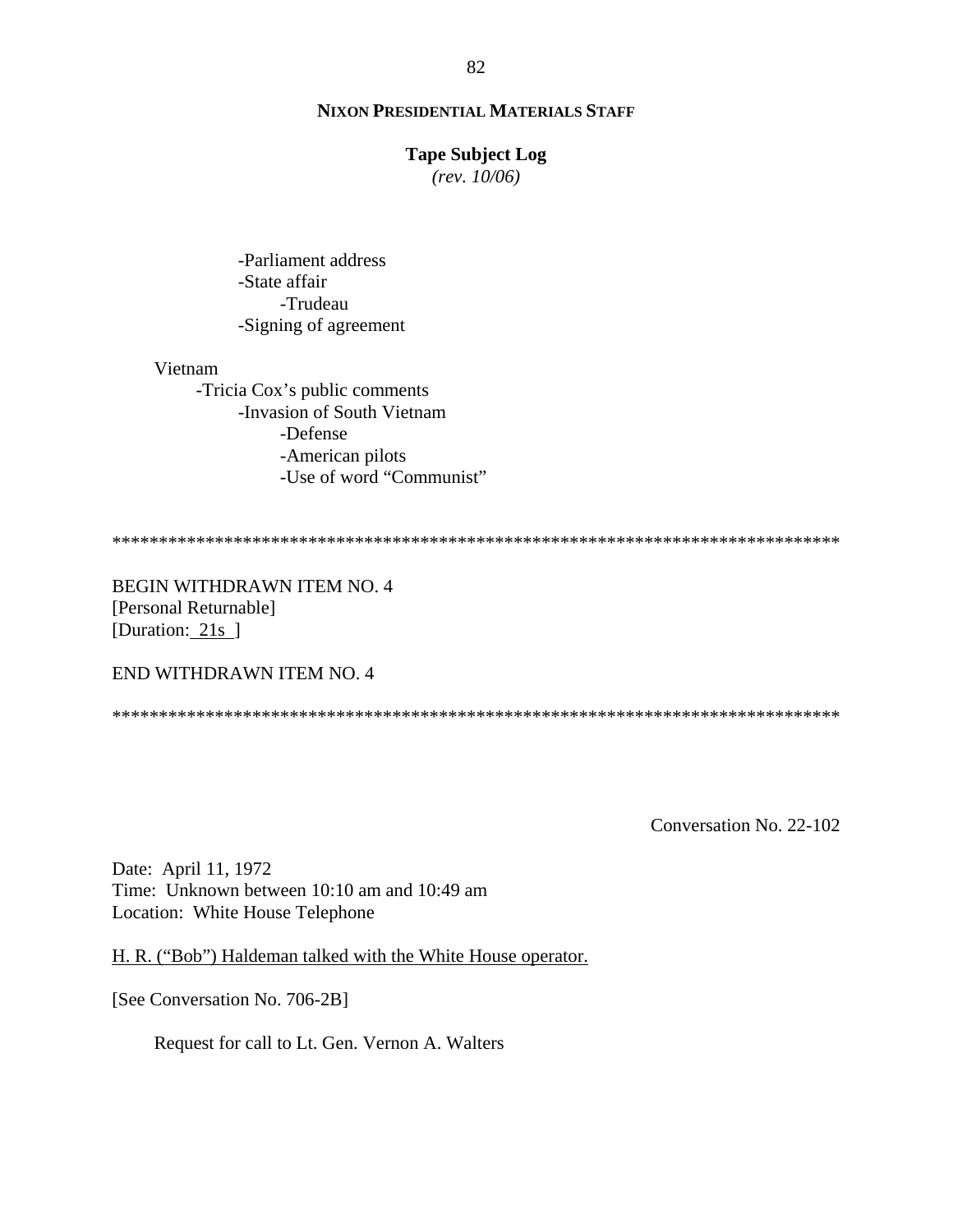# **Tape Subject Log**

*(rev. 10/06)*

Conversation No. 22-103

Date: April 11, 1972 Time: Unknown between 10:10 am and 10:49 am Location: White House Telephone

H. R. ("Bob") Haldeman talked with Lt. Gen. Vernon A. Walters.

[See Conversation No. 706-2C]

Congratulations -Confirmation as Deputy Director of the Central Intelligence Agency [CIA] -Swearing in

The President's forthcoming trip to the Soviet Union -Overnight stop before arrival in Moscow -US Mediterranean Base -Rota, Spain -Location -Cadiz -Majorca -Air field -Sicily -Naval base at Sigonella -Catania -Rota and Sicily compared -Weather -Naples -Housing -Sicily -Rota -Naval base -Switzerland -Commercial facilities -Iceland -Distance -Arrival time in Moscow -Germany -Rota -Azores -Distance -Time zones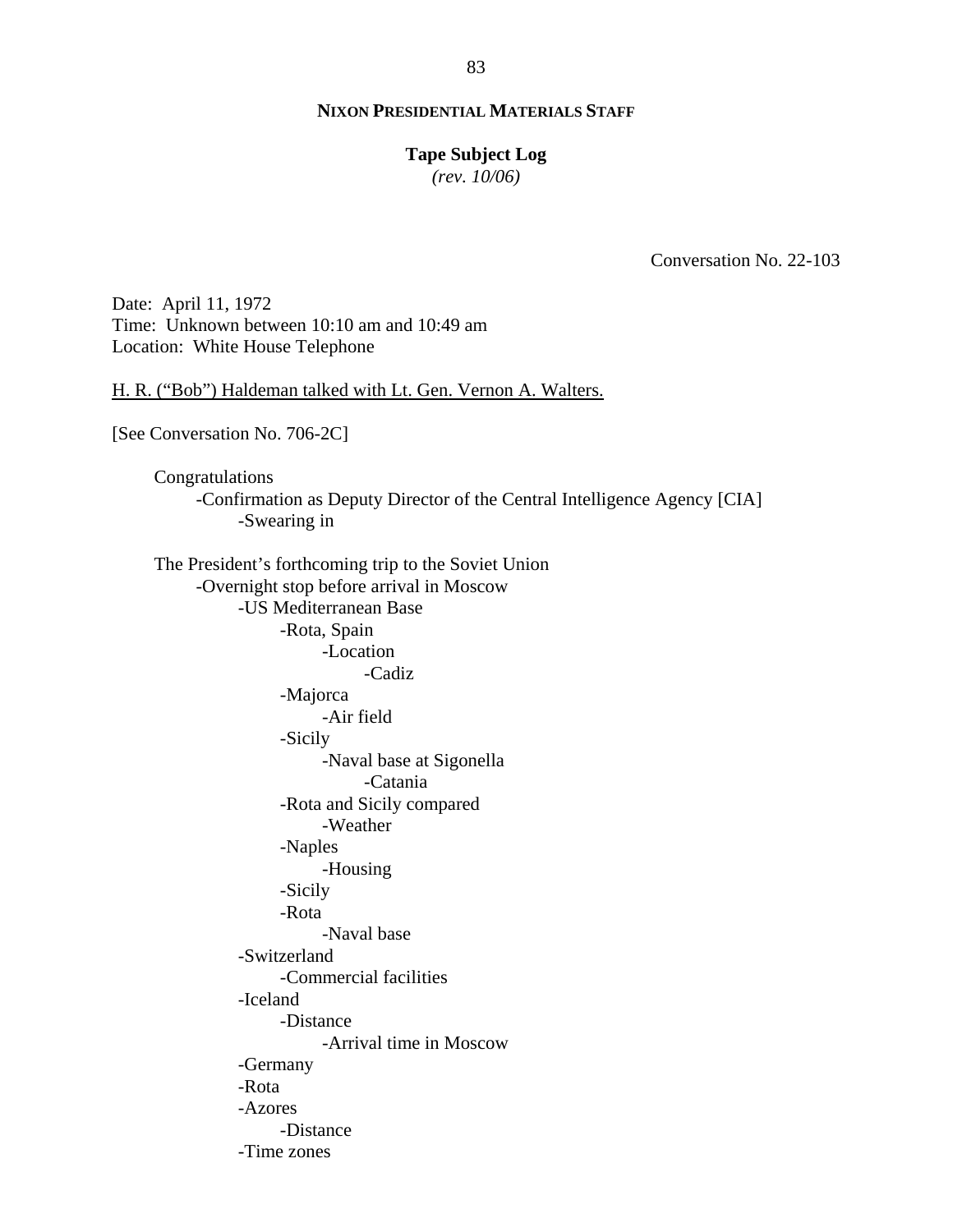#### **Tape Subject Log**

*(rev. 10/06)*

 -Spain -England -Zaragoza, Spain -Air Force base -Moron, Spain -Seville -Air Force base -France -Georges J.R. Pompidou -North Atlantic Treaty Organization [NATO]

Conversation No. 22-104

Date: April 11, 1972 Time: Unknown between 10:10 am and 10:49 am Location: White House Telephone

The President conferred with H. R. ("Bob") Haldeman.

[See Conversation No. 706-2]

[End of conferral]

The President talked with the White House operator.

[See Conversation No. 706-2D

Request for call to Henry A. Kissinger -Location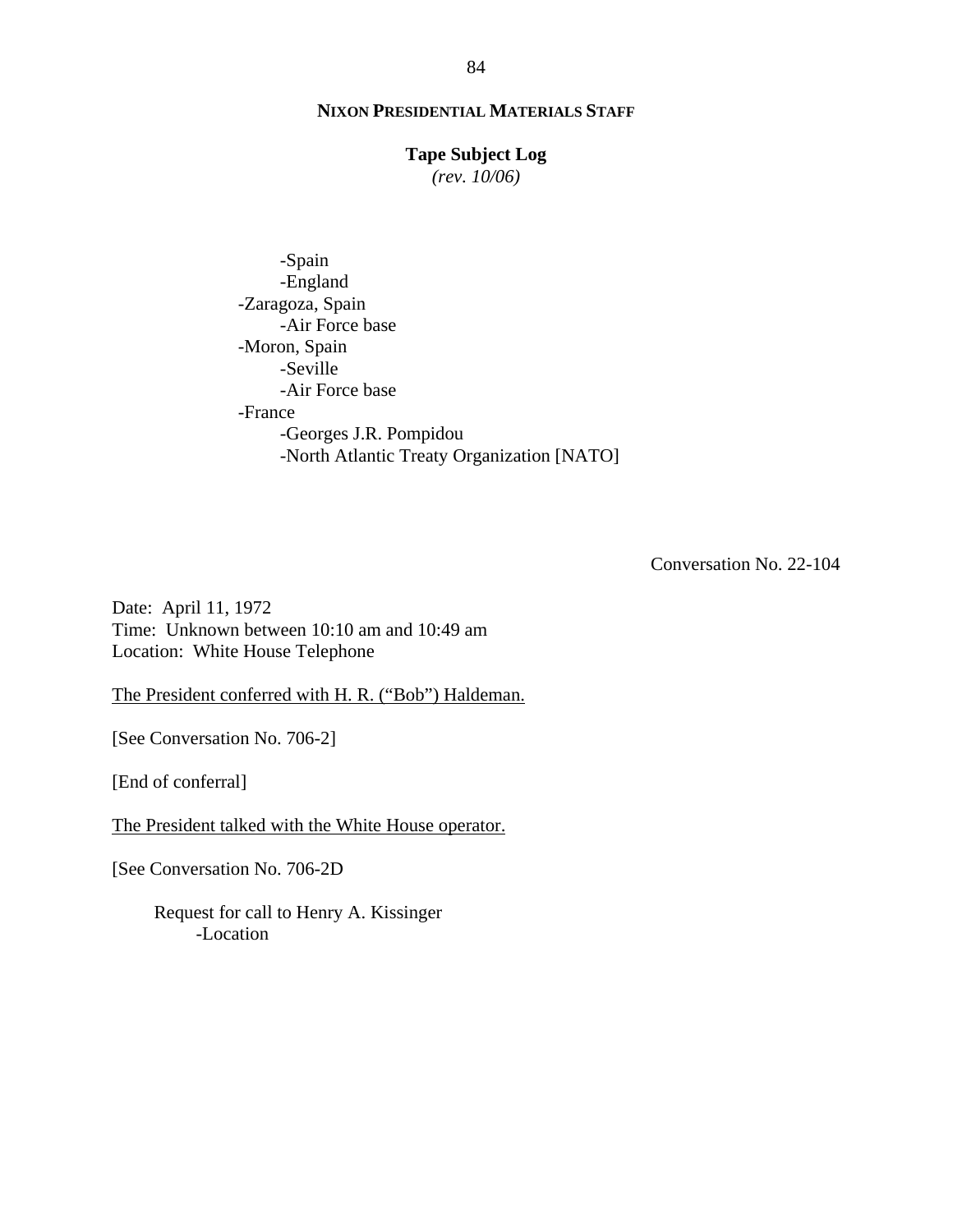#### **Tape Subject Log**

*(rev. 10/06)*

Conversation No. 22-105

Date: April 11, 1972 Time: 10:49 am - unknown before 10:54 am Location: White House Telephone

H. R. Haldeman talked with Henry A. Kissinger.

[See Conversation No. 706-2E]

Haldeman's location

The President's forthcoming trip to the Soviet Union -Stopover place -Austria -Salzburg -Vienna -Length of stay -Meeting with Chancellor [Bruno Kreisky] -Kissinger's response -Switzerland

The President talked with Kissinger at an unknown time between 10:49 am and 10:54 am.

-Spanish base -Azores -Switzerland -Ireland -Austria -The President's past trips -Karl J. Gruber -Nonalignment -Salzburg -Airfield capacities -Constellation -Salzburg Festival -Meeting with Kreisky -Switzerland -The President's view -Kissinger's view -Austria -Gruber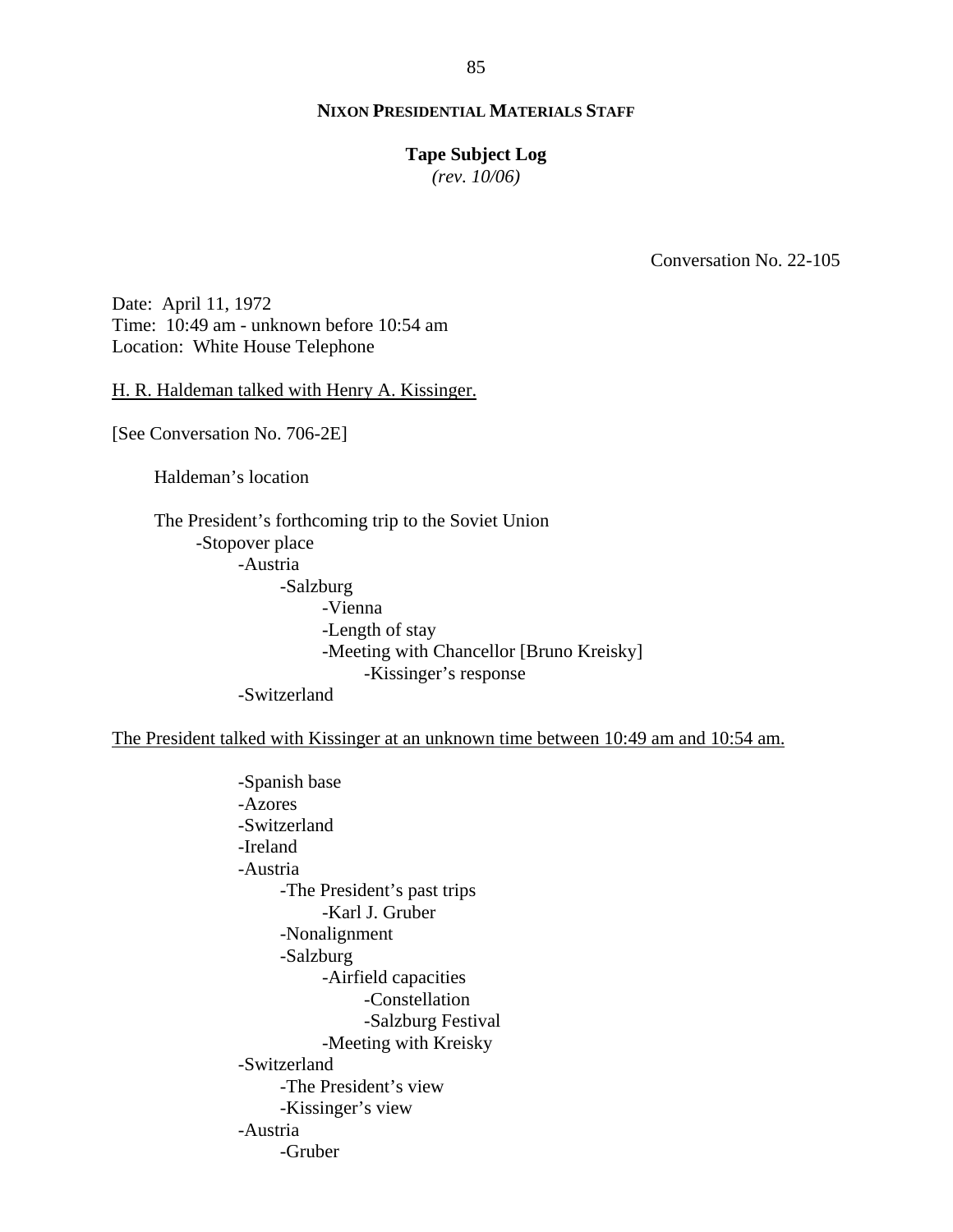#### **Tape Subject Log**

*(rev. 10/06)*

-Eisenhower Administration -The President's previous visits -Hungarian refugees -Facilities -Reception -Weather -Reception -The President's view -Meeting with Kreisky -Proximity to Moscow -Check with Austrian ambassador -Kissinger -Office -State Department -Soviets -Gruber

Conversation No. 22-106

Date: April 11, 1972 Time: Unknown between 12:40 pm and 1:12 pm Location: White House Telephone

The President talked with the White House operator.

[See Conversation No. 329-18A]

Request for call to Alexander P. Butterfield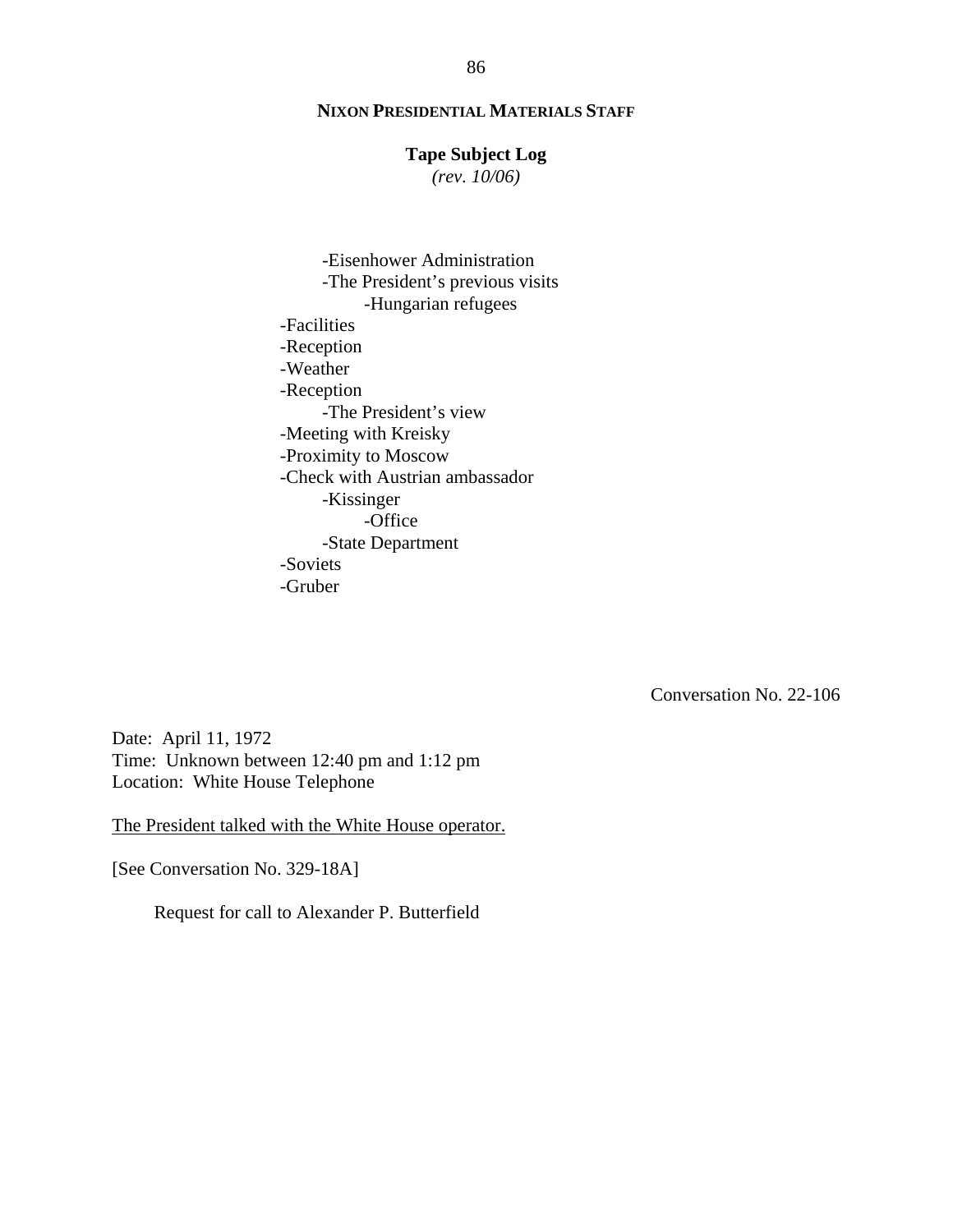#### **Tape Subject Log**

*(rev. 10/06)*

Conversation No. 22-107

Date: April 11, 1972 Time: 1:12 pm - 1:14 pm Location: White House Telephone

The President talked with Alexander P. Butterfield.

[See Conversation No. 329-19]

Congress -Leadership meeting -Agenda -Defense briefing -Melvin R. Laird -Henry A. Kissinger -William P. Rogers -Laird -Kissinger to give briefing -Committee chairmen -John G. Tower -Peter H.B. Frelinghuysen -William E. Minshall -George D. Aiken -Thomas C. Korologos and Clark MacGregor -Attendance -The People's Republic of China [PRC] briefing -Kissinger's attendance -Briefing by Kissinger -Photographs

Conversation No. 22-108

Date: April 11, 1972 Time: Unknown between 1:14 pm and 2:06 pm Location: White House Telephone

The President talked with the White House operator.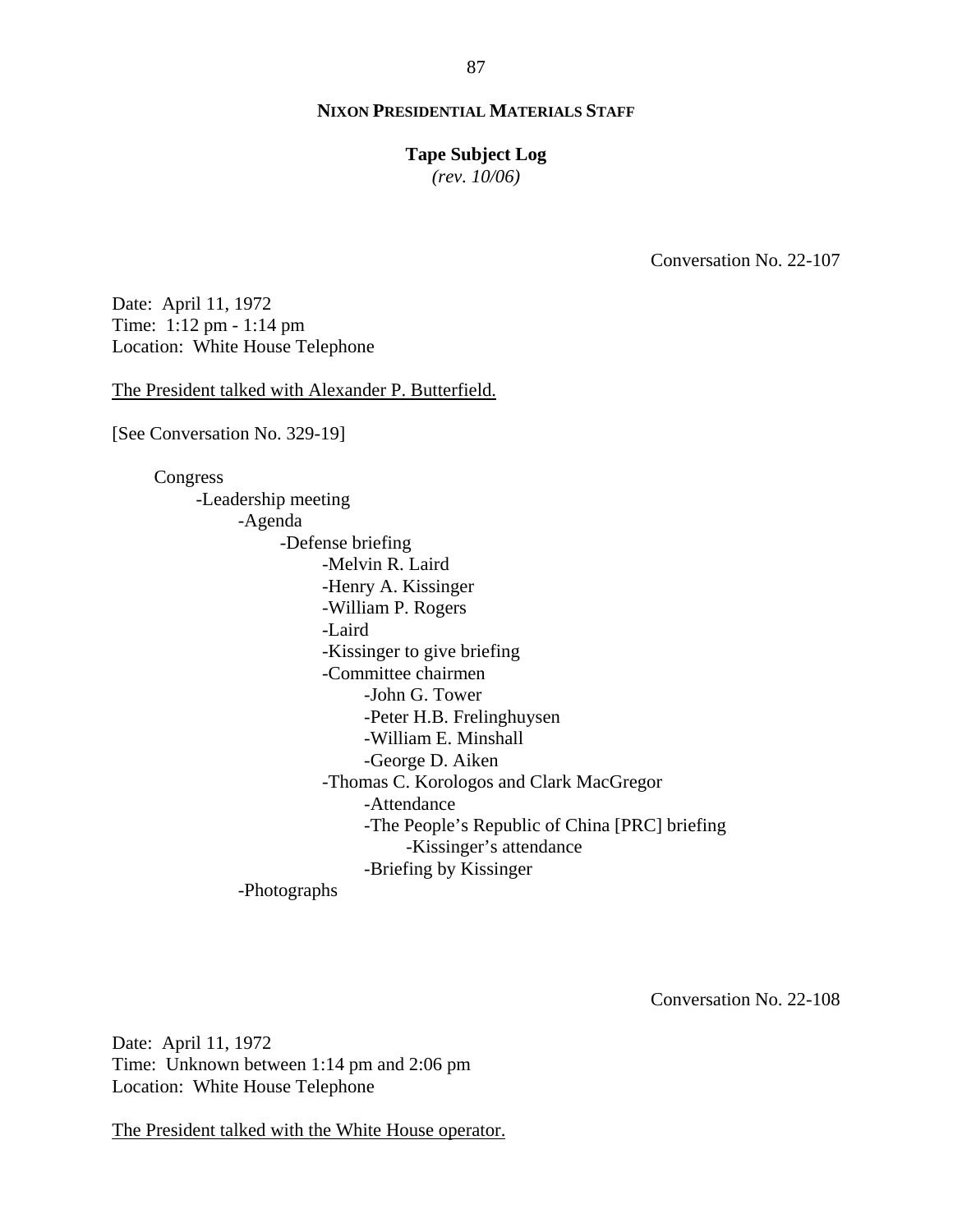#### **Tape Subject Log**

*(rev. 10/06)*

[See Conversation No. 329-20]

Request for call to Richard M. Helms

Conversation No. 22-109

Date: April 11, 1972 Time: 2:06 pm - 2:08 pm Location: White House Telephone

The President talked with Richard M. Helms.

[See Conversation No. 329-21]

Vietnam

-The President's previous conversation with Henry A. Kissinger -Helm's reports -B-52 strikes -North Vietnamese silence on strikes -US broadcasts -Air strikes -Naval units  $-B-52s$ -Scope and effectiveness -Number of vessels and aircraft involved

Conversation No. 22-110

Date: April 11, 1972 Time: Unknown between 6:21 pm and 7:41 pm Location: White House Telephone

The President talked with the White House operator.

Request for call to Henry A. Kissinger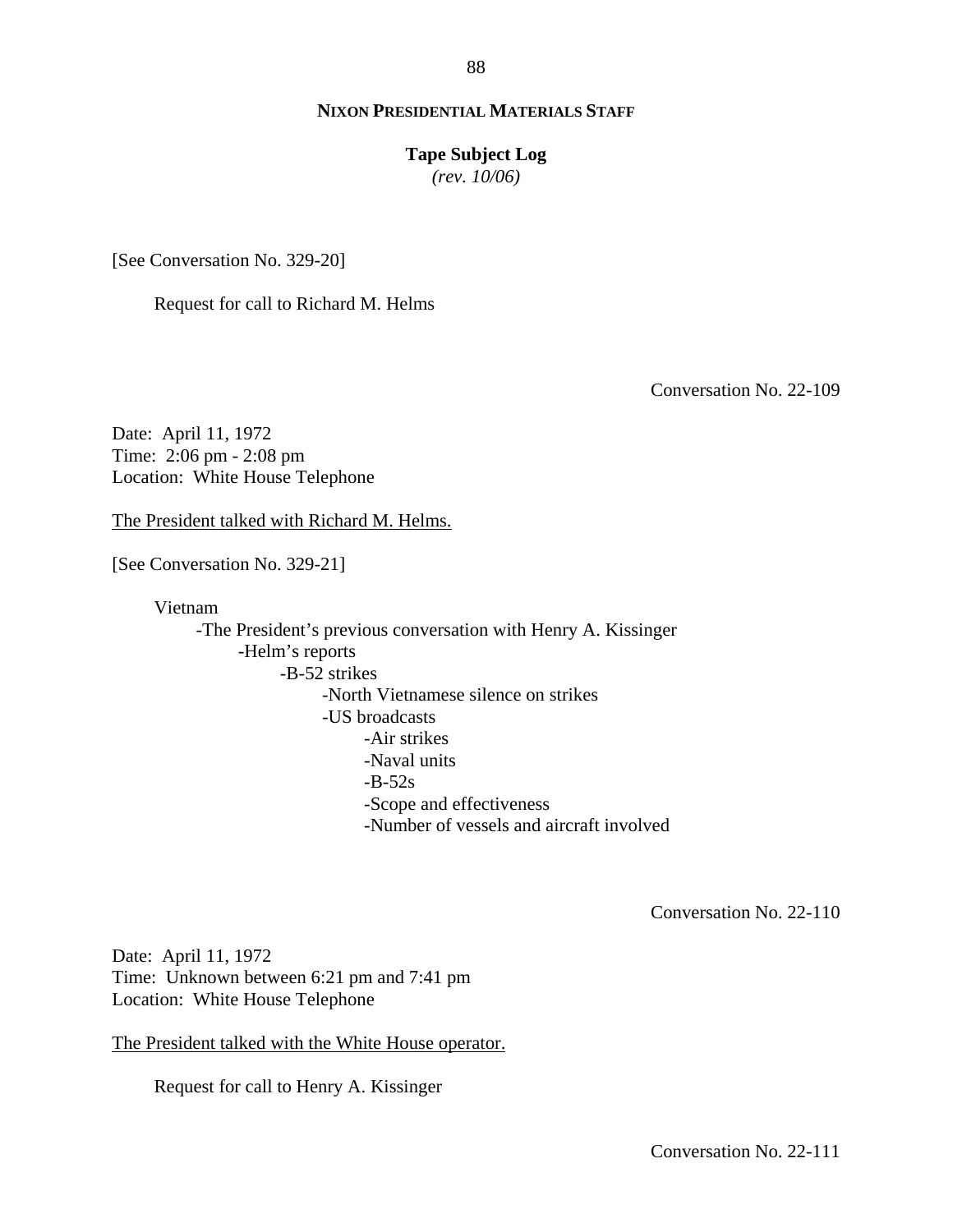#### **Tape Subject Log**

*(rev. 10/06)*

Date: April 11, 1972 Time: 7:41 pm - 7:54 pm Location: White House Telephone

#### The President talked with Henry A. Kissinger.

Kissinger's location

Thelma C. ("Pat") Nixon's meeting with Irini Dobrynin -Gift -The President's forthcoming trip to the Soviet Union -Vietnam -Message

#### Vietnam

-Melvin R. Laird -B-52 strikes -Alexander M. Haig, Jr. -Forthcoming trip to Southeast Asia -Length of trip -Talk with Kissinger -John B. Connally -Previous talk with the President -Talk with Armand Hammer -Message to the President -Advice concerning Russians -Blockade -US activity -Russian ships -Aircraft -Submarines -Adm. Thomas H. Moorer's instructions -Blockade -The President's view -Timing -Necessity -Prisoners of war [POWs] for withdrawal deadline -Election -Public response -Moorer -Previous talk with Kissinger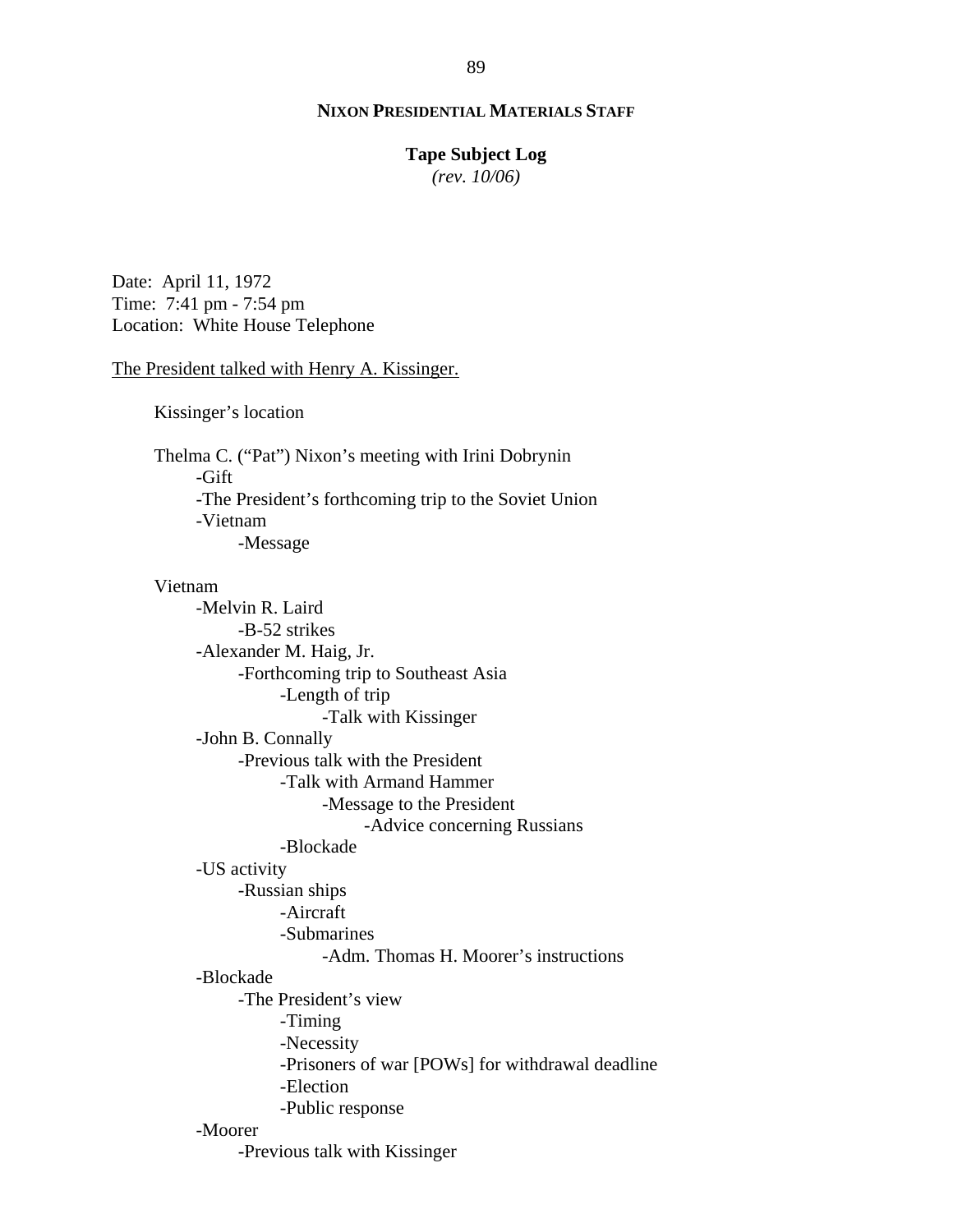#### **Tape Subject Log**

*(rev. 10/06)*

-Briefing of Congressmen -Report on Congress's mood -Compared to 1967 -Laos -Son Tay raid -Cambodia -Support for administration -Max Frankel -Previous talk with Kissinger -Support for Administration -Interest in Israel -The President's strategy -Haig's comment -Kissinger's views -North Vietnamese tanks -*Washington Star* report -Destruction  $-B-52s$ -Haig's report -South Vietnamese responsibility  $-B-52s$ -Capabilities -Military Region One [MR1] -Results of the war -The President's view -Honor of US and its military establishment -Support of Congress -Moorer's report -Forthcoming briefing -Attendance -Moorer -Laird -Kissinger -William P. Rogers -Kissinger's handling of briefing -Moorer -Laird -Length -Rogers -Negotiations -Presence at briefing -Moorer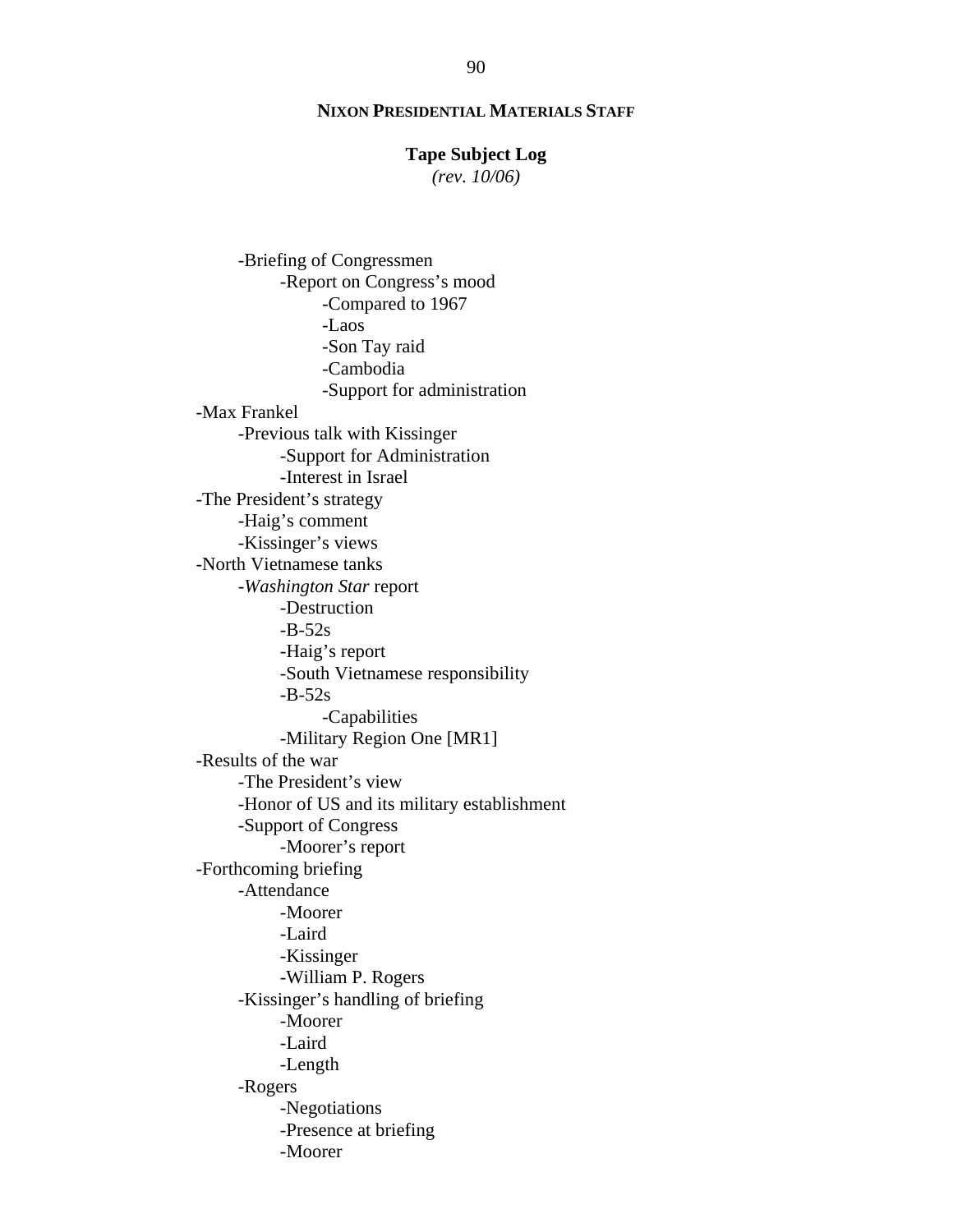#### **Tape Subject Log**

*(rev. 10/06)*

-Laird -Laird -Presence -Vietnamization -Cambodia -Saigon -Tactical aircraft [TACAIR] -The president's instructions to Moorer -Ship deployment -Distance to Hanoi -Current movement -Haiphong -Air strikes -TACAIR -Weather  $-B-52s$ -Moorer arrival -Statement -Weather -Clearance -North Vietnamese trucks -Hanoi -Destruction -TACAIRr -Capabilities -Timing -Connally's advice -Public opinion -[David] Kenneth Rush -State Department -Communication with Kissinger -Kissinger's view -William H. Sullivan -Washington Special Action Group [WSAG] -Frankel -Synchronization -Comments on the President's policies Foreign policy

-Dobrynin -People's Republic of China [PRC] -Michael J. Mansfield and Hugh Scott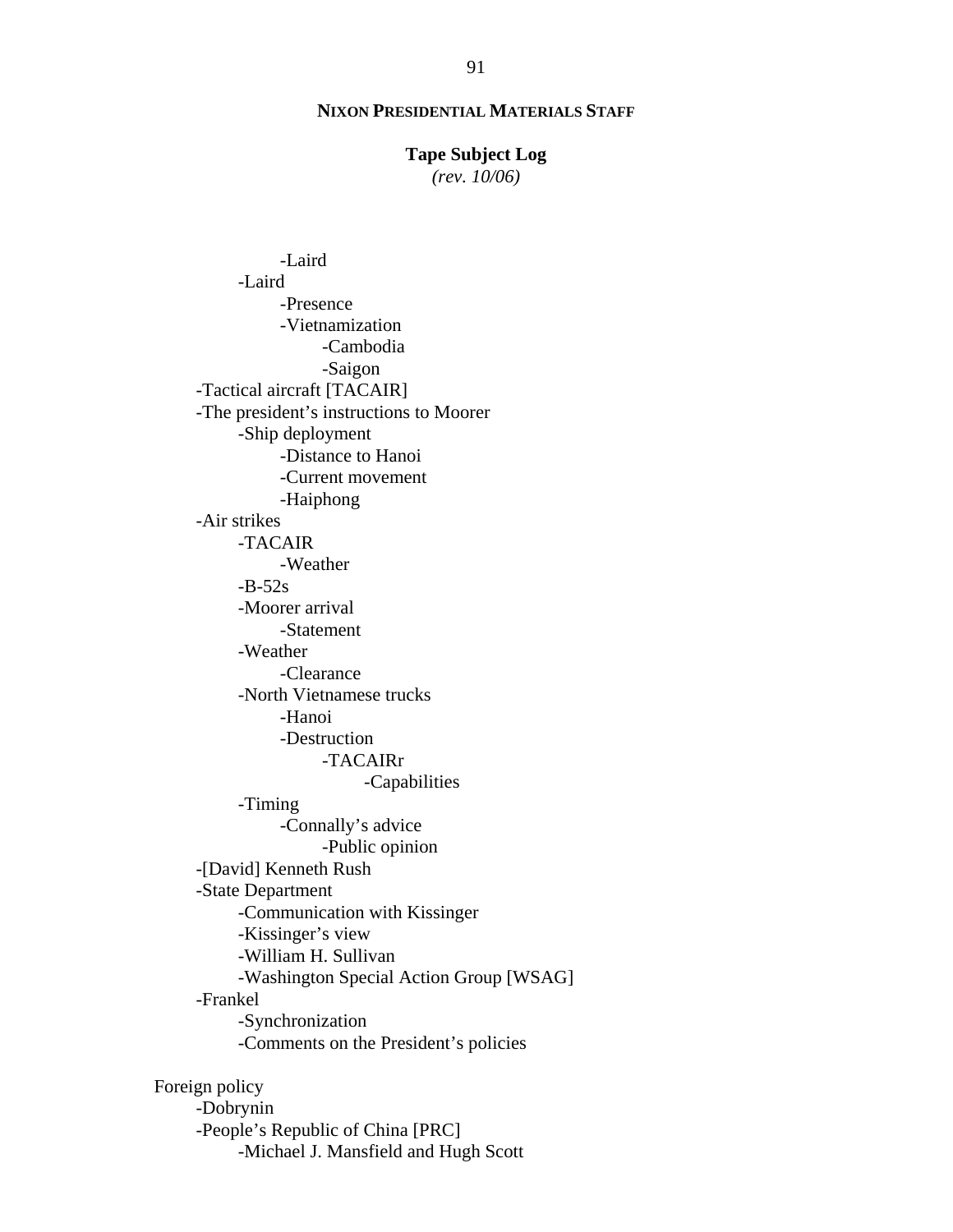#### **Tape Subject Log**

*(rev. 10/06)*

Kissinger's schedule

Vietnam -Air strikes -Public response -The President's talk with H. R. ("Bob") Haldeman -Polls -Influence -Democrats' response -Edward M. Kennedy -Hubert H. Humphrey -Connally observation -Kennedy -George S. McGovern -The President's instructions to Moorer -Ships and planes -B-3 area -Naval attacks

Conversation No. 22-112

Date: April 11, 1972 Time: Unknown between 7:54 pm and 8:00 pm Location: White House Telephone

The President talked with the White House operator.

Request for call to J. Edgar Hoover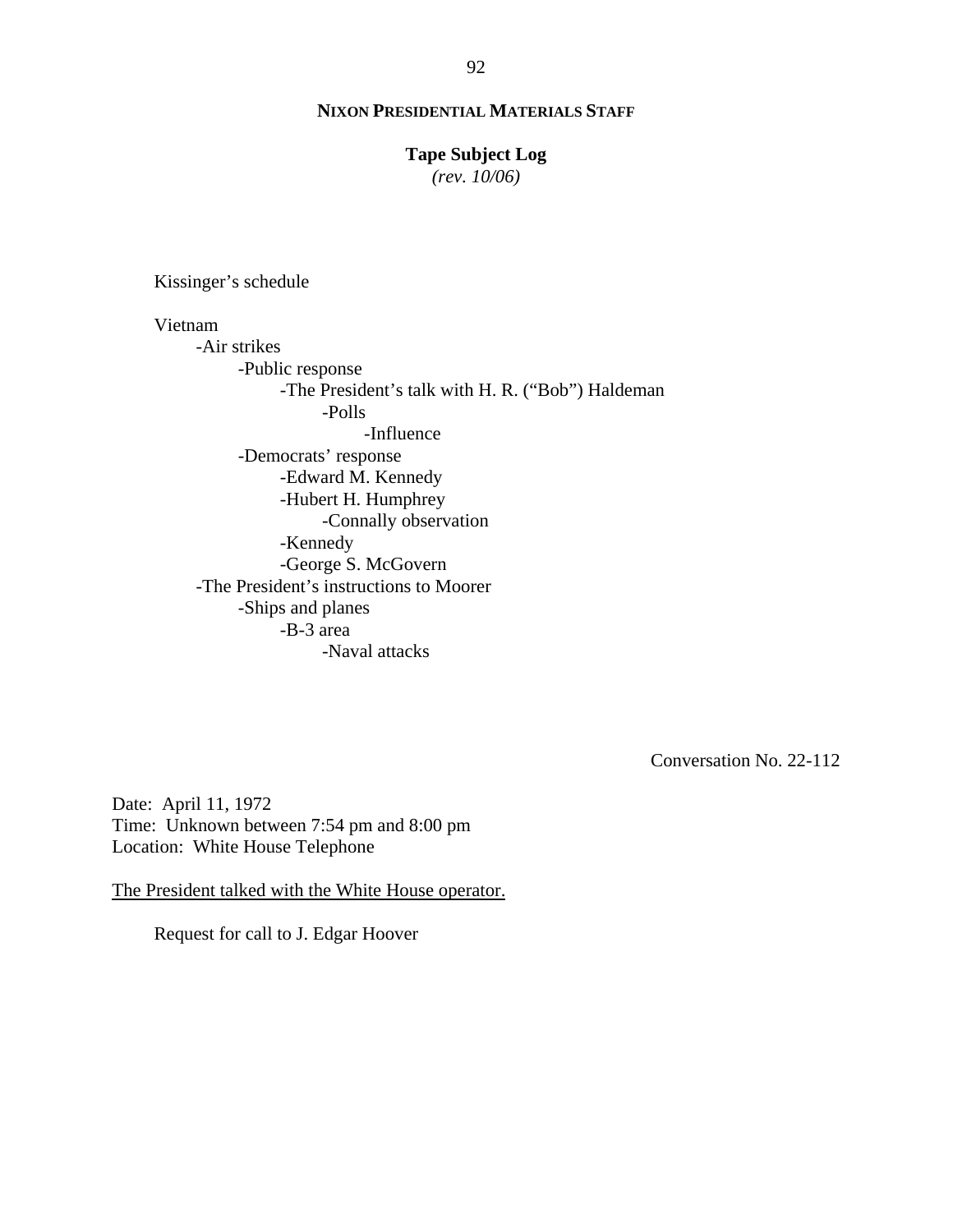#### **Tape Subject Log**

*(rev. 10/06)*

Conversation No. 22-113

Date: April 11, 1972 Time: 8:00 pm - 8:01 pm Location: White House Telephone

#### The President talked with J. Edgar Hoover.

**Greetings** 

Hijacking incidents -Hoover's handling -The President's compliments -Provo, Utah: San Diego: and Seattle -Ransom money -Recovery -Hijackers -Arrests -The President's compliments to agents

### Vietnam

-The President's orders to attack -Necessity -Public support -Current activities

Conversation No. 22-114

Date: April 12, 1972 Time: Unknown between 7:58 am and 8:02 am Location: White House Telephone

The President talked with the White House operator.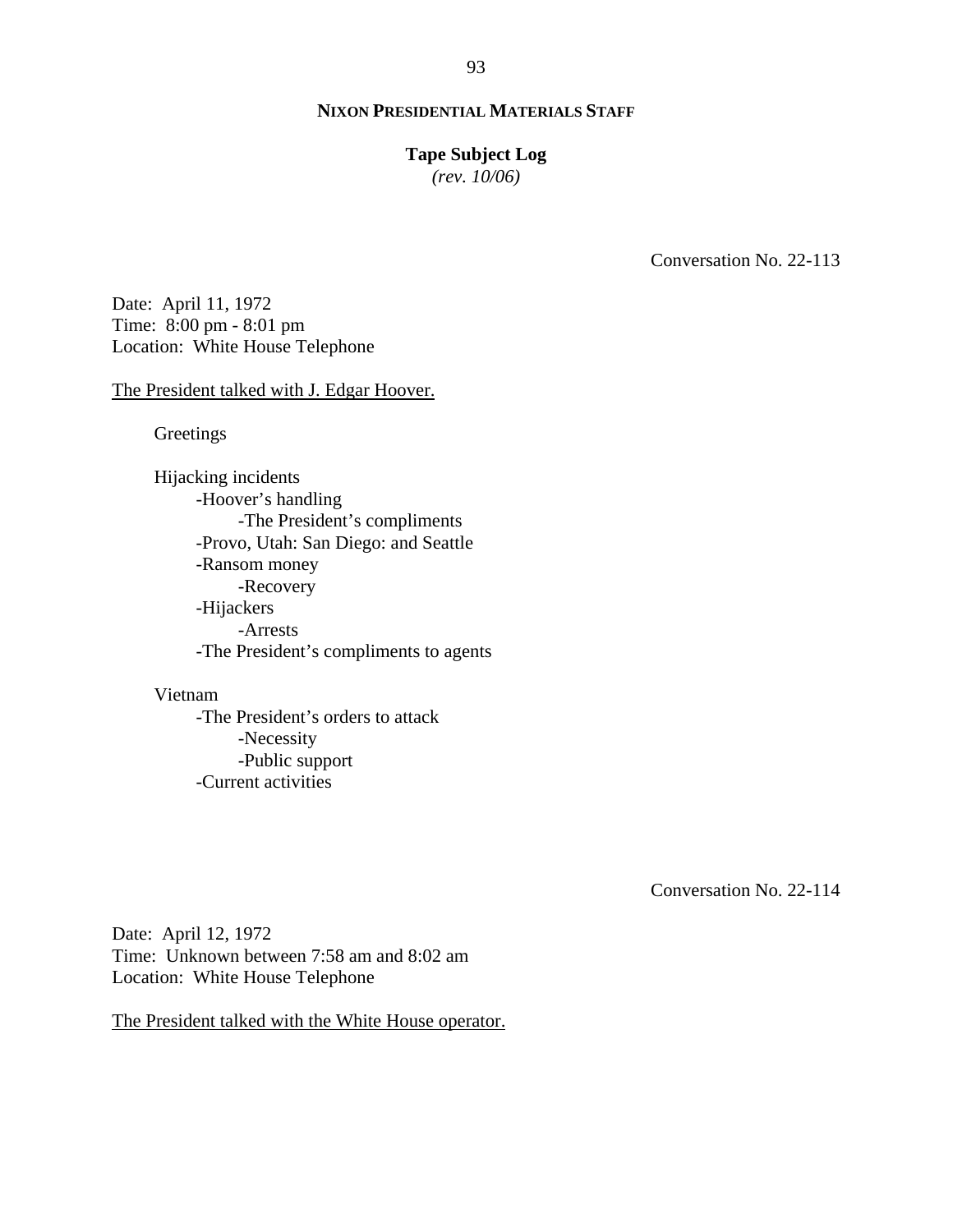#### **Tape Subject Log**

*(rev. 10/06)*

[See Conversation No. 707-1]

Request for call to Anne Mansfield -Location -Phone number

Conversation No. 22-115

Date: April 12, 1972 Time: 8:02 am - 8:03 am Location: White House Telephone

The President talked with Anne Mansfield.

[See Conversation No. 707-2]

Anne Mansfield's wedding -The President's previous talk with Michael J. Mansfield -Preparations -Senator and Mrs. Mansfield -Forthcoming trip to the People's Republic of China [PRC] -The President's previous talk with Mansfield -Wedding present

Conversation No. 22-116

Date: April 12, 1972 Time: Unknown between 11:22 am and 11:33 am Location: White House Telephone

The President talked with the White House operator.

[See Conversation No. 707-9]

Request for call to John B. Connally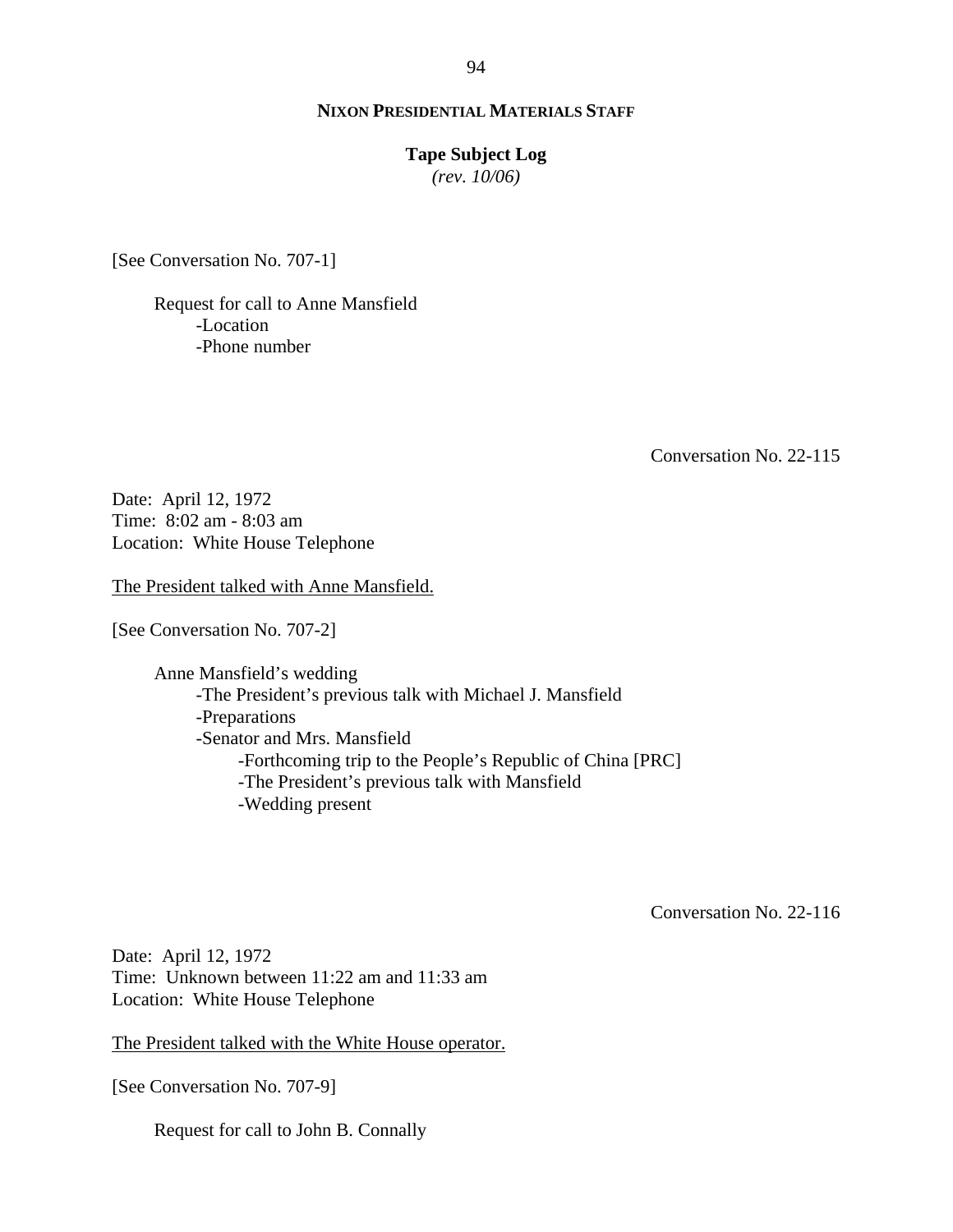#### **Tape Subject Log**

*(rev. 10/06)*

Conversation No. 22-117

Date: April 12, 1972 Time: 11:33 am - 11:36 am Location: White House Telephone

The President talked with John B. Connally.

[See Conversation No. 707-10A]

Selection of a member of the Board of Governors of the Federal Reserve System -Arthur F. Burns -[Jeffrey M. Bucher] -Connally's view -[Forename unknown] Krebs -Connally's view -The President's approval for post -Delay -Burns

Appointments -Youthful candidates -Advantages -Burns

Price Daniel -Connally's message to the President -Connally's talk with Daniel -The President's early support -William F. Knowland -Tidelands bill -Connally's talk with Attorney General and Daniel -US Government suit -Richard G. Kleindienst -Civil suit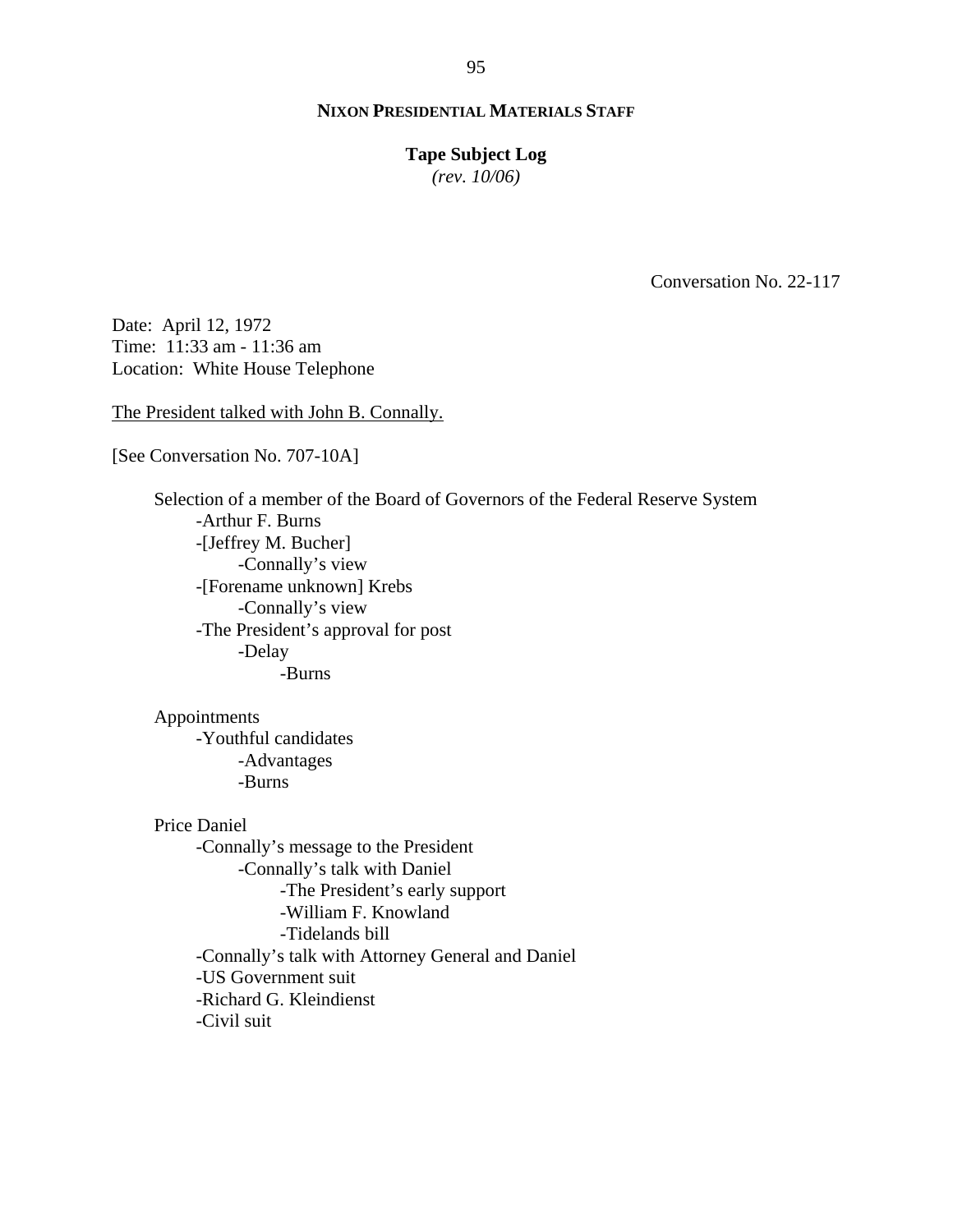# **Tape Subject Log**

*(rev. 10/06)*

-Lands division -Daniel -Brief -Tidelands fight -Unknown man

The conversation was cut off at 11:36 am.

Conversation No. 22-118

Date: April 12, 1972 Time: 3:20 pm Location: White House Telephone

The President talked with the White House operator.

[See Conversation No. 330-39]

Henry A. Kissinger to return the President's call

Conversation No. 22-119

Date: April 12, 1972 Time: 3:23 pm - 3:26 pm Location: White House Telephone

The President conferred with Stephen B. Bull.

[See Conversation No. 330-40]

[End of conferral]

Henry A. Kissinger talked with the President.

[See Conversation No. 330-40A]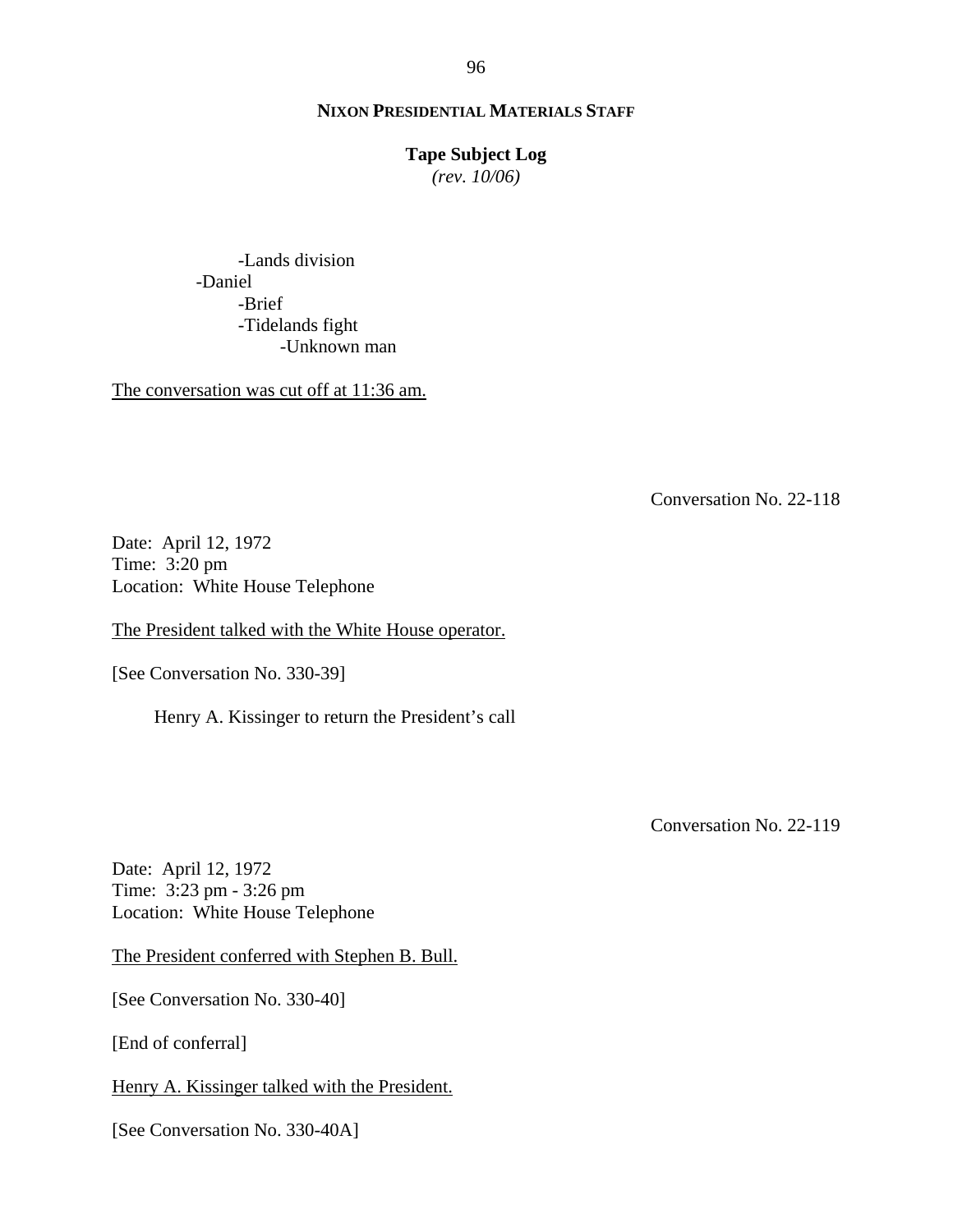#### **Tape Subject Log**

*(rev. 10/06)*

# Vietnam

-Message to Anatoliy F. Dobrynin -Dobrynin's response -The President's decision -Dobrynin's message to Moscow -Forthcoming US-Soviet Summit -Leonid I. Brezhnev -Meeting with Hanoi ambassador -Statement -Response of Kissinger's Soviet expert -Canada -The President's remarks during forthcoming visit -Air strikes -Weather -Improvements

The President's meeting with Gen. Alexander M. Haig, Jr. -Kissinger's schedule -Camp David -Schedule -Location -Kissinger's presence -Need for meeting -Camp David -Haig's presence -Time

Conversation No. 22-120

Date: April 12, 1972 Time: 3:27 pm Location: White House Telephone

The President talked with the White House operator.

[See Conversation No. 330-42]

Request for call to Alexander P. Butterfield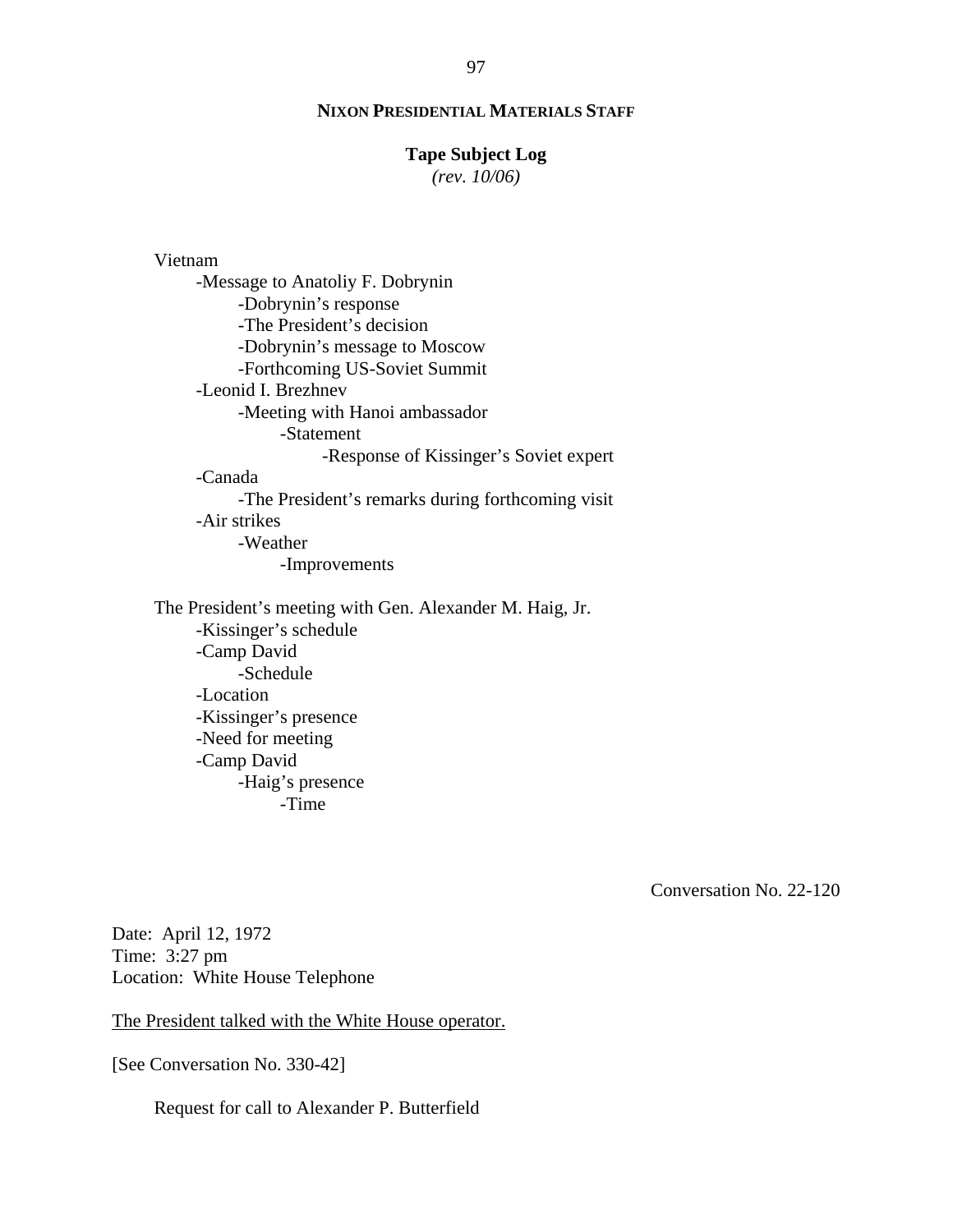#### **Tape Subject Log**

*(rev. 10/06)*

Conversation No. 22-121

Date: April 12, 1972 Time: 3:27 pm - 3:28 pm Location: White House Telephone

The President talked with Alexander P. Butterfield.

[See Conversation No. 330-43]

The President's meeting with Alexander M. Haig, Jr. -Haig's schedule -Helicopter for return trip

Trip to Camp David -Departure time -John N. Mitchell -Rose Mary Woods -Nellie L. Yates -Beverly [Kaye?]

The conversation was cut off at 3:28 pm.

Conversation No. 22-122

Date: April 13, 1972 Time: 2:56 pm - 2:57 pm Location: White House Telephone

The White House operator talked with H. R. ("Bob") Haldeman.

Call from Julie Nixon Eisenhower

Haldeman conferred with the President at 2:56 pm.

[See Conversation No. 329-32B]

[End of conferral]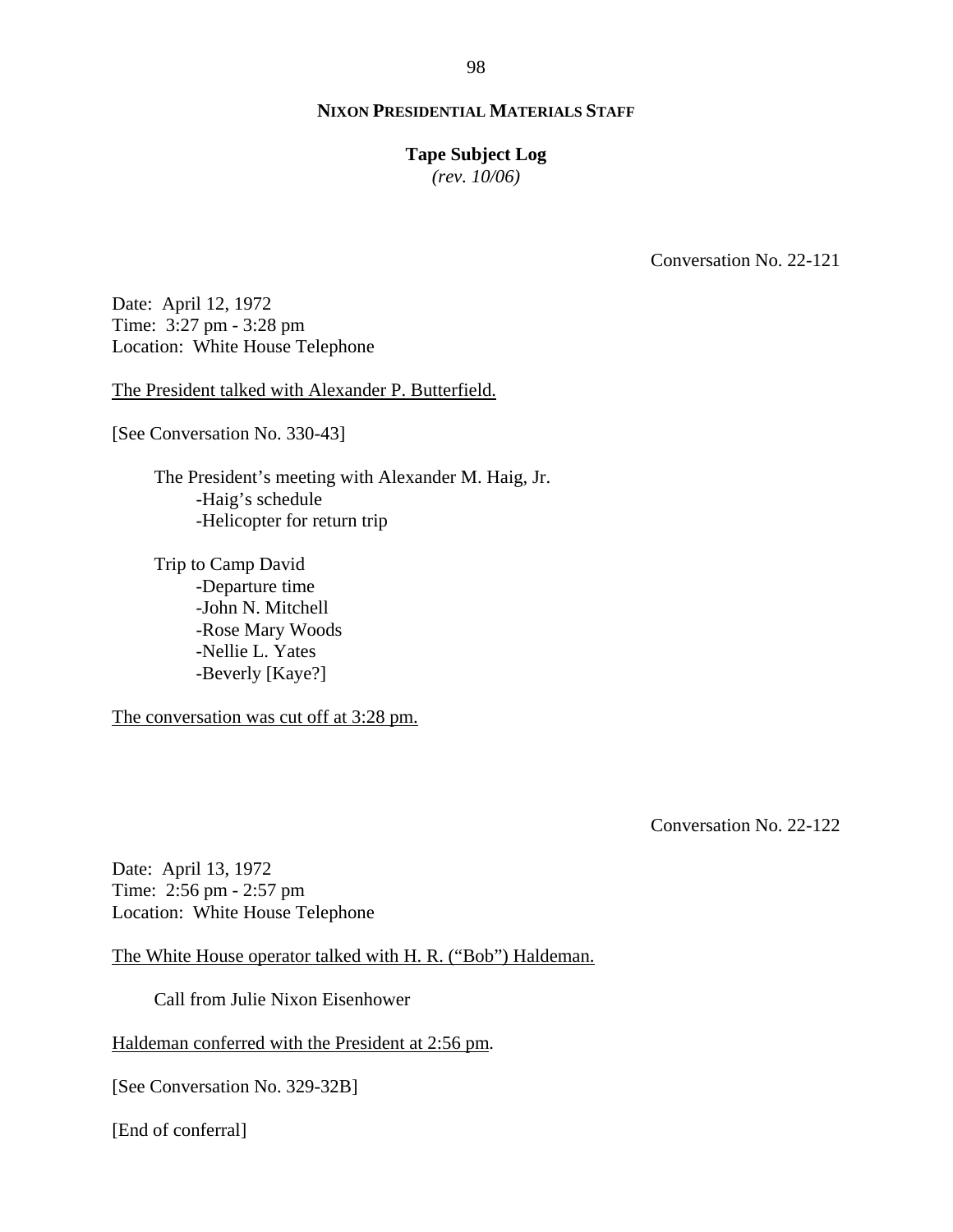#### **Tape Subject Log**

*(rev. 10/06)*

### Julie Nixon Eisenhower talked with the President.

\*\*\*\*\*\*\*\*\*\*\*\*\*\*\*\*\*\*\*\*\*\*\*\*\*\*\*\*\*\*\*\*\*\*\*\*\*\*\*\*\*\*\*\*\*\*\*\*\*\*\*\*\*\*\*\*\*\*\*\*\*\*\*\*\*\*\*\*\*\*\*\*\*\*\*\*\*\*

BEGIN WITHDRAWN ITEM NO. 1 [Personal Returnable] [Duration: 35s]

# END WITHDRAWN ITEM NO. 1

\*\*\*\*\*\*\*\*\*\*\*\*\*\*\*\*\*\*\*\*\*\*\*\*\*\*\*\*\*\*\*\*\*\*\*\*\*\*\*\*\*\*\*\*\*\*\*\*\*\*\*\*\*\*\*\*\*\*\*\*\*\*\*\*\*\*\*\*\*\*\*\*\*\*\*\*\*\*

Vietnam -Talking points -Sent to Tricia Nixon Cox -Julie Eisenhower -Rose Mary Woods -Tricia Cox -Letter from the President Julie Eisenhower's appearance in Louisiana

-Turnout -F. Edward Hebert -Speech -Tribute to the President -Soldiers -Press reports -Sailing of the *Midway* -Volunteers -Press coverage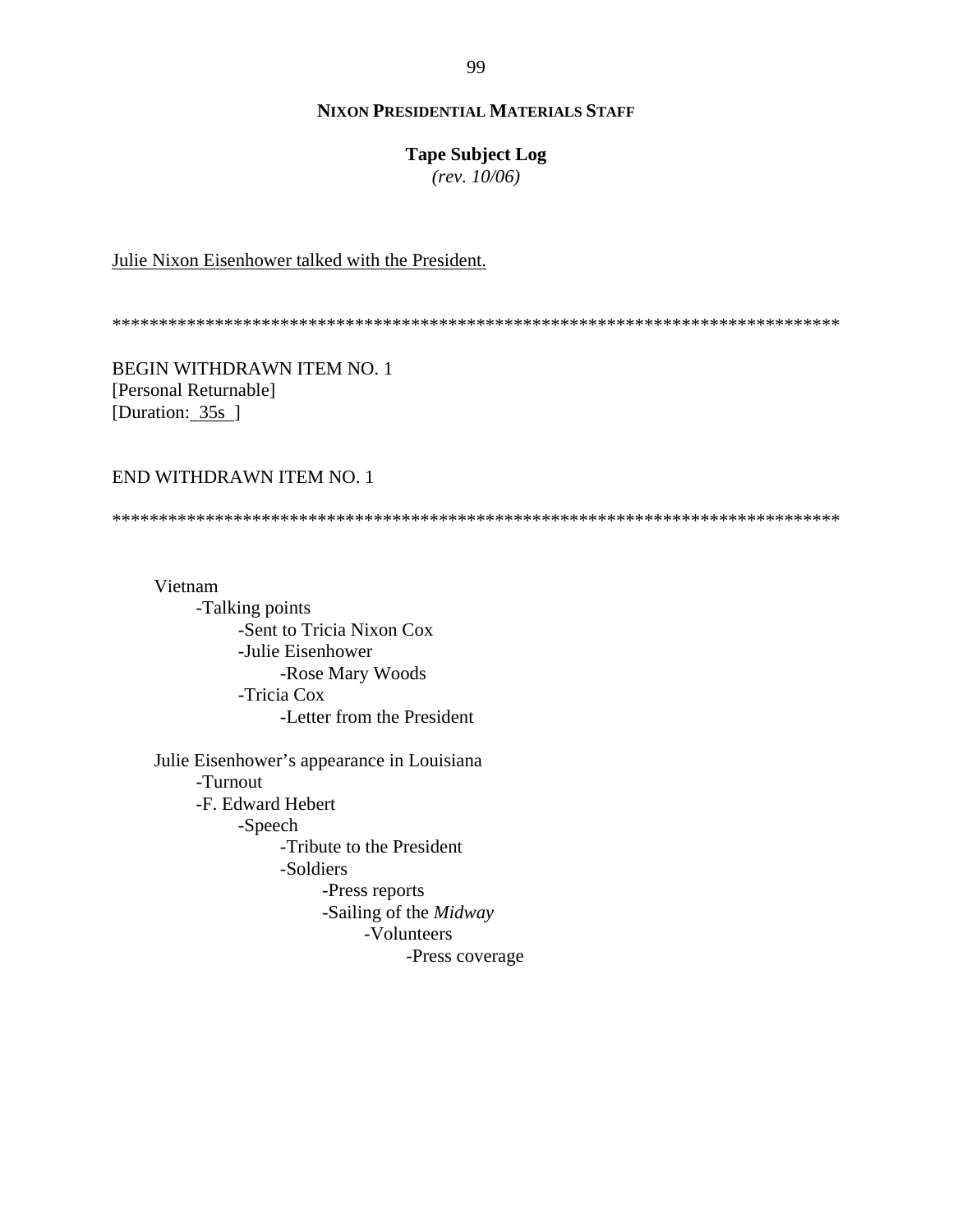#### **Tape Subject Log**

*(rev. 10/06)*

Conversation No. 22-123

Date: April 13, 1972 Time: Unknown between 4:38 pm and 4:46 pm Location: White House Telephone

Henry A. Kissinger talked with the White House operator.

[See Conversation No. 708-9A]

Request for call to William P. Rogers

Conversation No. 22-124

Date: April 13, 1972 Time: Unknown between 4:38 pm and 4:46 pm Location: White House Telephone

Henry A. Kissinger talked with the White House operator.

[See Conversation No. 708-9B]

William P. Rogers's location -Arrival time -Secretary -Meeting with Kissinger

Conversation No. 22-125

Date: April 15, 1972 Time: Unknown between 11:55 am and 12:20 pm Location: White House Telephone

The President talked with the White House operator.

[See Conversation No. 329-36]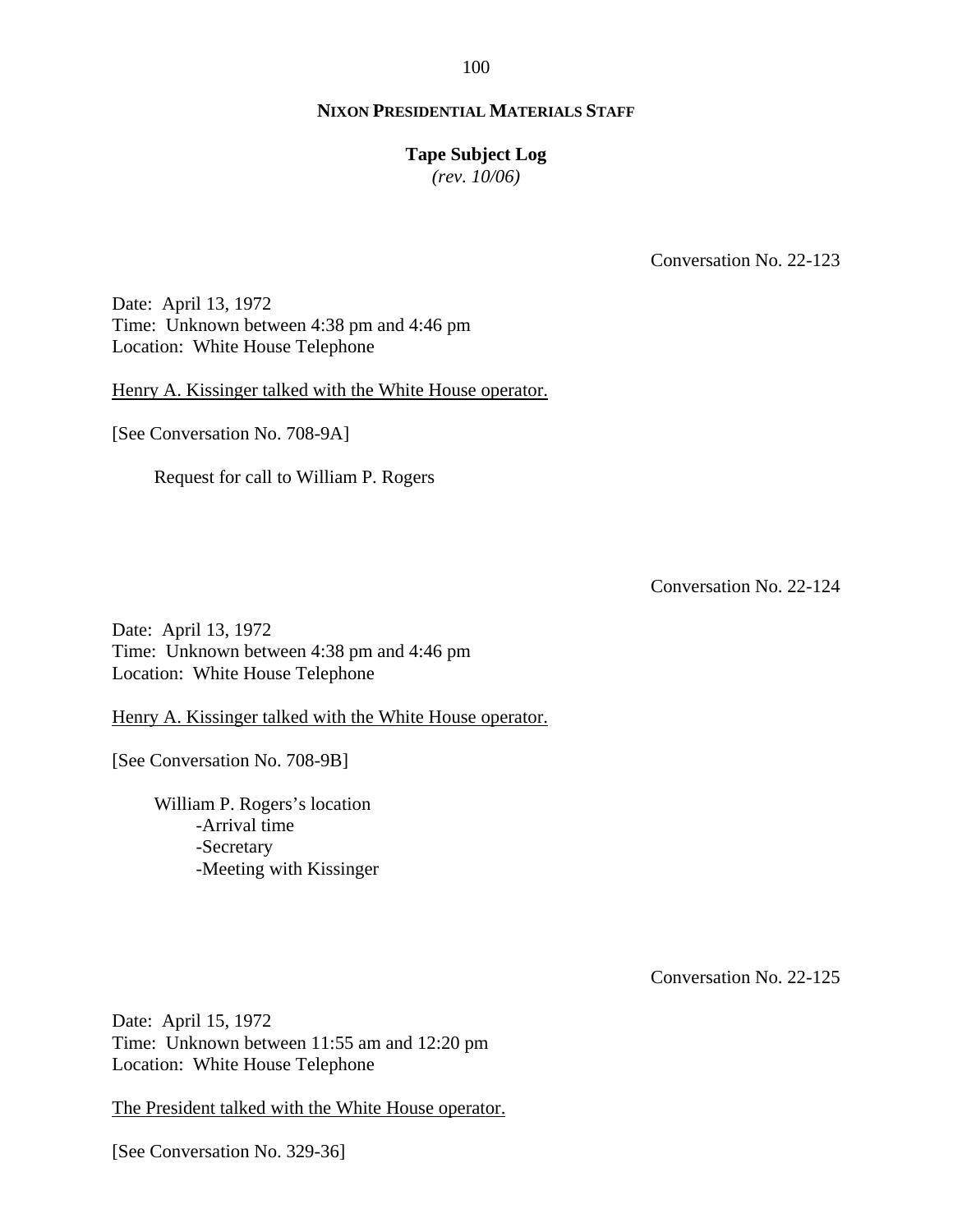101

# **NIXON PRESIDENTIAL MATERIALS STAFF**

# **Tape Subject Log**

*(rev. 10/06)*

Request for call to Thelma C. ("Pat") Nixon

Conversation No. 22-126

Date: April 15, 1972 Time: 12:20 pm - 12:22 pm Location: White House Telephone

The President talked with Thelma C. ("Pat") Nixon

[See Conversation No. 329-37]

\*\*\*\*\*\*\*\*\*\*\*\*\*\*\*\*\*\*\*\*\*\*\*\*\*\*\*\*\*\*\*\*\*\*\*\*\*\*\*\*\*\*\*\*\*\*\*\*\*\*\*\*\*\*\*\*\*\*\*\*\*\*\*\*\*\*\*\*\*\*\*\*\*\*\*\*\*\*

BEGIN WITHDRAWN ITEM NO. 1 [Personal Returnable] [Duration: 1m 37s]

# END WITHDRAWN ITEM NO. 1

\*\*\*\*\*\*\*\*\*\*\*\*\*\*\*\*\*\*\*\*\*\*\*\*\*\*\*\*\*\*\*\*\*\*\*\*\*\*\*\*\*\*\*\*\*\*\*\*\*\*\*\*\*\*\*\*\*\*\*\*\*\*\*\*\*\*\*\*\*\*\*\*\*\*\*\*\*\*

Conversation No. 22-127

Date: April 15, 1972 Time: 12:25 pm - 12:27 pm Location: White House Telephone

The President talked with Raymond J. Arbuthnot.

[See Conversation No. 329-39]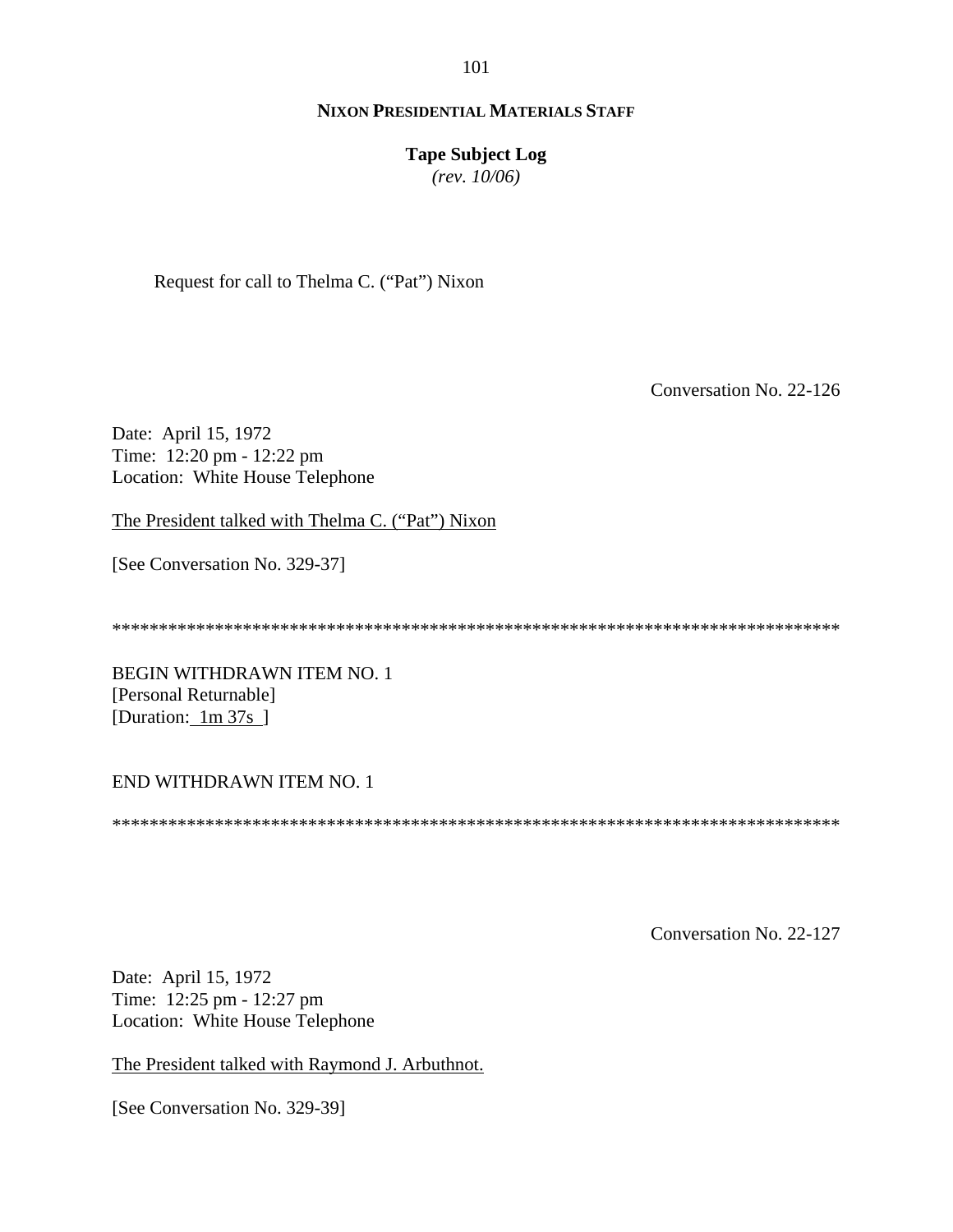**Tape Subject Log**

*(rev. 10/06)*

\*\*\*\*\*\*\*\*\*\*\*\*\*\*\*\*\*\*\*\*\*\*\*\*\*\*\*\*\*\*\*\*\*\*\*\*\*\*\*\*\*\*\*\*\*\*\*\*\*\*\*\*\*\*\*\*\*\*\*\*\*\*\*\*\*\*\*\*\*\*\*\*\*\*\*\*\*\*

BEGIN WITHDRAWN ITEM NO. 1 [Personal Returnable] [Duration:  $1m 42s$ ]

#### END WITHDRAWN ITEM NO. 1

\*\*\*\*\*\*\*\*\*\*\*\*\*\*\*\*\*\*\*\*\*\*\*\*\*\*\*\*\*\*\*\*\*\*\*\*\*\*\*\*\*\*\*\*\*\*\*\*\*\*\*\*\*\*\*\*\*\*\*\*\*\*\*\*\*\*\*\*\*\*\*\*\*\*\*\*\*\*

Conversation No. 22-128

Date: April 15, 1972 Time: Unknown between 2:00 pm and 2:04 pm Location: White House Telephone

The President talked with the White House operator.

[See Conversation No. 329-43]

Request for call to H. R. ("Bob") Haldeman

Conversation No. 22-129

Date: April 15, 1972 Time: 2:04 pm - 2:12 pm Location: White House Telephone

The President talked with H. R. ("Bob") Haldeman.

[See Conversation No. 329-44]

Latest developments

Haldeman's talk with Charles W. Colson

102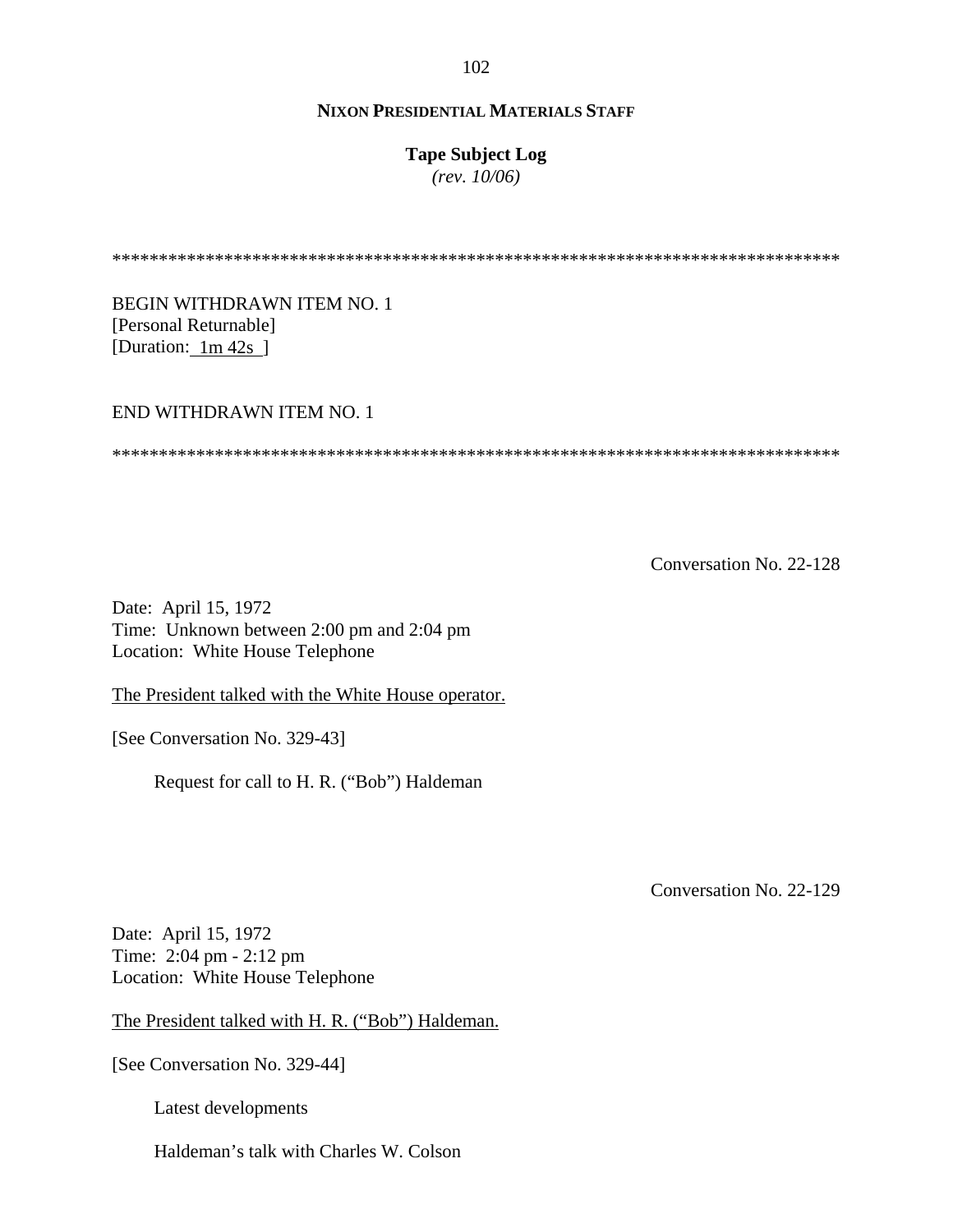#### 103

# **NIXON PRESIDENTIAL MATERIALS STAFF**

#### **Tape Subject Log**

*(rev. 10/06)*

-Unknown activity

Henry A. Kissinger's forthcoming trip to Moscow -Plans

The President's message to William P. Rogers -Delivery by Kissinger -Rogers's testimony

### Vietnam

-Air strikes -Melvin R. Laird -Gen. Creighton W. Abrams, Jr. -Necessity -The President's previous talk with Kissinger -Blockade -Timing -Public response -Colson and his staff -Clark MacGregor -International Telephone and Telegraph [ITT] case -War effort

John N. Mitchell -Latest news -Call from Haldeman

The President's state visits -Canada trip -Kissinger -The President's view -Foreign relations

John D. Ehrlichman -Busing issue -Drug issue

#### Rogers

-The President's memorandum -Laird -Statements -Compared with Laird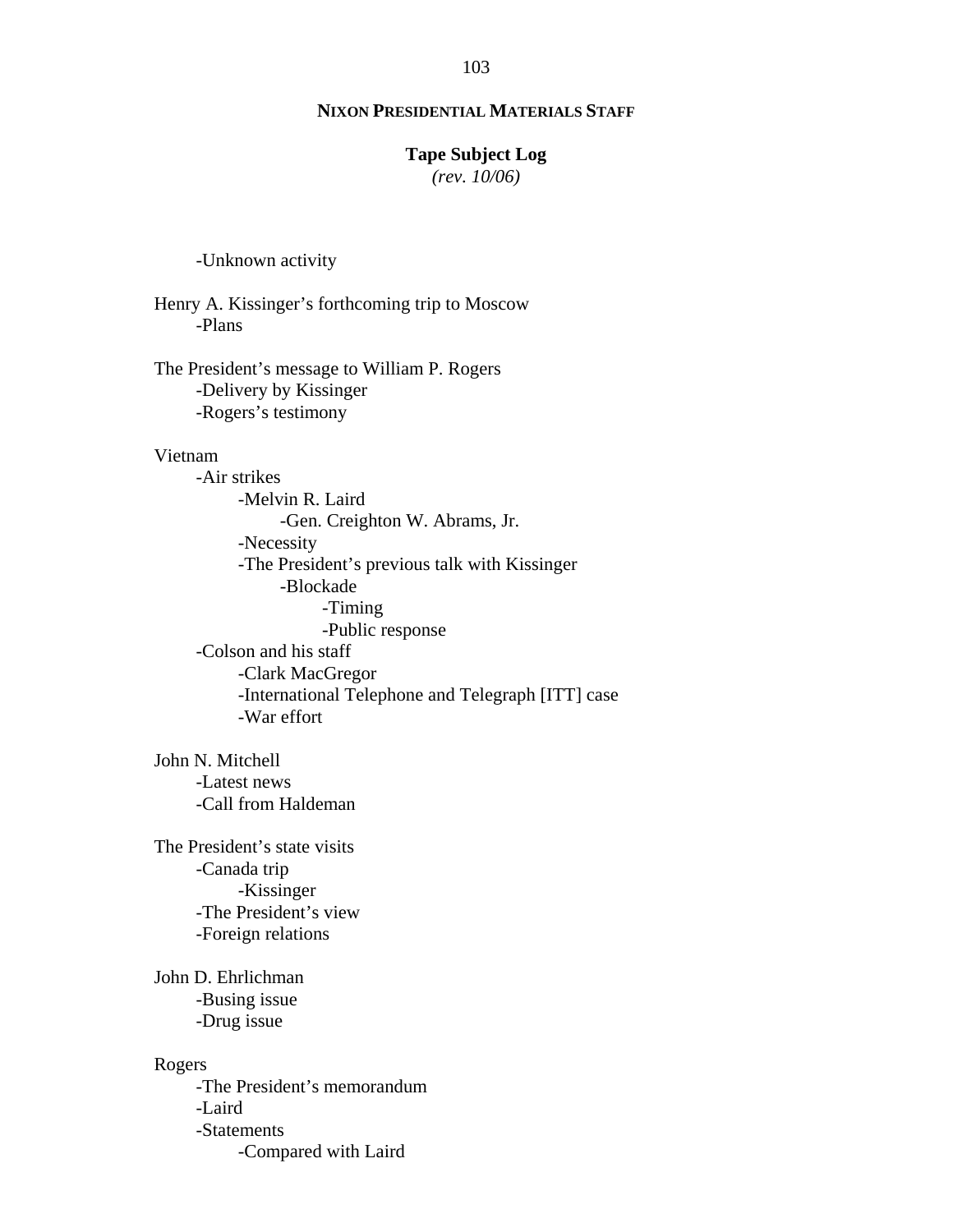#### **Tape Subject Log**

*(rev. 10/06)*

-Congressmen, Senators -Future meetings with the President -Conditions for negotiations -Public response -Haldeman's view -The President's view

John B. Connally -Latest news -Location -Texas

#### Vietnam

-Air strikes -Kissinger's concern -B-52 strikes -Public response -Hanoi-Haiphong complex -Justification -Colson and his staff -Conditions for halt -Colson -Public campaign -"Tell it to Hanoi" Committee -Advertisements -Speakers -Barry M. Goldwater -John G. Tower -Gerald R. Ford -MacGregor

Conversation No. 22-130

Date: April 15, 1972 Time: Unknown between 11:01 pm and 11:05 pm Location: White House Telephone

The President talked with White House operator.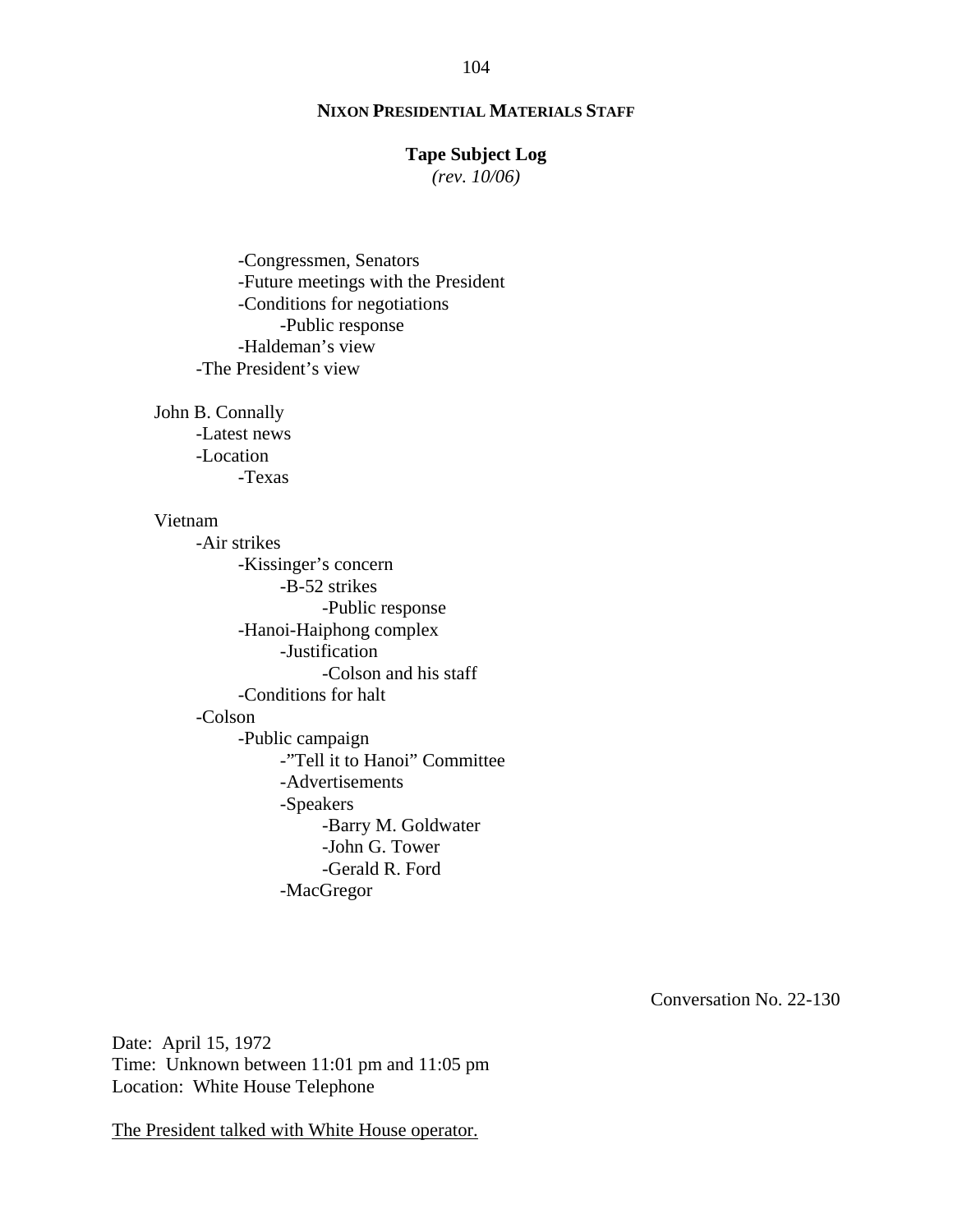#### **Tape Subject Log**

*(rev. 10/06)*

Request for call to Henry A. Kissinger

Conversation No. 22-131

Date: April 15, 1972 Time: 11:05 pm - 11:27 pm Location: White House Telephone

The President talked with Henry A. Kissinger.

Dinner for Latin American ambassadors

Vietnam

-Kissinger's previous meeting with Anatoliy F. Dobrynin -Message from the North Vietnamese -Reply to Kissinger's message to Yuli M. Vorontsov -Reply to Kissinger's previous talk with Dobrynin -Content -Transmittal by Soviets of message from North Vietnam to the US -Contents -Private and plenary meetings between North Vietnam and the US -Dobrynin's response -American presidency -Impact of Vietnam war -Private and plenary meetings -Scheduling -Message from the North Vietnamese -Contents -Politburo -Foreign Minister -Moscow -Paris -Air strikes -Intensity -Hanoi reply -Continuance -Kissinger's trip to Moscow -Instructions from the President -Chairman of the communist party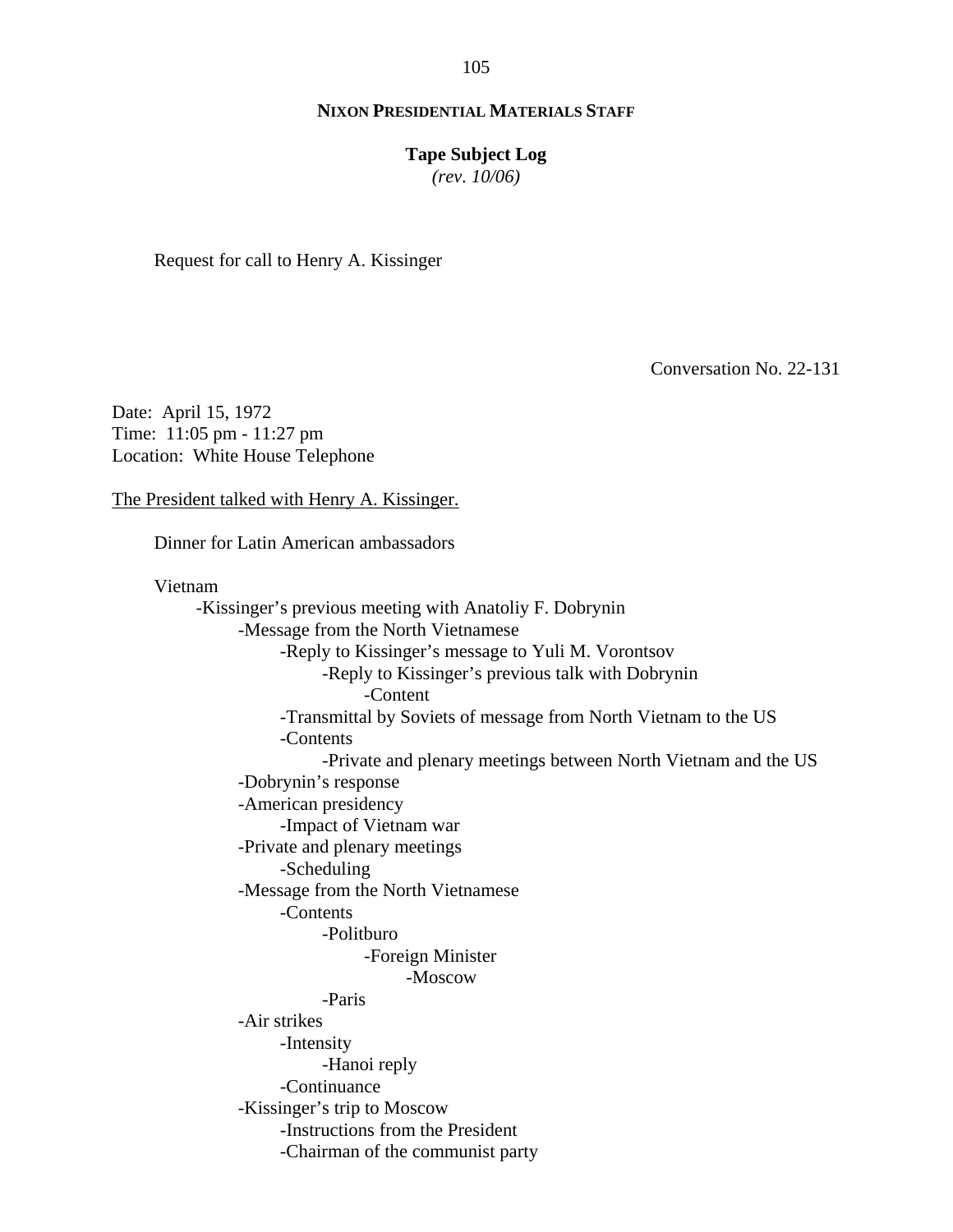# 106

# **NIXON PRESIDENTIAL MATERIALS STAFF**

### **Tape Subject Log**

*(rev. 10/06)*

-Relation to Vietnam settlement -Air strikes -Truck parks -Number of trucks -Ho Chi Minh trail -Haiphong attacks -Dobrynin's meeting with Kissinger -Kissinger's trip to Moscow -Possible US-Soviet Summit -Soviet response -Soviet-West Germany agreements -[Franz Josef?] Strauss -Willy Brandt -Dobrynin -Instructions from central committee -Soviet intermediary role -Lyndon B. Johnson -Hanoi -Air strikes -Timing -North Vietnamese message -Peace talks delay -Melvin R. Laird -William P. Rogers -Previous talk with the President -Response to critics -Kissinger's letter to someone -Talking points -Private talks -The president's directives -Leadership meeting -Rogers -State department officials -Advice -Washington Special Action Group [WSAG] meetings -Lack of attacks in South Vietnam -An loc -Kissinger's view -Air strikes -Number of sorties -Kissinger's message to Rogers -South Vietnamese air force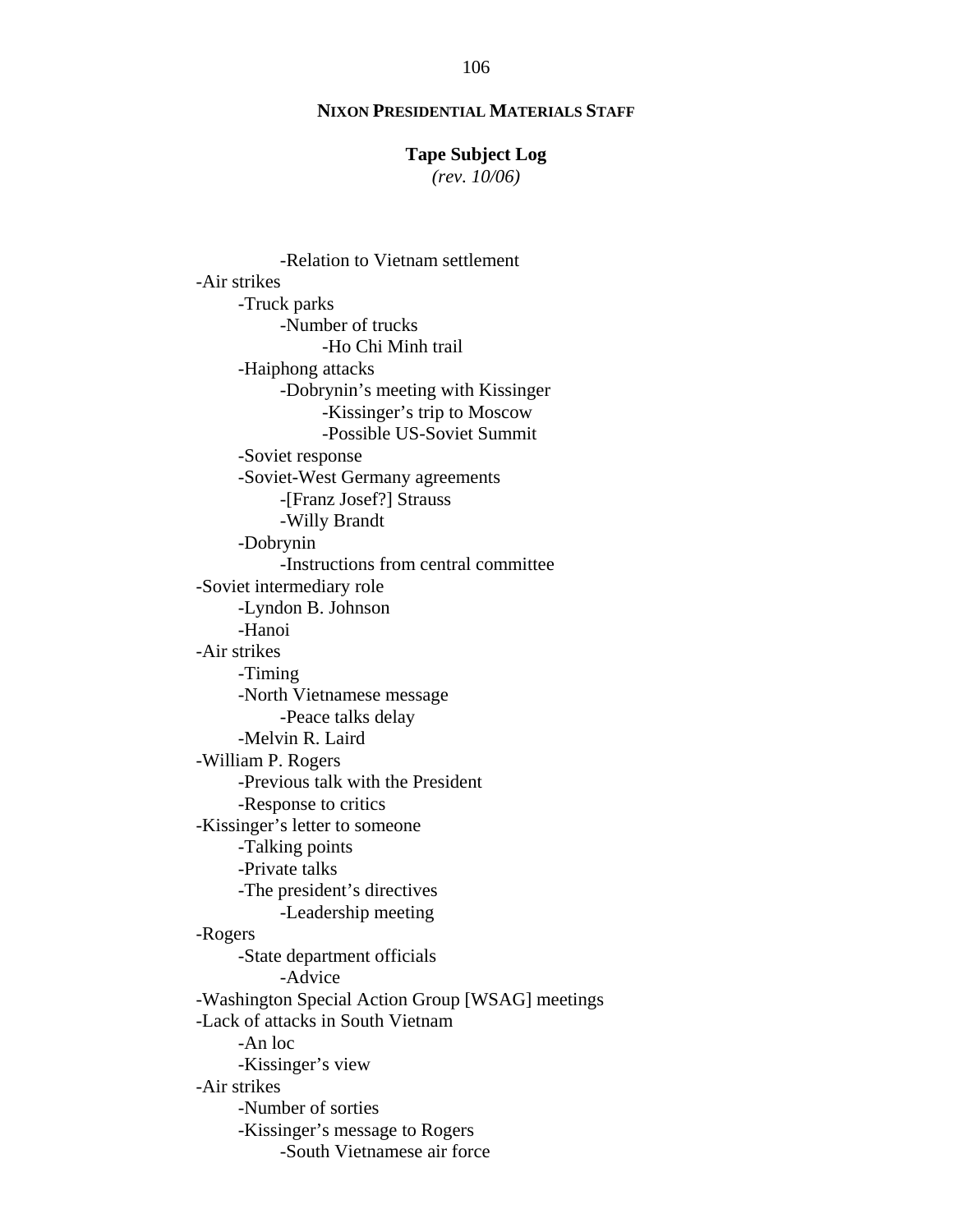#### **Tape Subject Log**

*(rev. 10/06)*

-Extent of destruction -Casualties  $-B-52s$ -South Vietnam -Kissinger's view -Blockade -Kissinger's settlement with the Soviets -Filibuster -Forthcoming US-Soviet summit -US conditions -Strength of South Vietnam -Failure of North Vietnam

US-Soviet relations -Kissinger's forthcoming trip to Moscow -Schedule -Politburo meeting -Departure

#### Vietnam

-Air strikes -Intensity -Location -Hanoi -Haiphong -Agreements -Naval gunfire -Limits -20<sup>th</sup> Parallel -Haiphong -Air strikes -Concentration -Gen. Creighton W. Abrams, Jr. -US discussions with the Soviets -North Vietnamese interpretations -Air strikes -News reports -B-52s -Tonnage dropped -Haiphong area -Extent of destruction -Visual strikes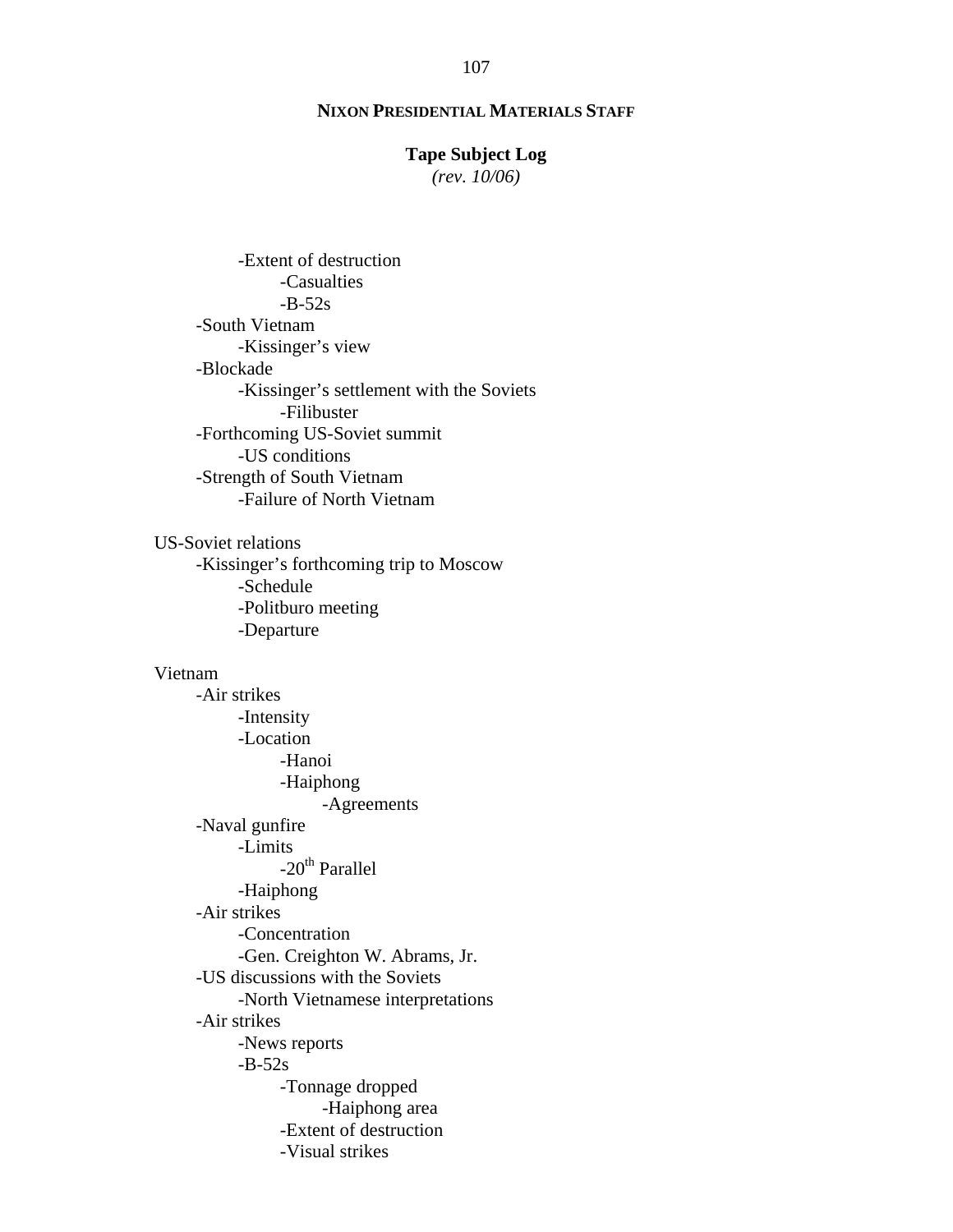### **Tape Subject Log**

*(rev. 10/06)*

-Weather -Johnson's strategy -Compared with the president's -Kissinger's view -Power plants -Destruction -Hanoi -Intensity and plane capacity -Compared with World War I and World War II -Rogers -Support of policies -Forthcoming US-Soviet summit -Possible settlement -Kissinger's forthcoming trip to Moscow -Timing -Meeting with North Vietnamese -Administration strategy -Laird strategy -Results -Kissinger's view -Impact on soviets -Defense of an loc -Blockade -Aircraft carriers -Air attacks -Weather -I Corps -Panhandle -Abrams The president's previous meeting with Latin American leaders -Organization of American States [OAS] -The President's view -Brazil Vietnam

-Kissinger's forthcoming briefing at the Pentagon -Rogers -Public statements -Compared with Laird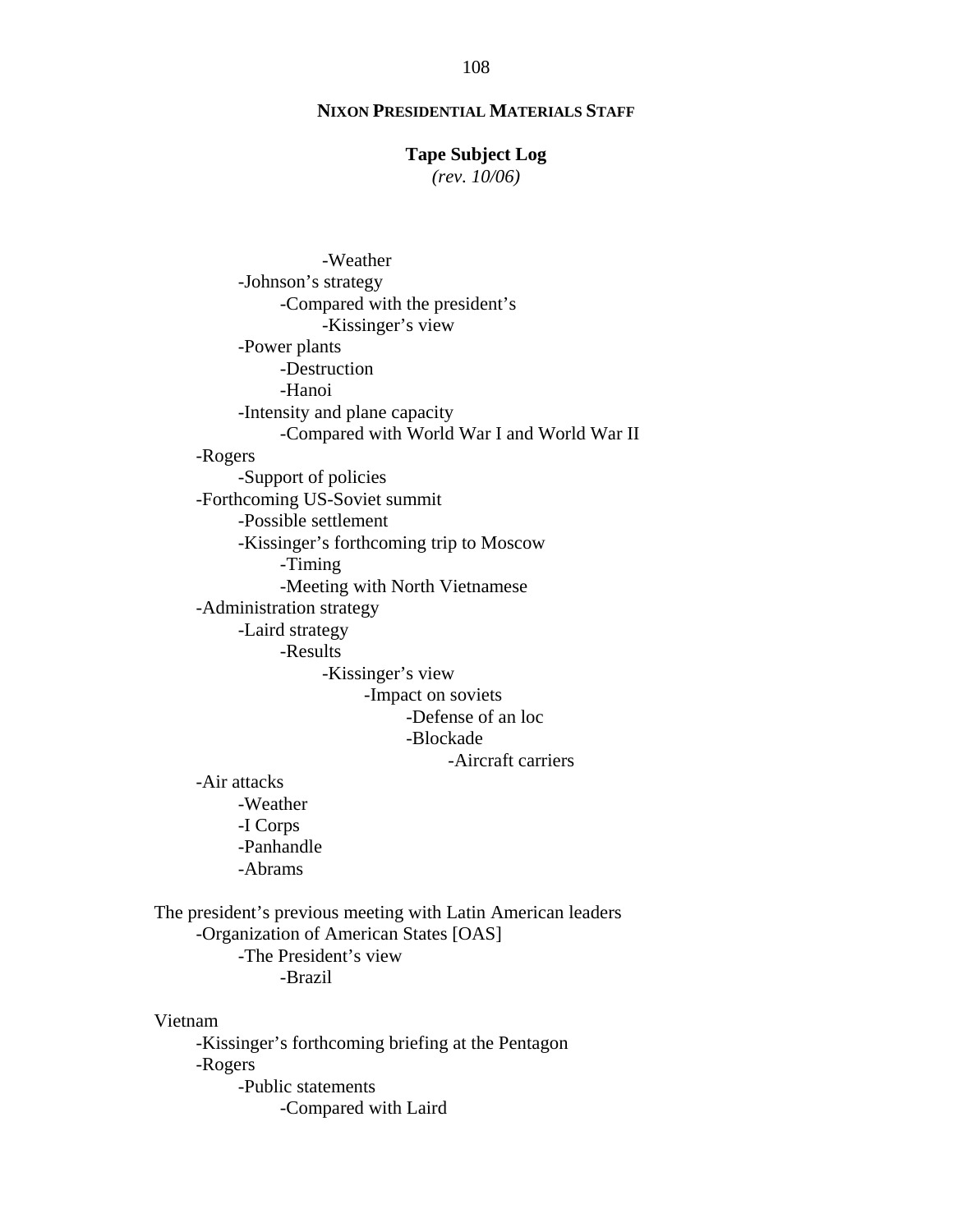### **NIXON PRESIDENTIAL MATERIALS STAFF**

#### **Tape Subject Log**

*(rev. 10/06)*

Conversation No. 22-132

Date: April 16, 1972 Time: Unknown between 9:57 am and 10:55 am Location: White House Telephone

The President talked with the White House operator.

Request for call to H. R. ("Bob"0 Haldeman

Conversation No. 22-133

Date: April 16, 1972 Time: Unknown between 10:55 am and 1:00 pm Location: White House Telephone

The President talked with the White House operator.

[See Conversation No. 329-56]

H. R. ("Bob") Haldeman's location -The President's return call

Conversation No. 22-134

Date: April 16, 1972 Time: Unknown between 10:55 am and 1:00 pm Location: White House Telephone

The President talked with the White House operator.

[See Conversation No. 329-57]

Request for call to Thelma C. ("Pat") Nixon

The operator placed the call on hold at an unknown time.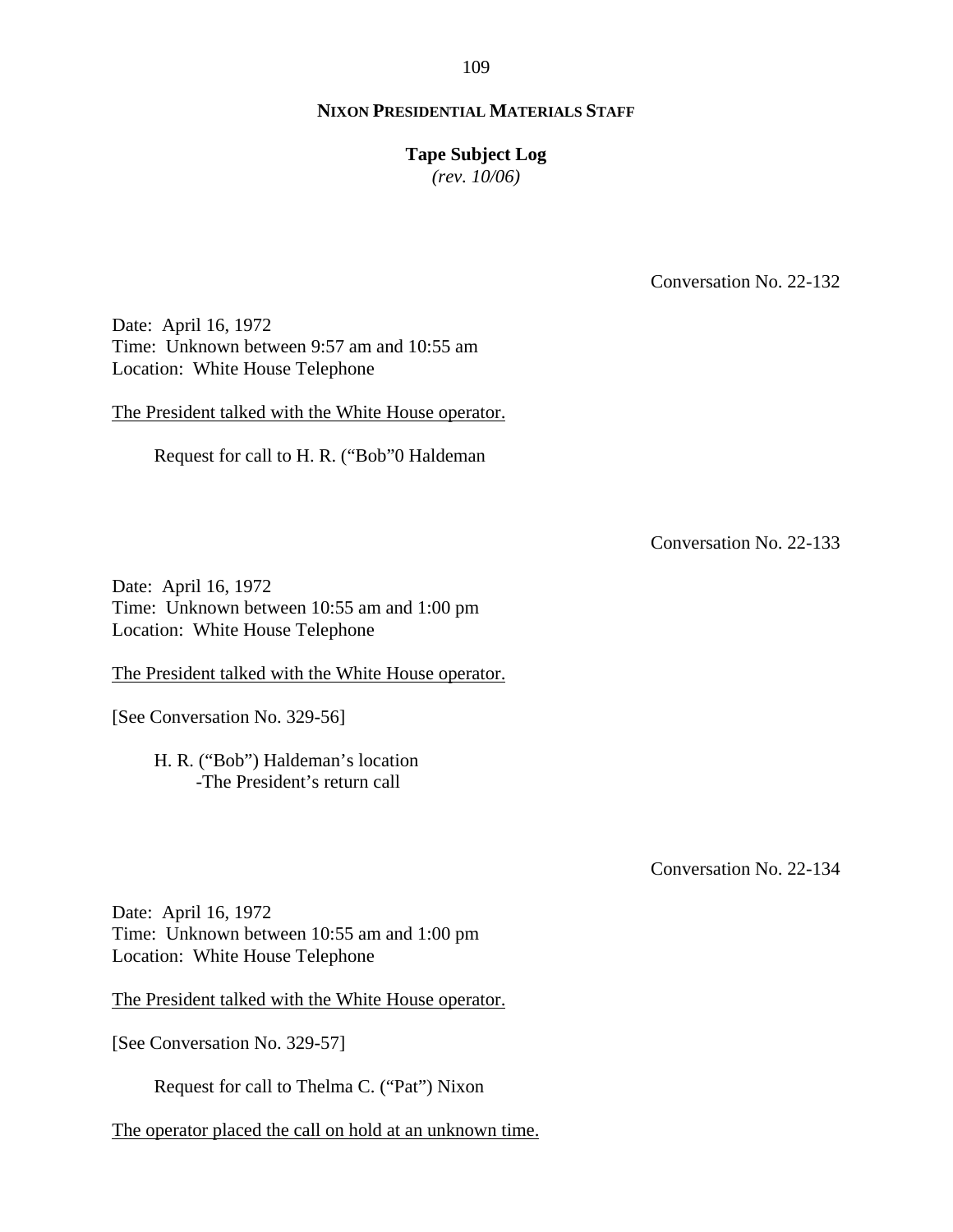## **Tape Subject Log**

*(rev. 10/06)*

[No conversation]

The President talked with Mrs. Nixon.

\*\*\*\*\*\*\*\*\*\*\*\*\*\*\*\*\*\*\*\*\*\*\*\*\*\*\*\*\*\*\*\*\*\*\*\*\*\*\*\*\*\*\*\*\*\*\*\*\*\*\*\*\*\*\*\*\*\*\*\*\*\*\*\*\*\*\*\*\*\*\*\*\*\*\*\*\*\*

BEGIN WITHDRAWN ITEM NO. 1 [Personal Returnable] [Duration: 44s ]

# END WITHDRAWN ITEM NO. 1

\*\*\*\*\*\*\*\*\*\*\*\*\*\*\*\*\*\*\*\*\*\*\*\*\*\*\*\*\*\*\*\*\*\*\*\*\*\*\*\*\*\*\*\*\*\*\*\*\*\*\*\*\*\*\*\*\*\*\*\*\*\*\*\*\*\*\*\*\*\*\*\*\*\*\*\*\*\*

Conversation No. 22-135

Date: April 16, 1972 Time: Unknown between 10:55 am and 1:00 pm Location: White House Telephone

The President talked with the White House operator.

[See Conversation No. 329-58]

Request for call to Thelma C. ("Pat") Nixon

The operator placed the call on hold at an unknown time between 10:55 am and 1:00 pm.

[No conversation]

The President talked with Mrs. Nixon.

\*\*\*\*\*\*\*\*\*\*\*\*\*\*\*\*\*\*\*\*\*\*\*\*\*\*\*\*\*\*\*\*\*\*\*\*\*\*\*\*\*\*\*\*\*\*\*\*\*\*\*\*\*\*\*\*\*\*\*\*\*\*\*\*\*\*\*\*\*\*\*\*\*\*\*\*\*\*

BEGIN WITHDRAWN ITEM NO. 1 [Personal Returnable]

110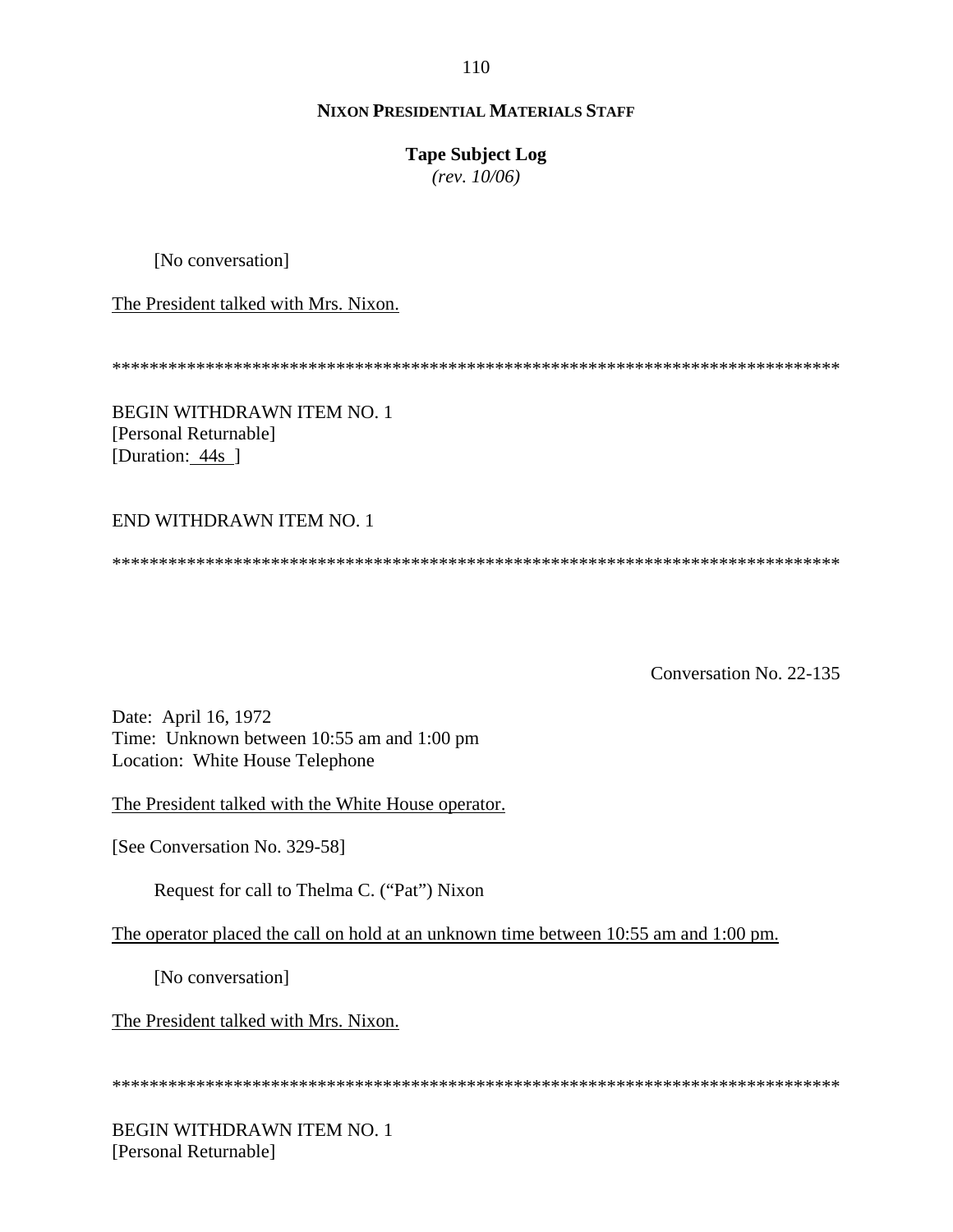**Tape Subject Log**

*(rev. 10/06)*

[Duration: 21s ]

END WITHDRAWN ITEM NO. 1

\*\*\*\*\*\*\*\*\*\*\*\*\*\*\*\*\*\*\*\*\*\*\*\*\*\*\*\*\*\*\*\*\*\*\*\*\*\*\*\*\*\*\*\*\*\*\*\*\*\*\*\*\*\*\*\*\*\*\*\*\*\*\*\*\*\*\*\*\*\*\*\*\*\*\*\*\*\*

Conversation No. 22-136

Date: April 16, 1972 Time: Unknown between 10:55 am and 1:00 pm Location: White House Telephone

The President talked with the White House operator.

[See Conversation No. 329-59]

Request for call to Military Aide's office

Conversation No. 22-137

Date: April 16, 1972 Time: Unknown between 10:55 am and 1:00 pm Location: White House Telephone

The President talked with Major John V. ("Jack") Brennan.

[See Conversation No. 329-60]

The President's trip to Camp David -Helicopter -Departure -Time -Thelma C. ("Pat") Nixon -Manolo Sanchez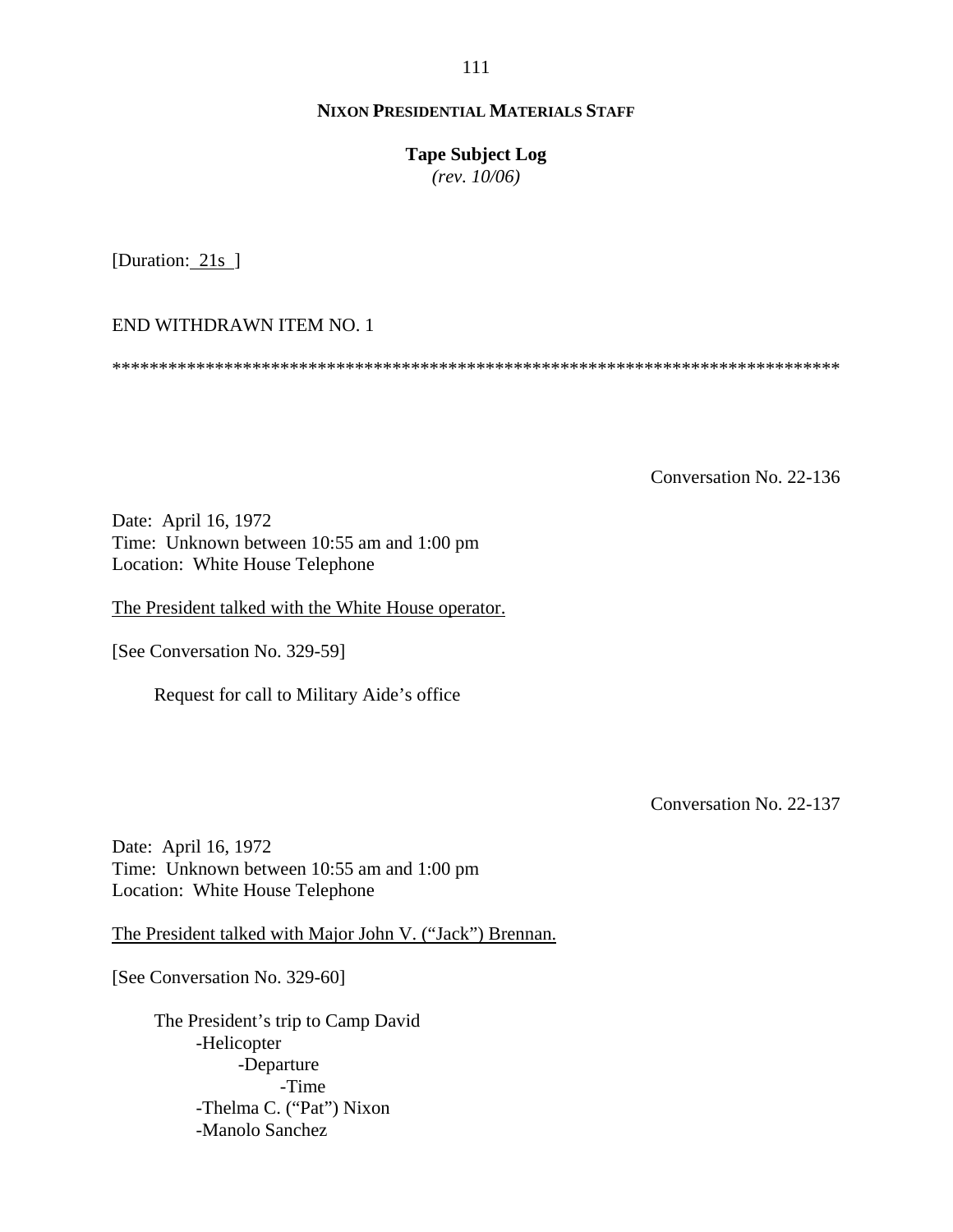#### **NIXON PRESIDENTIAL MATERIALS STAFF**

### **Tape Subject Log**

*(rev. 10/06)*

Vietnam

-Air strikes -Henry A. Kissinger's report on Pentagon reaction

Conversation No. 22-138

Date: April 16, 1972 Time: Unknown between 10:55 am and 1:00 pm Location: White House Telephone

The President talked with the White House operator.

[See Conversation No. 329-62]

Trip to Camp David -Message for Thelma C. ("Pat") Nixon -Departure time

Request for call to Rose Mary Woods

Conversation No. 22-139

Date: April 16, 1972 Time: Unknown between 10:55 am and 1:00 pm Location: White House Telephone

The White House operator talked with the President.

[See Conversation No. 329-63]

The President's call to Woods -Woods's location -Marjorie P. Acker -Return call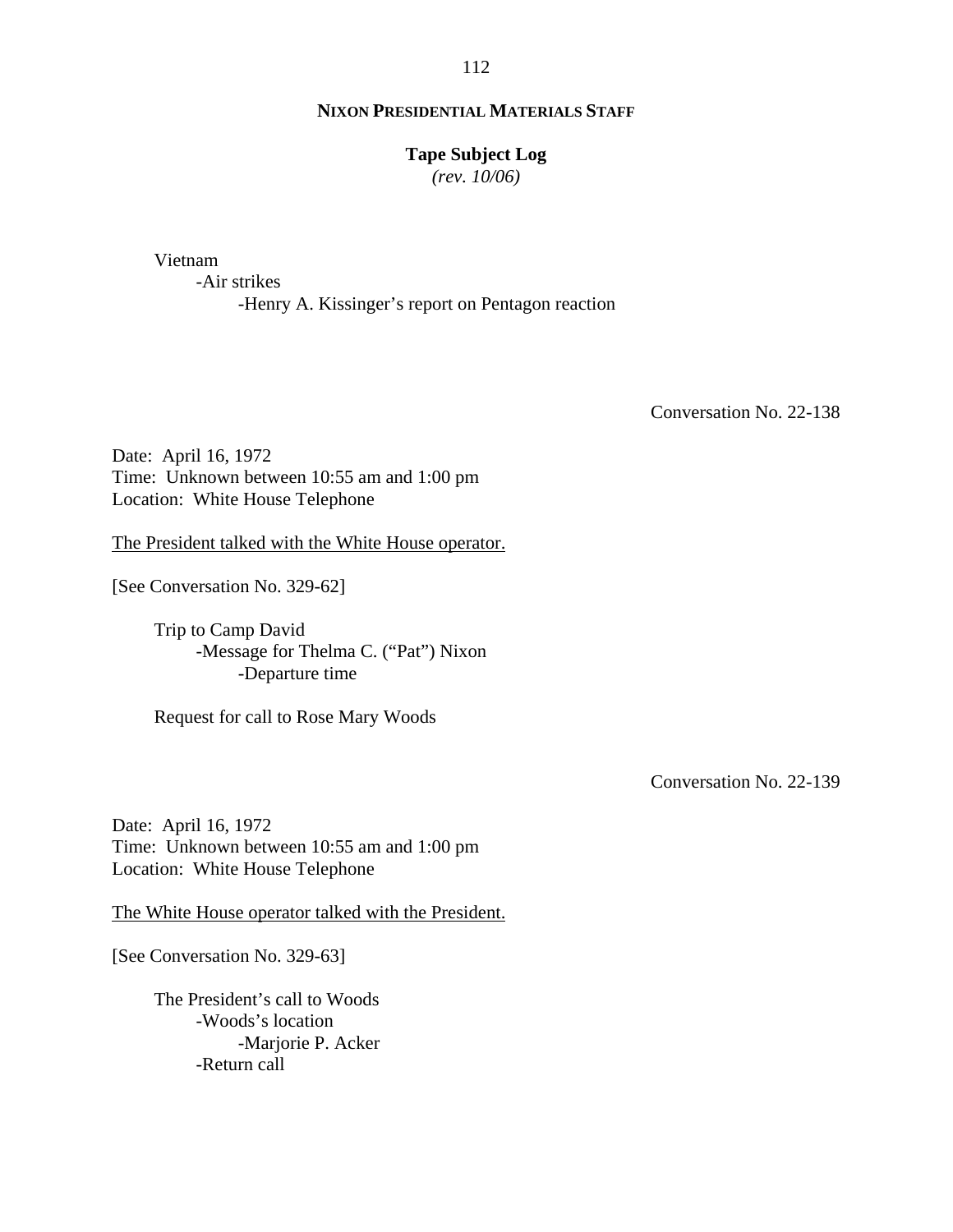#### **Tape Subject Log**

*(rev. 10/06)*

Conversation No. 22-140

Date: April 16, 1972 Time: Unknown between 10:55 am and 1:00 pm Location: White House Telephone

The President talked with the White House operator.

[See Conversation No. 329-64]

Request for call to H. R. ("Bob") Haldeman -Haldeman's location

Conversation No. 22-141

Date: April 16, 1972 Time: Unknown between 10:55 am and 1:00 pm Location: White House Telephone

The President talked with the White House operator.

[See Conversation No. 329-65]

Request for call to Major John V. ("Jack") Brennan

Conversation No. 22-142

Date: April 16, 1972 Time: Unknown between 10:55 am and 2:25 pm Location: White House Telephone

The President talked with H. R. ("Bob") Haldeman.

[See Conversation No. 329-66]

Church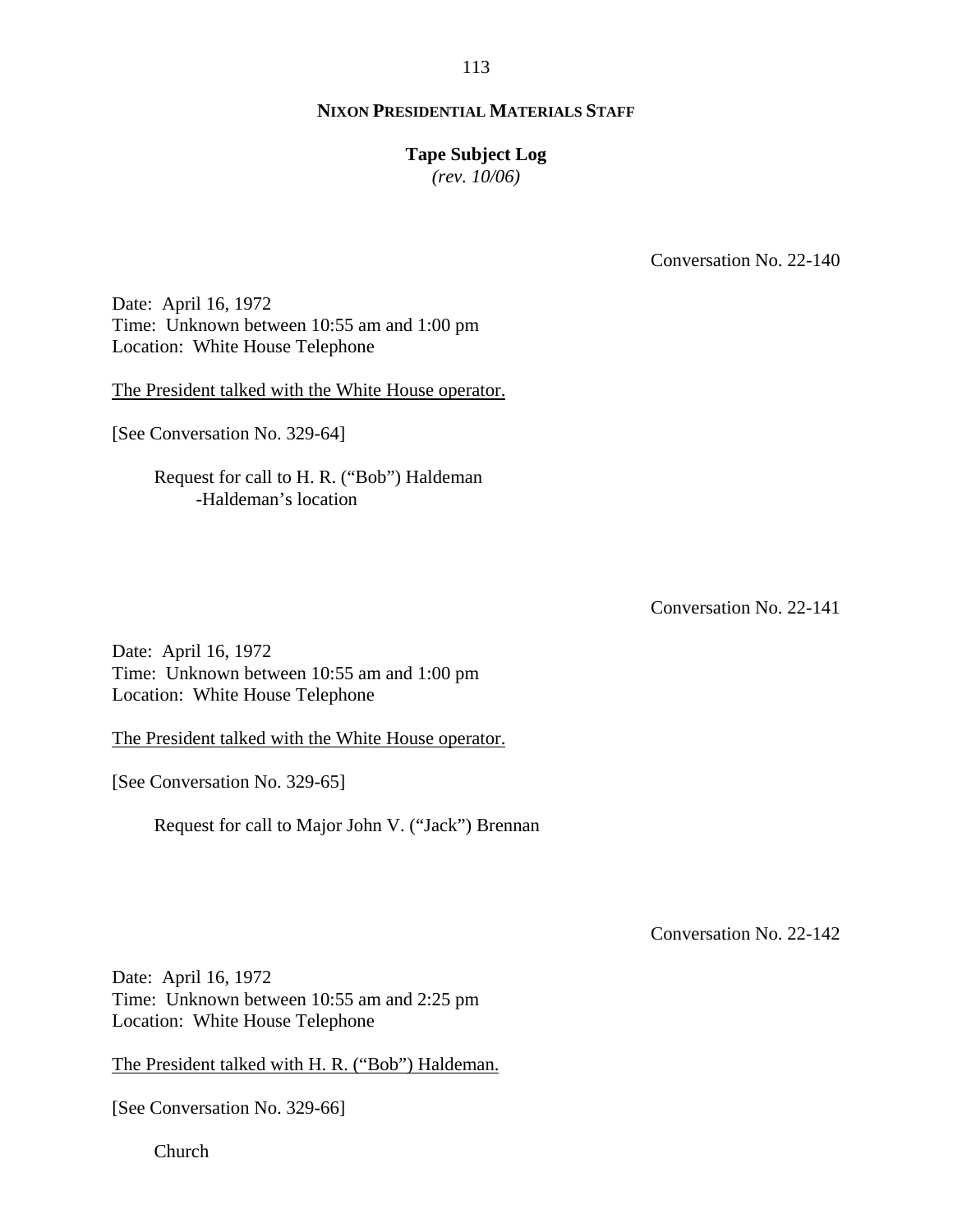**Tape Subject Log**

*(rev. 10/06)*

\*\*\*\*\*\*\*\*\*\*\*\*\*\*\*\*\*\*\*\*\*\*\*\*\*\*\*\*\*\*\*\*\*\*\*\*\*\*\*\*\*\*\*\*\*\*\*\*\*\*\*\*\*\*\*\*\*\*\*\*\*\*\*\*\*\*\*\*\*\*\*\*\*\*\*\*\*\*

BEGIN WITHDRAWN ITEM NO. 2 [Personal Returnable] [Duration: 7s ]

#### END WITHDRAWN ITEM NO. 2

\*\*\*\*\*\*\*\*\*\*\*\*\*\*\*\*\*\*\*\*\*\*\*\*\*\*\*\*\*\*\*\*\*\*\*\*\*\*\*\*\*\*\*\*\*\*\*\*\*\*\*\*\*\*\*\*\*\*\*\*\*\*\*\*\*\*\*\*\*\*\*\*\*\*\*\*\*\*

#### Vietnam

-Air strikes -Effectiveness -Pentagon -Gen. Creighton W. Abrams, Jr. -Visual method -Extent of damage -Haiphong -Truck parks -Oil storage -Naval bombardment -Shore batteries -Cessation -Henry A. Kissinger's forthcoming trip to Moscow -Duration -Secrecy -William P. Rogers -Defense in testimony -Strategy toward critics -Critics -Hubert H. Humphrey -Call for the President to convene the United Nations [UN] Security Council -People's Republic of China [PRC] and Soviet Union -Veto

The President's schedule -Forthcoming trip to Camp David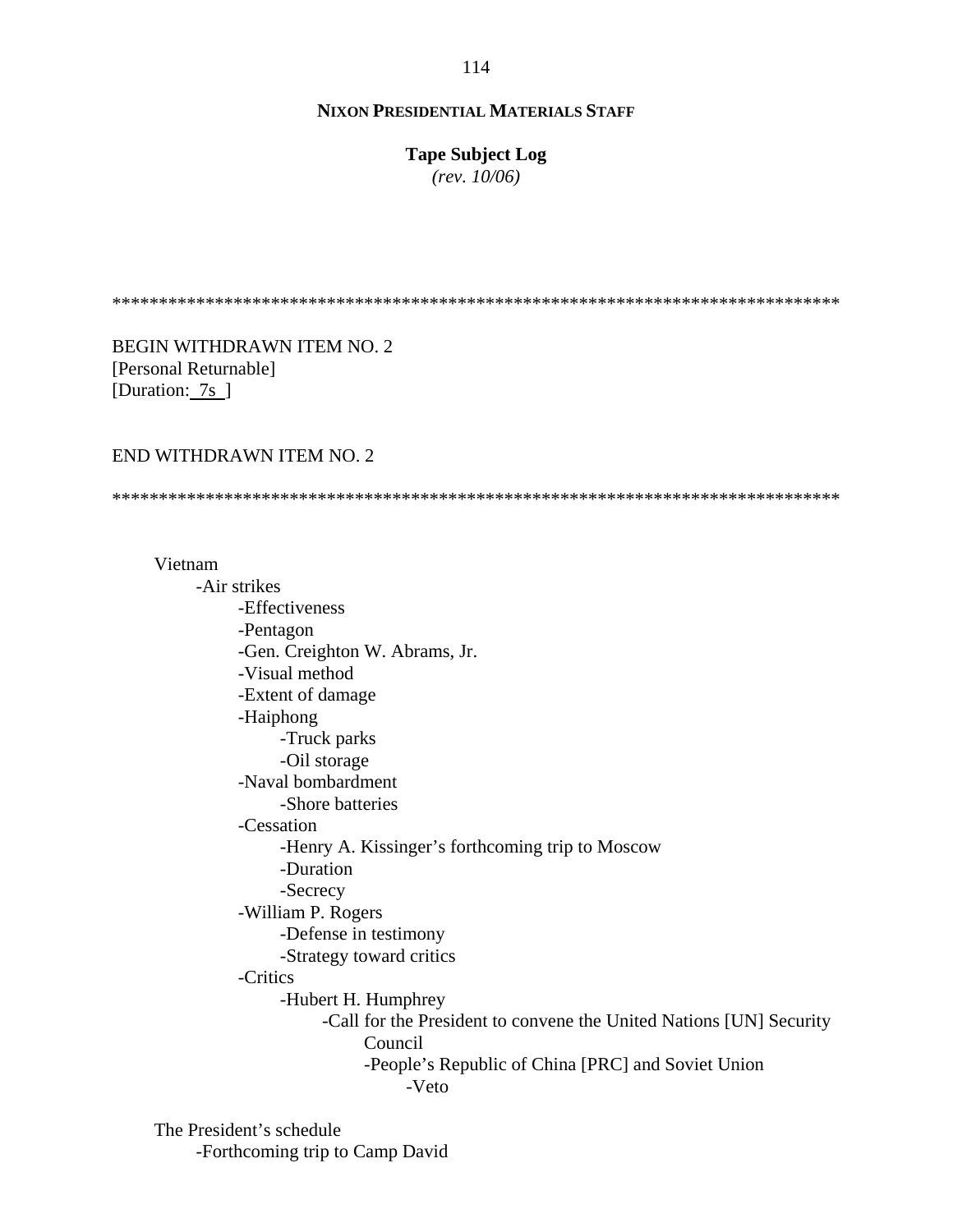### **Tape Subject Log**

*(rev. 10/06)*

 -Departure time -Return to Washington -Forthcoming luncheon for William M. Colmer -Forthcoming meeting with John B. Connally -Future call from Haldeman -Camp David Connally -Possible resignation -Timing -Forthcoming US-Soviet summit -The President's forthcoming trip to Texas -Forthcoming US-Soviet Summit The President's schedule -Free time -Duration -Cabinet meeting -Value -The President's attendance -Briefings on Vietnam -Kissinger -William P. Rogers -Melvin R. Laird -The President's attendance -Value -Value -Substitute for meeting -Briefing on military situation -Adm. Thomas H. Moorer and Laird -Previous briefing of Congressmen and Senators -Location -Pentagon -Cabinet and sub-Cabinet -Selling points -Kissinger -Laird -Timing -Rogers's forthcoming testimony -Congressional leaders meeting -Congressional retirees dinner -Cabinet meeting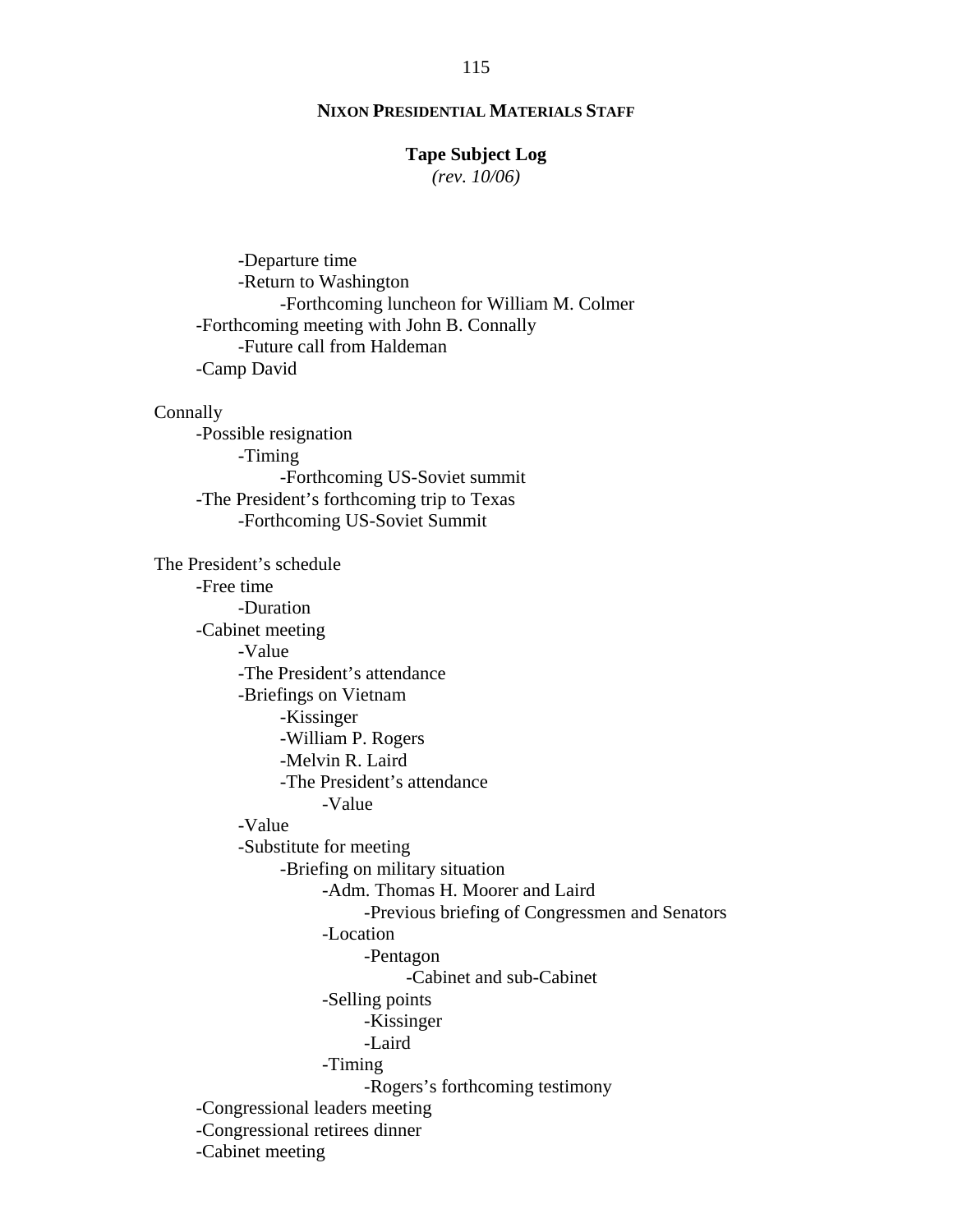### **NIXON PRESIDENTIAL MATERIALS STAFF**

#### **Tape Subject Log**

*(rev. 10/06)*

-Decision

#### Vietnam

-Public support -Charles W. Colson and staff -Clark MacGregor -John D. Ehrlichman -Haldeman's previous talk with Colson and MacGregor -Attacks on critics -Advertisements -Colson's ideas and projects -Colson

Richard G. Kleindienst

-Decision on nomination -Upcoming Haldeman talk with John N. Mitchell -Colson, MacGregor and Ehrlichman views -International Telephone and Telegraph [ITT] hearings -Jack Gleason testimony -Timing -James O. Eastland -Possible absence -Motives -1970 contributors -Lawyer -Relation with the White House -Peter M. Flanigan testimony -Ehrlichman's views -White House conditions -Gleason testimony -Committee decision -Ehrlichman's, William E. Timmons's, Herbert G. Klein's and Robert H. Finch's testimony -Flanigan testimony -White House strategy -Restrictions -Withdrawal of Kleindienst's name -Halt of Gleason testimony -Upcoming Haldeman talk with Mitchell -Time -Colson talk with Mitchell -Mitchell's concerns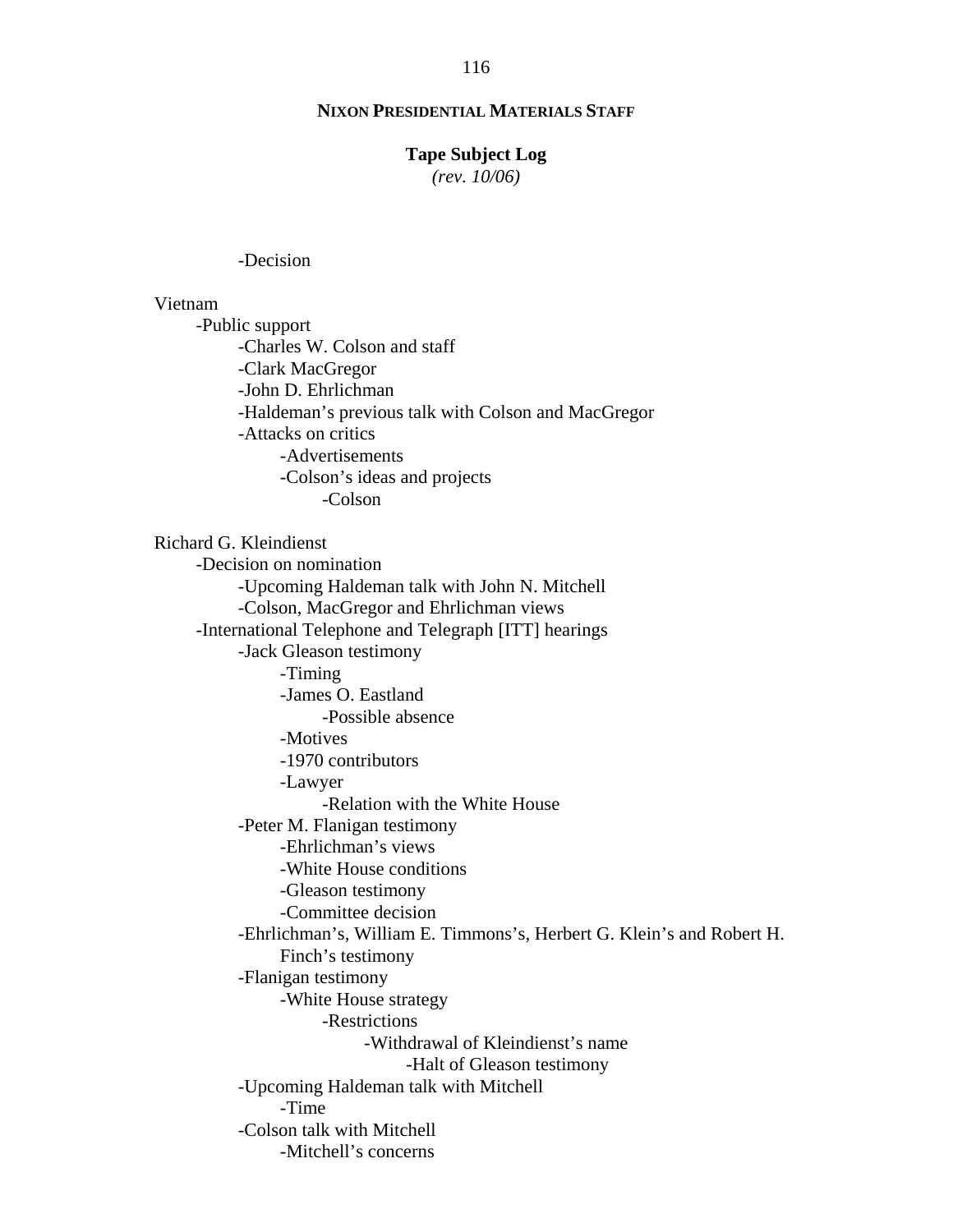#### **Tape Subject Log**

*(rev. 10/06)*

-Flanigan deal -Gleason -Kleindienst -Public response -Restrictions -Reasons for Kleindienst investigation -Richard W. McLaren -Involvement -Flanigan deal -Ehrlichman's views -Executive privilege -Cover up -White House strategy -Options -Gleason -Talk with Maurice H. Stans -Testimony -Perjury -ITT cash contributions to 1970 Congressional campaign -Gleason's knowledge -ITT settlement -Flanigan deal -Executive privilege -Mitchell -Call from Haldeman -White House approval -Announcement -Television time -Timing -Gleason testimony -Flanigan -ITT case -Overshadowed by war reports -Nomination -Flanigan deal -White House doubts -Russell B. Long -Flanigan testimony -News summaries -Democrats -Samuel J. Ervin, Jr. -Timing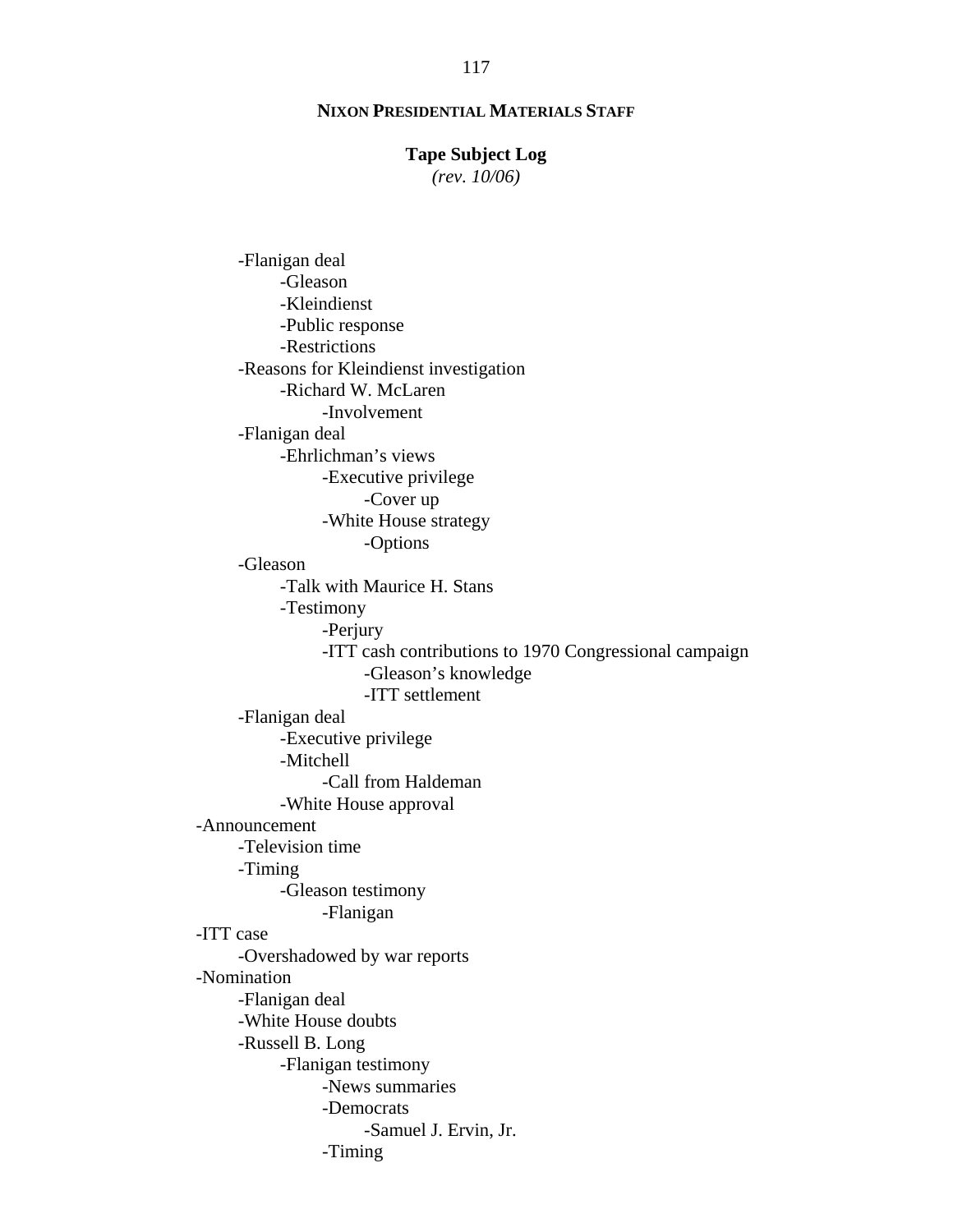#### **Tape Subject Log**

*(rev. 10/06)*

-Public relations -Preparations of offer -Ehrlichman -Colson and MacGregor -Timing -Kleindienst's withdrawal -Gleason testimony -Cessation of hearings -MacGregor's views -Reason for hearings

Conversation No. 22-143

Date: April 16, 1972 Time: Unknown between 10:55 am and 2:25 pm Location: White House Telephone

The President talked with Major John V. ("Jack") Brennan.

*Sequoia*  -Availability -Check with Alexander P. Butterfield -Offer to William P. Rogers

Camp David -Weather conditions -Predictions -Thurmont, Maryland -Request for call to Thelma C. ("Pat") Nixon

Conversation No. 22-144

Date: April 16, 1972 Time: Unknown between 10:55 am and 2:25 pm Location: White House Telephone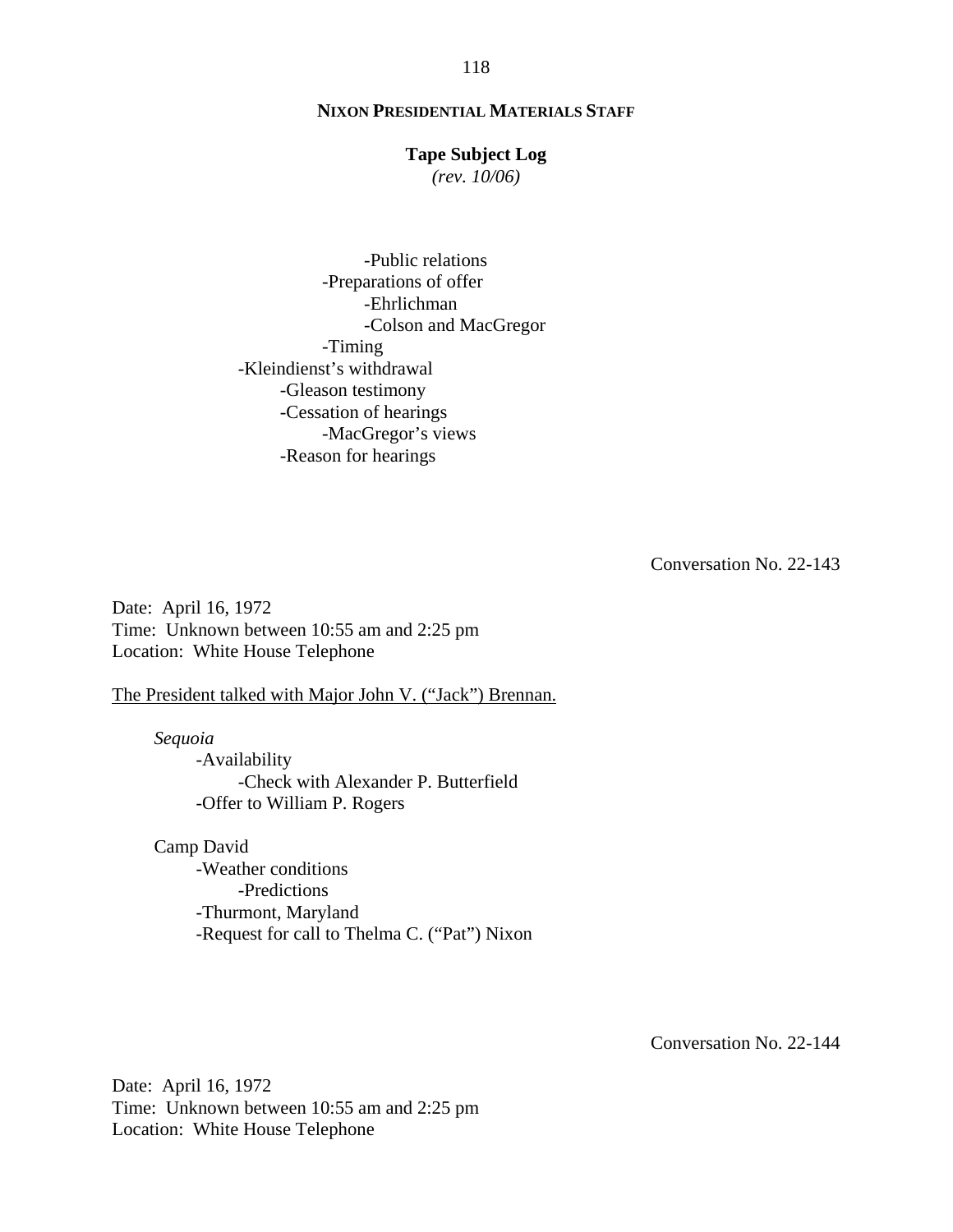### **NIXON PRESIDENTIAL MATERIALS STAFF**

### **Tape Subject Log**

*(rev. 10/06)*

The President talked with the White House operator.

Request for call to Thelma C. ("Pat") Nixon

Conversation No. 22-145

Date: April 16, 1972 Time: Unknown between 10:55 am and 2:25 pm Location: White House Telephone

The President talked with Thelma C. ("Pat") Nixon.

\*\*\*\*\*\*\*\*\*\*\*\*\*\*\*\*\*\*\*\*\*\*\*\*\*\*\*\*\*\*\*\*\*\*\*\*\*\*\*\*\*\*\*\*\*\*\*\*\*\*\*\*\*\*\*\*\*\*\*\*\*\*\*\*\*\*\*\*\*\*\*\*\*\*\*\*\*\*

BEGIN WITHDRAWN ITEM NO. 1 [Personal Returnable] [Duration: 50s]

#### END WITHDRAWN ITEM NO. 1

\*\*\*\*\*\*\*\*\*\*\*\*\*\*\*\*\*\*\*\*\*\*\*\*\*\*\*\*\*\*\*\*\*\*\*\*\*\*\*\*\*\*\*\*\*\*\*\*\*\*\*\*\*\*\*\*\*\*\*\*\*\*\*\*\*\*\*\*\*\*\*\*\*\*\*\*\*\*

Conversation No. 22-146

Date: April 16, 1972 Time: Unknown between 10:55 am and 2:25 pm Location: White House Telephone

The President talked with the White House operator.

Request for call to Major John V. ("Jack") Brennan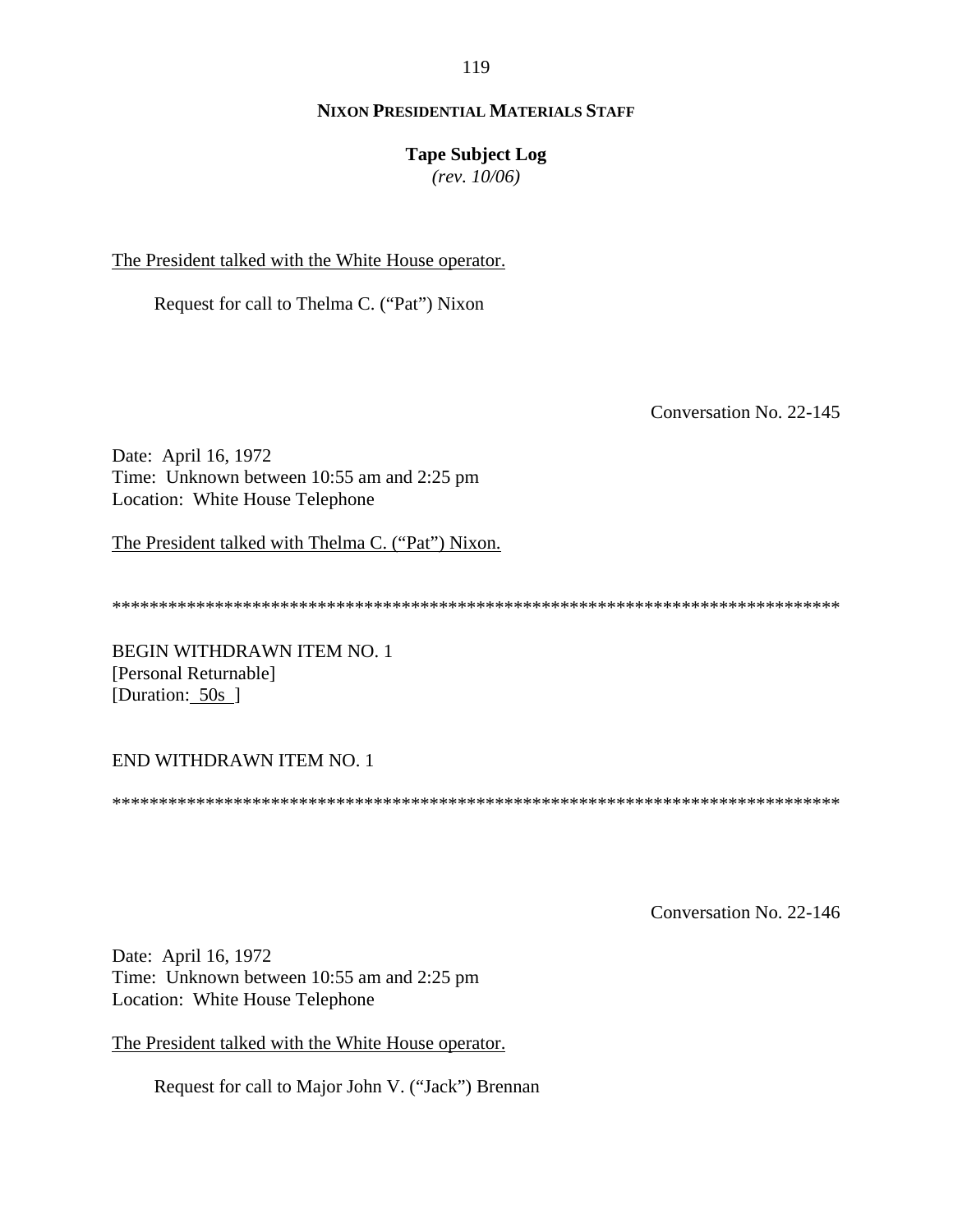### **NIXON PRESIDENTIAL MATERIALS STAFF**

#### **Tape Subject Log**

*(rev. 10/06)*

Conversation No. 22-147

Date: April 16, 1972 Time: Unknown between 10:55 am and 2:25 pm Location: White House Telephone

The President talked with Major John V. ("Jack") Brennan.

*Sequoia*  -Offer to William P. Rogers -Delay

The President's trip to Camp David -Weather -Predictions -Report to the President -Use of *Sequoia*

Conversation No. 22-148

Date: April 16, 1972 Time: Unknown between 10:55 am and 2:25 pm Location: White House Telephone

The President talked with the White House operator.

Request for call to H. R. ("Bob") Haldeman

Conversation No. 22-149

Date: April 16, 1972 Time: Unknown between 10:55 am and 2:25 pm Location: White House Telephone

The President talked with H. R. ("Bob") Haldeman.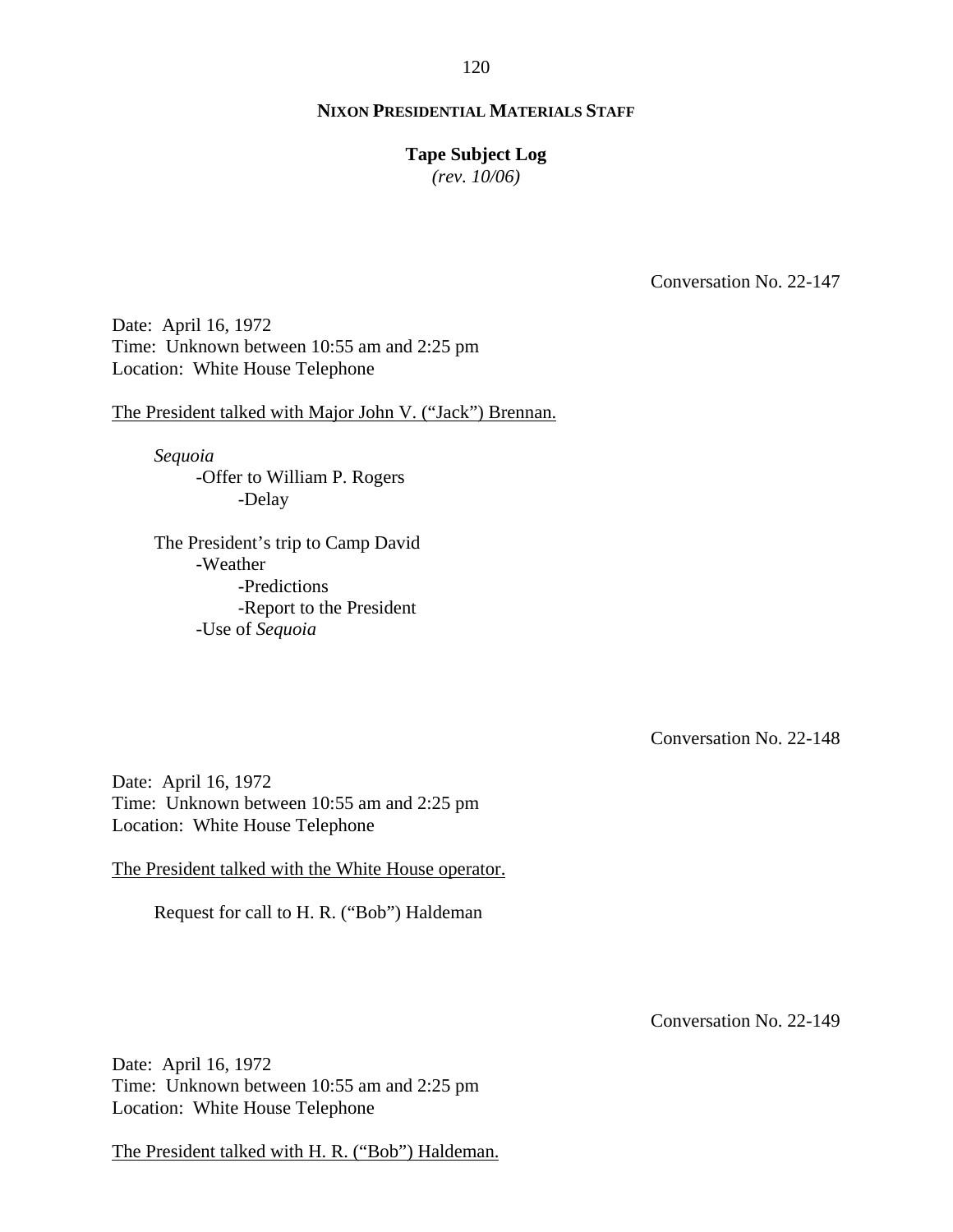#### **Tape Subject Log**

*(rev. 10/06)*

-Robert C. Byrd Apollo 16 -Lift off -Television coverage -Haldeman's talk with John N. Mitchell The President's possible trip to Camp David -Weather -Delay -Postponement Richard G. Kleindienst nomination -Mitchell strategy -Peter M. Flanigan testimony -Paul J. Fannin -Deal with Samuel J. Ervin, Jr. -Michael J. Mansfield -Jack Gleason testimony -Delay -Harry D. Steward testimony -James O. Eastland's return -Steward -San Diego -Ervin's approval -Filibuster -Byrd's approval -Chances -Mitchell's view -Flanigan testimony -Gleason testimony -Gleason's attorney -Taking the 5th amendment -Rules of germaneness -Eastland's presence -Ervin's approval -Fannin's offer -Charles W. Colson and Clark MacGregor plan -Talk with Haldeman -Flanigan testimony -Publicity -Ervin's response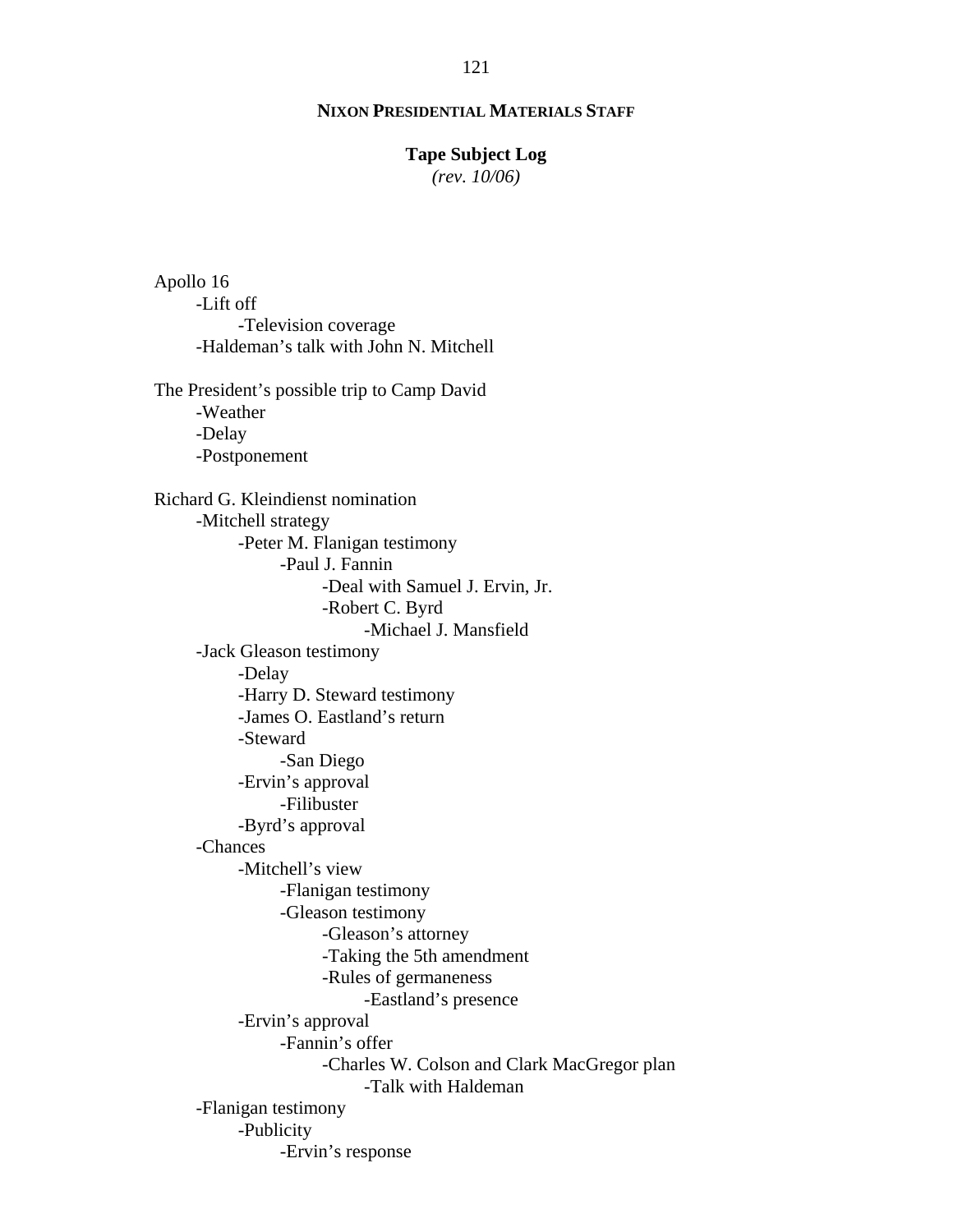#### **Tape Subject Log**

*(rev. 10/06)*

-Acceptance -Confirmation -Chances -Mitchell's understanding -Ervin acceptance of offer -In committee and on the floor -Filibuster -Vote in Committee -Ervin disruption -Flanigan testimony -Fannin -Talk with Ervin -White House authority -Contacts with Mitchell -Haldeman's talk with Mitchell -Colson and MacGregor

-Delays

Conversation No. 22-150

Date: April 16, 1972 Time: Unknown between 10:55 am and 2:25 pm Location: White House Telephone

The President talked with Rose Mary Woods.

Camp David -Postponement -Weather

Woods's schedule

Vietnam

-Air strikes -Arthur F. Burns -Previous talk with Woods -Support for the President -Political consequences -Ships and planes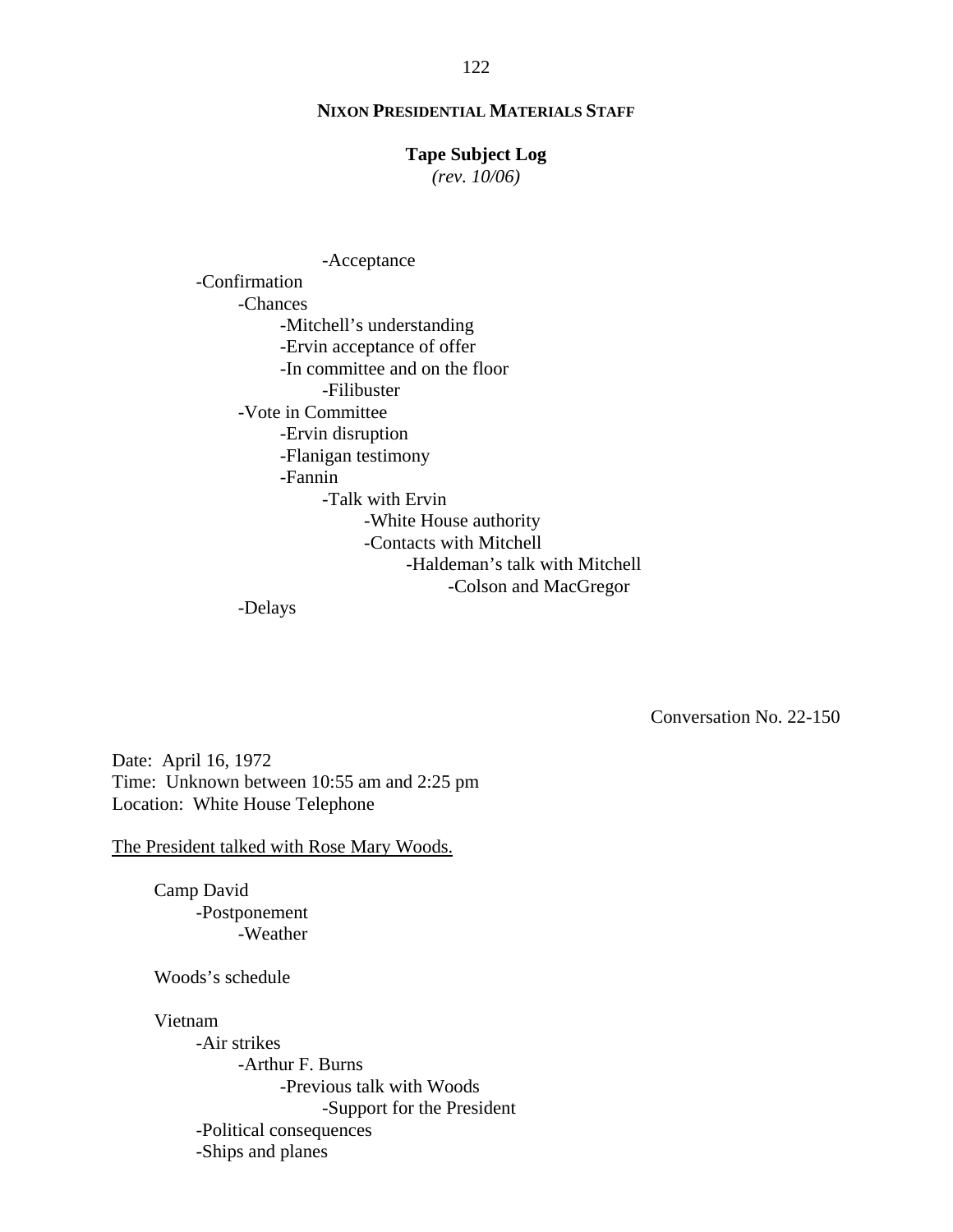#### **Tape Subject Log**

*(rev. 10/06)*

Woods's schedule -Dinner -*Sequoia* -Camp David

Conversation No. 22-151

Date: April 16, 1972 Time: Unknown between 10:55 am and 2:25 pm Location: White House Telephone

The President talked with the White House operator.

Request for call to H. R. ("Bob") Haldeman

Conversation No. 22-152

Date: April 16. 1972 Time: 2:25 pm - 2:29 pm Location: White House Telephone

The President talked with H. R. ("Bob") Haldeman.

Richard G. Kleindienst nomination -Haldeman report -Paul J. Fannin -Contacts with Samuel J. Ervin, Jr. -Talks with John N. Mitchell and Clark MacGregor -Mitchell/MacGregor meeting -Report to Haldeman -Withdrawal -Russell B. Long -Mitchell view -Chances of confirmation -Termination of International Telephone and Telegraph [ITT] hearings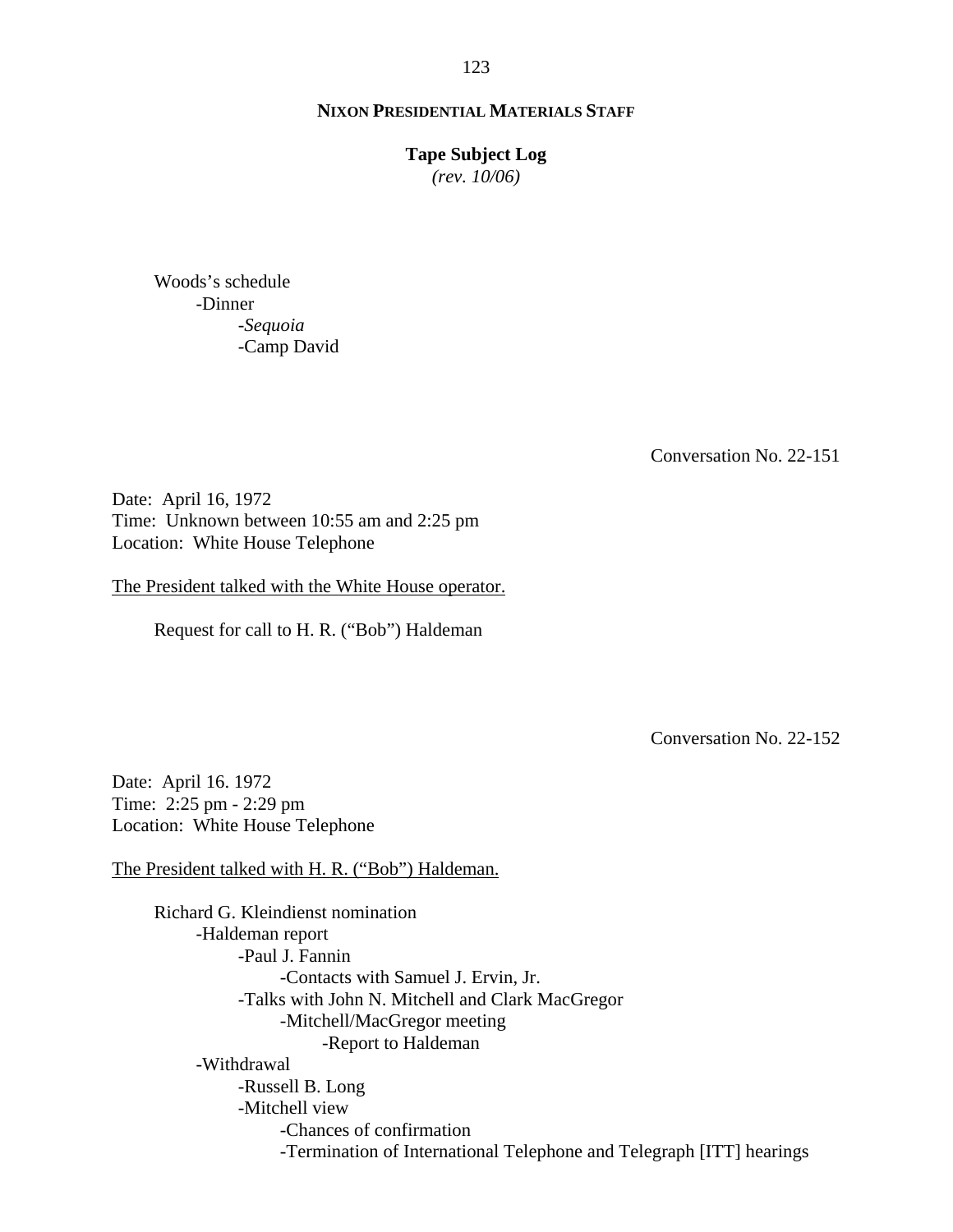#### **Tape Subject Log**

*(rev. 10/06)*

-MacGregor's view -Republicans -Walkout -Charles McC. Mathias, Jr. -Peter M. Flanigan testimony -Mathias deal -Authority -Mitchell -Jack Gleason testimony -Charles W. Colson and MacGregor view -Kleindienst withdrawal -Timing -Avoidance -Content of testimony -Confirmation chances -MacGregor's views -Ervin -Filibuster -Edward M. Kennedy -Public interest -Flanigan testimony -Corruption in administration -John D. Ehrlichman study -Mitchell -Contacts with Fannin -Urgency

Conversation No. 22-153

Date: April 16, 1972 Time: 2:35 pm - 2:36 pm Location: White House Telephone

The President talked with Henry A. Kissinger.

Kissinger's location

Kissinger's schedule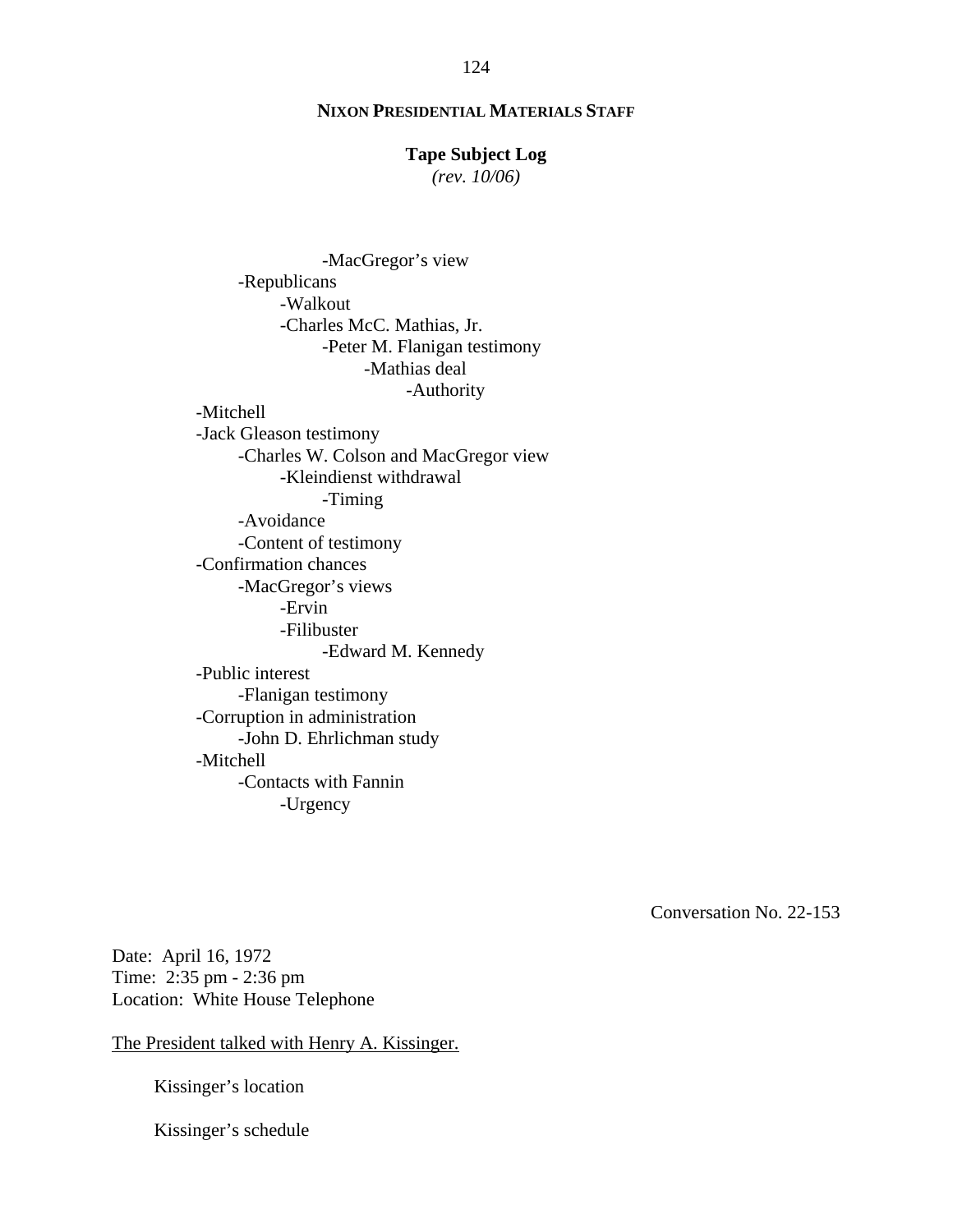#### **NIXON PRESIDENTIAL MATERIALS STAFF**

#### **Tape Subject Log**

*(rev. 10/06)*

Vietnam

-Report from Alexander M. Haig, Jr.

Return call

Conversation No. 22-154

Date: April 16, 1972 Time: Unknown between 2:36 pm and 3:19 pm Location: White House Telephone

The President talked with the White House operator.

Request for call to H. R. ("Bob") Haldeman

Conversation No. 22-155

Date: April 16, 1972 Time: 3:19 pm - 3:27 pm Location: White House Telephone

The President talked with H. R. ("Bob") Haldeman.

Richard G. Kleindienst nomination -Report from Haldeman -Haldeman's talk with John N. Mitchell -Paul J. Fannin -Location -Call to Peter M. Flanigan -California -Confirmation -Mitchell's efforts -Jack Gleason testimony -Charles W. Colson's views -Gleason testimony -Campaign contributions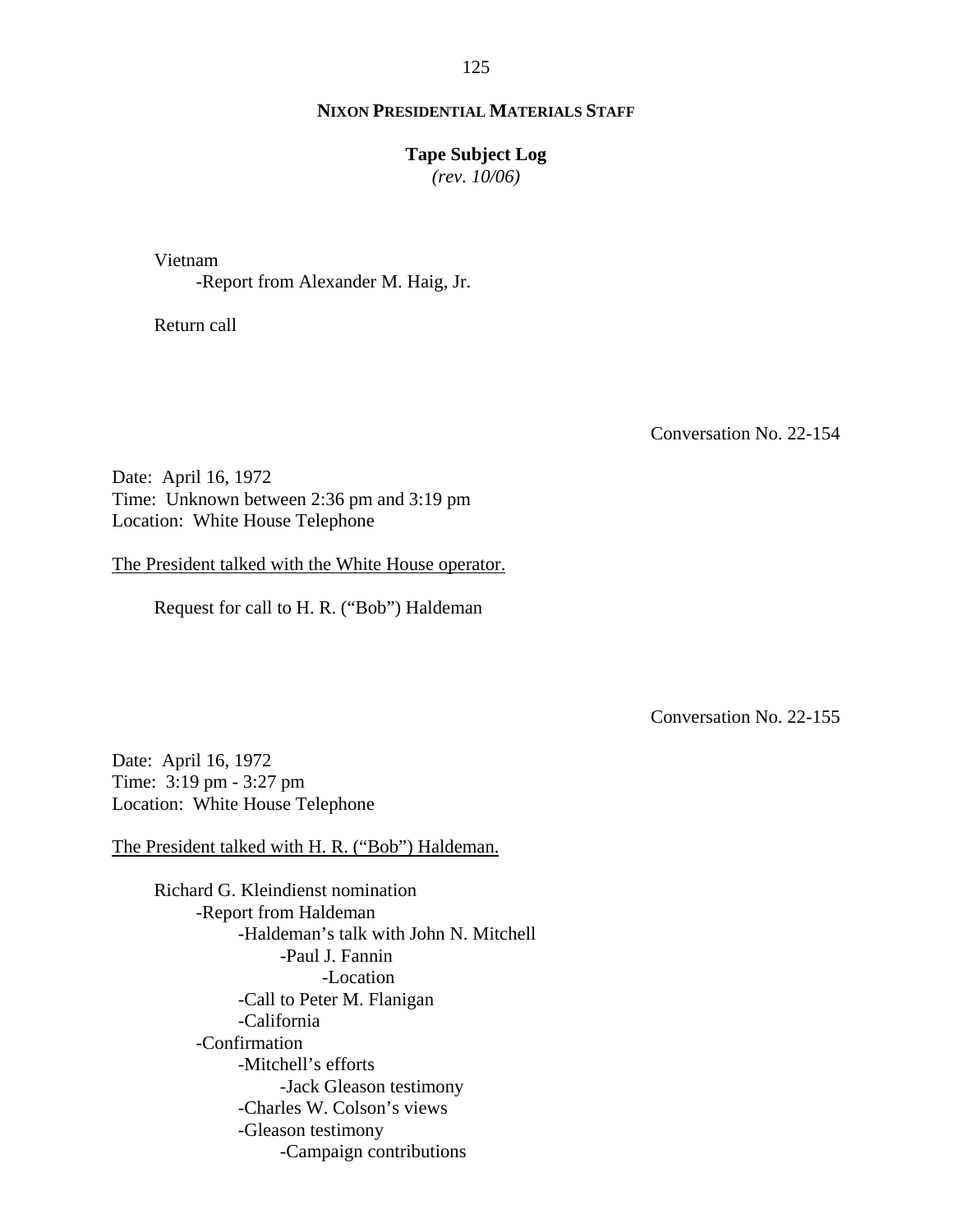### **Tape Subject Log**

*(rev. 10/06)*

-Corporate compared with private -International Telephone and Telegraph [ITT] -Republican Party -Campaign contributions -Questionnaires for Congressmen -Journalist -Report -Kenneth W. Clawson -Flanigan strategy -Speech -Mitchell -Talk with Kleindienst -Republican Convention issue -Confidentiality -Speech -Colson -Timing -Gleason testimony -Schedule -Mitchell -Talk with James O. Eastland -Delay in hearing -Talk with Casper W. Weinberger -Possible appointment -Report to the President

Conversation No. 22-156

Date: April 16, 1972 Time: Unknown between 3:27 pm and 3:39 pm Location: White House Telephone

The President talked with the White House operator.

Request for call to Major John V. ("Jack") Brennan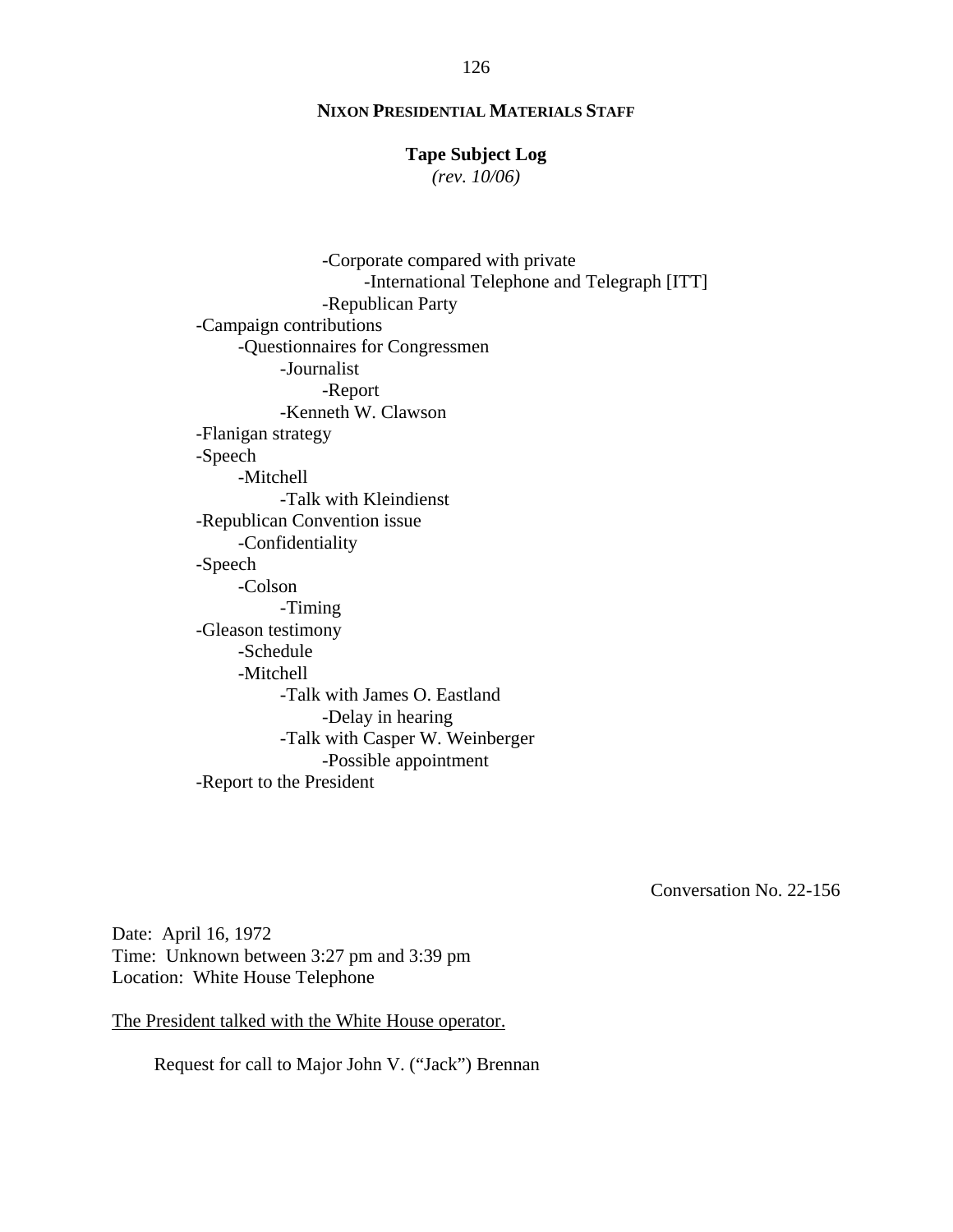#### **Tape Subject Log**

*(rev. 10/06)*

Conversation No. 22-157

Date: April 16, 1972 Time: 3:29 pm - 3:30 pm Location: White House Telephone

The President talked with Major John V. ("Jack") Brennan.

Camp David trip -Cancellation

*Sequoia* 

Conversation No. 22-158

Date: April 16, 1972 Time: 3:33 pm Location: White House Telephone

The President talked with the White House operator.

Request for call to William F. ("Billy") Graham

Conversation No. 22-159

Date: April 16, 1972 Time: 3:35 pm - 3:54 pm Location: White House Telephone

Henry A. Kissinger talked with the President.

Vietnam -Report from Alexander M. Haig, jr. -Air strikes -Success -Talk With Ellsworth F. Bunker -Talk With Gen. James F. Hollingsworth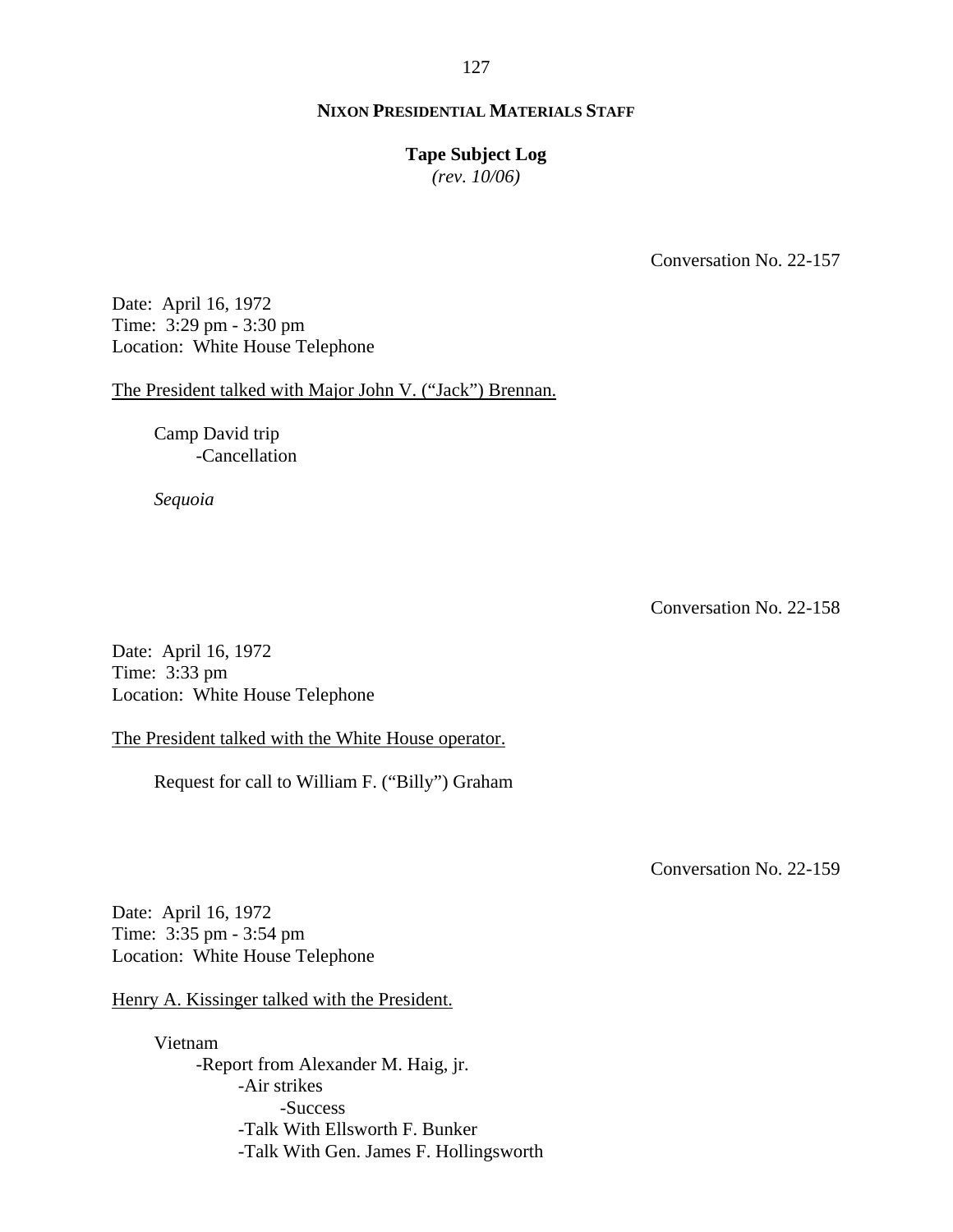#### **Tape Subject Log**

*(rev. 10/06)*

-Third Corps -Route 13 -Unknown cities  $-B-52s$  -An Loc -Situation -Enemy movement -Tanks -Artillery -Stabilization -Air strikes -Tactical situation -21<sup>st</sup> Armored Division  $-5<sup>th</sup>$  Division -Duong Van Minh -Third Corps -North Vietnamese losses -Hollingsworth's estimates -Tanks  $-T-54s$  [?] -An Loc -Morale of garrison -Army of the Republic of Vietnam [ARVN] morale -Vietcong -I Corps -Fourth Corps -Con Tien -Survey team -Change in attitude -US aircraft -US naval reinforcements -Rebuilding -Future strategy -US position -Kissinger's view -Kissinger's schedule -Liberals -Cambodia -David K.E. Bruce -Arthur F. Burns -Comment to Rose Mary Woods -Support for the President's stands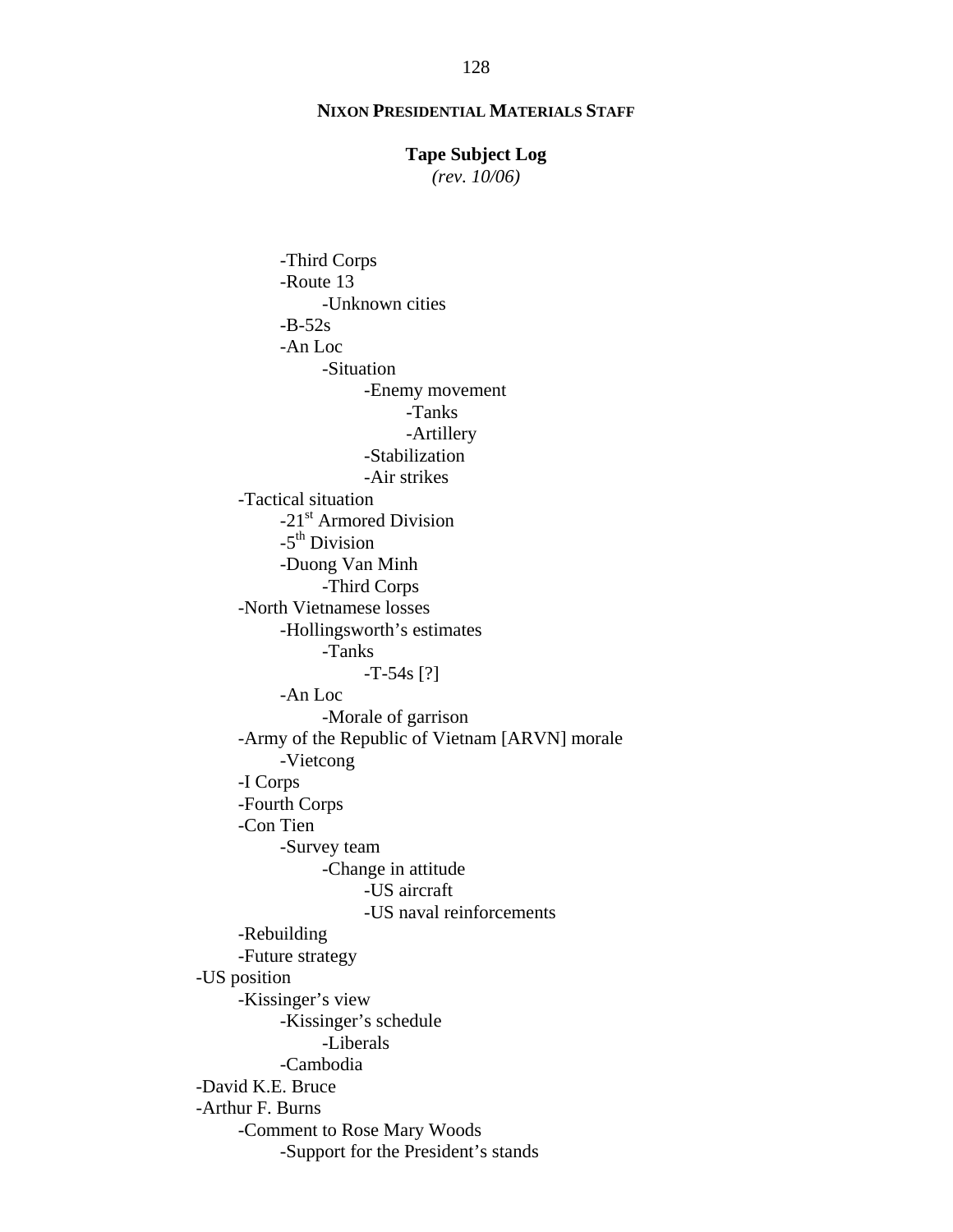#### **Tape Subject Log**

*(rev. 10/06)*

-Soviet Union -Navigator -Pilot -Criticism -Victory -ARVN -Blockade -Haig's report -North Vietnamese losses -Gen. Creighton W. Abrams, jr. -Use of US power -Reinforcements -Air strikes -Number of sorties  $-B-52s$ -Effectiveness -Tactical aircraft -Phantoms -Israelis -US

\*\*\*\*\*\*\*\*\*\*\*\*\*\*\*\*\*\*\*\*\*\*\*\*\*\*\*\*\*\*\*\*\*\*\*\*\*\*\*\*\*\*\*\*\*\*\*\*\*\*\*\*\*\*\*\*\*\*\*\*\*\*\*\*\*\*\*\*\*\*\*\*\*\*

BEGIN WITHDRAWN ITEM NO. 1 [National Security] [Duration: 42s]

### PEOPLE'S REPUBLIC OF CHINA [PRC]

#### END WITHDRAWN ITEM NO. 1

\*\*\*\*\*\*\*\*\*\*\*\*\*\*\*\*\*\*\*\*\*\*\*\*\*\*\*\*\*\*\*\*\*\*\*\*\*\*\*\*\*\*\*\*\*\*\*\*\*\*\*\*\*\*\*\*\*\*\*\*\*\*\*\*\*\*\*\*\*\*\*\*\*\*

-Soviet Union and PRC -Hanoi -Soviet Union -German Treaty -Kissinger's forthcoming trip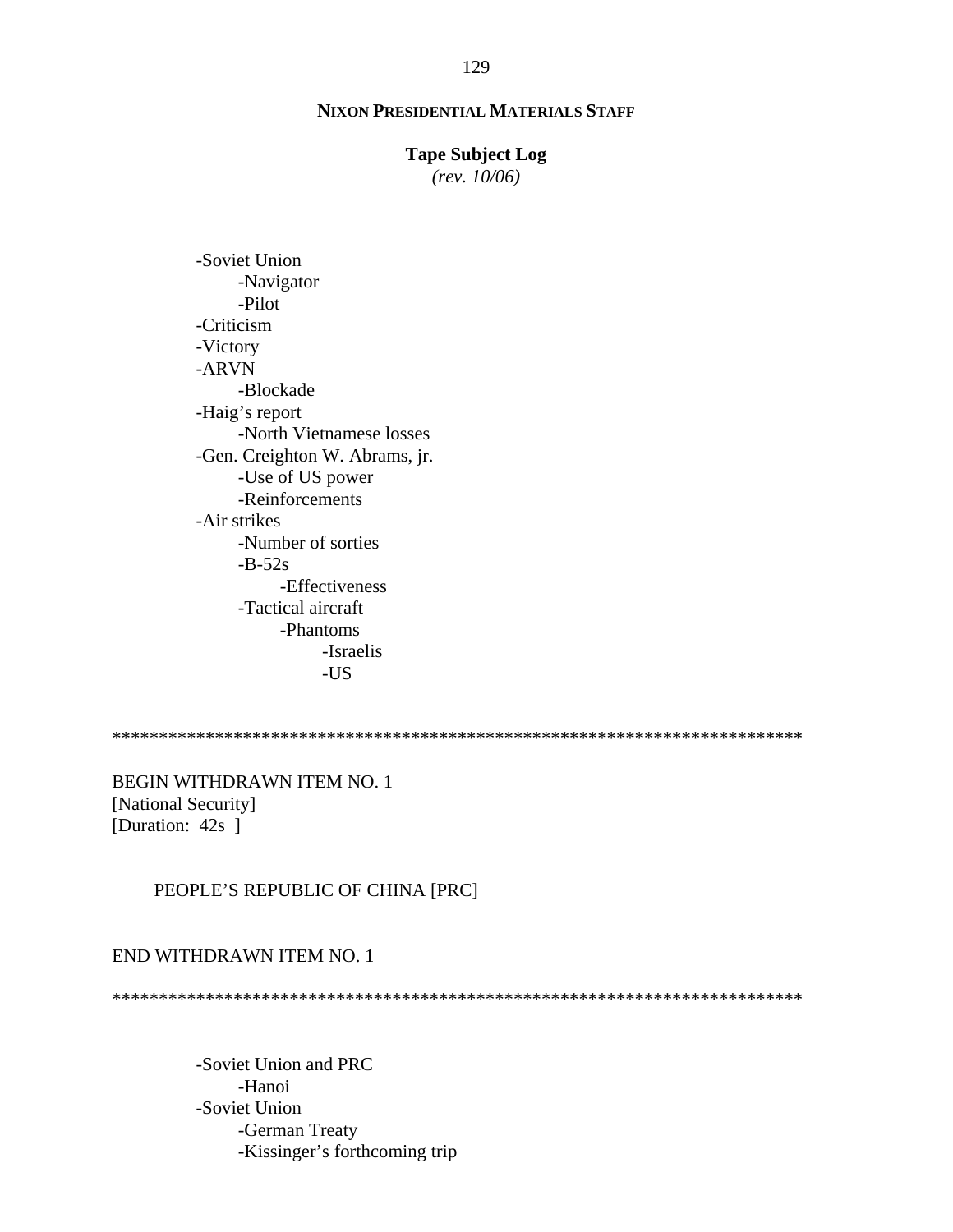#### **Tape Subject Log**

*(rev. 10/06)*

-B-52 strike -Richard M. Helms talk with Kissinger -Lyndon B. Johnson strategy -The President's view

Kissinger's meeting with an unknown person

Kissinger's forthcoming meeting with the President -Kissinger's forthcoming trip to Moscow -The President's schedule -Camp David -Date -Kissinger's schedule -Message to Chinese -The President's schedule -Domestic issues -Kissinger's preparations -Camp David -Kissinger's arrival for meeting -Plans Kissinger's forthcoming trip to Moscow -William P. Rogers -Notification of Kissinger's trip -Haig and Haldeman -Kissinger's meeting with the North Vietnamese and Soviets

 -Date -Paris

-Kissinger's departure

-Results

- -Possible conversation between Rogers and Anatoliy F. Dobrynin
- -Message from Leonid I. Brezhnev

#### -Substance

-Haldeman and Haig

-Need for notification

-Possible US-North Vietnam meeting in Paris

-Soviet request

-Kissinger discussion of Vietnam matter

-Possible attendance of North Vietnamese

-Private meetings

-Arrangements

-Rogers's knowledge of private meetings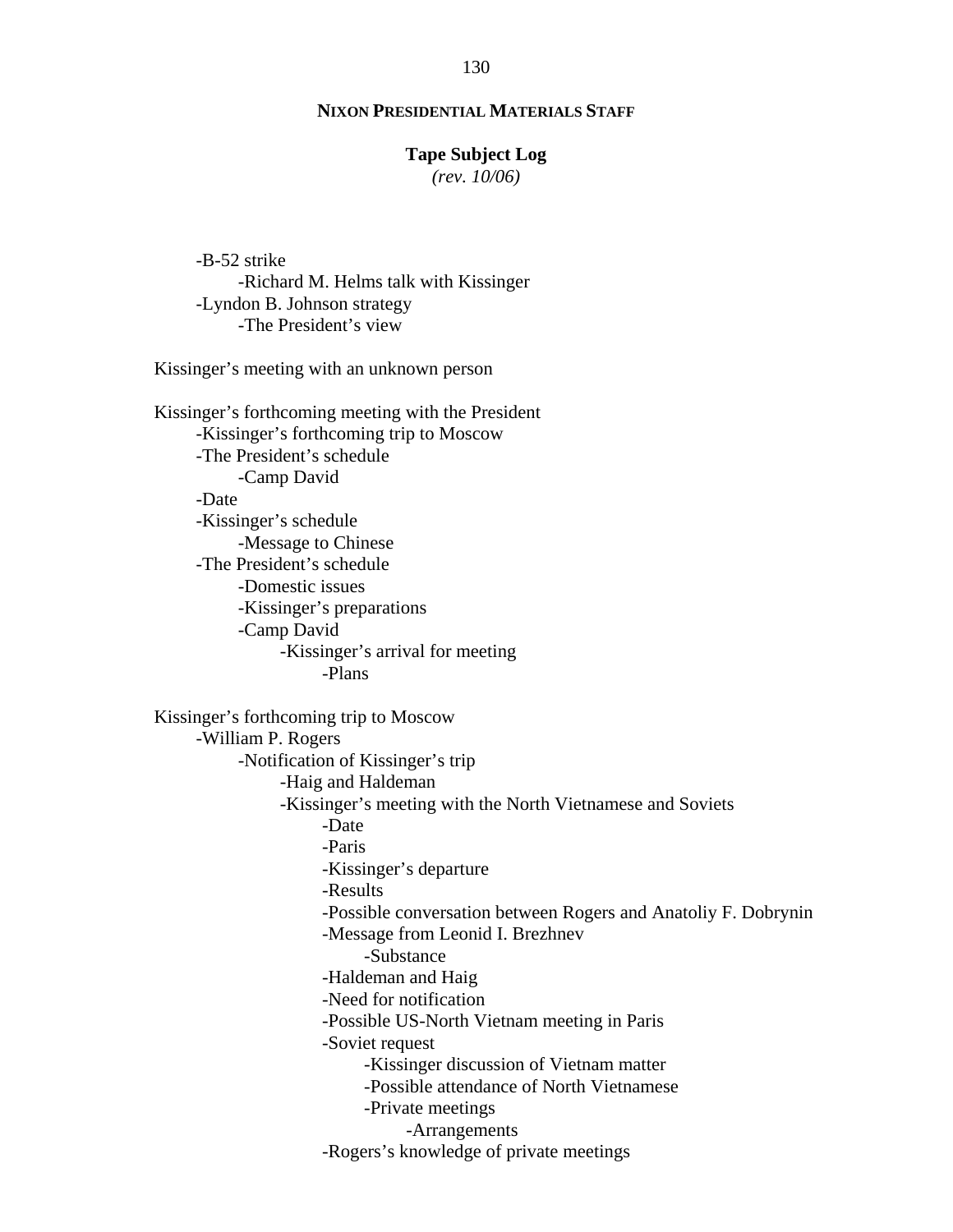### **Tape Subject Log**

*(rev. 10/06)*

-Haig

-The President's talking paper -Kissinger's previous talks with Rogers -Receipt of talking paper

Haig's return

Kissinger's departure -Kissinger's forthcoming meeting with the President -Kissinger's schedule -Dinner party -Newspaper editors -Appearance -Departure -The President's travel plans -Key Biscayne -Camp David -Advantages -Privacy -Ronald L. Ziegler

The President's schedule -Forthcoming reception for editors -Camp David

Conversation No. 22-160

Date: April 16, 1972 Time: 3:57 pm - 4:09 pm Location: White House Telephone

The President talked with William F. ("Billy") Graham.

Greetings

John B. Connally -Health -Previous talk with Graham -Texas